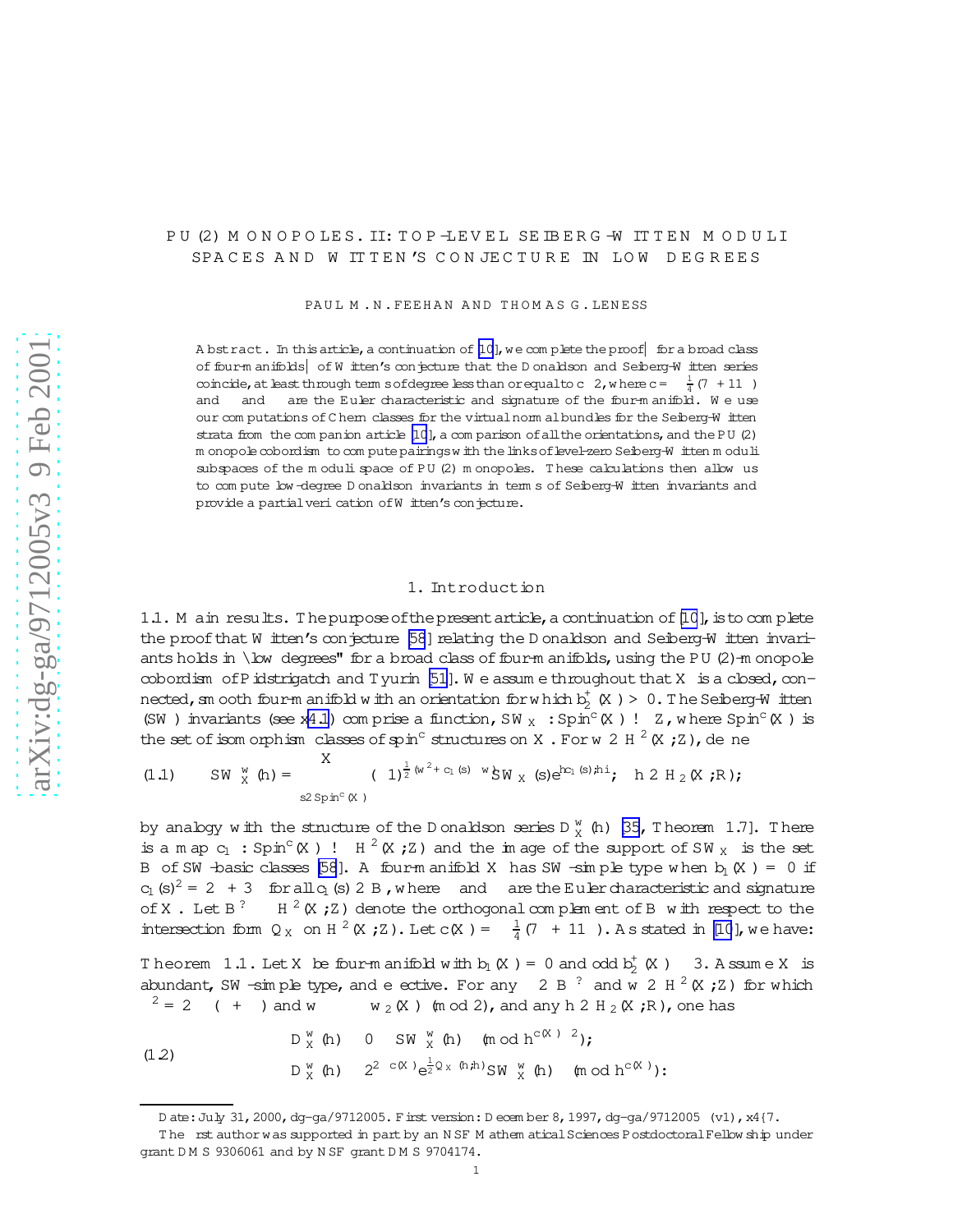The order-of-vanishing assertion for the series D  $_{X}^{W}$  (h) and SW  $_{X}^{W}$  (h) in equation (1.2) was proved in pint work with K ronheim er and M rowka [8], based on the results in an earlier version [11] of this article and its companion [10].

The background m aterial underlying the statem ent of Theorem  $1.1$  including the de nition and signi cance of \abundant" and \e ective" four-manifolds was explained in [10, x1], so we refer the reader to  $[10]$  for details and just brie y m ention here some aspects of the statem ent which m ay be less fam iliar.

A scustom ary,  $b_2^+$  (X) denotes the dimension of a m aximal positive-dentified in the argument  $a$ H<sup>2+</sup> (X ;R) for the intersection pairing Q<sub>X</sub> on H<sup>2</sup>(X ;R). It is implicit in the statement of Theorem 1.1 that we have selected an orientation for H  $^1$  (X;R) H  $^{2,1}$  (X;R), and the D onaldson and Seiberg-W itten invariants are computed with respect to this choice.

A four-m anifold is abundant if the restriction of Q<sub>x</sub> to B<sup>?</sup> contains a hyperbolic sublattice [10, D e nition 12]. This condition ensures that there exist classes 2 B<sup>?</sup> with prescribed even square, such as  $2 = 2 + 1$ . All compact, complex algebraic, simply connected 3 are abundant. There exist simply connected four-manifolds with surfaces with  $b_2^+$  $b^+$ 3 w hich are not abundant, but w hich nonetheless adm it classes 2 B<sup>2</sup> w ith prescribed even squares [8, p. 175].

A sdescribed in [10, D e nition 1.3], a four-m anifold is e ective if it satis es C on jecture 3.1 in  $[8]$ , restated as C on jecture 3.34 in this article. This conjecture asserts that the pairings of D onaldson-type cohom ology classes with the link of a Seiberg-W itten moduli subspace of the (compactied) modulispace of PU (2) monopoles are multiples of its Seiberg-W itten invariants, so these pairings are zero when the Seiberg-W itten invariants for that Seiberg-W itten moduli space are trivial.

For any w 2 H  $^2$  (X; Z), one can de ne a D onaldson invariant (see x3.4.2 for a detailed description) as a real-linear function [35, p. 595]

$$
D_{x}^{w}
$$
: $A(X)$ !  $R$ ;

where [35]

$$
(1.3) \t\t\t A(X) = Sym (Heven(X; R)) \t\t\t (Hodd(X; R))
$$

is the graded algebra. If z 2 A  $(X)$  is a m onom ial then  $D_{X}^{W}(z) = 0$  unless its degree satis es

(1.4) 
$$
deg(z) = 2w^2 - \frac{3}{2}(+)
$$
 (mod 8):

Recall from [35, Equation (1.5)] that the D onaldson series is de ned by

(1.5) 
$$
D_X^w(h) = D_X^w((1 + \frac{1}{2}x)e^h) = \int_{d}^{h} \frac{1}{d!}D_X^w(h^d) + \frac{1}{2d!}D_X^w(xh^d); h 2 H_2(K; R);
$$

A four-manifold with  $b_1$  (X) = 0 and odd  $b_2^+$  (X) 3 has K ronheim er-M rowka (KM) simple type [35] if for some  $w$  and  $all z 2 A(X)$ ,

$$
D_{x}^{w}(x^{2}z) = 4D_{x}^{w}(z)
$$
:

If as in Theorem  $1.1$ , we do not assume that X has KM -simple type, then equation  $(1.5)$ only de nes D  $_{\text{X}}^{\text{w}}$  (h) as a form alpower series and one cannot necessarily recover all invariants of the form  $D_{X}^{W}(x^{m} h^{d-2m})$  from the series  $(1.5)$ . A coording to [35, Theorem 1.7], when X has KM -simple type the series D  $\frac{w}{x}$  (h) is an analytic function of h and there are nitely m any characteristic cohom ology classes K  $_1$ ;::;  $_K$  (the KM -basic classes) and constants  $a_1$ ;::;  $a_m$  (independent of w) so that

$$
D_{X}^{w} (\hbar) = e^{\frac{1}{2} Q_{X} (\hbar, \hbar)} \int_{r=1}^{X^{S}} (1)^{\frac{1}{2} (w^{2} + K_{r} w)} d_{r} e^{iK_{r} \hbar i}; \quad h 2 H_{2} (X, R);
$$

<span id="page-1-0"></span> $\overline{2}$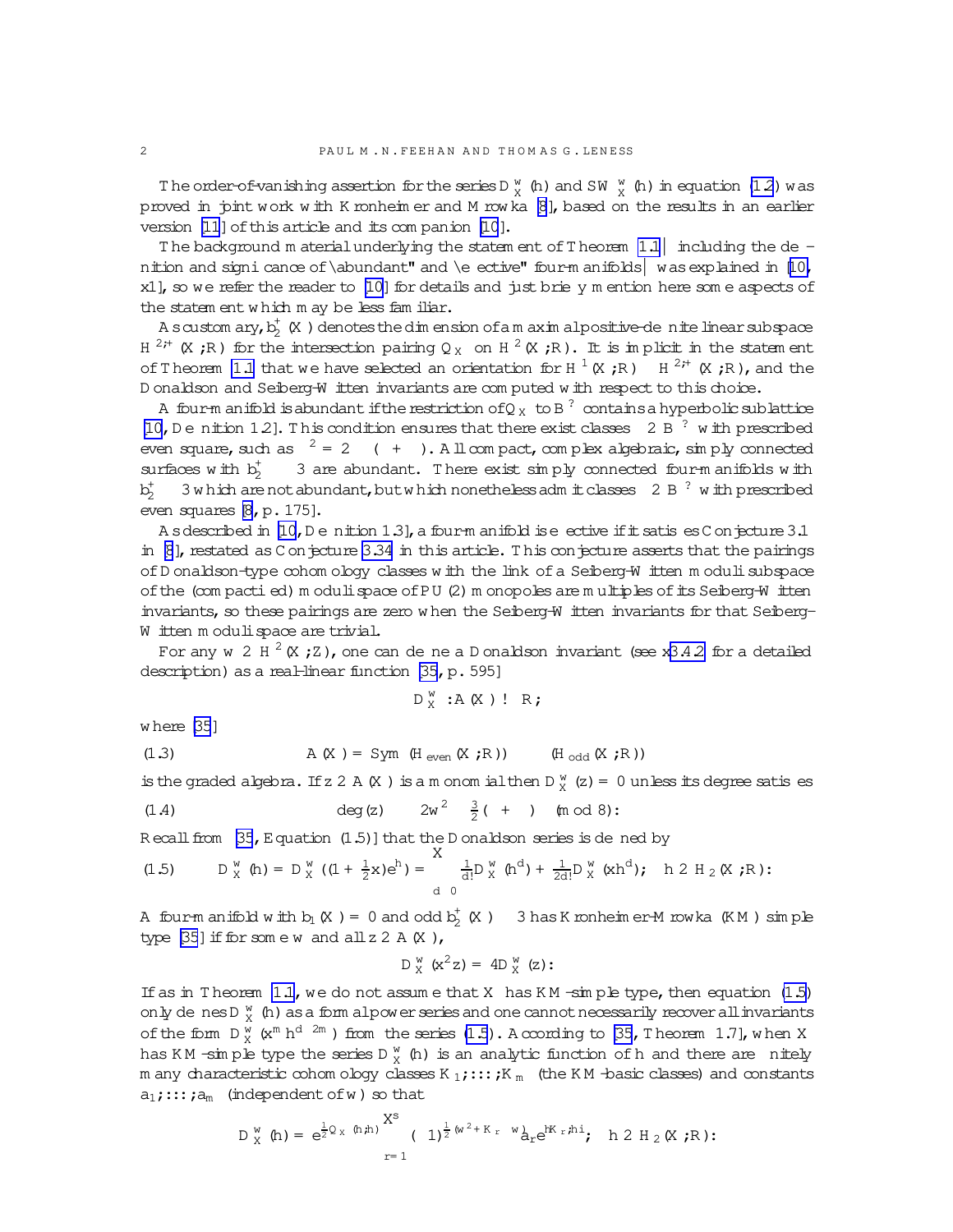<span id="page-2-0"></span>M ore generally [33], a four-manifold X has nite type or type if

$$
D_x^w
$$
 (x<sup>2</sup> 4) z) = 0;

for som e 2 N and all  $z$  2 A  $(X)$ . K ronheim er and M row ka conjectured that all fourm anifolds X with  $b_2^+(X) > 1$  have nite type and state an analogous formula for the series D  $\frac{W}{V}$  (h); proofs of dierent parts of their conjecture have been reported Fr yshov [23, Corollary 1], M unoz [49, Corollary 72 & P roposition 7.6], and W ieczorek [57, T heorem 1.3].

For a four-manifold X with  $b_1(X) = 0$  and odd  $b_2^+(X) = 3$ , W itten's conjecture [58] asserts that X has KM-simple type if and only if it has SW-simple type; if X has simple type, then

$$
(1.6) \quad D_Y^W(h) = 2^{2 \cdot c(X)} e^{\frac{1}{2} Q_X(h,h)} SW_Y^W(h); \quad h \; 2 \; H_2(X;R);
$$

E quation (12) therefore tells us that W itten's form ula holds, m odulo term sof degree greater than or equalto  $c(X)$ , at least for four-m anifolds satisfying the hypotheses of Theorem  $1.1$ . Equation (12) is proved by considering Seiberg-W itten moduli spaces in the top level,  $\prime = 0$ , of the compactied PU  $(2)$  m onopole m oduli space; in order to prove that equation  $(1.6)$ holds modulo h<sup>d</sup> for arbitrary d c(X) (and the same w, ), one needs to compute the contributions of Seiberg-W itten moduli spaces in arbitrary levels ' 0. In [14] we use the case '= 1 to show that equation (1.6) holds m od  $h^{c(X)+2}$ .

Equation  $(1,2)$  is a special case of a m ore general form ula for D onaldson invariants which we now describe; the hypotheses still include an important restriction which guarantees that the only Seiberg-W itten moduli spaces with non-trivial invariants lie in the top level of the PU (2)-m onopole m oduli space. W hen  $b_1(X)$  0, the Seiberg-W itten invariants for  $(X ; s)$ , with s 2 Spin<sup>c</sup>  $(X)$ , are de ned collectively as a real-linear function (see x4.1 for a detailed description),

$$
(1.7) \t\t\t\tSWX : B(X) ! R;
$$

where the graded algebra is given by

 $(H_1 \times ; R))$  is the exterior algebra on  $H_1 \times ; R$ ), with  $2 H_1 \times ; R$ ) having degree Here, one, and R  $[x]$  is the polynom ial algebra with generator x of degree two. If  $z$  2 B  $(X)$  then SW  $_X$  ; (z) = 0 unless its degree satis es

$$
\deg(z) = d_s(s);
$$

where  $d_s(s)$  is the dimension of the Seiberg-W itten moduli space M  $_s$ ,

$$
d_{s}(s) = \frac{1}{4} (c_{1}(s)^{2} \quad 2 \quad 3)
$$

If  $z = x^m$  2 B (X) and 2m = d<sub>s</sub> (s), then as custom ary [34], [46], [58] one has

(1.10) 
$$
SW_X(s) = SW_{X,s}(z)
$$
:

As in [50, x1], when  $b_1$  (X) 0 we call  $c_1$  (s) 2 H  $^2$  (X; Z) an SW -basic class if the Seiberg-W itten function (1.7) is non-trivial. If  $b_2^+(K) = 1$  or  $b_1(K) > 0$ , there are examples of fourm anifolds whose basic classes have positive dim ensional Seiberg-W itten moduli spaces:  $CP^2$ and its blow-ups give examples with  $b_2^+$  (X ) = 1 [52], and connected sum s of  $S^1$  S<sup>3</sup> and a four-m anifold with non-trivial Seiberg-W itten invariants provide examples with  $b_1(X) > 0$  $[50, x2]$ .

For  $2 H^2(X;Z)$ , de ne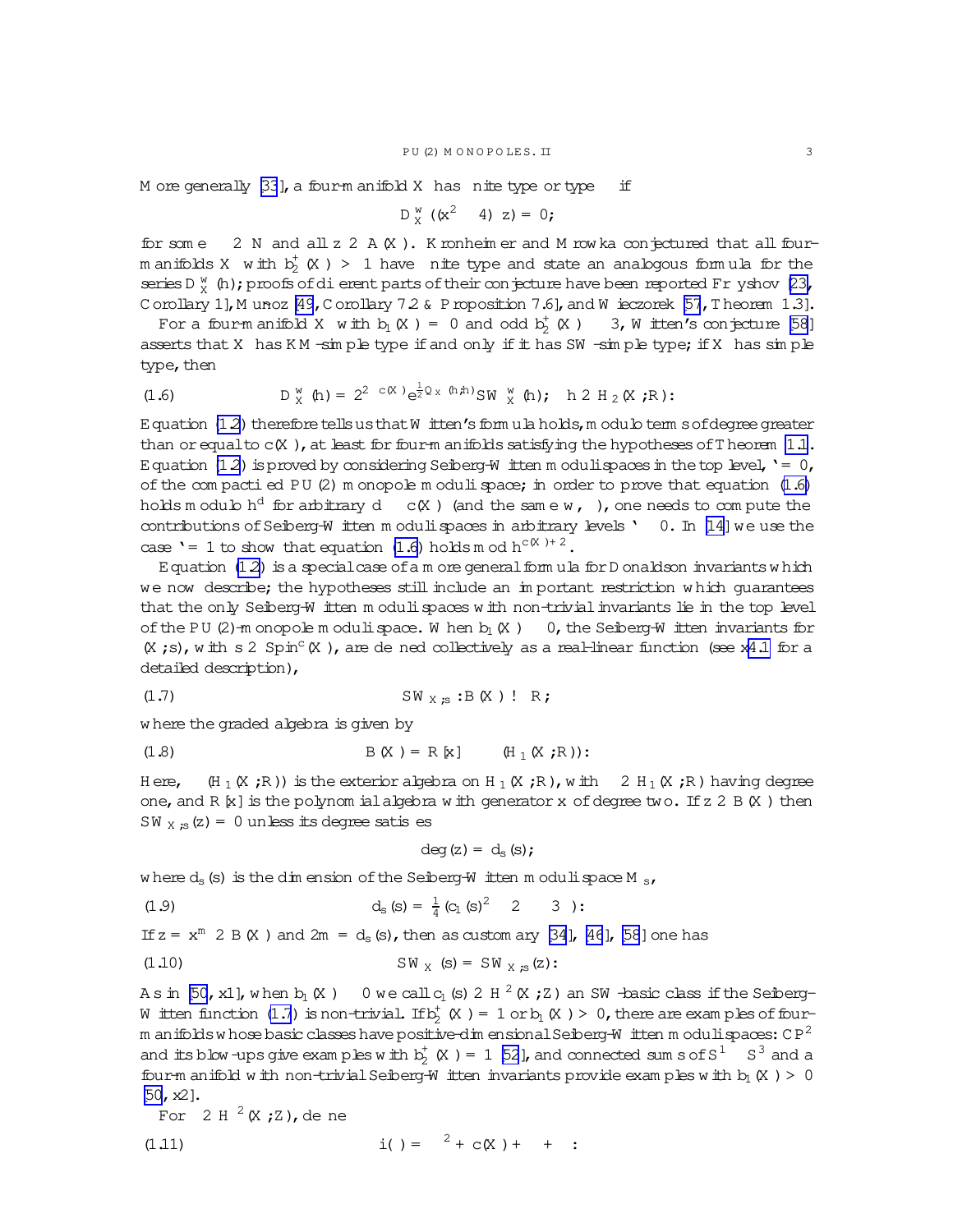<span id="page-3-0"></span>If S (X) Spin<sup>c</sup> (X) is the subset yielding non-trivial Seiberg-W itten functions (1.7), let

$$
(1.12) \quad r \cdot (r_1 \cdot (s)) = (c_1 \cdot (s)) \quad \frac{3}{4} \cdot (s) \quad \text{and} \quad r \cdot (s) = \min_{s \geq s \cdot (s)} r \cdot (r_1 \cdot (s))
$$

See Rem ark 3.36 for a discussion of the signicance of r( $;c_1(s)$ ) and r(). We then have:

Theorem 1.2. Let X be a four-manifold with  $b_2^{\dagger}$  (X) 1. Assume  $\sim$   $0 = 0$  for every ;  $0 \times 2$  H  $^1$  (X; Z) and that X is e ective. Suppose ; w 2 H  $^2$  (X; Z) are classes such that  $w_2(X)$  (m od 2) and, if  $b_2^+(X) = 1$ , the class w (m od 2) adm its no torsion integral W lifts. Let  $z = x^0 \#h^2$ , where  $h 2 H_2(X;R)$ ,  $\# 2$   $\#H_1(X;R)$ , and  $x 2 H_0(X;Z)$  is the positive generator, and write deg (z) = 2, for  $2\frac{1}{2}Z$ .

(a) If 
$$
\langle i \rangle
$$
 and  $\langle r \rangle$ , then  
\n(1.13)  
\n $D_X^w(z) = 0$ :  
\n(b) If  $\langle i \rangle$  and  $= r \langle \rangle$ , then  
\n $D_X^w(z) = 2^{1 - \frac{1}{4}(i \langle \rangle - 2)^2} (1)^{0 + 1 + \frac{1}{2}(\langle w^2 \rangle + 1)^2}$   
\nX

 $(1.14)$ 

$$
(1)^{\frac{1}{2}(w^{2}+c_{1}(s) - w)}\nfs2 S(X): r (c_{1}(s)) = r (g)\nH ; (2; deg(z); d_{s}(s); 1)SWX,s (\#x^{\frac{1}{2}(d_{s}(s) - 1)})rc_{1}(s) \text{; h i }^{2};
$$

with H ; de ned in equation (1.15). If  $\frac{1}{2}$  (d<sub>s</sub> (s)  $_1$  ) = 0, then H ; (<sup>2</sup>;deg(z);d<sub>s</sub>(s); 1) = 1. If  $b_2^{\dagger}$  (X) = 1, then all invariants in equation (1.14) are evaluated with respect to the cham bers determ ined by the same period point in the positive cone of H  $^2$  (X; R). (c) If  $^2$  and satisfy

$$
2r() < 2
$$
  $r() + \frac{1}{2}(r() + i())$  2;

then equation (1.14) holds with  $D_y^W$  (z) = 0.

- R em ark 1.3. 1. W hen  $_1 > d_s(s)$ , the Seiberg-W itten invariant SW  $_X$ ,  $_s$  (# $x^{\frac{1}{2}(d_s(s)-1)}$ ) in equation  $(1.14)$  is zero by de nition.
	- 2. If  $z = Y z^0 w$  here Y 2 H<sub>3</sub> (X; Z) and  $z^0$  cannot be written as  $z^0 = x z^0$  for x 2 H<sub>0</sub> (X; Z), then equations  $(1.13)$  and  $(1.14)$  hold but the right-hand-side of  $(1.14)$  vanishes.

The hypothesis in Theorem s 1.1, 1.2, 1.4, and Corollary 1.5 that X is e ective can be elim inated if, in the de nition  $(1.12)$  of r(), we replace S  $(X)$  with the (possibly larger) set of all s 2 Spin<sup>c</sup> (X) for which the Seiberg-W itten moduli space M<sub>s</sub> (as de ned in [10, x2.3], with perturbations depending on ) is non-empty. This additional generality does not seem to be useful in practice, how ever.

W hen  $b_2^+$  (X) = 1 and w (m od 2) adm its no torsion integral lifts, Lemma 4.1 implies that the walls de ning the chamber structure for the D onaldson invariant D $_{X}^{w}$  are given by the walls for the Seiberg-W itten invariants appearing in equation (1.14). Thus, both sides of the equation will change when the period point crosses one of these walls.

The function  $H$ , in equation (1.14) is dened as

(1.15) 
$$
H, ({}^{2};deg(z);d_{s}(s); 1) = 2^{d}P_{d}^{a;0}(0);
$$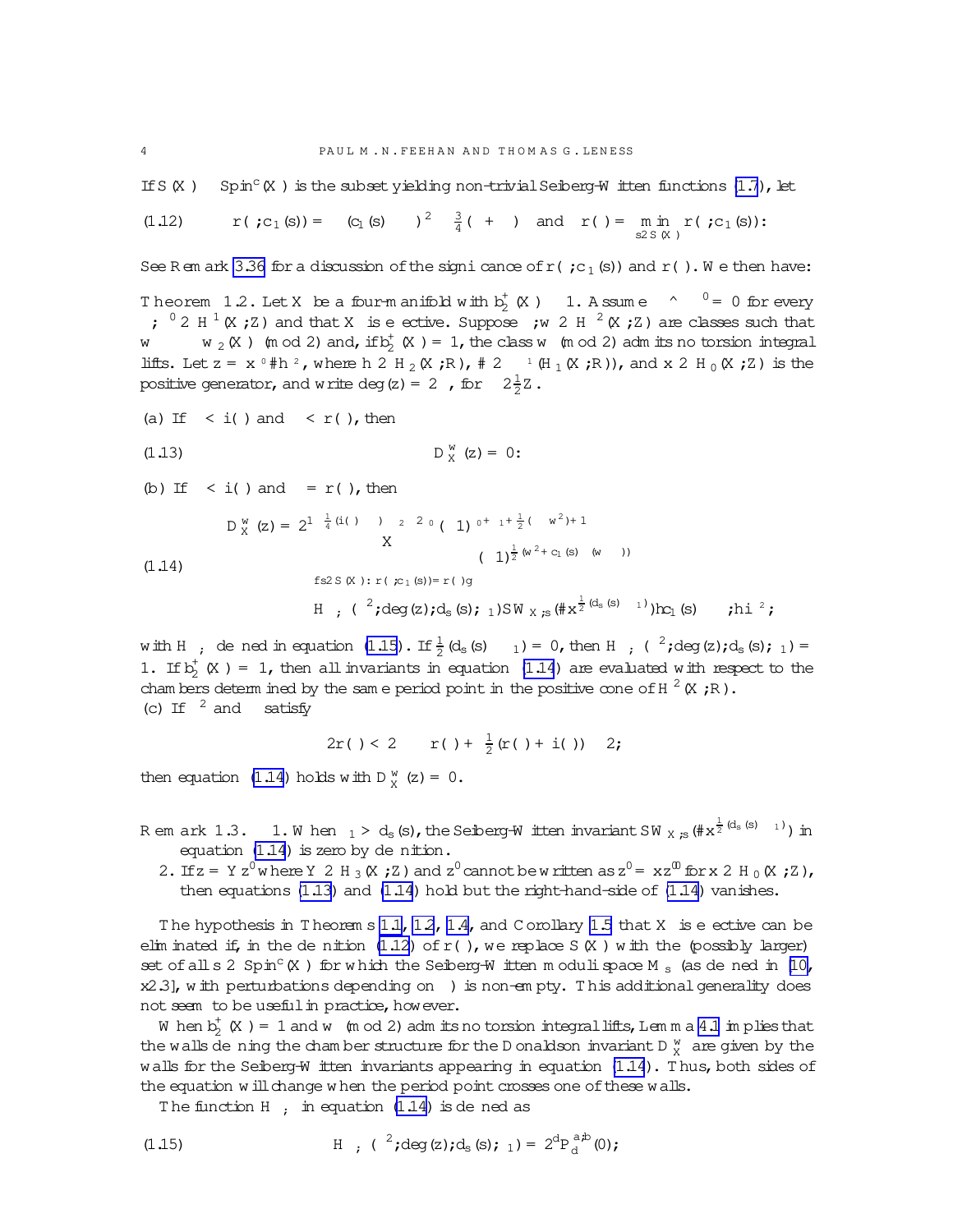<span id="page-4-0"></span>where  $d$  is a natural number and  $a$ ,  $b$  are integers given by

$$
d = \frac{1}{2} (d_s (s) \t 1);
$$
  
\n
$$
a = \frac{1}{4} (3r ( ) + i ( )) \t \frac{1}{2} deg(z) \t d \t 2;
$$
  
\n
$$
b = \frac{1}{2} (deg(z) 2r ( ) d_s (s) ) \t \frac{1}{4} ( + );
$$

and  $P_{d}^{a,b}$  () is a Jacobi polynom ial [29, x8.96],

(1.16) 
$$
P_d^{a,b}
$$
 ( ) =  $\begin{matrix} X^d & a+d & b+d \\ d & u & u \end{matrix}$  (  $1)^d$  ( +  $1)^{d} u$ ; 2 C:

The polynomials  $P_d^{a,b}$  () m ay in turn be expressed in term s of hypergeom etric functions [29, x9.10], [38], as we explain in x4.4. Since  $c_1$  (s)<sup>2</sup>  $(m od 8)$ , equation  $(1.9)$  for  $d<sub>s</sub>$  in plies that the expression  $\frac{1}{2}d_s$   $\frac{1}{4}$  ( + ) in the denition of b is an integer.

W hen 2 B<sup>?</sup> H<sup>2</sup> (X; Z) and X has SW -simple type, the expression (1.12) for r() becom es

$$
r( ) = \tfrac{2}{5} + c(X) \t + \t) \tag{+}
$$

and i( ) +  $r$  ( ) =  $2c(X)$ , by equation (1.11) for i( ). Theorem 1.2 then simplies to:

Theorem 1.4. Let X be a four-manifold with odd b<sub>2</sub> (X) 3 and b<sub>1</sub> (X) = 0. A ssume that X is e ective and has SW -simple type. Suppose that 2 B  $^2$  and that w 2 H  $^2$  (X; Z) is a class with w  $w_2(X)$  (mod 2). Let 0 and 0 m [=2] be integers.

(a) If  $\langle i \rangle$  and  $\langle r \rangle$ , then for all h 2 H <sub>2</sub> (X; R) we have

(1.18) 
$$
D_{X}^{W} (h^{2m} x^{m}) = 0;
$$

(b) If  $\langle i \rangle$  and  $\langle i \rangle$  we have

(1.19)  
\n
$$
D_X^w(h \t 2^m x^m) = 2^1 \frac{1}{2} (c(X)^+)(1)^{m+1+\frac{1}{2}} (\t w^2)
$$
  
\n
$$
(1)^{\frac{1}{2} (w^2 + c_1 (s) w} \circ N_X (s)tc_1 (s) \t; hi \t 2^m :
$$
\n
$$
s2 \cdot Spin^c(X)
$$

(c) If 
$$
r \cdot (x) < \frac{1}{2}(r \cdot (x) + c \cdot (x)) = 2
$$
, then equation (1.19) holds with D  $\frac{w}{x}$  (h  $2m \cdot x^m = 0$ .

We recall from [22, x6.1.1] that the symmetric algebra Sym (H<sub>2</sub> (X;R)) is canonically isom orphic (as a graded algebra) to the algebra P  $(H_2(K, R))$  of polynom ial functions on  $H_2(K, R)$ . Thus, given the D onaldson invariants  $D_X^W$  (h  $2^m x^m$ ), we can recover all invariants of the form  $D_y^w$  (h<sub>1</sub>  $h_m x^m$  ).

C orollary 1.5.  $\beta$ , Theorem 1.1] Let X be a four-manifold with odd b<sub>2</sub> (X) 3 and b<sub>1</sub> (X) = 0. A ssum e that X is e ective, abundant, and SW  $\lnot$  simple type, with c(X) 3. Then for any w 2 H  $^2$  (X ; Z) with w w<sub>2</sub> (X) (m od 2) we have

$$
\text{SW} \, \begin{array}{cc} \text{W} & \text{W} \\ \text{W} & \text{W} \end{array} \text{ (b) } \quad \text{W} \, \text{C} \, \text{C} \, \text{C} \, \text{C} \, \text{C} \, \text{C} \, \text{C} \, \text{C} \, \text{C} \, \text{C} \, \text{C} \, \text{C} \, \text{C} \, \text{C} \, \text{C} \, \text{C} \, \text{C} \, \text{C} \, \text{C} \, \text{C} \, \text{C} \, \text{C} \, \text{C} \, \text{C} \, \text{C} \, \text{C} \, \text{C} \, \text{C} \, \text{C} \, \text{C} \, \text{C} \, \text{C} \, \text{C} \, \text{C} \, \text{C} \, \text{C} \, \text{C} \, \text{C} \, \text{C} \, \text{C} \, \text{C} \, \text{C} \, \text{C} \, \text{C} \, \text{C} \, \text{C} \, \text{C} \, \text{C} \, \text{C} \, \text{C} \, \text{C} \, \text{C} \, \text{C} \, \text{C} \, \text{C} \, \text{C} \, \text{C} \, \text{C} \, \text{C} \, \text{C} \, \text{C} \, \text{C} \, \text{C} \, \text{C} \, \text{C} \, \text{C} \, \text{C} \, \text{C} \, \text{C} \, \text{C} \, \text{C} \, \text{C} \, \text{C} \, \text{C} \, \text{C} \, \text{C} \, \text{C} \, \text{C} \, \text{C} \, \text{C} \, \text{C} \, \text{C} \, \text{C} \, \text{C} \, \text{C} \, \text{C} \, \text{C} \, \text{C} \, \text{C} \, \text{C} \, \text{C} \, \text{C} \, \text{C} \, \text{C} \, \text{C} \, \text{C} \, \text{C} \, \text{C} \, \text{C} \, \text{C} \, \text
$$

In x4.6 we give a slightly dierent and more geometric proof of C orollary 1.5 than provided in  $[8, x2]$ , using the nalcase of Theorem 1.4. This result proves a conjecture of M arino, M oore, and Peradze [40], [41] for four-m anifolds of Seiberg-W itten sin ple type, albeit with the additional hypotheses that the four-manifolds are abundant and e ective. The vanishing result for D onaldson invariants in T heorem  $1.1$  can be sharpened: see T heorem  $1.2$  in  $[8]$ .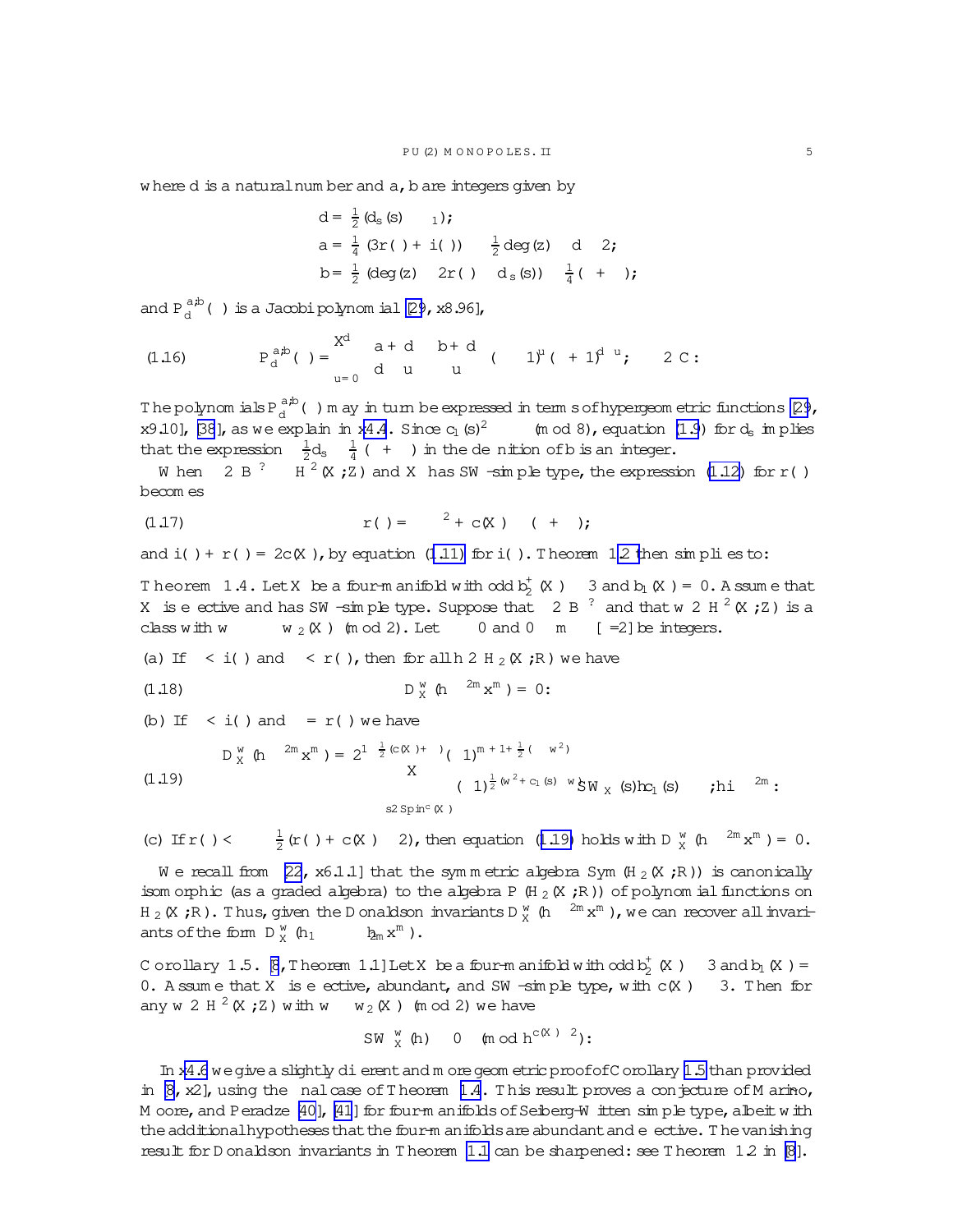12. Rem arks on the hypotheses of Theorem s 12, 1.4, and 1.1. To prove Theorem 12 (and thus Theorem s 1.1, 1.4, and Corollary 1.5), we employ the moduli space of PU (2) m onopoles, M  $_{\rm t}$ =S $^1$ , as a cobordism between a link of the moduli space of anti-self-dual connections, M  $W$ , and the links of moduli spaces of Seiberg-W itten monopoles, M  $_{\rm s}$ . Our application of the cobordism method in this article requires that

- 1. The codim ension of M<sup>w</sup> in M<sub>t</sub>, given by twice the complex index of a D irac operator, is positive (used in P roposition 3.29), and
- 2. Only the top level of the U h lenbeck compacti cation  $M_{t}$  of the m oduli space of PU (2) m onopoles contains Seiberg-W itten m oduli spaces M  $_{\rm s}$  w ith non-trivial invariants (used in Corollary 3.35).

In the proof of A ssertions (a) and (b) of T heorem 12, one has  $2 = deg(z) = dim M^w$  and the hypotheses  $\langle i \rangle$  and r() ensure that C onditions (1) and (2) hold, respectively. In the proof of A ssertion (c), one has dim  $M^W = 2r$  (), which implies that C ondition (2) holds while the inequality in the hypothesis of (c) in plies that Condition (1) is satis ed.

A ssertion (a) follows because the hypothesis  $\langle r(1)$  in plies that there are no Seiberg-W itten m oduli spaces contained in M  $_{\rm t}$  w ith non-trivial invariants, and so M  $_{\rm t}$ =S  $^{\rm l}$  is essen– tially a null-cobordism of the link of  $M^W$ . A ssertion (c) follows because the hypothesis on deg(z) in plies that deg(z) >  $M$   $W$ , and only the pairings of D onaldson-type cohom ology classes with links of Seiberg-W itten moduli spaces can be non-trivial. In the remaining A ssertion (b), the hypotheses in ply that the cobordism yields an equality between pairings with the link of M  $^w$  and a sum of pairings with the links of M  $_s$ . The same rem arks apply to the hypotheses in A ssertions (a),  $\phi$ ), and (c) in Theorem 1.4.

The assumption that  $\gamma = 0$  for all ;  $\gamma^0$  2 H  $\gamma^1$  (X; Z) greatly simplies the calculation of the Chem classes of the virtual norm albundle of M  $_{\rm s}$  in M  $_{\rm t}$  (see Corollary 3.30 in [10]) and hence its Seque classes (see Lemma  $4.11$ ). It should be possible to rem ove this condition with more work, but this would take us a little beyond the scope of this article and [10]. We plan to address this point elsewhere.

W hen  $b_2^+(X) = 1$ , we assume that w (m od 2) does not adm it a torsion integral lift in order to avoid complications in de ning the chamber in the positive cone of H  $^2$  (X; R) w ith respect to which the D onaldson and Seiberg-W itten invariants are computed. See the com m ents at the end of  $x3.4.2$  and before Lem m a 4.1 for further discussion.

The proof of Theorem 1.1 requires one to choose classes 2 B<sup>?</sup> with optimally prescribed even square in order to obtain the indicated vanishing results for the D onaldson and Seiberg-W itten series, as well as compute the rst non-vanishing term s. The hypothesis that X is abundant quarantees that one can nd such classes, though such choices are also possible for some non-abundant four-manifolds [8].

1.3. Rem arks and conjectures for formulas for D onaldson invariants involving Seiberg-W itten strata in arbitrary levels. The following remarks are intended to convey an outline of the rem ainder of our work on a proof of W itten's conjecture in [12], [13], [15], [14]. While some details still rem ain to be checked, we are condent that the conclusions stated below are correct based on our work thus far, despite their conservatively-stated current status as conjectures rather than m assertions.

A senvisaged in [16], the PU (2)-m onopole program proposed by Pidstrigatch and Tyurin [51] for proving W itten's conjecture [44], [58] uses the oriented cobordism M  $_{t}$ =S<sup>1</sup> between

The links  $I_t^w$  in M  $_t = S^1$  of the anti-self-dualm oduli subspace M  $^w$  of M  $_t = S^1$ , and The links  $I_{t;s}$  in M  $_t = S^1$  of the Seiberg-W itten moduli subspaces, M  $_s$  Sym  $(K)$ , of the space of ideal PU (2) m onopoles,  $[\frac{1}{100} M_{\text{t}} Sym' (X))$ , containing M  $_{\text{t}}$ .

 $\kappa$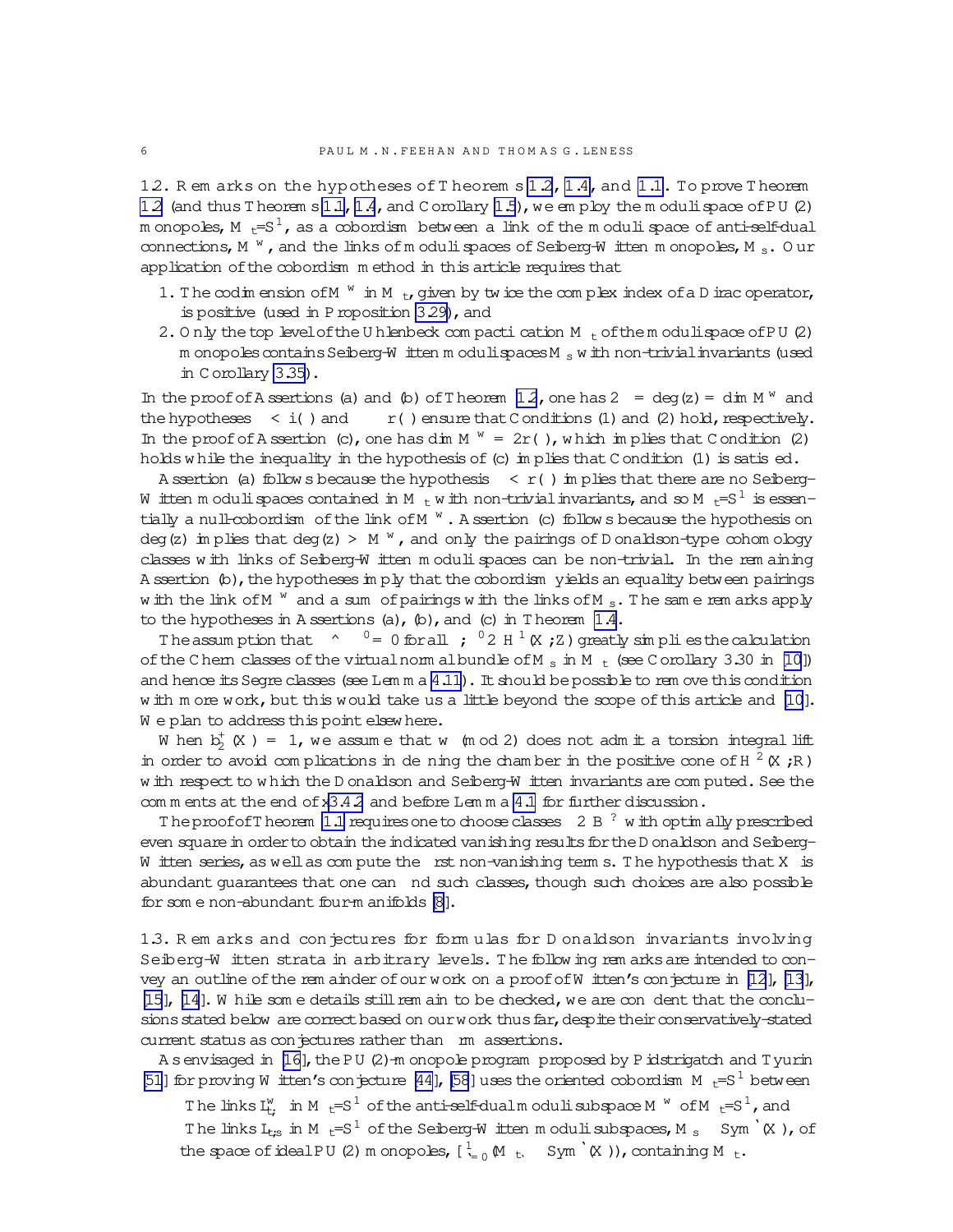<span id="page-6-0"></span>The program therefore has two principal steps, which we now outline. The rst step is to de ne the links  $L_{ts}$  of M s Sym<sup>'</sup>(X ) for arbitrary ' 0 using the gluing construction of [\[12\]](#page-63-0), [\[13\]](#page-63-0), extending the construction in [\[10](#page-63-0)] w hich just treats the case '= 0. T he oriented cobordism M  $t=S^1$  then yields a formula (with deg(z) = 2),

(1.20) 
$$
D_X^w(z) = 2
$$
  $\int_{S^2 \text{Spin}^c(X)}^{X} (1)^{\frac{1}{4}(w + c_1(s))^2} h_p(z) \wedge c^c; [\mathbb{L}_{t,s}]i;$ 

where  $\frac{1}{p}$  (z) and  $\frac{1}{q}$  are D onaldson-type cohom ology classes, and  $\frac{1}{q}$  =  $\frac{1}{4}$  $\frac{1}{4}$  (i( ) ) 1. Work in progress [\[15\]](#page-63-0) then strongly indicates that the pairings on the right-hand side of equation (1.20) have the follow ing general form , when  $b_1(X) = 0$  and  $z = x^m h$  <sup>2m</sup>,

(1.21) 
$$
h_p(z) \wedge c_j^c \mu_{t;s} \mathbf{j} = \mathbf{S} W_X(s) \sum_{i=0}^{X^r} d_{i} \mathbf{k} (\mathbf{s}) \cdot \mathbf{h} \mathbf{i} \cdot \mathbf{h} \cdot \mathbf{j} \mathbf{k} \cdot \mathbf{k} \cdot \mathbf{k} \cdot \mathbf{k} \cdot \mathbf{k} \cdot \mathbf{k} \cdot \mathbf{k} \cdot \mathbf{k} \cdot \mathbf{k} \cdot \mathbf{k} \cdot \mathbf{k} \cdot \mathbf{k} \cdot \mathbf{k} \cdot \mathbf{k} \cdot \mathbf{k} \cdot \mathbf{k} \cdot \mathbf{k} \cdot \mathbf{k} \cdot \mathbf{k} \cdot \mathbf{k} \cdot \mathbf{k} \cdot \mathbf{k} \cdot \mathbf{k} \cdot \mathbf{k} \cdot \mathbf{k} \cdot \mathbf{k} \cdot \mathbf{k} \cdot \mathbf{k} \cdot \mathbf{k} \cdot \mathbf{k} \cdot \mathbf{k} \cdot \mathbf{k} \cdot \mathbf{k} \cdot \mathbf{k} \cdot \mathbf{k} \cdot \mathbf{k} \cdot \mathbf{k} \cdot \mathbf{k} \cdot \mathbf{k} \cdot \mathbf{k} \cdot \mathbf{k} \cdot \mathbf{k} \cdot \mathbf{k} \cdot \mathbf{k} \cdot \mathbf{k} \cdot \mathbf{k} \cdot \mathbf{k} \cdot \mathbf{k} \cdot \mathbf{k} \cdot \mathbf{k} \cdot \mathbf{k} \cdot \mathbf{k} \cdot \mathbf{k} \cdot \mathbf{k} \cdot \mathbf{k} \cdot \mathbf{k} \cdot \mathbf{k} \cdot \mathbf{k} \cdot \mathbf{k} \cdot \mathbf{k} \cdot \mathbf{k} \cdot \mathbf{k} \cdot \mathbf{k} \cdot \mathbf{k} \cdot \mathbf{k} \cdot \mathbf{k} \cdot \mathbf{k} \cdot \mathbf{k} \cdot \mathbf{k} \cdot \mathbf{k} \cdot \mathbf{k} \cdot \mathbf{k} \cdot \mathbf{k} \cdot \mathbf{k} \cdot \mathbf{k} \cdot \mathbf{k} \cdot \mathbf{k} \cdot \mathbf{k} \cdot \mathbf{k} \cdot \mathbf{k} \cdot \mathbf{k} \cdot \mathbf{k} \cdot \mathbf{k} \cdot \mathbf{k} \cdot \mathbf{k} \cdot \mathbf{k} \cdot \mathbf{k} \cdot \mathbf{k} \cdot \mathbf{k} \cdot \mathbf{k} \cdot \mathbf{k} \cdot \mathbf{k} \cdot \mathbf{k} \cdot \mathbf{k} \cdot \mathbf{k} \cdot \
$$

where  $r = m \text{ in } ('; [-2] m), '=\frac{1}{4}$  $\frac{1}{4}$  ( r(;c<sub>1</sub>(s))), d = 2 (m + ' i), and  $\frac{1}{4}$  is a degreed, hom ogeneous polynom ial (aside from stray powers of (1) and 2) in two variables with coecients w hich are degree-ipolynom ials in 2 3,  $(c_1(s)$   $)^2$ ,  $^2$ , and  $(c_1(s)$   $)$   $q(s)$ .

An interesting feature of the form ula (1.21) is that one sees a factorization of the pairings An interesting leading of the local dia (1.21) is that the sees a lapper  $h_p(z)$   $\sim$   $c^2$ ;  $\mu_{ts}$  li into a product of SW x (s) and the term  $d = \frac{r}{dt}$  $\int_{i=1}^{r} dy_i Q_X^{\lambda}$  i  $\frac{1}{x}$ <sup>1</sup>. In particular, the pairing (1.21) vanishes when SW  $_X$  (s) = 0, in plying that X is \e ective" in the sense described in x[1.1.](#page-0-0) The factors  $\frac{d}{dt}$  are similar to those appearing in the K otschick-M organ conjecture [\[9](#page-63-0)], [\[32](#page-63-0)] for the form of the wall-crossing form ula for the D onaldson invariants of a four-manifold X with  $b_2^+$  (X ) = 1. However,  $a_{i1}$  is a polynomial in two variables while the corresponding term in the conjectured wall-crossing formula for D onaldson invariants is a polynom ial in only one variable.

Explicit, direct com putations of pairings w ith the links L<sub>ts</sub> of idealSeiberg-W itten m oduli spaces, M  $_{\rm s}$  Sym<sup>1</sup>(X), are possible w hen '= 0;1 or 2: indeed, T heorem [1.1](#page-0-0) is proved using the case '= 0 and we prove an '= 1 analogue of T heorem [1.1](#page-0-0) in [\[14](#page-63-0)], while the case '= 2 would follow by adapting work of Leness in [\[36\]](#page-64-0). H owever, direct com putations appear intractable w hen 'is large.

The idea underlying the second step of the program is to use the existence of formulas  $(1.20)$  and  $(1.21)$  in conjunction w ith auxiliary argum ents to prove W itten's conjecture, since m ore direct calculations of the link pairings appear dicult. The work of Gottsche [\[27\]](#page-63-0) suggests that such indirect strategies should succeed, as he was able to com pute the wall-crossing form ula for the D onaldson invariants of four-m anifolds with  $b_2^+$  (X ) = 1 and  $b_1(X) = 0$ , under the assum ption that the K otschick-M organ conjecture [\[32\]](#page-63-0) holds for such four-m anifolds. The facts that  $d_{di}$  is a function of two variables and both and m ay vary independently indicate that this second step in the PU (2)-m onopole program is potentially m ore complicated than that of [\[27](#page-63-0)], where the assumption that  $b_2^+$  (X ) = 1 implies that = 1 b<sub>2</sub> (X ) and = 3 + b<sub>2</sub> (X ) (w hen b<sub>1</sub> (X ) = 0). H owever, in the case of the PU (2)-m onopole program there are m ore sources of \recursion relations" of the type used by G ottsche, in addition to those arising from the blow -up form ulas of F intushel-Stern [\[20\]](#page-63-0), [\[19\]](#page-63-0) (for D onaldson and Seiberg-W itten invariants). M oreover, there is a rich supply of exam ples of four-m anifolds w here W itten's conjecture is known to hold.

1.4. R em arks on A belian localization. One of the rst observations concerning the m odulispace of PU (2) m onopoles is that the D onaldson stratum ,  $\,$  (M  $^{\text{w}}$  ), and the Seiberg-W itten strata,  $(M_{\rm s})$ , are xed-point sets under the circle action given by scalar multiplication on the spinor com ponents of PU  $(2)$ -m onopole pairs; see [\[10](#page-63-0), x3.1] for a detailed account.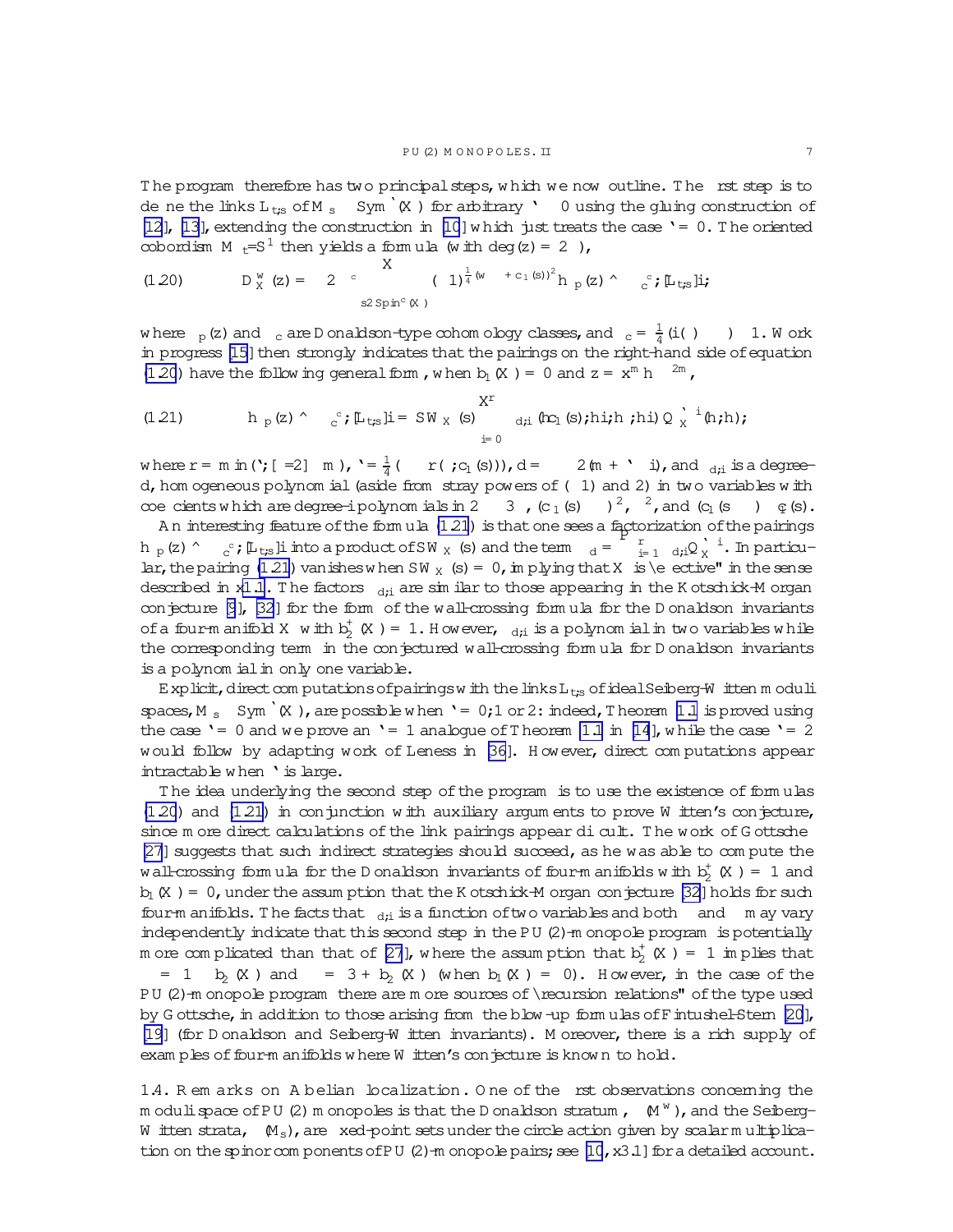T his raises the question of w hether the technique of A belian localization, as applied to circle actions on com pact m anifolds [\[1](#page-63-0)]or its generalizations to singular algebraic varieties (for exam ple, see  $[28]$ ), can be usefully applied here to prove W itten's conjecture. A s we indicate below, if the m oduli space of PU  $(2)$  m onopoles were a compact m anifold and the D onaldson and Seiberg-W itten strata were sm ooth subm anifolds, then an application of the localization form ula would be equivalent to our construction of links and application of the PU (2)-m onopole cobordism. There is no saving of labor and the essential point rem ains, w ith either equivalent view, to compute the C hern classes of the norm albundles of the xed-point sets. A s the m oduli space of PU  $(2)$  m onopoles is non-com pact, equipped w ith the highly singular U hlenbeck com pacti cation or som ew hat less singular but m ore com plicated bubble-tree com pacti cation, our application of the PU (2)-m onopole cobordism can be thought of as an extension of the localization method to those dierential-geometric, singular settings.

The technique of A belian localization does not reduce the inform ation about neighborhoods of singularities needed to com pute intersection pairings because the localization form ula requiresa com putation ofan equivariantT hom orEulerclassofthe norm albundle of the xed point set. For example, if  $F$  M is the xed point set and  $N$ ! F is its norm al bundle, the equivariant Euler class of N is the Euler class  $\in \mathbb{N}_{S^1}$  ) of the bundle

$$
N_{S^1} = ES^1 \quad S^1 N \quad : BS^1 \quad F;
$$

where ES $^1$  ! BS $^1$  is the universalS  $^1$  bundle over the classifying space BS  $^1$  . Let

$$
{}_{S^1} : ES^1 \quad {}_{S^1} M \quad ! \quad BS^1 \quad \text{and} \quad \quad : ES^1 \quad {}_{S^1} N \quad ! \quad ES^1 \quad {}_{S^1} M \text{ ;}
$$

be the projection and em bedding m aps, respectively. If dim  $M = m$ , then because

$$
H_{S^1}^m(M nF; R) = H^m (M nF) = S^1; R);
$$

any class x 2 H  $_{S^1}^m$  (M ; R) has compact support in ES<sup>1</sup>  $_{S^1}N$  by dimension counting. The A belian localization form ula  $[1, E$  quation  $(3.8)$ ] states that

(1.22) 
$$
(\mathbf{s}^1) \times = \frac{\mathbf{x}}{e(N_{\mathbf{s}^1})} = \mathbf{F} \; ;
$$

If h is the pullback of the universal rst C hem class from  $BS^1$  to  $BS^1$  F and  $_F : BS^1$  F ! If is the projection, then the splitting principle show s that  $\epsilon(N_{S1}) = \begin{bmatrix} r & r \ r \end{bmatrix}$  $_{i=0}^{r}$  h<sup>i</sup>  $_{F}$  c<sub>r</sub>  $_{i}$  (N ), w here  $r = rank N$ . A sim ple algebraic com putation (see [\[14](#page-63-0)]) show sthat com puting ( $_{S<sup>1</sup>}$ ) x using form ula (1.22) and nding the inverse of  $\epsilon \mathbb{N}_{S^1}$  is equivalent to computing the Segre classes ofN .

Thus, if M  $_t$  were a com pact m anifold and the Seiberg-W itten m oduli spaces M  $_s$  were sm ooth subm anifolds of M  $_{\rm tr}$ , the A belian localization m ethod would be equivalent to the one used in this article.

If  $X$  is a complex algebraic surface, it should be possible to construct the G ieseker com pacti cation for the m oduli space of PU  $(2)$  m onopoles over X, by analogy w ith the construction of M organ [\[45](#page-64-0)] and Li [\[37\]](#page-64-0) for the m oduli space of PU (2) m onopoles, and then apply the results of  $[28]$  to this compacti cation. However, one would still need to com pute the equivariant Euler classes of the norm al sheaves of strata of ideal, reducible PU (2) m onopoles, in order to apply  $[28,$  Equation (1)]. If X is not algebraic, one would need to solve the non-trivial problem of de ning the norm al sheaves of these strata in gauge-theoretic com pacti cations.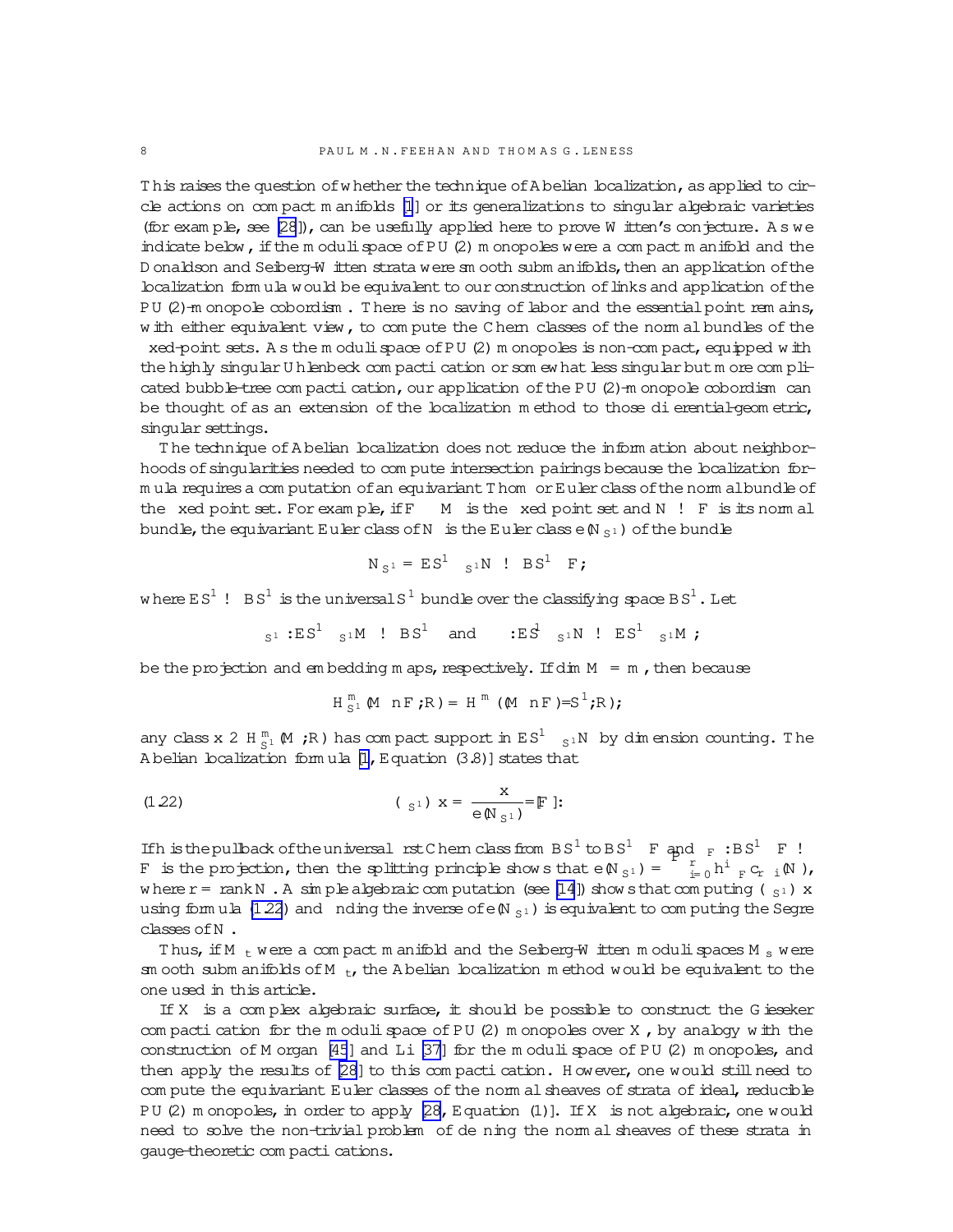1.5. A guide to the article and outline of the proofs of the m ain results. T he present article is a direct continuation of [\[10](#page-63-0)] and rather than repeat m any of the de nitions here, we shall refer to [\[10](#page-63-0)]. The readerm ay wish to consult the notational index in [10], as well as the notational index for the present article which appears just before  $x^2$ . The rst version of this article was distributed in D ecem ber 1997 as sections  $4\{7$  of the preprint [\[11\]](#page-63-0).

As in [\[10](#page-63-0)], we let  $s = (i \cdot W)$  denote a spin<sup>c</sup> structure on X, where W is a H erm itian, rank-four bundle over X and use  $t = ($ ; V  $)$  to denote a  $\$ spin<sup>u</sup> structure" on X, where V is a H emm itian, rank-eight bundle over  $X$  [\[10,](#page-63-0) D e nition 2.2].

O ne of them ain results (T heorem  $3.31$ ) of [\[10\]](#page-63-0) is a calculation the C hern characters of vectorbundlesde ningtubularneighborhoodsoflinksofSeiberg-W itten m odulispaces in local, \thickened" m oduli spaces of PU ([2](#page-11-0)) m onopoles M  $_{t}$ . In x2 of this article, we com pare the orientations of the modulispaces and anti-self-dual connections, Seiberg-W itten monopoles, and their links in the m oduli space of PU (2) m onopoles. In x[3](#page-19-0) we de ne cohom ology classes and dualgeom etric representatives on the m odulispace ofPU (2) m onopoles and in x[4](#page-42-0) we prove T heorem  $1.2$  by counting the intersection of these representatives w ith links of the m odulispaces of anti-self-dual connections and top-level Seiberg-W itten m onopoles.

C om patible choices of orientations for all the m oduli spaces appearing in the strati-cation [\[10,](#page-63-0) Equation 3.17] of M  $_{t}$  and of the links  $L_{t}^{w}$  and  $L_{t,s}$  are a basic requirem ent of the cobordism m ethod and a discussion of our orientation conventions is taken up in x[2](#page-11-0). As in [\[10](#page-63-0), Equation (2.40)], we let M  $_{\rm t}$   $^{j0}$  M  $_{\rm t}$  denote the subspace represented by PU (2) m onopoles w hich are neither zero-section pairs (corresponding to anti-self-dual con-nections) or reducible pairs (corresponding to Seiberg-W itten m onopoles). In x[2.1](#page-11-0) we show that M  $t \stackrel{i^0 = S^1}{=}$  (the sm ooth locus or top stratum of M  $t = S^1$ ) is orientable, with an orientation determ ined by a choice of an orientation for the m oduli space of anti-self-dual connections, M  $^{\text{w}}$  , as explained further in x[2.2:](#page-12-0) this allows us to compute the oriented intersection of one-m anifolds with the link  $L_{t}^{w}$ , where the one-m anifolds arise as the intersection of geom etric representatives of the cohom ology classes on M  $\mathrm{_{t}}$   $^{j0}\!\!\!=\!\! \mathrm{S}^{\,1}$  . W e also de ne an orientation for M  $t$   $^{10}$ =S<sup>1</sup> induced by an orientation of M  $_s$ , as in x[2.3,](#page-14-0) and this allow s us to com pute the oriented intersection of one-m anifolds with the link  $L_{ts}$ . In  $x2.4$  $x2.4$  we compare the two orientations of M  $t$   $t^0 = S^1$  naturally induced by those of M  $^w$  and M  $_s$ . Finally, in x[2.5](#page-16-0) we compare the naturalorientations of these links w ith the orientations obtained by considering them as boundaries of the complem ent in M  $_{\rm t}$ =S $^1$  of sm allopen neighborhoods of the anti-self-dual and Seiberg-W itten strata.

In x[3.1](#page-20-0) and [3.2](#page-21-0) we describe the cohom ology classes  $_{p}$  ( ) on the m odulispace M  $_{t}$  =S<sup>1</sup> and c on M  $t^{-1/2} = S^1$  and their dualgeom etric representatives V () and W, following the m ethods of [\[4](#page-63-0)], [\[6](#page-63-0)], [\[7\]](#page-63-0), [\[35\]](#page-64-0) for the classes  $_{p}$  ( ). A technical complication not present when dealing solely with M  $^{\mathrm{w}}$  is that the lower strata of M  $_{\mathrm{t}}$  have sm aller  $\mathrm{codim}% \left( \mathcal{M}_{\mathrm{t}}\right)$  ension than those of M  $^w$  . The unique continuation property for reducible PU (2) m onopoles [\[17](#page-63-0), Theorem 5.11] plays a role here analogous to that of the unique continuation property for reducible anti-self-dual SO (3) connections in [\[7](#page-63-0)], [\[35](#page-64-0)]. In  $x3.3$ , we show that the closures V( ) and W of these geometric representatives in M  $_{\rm t}$  =S  $^{\rm l}$  m eet the lower strata of M  $_{\rm t}$  i  $^{\rm l}$  =S  $^{\rm l}$ transversely, that is, in a subspace of the expected codim ension away from the reducible and zero section solutions appearing in lower levels. Thus, the closure of the one-m anifolds w ill have boundaries in M  $^{w}$  or in some stratum M  $_{s}$ of reducible PU  $(2)$  m onopoles, w here

Sym  $\dot{X}$ ). The hypotheses of Theorem 12 exclude consideration of the m ore dicult case ' $> 0$ . In x[3.4](#page-29-0) we show that the num ber of points, counted w ith sign, in the boundaries of the one-m anifolds de ned by an appropriate choice of geom etric representatives in the link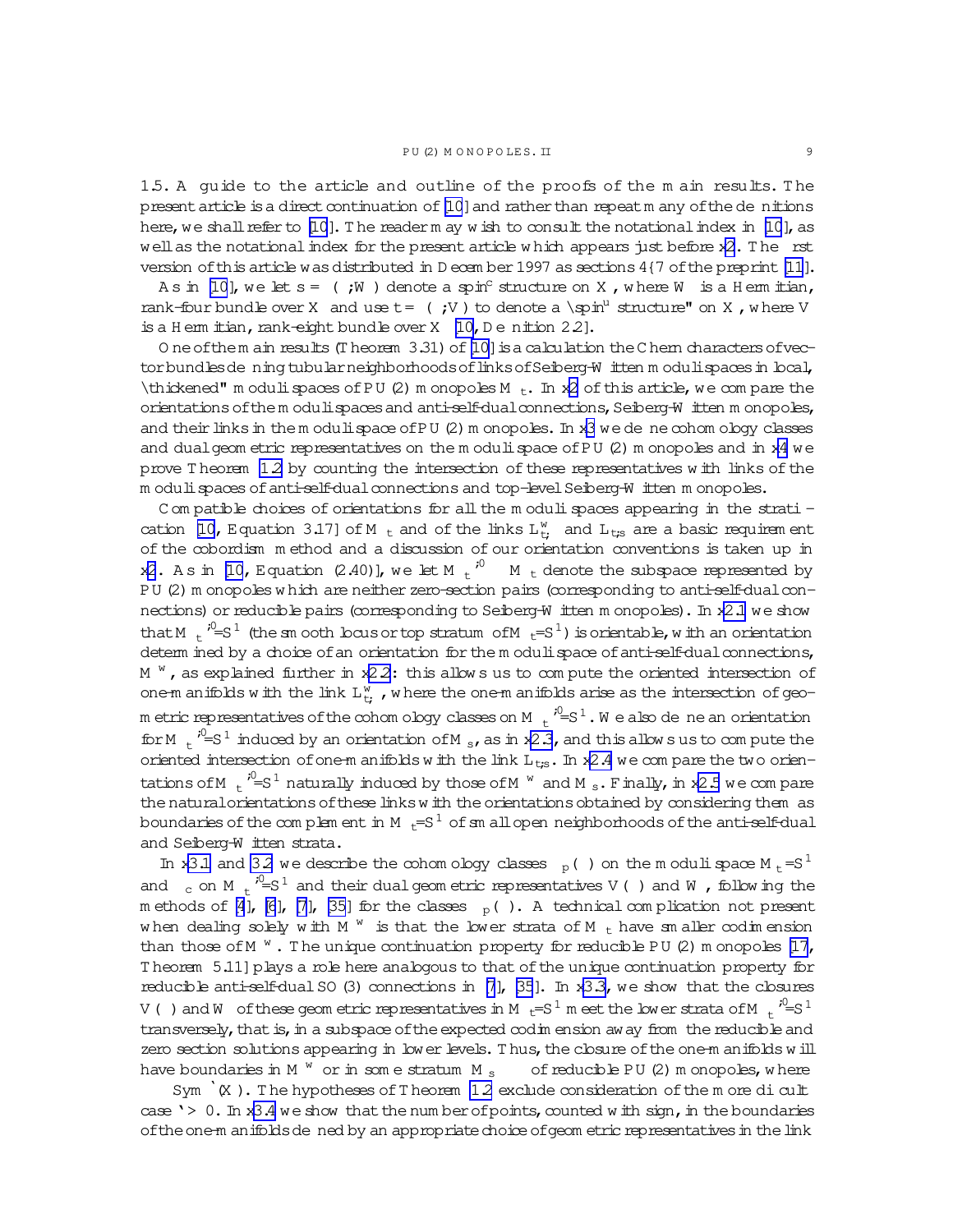$L_{t}^{w}$  of the stratum M  $^{w}$  is given by a multiple of the D onaldson invariant, thus completing the proof of Theorem [3.33](#page-40-0). In the course of proving this result we also show that M  $_{\rm t}$   $^{,\rm 0}$  is nonem pty for suciently negative p  $_1$  (t)  $\vert$  see P roposition [3.30](#page-39-0) in x[3.4](#page-29-0).

In x[4](#page-42-0) we calculate the intersection of these geom etric representatives w ith the link  $L_{t:s}$ of the stratum M<sub>s</sub> and show that it is given by a multiple of the Seiberg-W itten invariant associated to the spin<sup>c</sup> structure s (see T heorem  $4.13$ ). The geom etric representatives, in general, intersect the strata M  $_{\rm s}$  in sets of higher than expected dim ension, so our calculation ofthe link pairings here m ay be viewed as a dierential-geom etric analogue ofthe \excess intersection theory" calculations discussed in [\[24](#page-63-0)]. C om bining the link pairing calculations of x[3](#page-19-0) and x[4](#page-42-0) and applying the cobordism M  $\mathrm{t}$   $\mathrm{r}^{\mathrm{0}}\text{=}$ s  $^1$  then yields the form ulas for D onaldson invariants in term s of Seiberg-W itten invariants in T heorem  $1.2$ , from w hich T heorem s [1.1](#page-0-0) and [1.4](#page-4-0) and C orollary [1.5](#page-4-0) are derived in x[4.6.](#page-57-0)

Acknowledgm ents. The authors thank R on Fintushel, T om M row ka, Peter O zsvath, and Zoltan Szabo for helpful conversations. W e are especially grateful to Tom M row ka for his m any helpful comments during the course of this work, for bringing a correction to som e exam ples in [\[11](#page-63-0)] to our attention, as well pointing out that our T heorem  $1.4$  in [11] could be elegantly rephrased and specialized to give the version stated asT heorem [1.4](#page-4-0) here (and as T heorem  $2.1$  in  $[8]$ ). We thank D ietm ar Salam on for generously providing us with a pre-publication version of his book [\[52\]](#page-64-0). We thank V ictor P idstrigatch for inviting us to present our work at the W arw ick Symposium on G eom etry and Topology (2000). We thank the C olum bia U niversity M athem atics D epartm ent, the Institute for A dvanced Study, Princeton, and the M ax P lanck Institute fur M athem atik, Bonn for their generous support and hospitality during a series of visits while this article and its companion [\[10\]](#page-63-0) were being prepared. Finally, we thank the anonym ous referee and Sim on D onaldson for their editorial suggestions and comments on the previous versions of this article.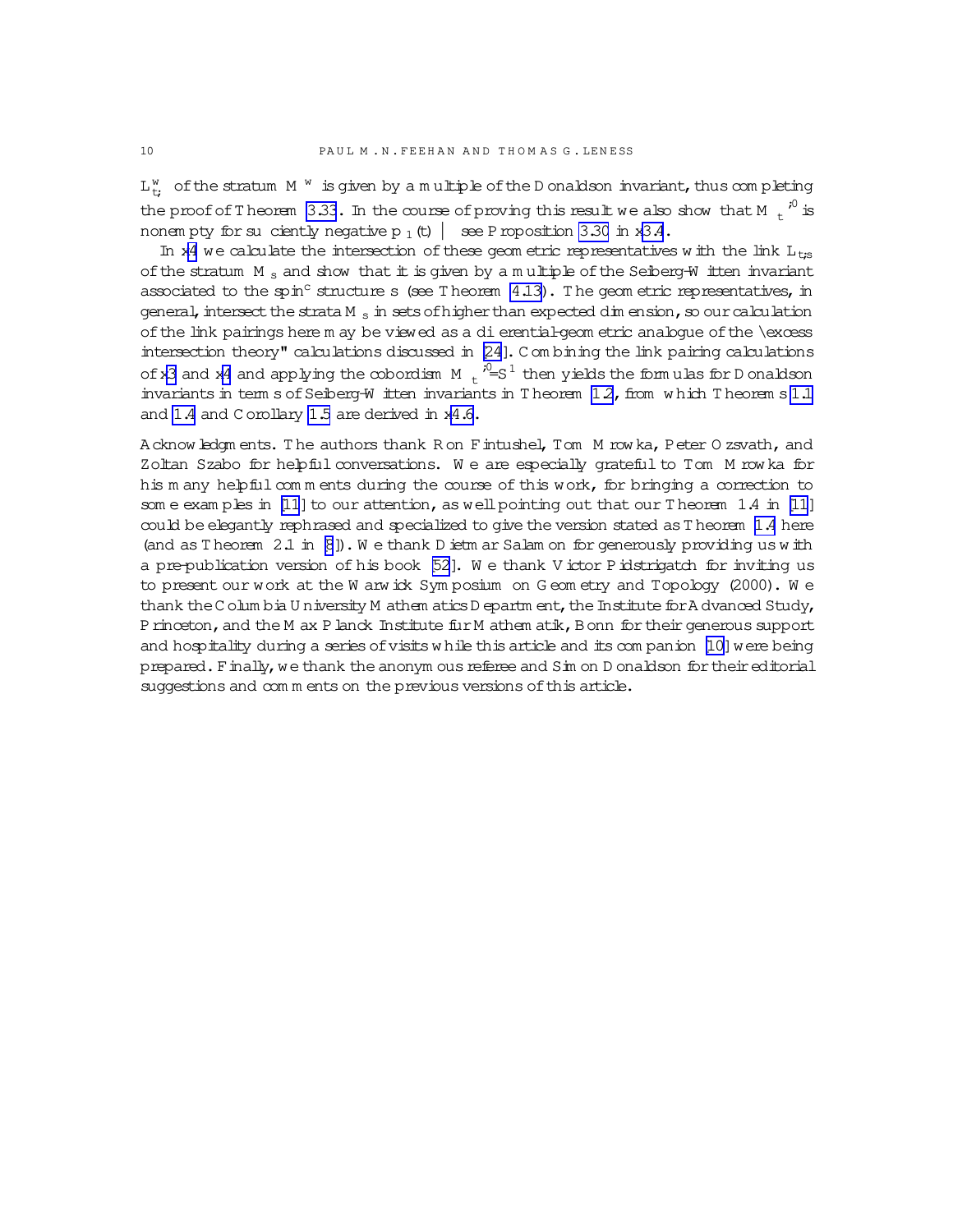Index of Notation

| A (X )                                                                    | Equation $(1.3)$                                          | C(X)                                                             | x1.1                               |
|---------------------------------------------------------------------------|-----------------------------------------------------------|------------------------------------------------------------------|------------------------------------|
| B(X)                                                                      | Equation $(1.8)$                                          | c <sub>1</sub> (t), $p_1$ (t), $w_2$ (t)                         | $[10, E$ quation $(2.19)]$         |
| $B^{w}$                                                                   | [10, x2.1.6]                                              | $d_a(t)$                                                         | Equation $(3.21)$                  |
| $C$ ; ( )                                                                 | Theorem 4.13                                              | $d_s(s)$                                                         | Equation $(1.9)$                   |
| $C_{t}$ , $C_{t}$ , $C_{t}$ , $\frac{10}{10}$ , $C_{t}$ , $C_{t}^{0}$     | [10, x2.1.5]                                              | deg(z)                                                           | Equation $(3.15)$                  |
| $D_A, D_A, \#$ , $D_B, D_B, \#$                                           | Equation $(2.4)$                                          | $detD_A$ ; , $detD_t$                                            | Equation $(2.1)$                   |
| $D_t$                                                                     | x2.1                                                      | det $_{\hat{A}}$ , det E                                         | Equation $(2.2)$                   |
| $D^{n}$ , $D^{t}$                                                         | $[10, E$ quation $(3.35)]$                                | $f_A$                                                            | Lemma 3.22                         |
| $\mathbb{D}$ w $\mathbb{X}$                                               | Equation $(3.31)$                                         | $\mathrm{g}_{\mathrm{A}}$                                        | Equation $(3.53)$                  |
| $\mathbb{D}$ w $_{\rm X}^{\rm w}$                                         | Equation $(1.5)$                                          | i()                                                              | Equation $(1.11)$                  |
| $\text{F}^{\text{w}}$                                                     | Equation $(3.4)$                                          | $\blacksquare$                                                   | Equation $(3.42)$                  |
| $F_t$                                                                     | Equation $(3.2)$                                          | $n_a(t)$                                                         | Equation $(3.21)$                  |
| $G_{\tt S}$                                                               | [10, x2.3]                                                | $\mathrm{n}_\mathrm{s}^0$ (t;s), $\mathrm{n}_\mathrm{s}^0$ (t;s) | Equation $(4.25)$                  |
| $G_t$                                                                     | $[10, D$ e nition 2.6]                                    | $\circ$ ( $\dot{w}$ )                                            | x2.2                               |
| $H$ ; ( )                                                                 | Equation $(1.15)$                                         | $O_t(w; s)$                                                      | Equation $(3.66)$                  |
| $K_A$                                                                     | Equation $(3.46)$                                         | $r()$ , $r($ ; $s)$                                              | Equations $(1.12)$ & $(1.17)$      |
| $L_s$                                                                     | Equation $(4.1)$                                          | $\rm S$                                                          | $[10, D$ e nition 2.1]             |
| $L_t$                                                                     | Equation $(3.12)$                                         | S                                                                | x4 .1                              |
| $L_{t;}^{w}$ , $L_{t;}^{w;}$                                              | Equation $(3.43)$                                         | $s_i, s_i(\!\!N\!)$                                              | $L$ emma $4.10$                    |
| $L_{\text{t,s}}$                                                          | $[10, D$ e nition 3.22]                                   | t                                                                | $[10, D$ e nition 2.2]             |
| $M^W$ , $M^W$                                                             | [10, $x2.1.6$ & 22]                                       | せ                                                                | Lemma 4.19                         |
| $M_{\rm s}$ , $M_{\rm s}$                                                 | [10, x2.3]                                                | せ                                                                | $[10, E$ quation $(2.44)]$         |
|                                                                           | M t, M $_+$ <sup>,0</sup> [10, Equations (2.33) & (2.40)] |                                                                  | [10, Denition 3.20]                |
| M <sub>t</sub>                                                            | $[10, E$ quation $(2.46)]$                                | Α                                                                | Equation $(3.36)$                  |
| $M_t$ <sup>asd</sup>                                                      | Equation $(3.28)$                                         | Е                                                                | x2.1                               |
| ,0<br>$M$ <sub>t</sub> , $M$ <sup>0</sup> <sub>t</sub> , $M$ <sub>t</sub> | Equation $(3.18)$                                         | c                                                                | Equation $(3.26)$                  |
| $M_t$ , $M_t$                                                             | Equation $(3.19)$                                         | i                                                                | Equation $(3.15)$                  |
| $M_t$ ( ; s)                                                              | [10, De nition 3.20]                                      | p                                                                | Equation $(4.33)$                  |
| $N_t(js), N_t(js),$                                                       | [10, x3.5]                                                |                                                                  | [10, Equations $(3.4)$ & $(3.9)$ ] |
| $N_t''$ (;s), $N_t''$ (;s)                                                | x2.5                                                      |                                                                  | x3.1                               |
| $O^{asd}$ (; w)                                                           | De nition 2.3                                             | $\mathtt{C}$                                                     | Equation $(3.12)$                  |
| $0^{red}$ (;t;s)                                                          | De nition 2.5                                             | $\mathbf{p}$                                                     | Equation $(3.3)$                   |
|                                                                           | Lemma 3.22                                                | $\tt S$                                                          | Equations $(4.3)$ & $(4.4)$        |
| $O_A$ , $O_A^0$                                                           |                                                           |                                                                  | Denition 4.3                       |
| $P_d^{a,b}$                                                               | Equation $(1.16)$                                         | B                                                                | Equation $(2.6)$                   |
| $SW_X$                                                                    | Equation $(1.10)$                                         | ್ಠಿ                                                              | Equation $(4.10)$                  |
| $SW_{X,S}$                                                                | Equation $(4.5)$                                          | $\mathcal{E}_{\mathrm{L}}$                                       | Equation $(4.11)$                  |
| $SW \begin{array}{cc} W & W \\ X & W \end{array}$                         | Equation $(1.1)$                                          | ,<br>$\mathbf{r}$                                                | x1.1                               |
| $V(z)$ , W                                                                | x323 & x32.4                                              | ı<br>Α                                                           | Equation $(3.37)$                  |
| $V(z)$ , W                                                                | Denition 3.14                                             | $: K ; \circ)$                                                   | Equation $(3.48)$                  |
| $\rm X$                                                                   | x3.42                                                     | $!$ (L; $@O$ )                                                   | Equation $(3.47)$                  |
| $Z_\mathrm{\,A}$                                                          | Equation $(3.40)$                                         | $!$ (Z \ K ;@O )                                                 | Equation $(3.50)$                  |
| $(a)_n$                                                                   | Equation (4.38)                                           | ! $(Z)$ , ! $(Z)$                                                | Convention 3.23                    |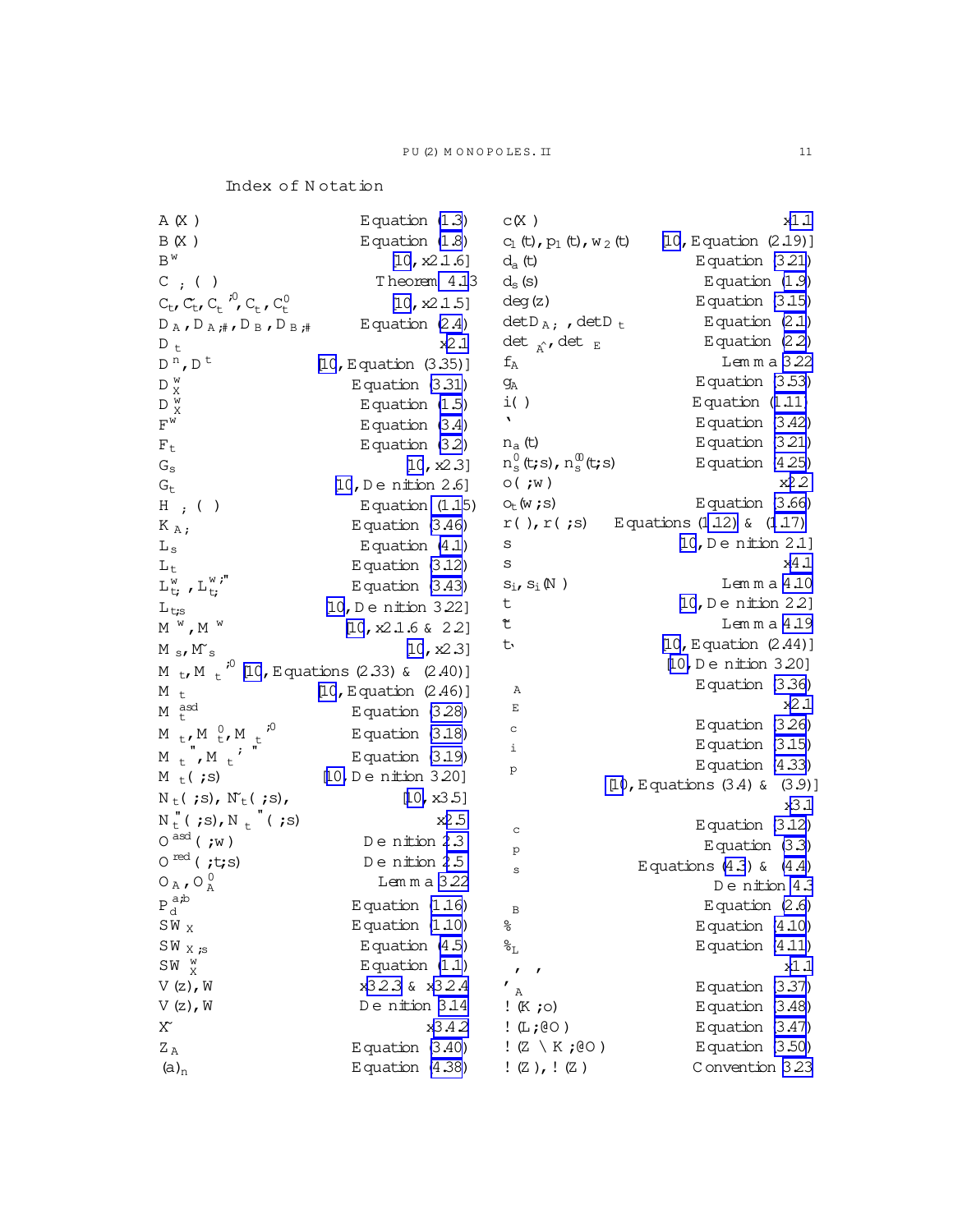### 2. O rientations of m odulispaces

Following the pattern in [\[5\]](#page-63-0) and [\[7](#page-63-0), x5.4 & x7.1.6], we rst show that M  $\mathrm{_{t}}^{^{70}}$  is an orientable m anifold and then show that its orientation is canonically determ ined by a choice of hom ology orientation of our four-m anifold X and an integral lift w of  $w_2(t)$ . The orientation for M  $\mathrm{t}^{\mathrm{10}}$  w ill be invariant under the circle action and thus give an orientation for M  $\mathrm{t}$   $i^0\!\!\!=\!\! \mathrm{S}^1$ . We also obtain relations between the orientations of the smooth, top stratum M  $\epsilon$  <sup>i0</sup>=S<sup>1</sup>, the stratum M  $^w$  ,! M  $\epsilon$ =S<sup>1</sup> de ned by the anti-self-dualm odulispace, and the strata M<sub>s</sub>,  $M_f = S^1$  de ned by the Seiberg-W itten m oduli spaces.

2.1. O rientability of m oduli spaces of P U (2) m onopoles. In this section we show that M  $t^{0}$  is orientable.

A sin [\[10](#page-63-0),  $\times$  1.5], we let  $C_t$  denote the pre-con guration space of pairs  $(A;)$ , where A is a spin connection on  $V = V^+$   $V$  with xed determinant connection  $A^{det} = 2A$  on  $det(V^+)$ and is a section of V  $^+$  . We dened  $C_t$  =  $C_t$  =  $G_t$ , where  $G_t$  is the group spin<sup>u</sup> autom orphisms of  $V$  [\[10,](#page-63-0) Denition 2.6].

Recallthat D<sub>A;</sub> =  $d_A^0$ ; d<sup>1</sup>, is the \deform ation operator" corresponding to the elliptic deform ation com plex  $[10, E$  quation  $(2.47)$  for the m oduli spaces M  $_t$ . Let det D  $_t$  be the real detem inant line bundle over the pre-con quration space  $C_t$ , with ber over  $(A; )$  2  $C_t$ given by

$$
(2.1) \t\t det D_{A} = {}^{m \text{ ax}} (Ker D_{A}; ) {}^{m \text{ ax}} (Coker D_{A}; ) :
$$

(See  $[7, x5.2.1]$  for the construction of determ inant line bundles for fam ilies of elliptic operators.) The kemeland cokernelofD<sub>A</sub>, are equivariant w ith respect to the actions of group  $G_{t-f-1g} \, S^1$ . The stabilizer, in  $G_{t-f-1g} \, S^1$ , of the pair (A ; ) acts trivially on the bers of detD  $\frac{1}{t}$  because this stabilizer is connected and the structure group of the ber of detD  $\frac{1}{t}$ (w hich is a realline) is f 1g and thus disconnected. Hence, the bundle detD  $_t$  descends to  $C_t=S^1$  and so to  $C_t$  as well. We will show that the bundle det D<sub>t</sub> !  $C_t=S^1$  is trivial.

M otivated by the rem arks of  $[22, p. 330]$  $[22, p. 330]$ , we say that an orientation for M  $_+$  is a choice of orientation for the real line bundle det  $D_t$  (restricted to M  $_t$ ): an orientation of the bers of detD  $<sub>t</sub>$  gives orientations for the real lines</sub>

$$
\det D_{A;} = {}^{m \,ax} (H_{A;}^{1}) \qquad {}^{m \,ax} (H_{A;}^{0}, H_{A;}^{2}) ; \qquad [A; 2M_t:
$$

If  $A$ ; ] is a sm ooth point of M t, so C okerD<sub>A;</sub> = H<sub>A</sub>,  $H_{A}^{2}$ , = 0, then K erD<sub>A;</sub> =  $H_A^1$  =  $T_A$ , M  $_t$  and

$$
\text{det} D_{A} \, , \quad = \quad \sup \limits_{m \text{ ax}} \, (\text{H}_{A}^1 \, , \, ) = \quad \sup \limits_{m \text{ ax}} \, (\text{T}_{\, [A} \, , \, ]\text{M} \, \, \text{t}) \, ;
$$

so an orientation for detD  $_{\rm t}$  de nes an orientation for the open m anifold M  $_{\rm t}$   $^{j0}$  of sm ooth points of M t. Therefore,  $detD_t$  is an orientation bundle for M t and M t is orientable if detD t is trivial. A sin [\[5\]](#page-63-0), we show that M t is orientable because the bundle detD t ! Ct=S<sup>1</sup> has a now here vanishing section, that is, its rst Stiefel-W hitney class vanishes.

Suppose E ! X is a rank-two, complex H erm it ian bundlew ith  $c_1(E)$  = w and  $p_1$  (su(E)) = 4. D enote the group of determ inant-one, unitary autom orphism s of E by G<sup>w</sup> and the space of SO (3) connections on  $su(E)$  by A<sup>w</sup>. O ver the quotient space of connections  $B^w = A^w = G^w$  there is an orientation bundle det  $_E$  (see [\[7](#page-63-0), Equation (5.4.2)]) with ber over  $\hat{A}$ ] 2 B<sup>w</sup> given by

(2.2) det 
$$
{}_{\hat{A}} = {}^{m \text{ ax}} (\text{K} \text{er } {}_{\hat{A}}) \qquad {}^{m \text{ ax}} (\text{C} \text{oker } {}_{\hat{A}});
$$

<span id="page-11-0"></span>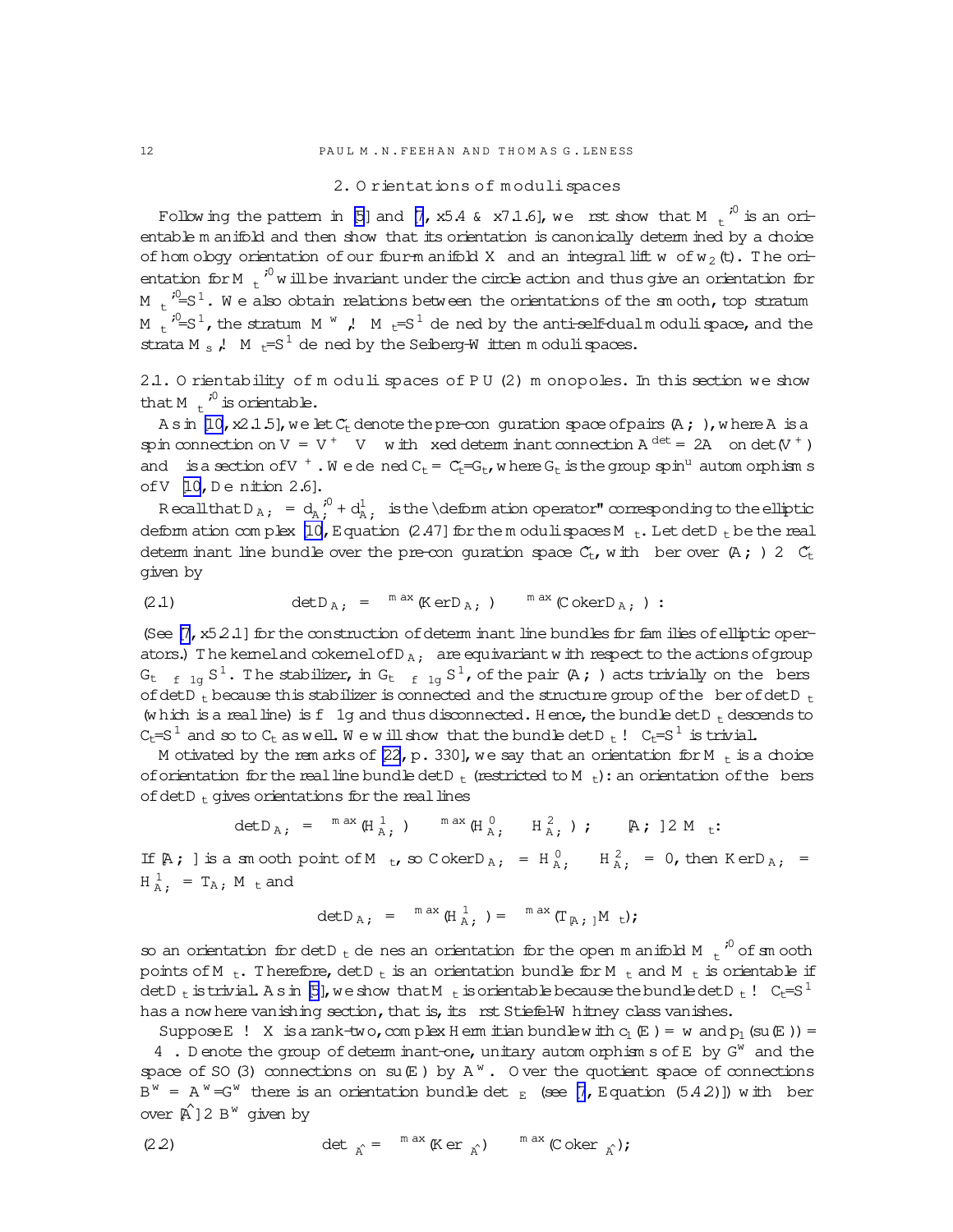<span id="page-12-0"></span>com ing from the rolled-up deform ation complex for the anti-self-dual moduli space  $M^W$ ,

(2.3) 
$$
A = d_{A} + d_{\hat{A}}^{\dagger} : C^{1} (1 \text{ su}(E)) : C^{1} (C^{0} \text{ in } E))
$$

Thus, an orientation for det  $_{E}$  de nes an orientation form anifold M  $^{W}$ , since

$$
\det(\textnormal{d}_{\hat{\textnormal{A}}^{\textnormal{'}}} + \textnormal{d}_{\hat{\textnormal{A}}^{\textnormal{'}}}) = \sqrt{\textnormal{max}} \ (\textnormal{H} \textnormal{d}_{\hat{\textnormal{A}}^{\textnormal{'}}}) \qquad \sqrt{\textnormal{max}} \ (\textnormal{H} \textnormal{d}_{\hat{\textnormal{A}}^{\textnormal{'}}} \quad \textnormal{H} \textnormal{d}_{\hat{\textnormal{A}}^{\textnormal{'}}}) \ \textnormal{;}
$$

We recall the following result of Donaldson:

P roposition 2.1. [5, C orollary 3.27] The bundle det  $_E$  ! B<sup>w</sup> is topologically trivial.

We now show that det D<sub>t</sub> is trivial using the fact that det  $_E$  is trivial, where t= (;V),  $V = W$ E, we identify  $q_t = su(E)$  and so  $w_2(t)$  w (m od 2) and  $p_1(t) = 4$ . We shall denote

$$
(2.4) \tD_{A}{}_{#} = D_A + (\#) \tand D_{B}{}_{#} = D_B + (\#);
$$

where  $D_A : C^1 (V^+) : C^1 (V)$  and  $D_B : C^1 (W^+) : C^1 (W)$  are the D irac operators de ned by spin connections A on V and B on W , respectively  $[10, x226 x23]$ .

Lem m a 2.2. The bundle det  $D_t$  !  $C_t = S^1$  is topologically trivial.

Proof. We recall that the K-theory isom orphism class of an index bundle over a compact topological space depends only on the hom otopy class of its de ning fam ily of Fredholm operators (see, for exam ple, [2, p. 69]). M oreover, the isom orphism class of the determ inant line bundle (over a possibly non-compact topological space) depends only on the hom otopy class of the fam ily of Fredholm operators  $[46, L$ emma  $6.6.1$ ]. In particular, the de ning fam ily of Fredholm operators D<sub>A;</sub>, param eterized by  $\beta$ ;  $]$  2 C<sub>t</sub>=S<sup>1</sup>, is hom otopic through  $D_{A,t}$ , t2  $[0,1]$ , to the family of Fredholm operators  $D_{A,0} = (d_{x} + d_{x}^{t})$   $D_{A,t}$  parameterized by  $A$ ; ] 2 C<sub>t</sub>=S<sup>1</sup>. Thus,

$$
(2.5) \qquad \qquad \det D_{A} = \det (d_{\hat{A}} + d_{\hat{A}}^{+}) \quad \det D_{A} = \det (d_{\hat{A}} + d_{\hat{B}}^{+})
$$

Let det D<sub>V</sub> be the real determ inant line bundle over  $C_f = S^1$  associated to the fam ily of perturbed D irac operators,  $D_{A_{t}}$ , where  $A_{t}$  ] 2 C<sub>t</sub>. Let

(2.6) 
$$
B : C_E = S^{\perp} : B^W; [A; T^T]
$$

be the projection. Equation (2.5) in plies there is an isomorphism det D  $_{t} =$  R det E  $detD_V$  of real determ inant line bundles, so

$$
w_1
$$
 (detD<sub>t</sub>) =  $_W_1$  (det<sub>E</sub>) +  $w_1$  (detD<sub>V</sub>) :

Because the D irac operators D  $_{A}$  # have com plex kemels and cokemels, the real line bundle det D<sub>V</sub> !  $C_t = S^1$  is topologically trivial and hence  $w_1$  (det D<sub>V</sub>) = 0. By P roposition 2.1 we have  $w_1$  (det  $E_1$ ) = 0. C on bining these observations yields  $w_1$  (det D  $E_1$ ) = 0.  $\Box$ 

22. O rientations of m oduli spaces of PU (2) m onopoles and anti-self-dual connections. We introduce an orientation for the PU (2)-m onopole moduli space M  $_{\rm t}$  determ ined by an orientation for the m oduli space M  $^W$  , M  $_t$  of anti-self-dual connections.

An orientation for the line bundle det D<sub>t</sub> determ ines an orientation for M<sub>t</sub>. The space  $C_{t}$  is connected, so the quotients  $C_{t}$  and  $C_{t}=S^{1}$  are connected and a choice of orientation for det D<sub>t</sub> is equivalent to a choice of orientation for a berdet D<sub>A</sub>, over a point  $A$ ; ]. The proof of Lemma 22 provides amethod of orienting det  $D_t$  from an orientation for det  $E_t$ , and thus from a hom obgy orientation and integral lift w of w<sub>2</sub> (t), using the isom orphism (2.5) of real determ in ant lines. Indeed, it su ces to choose an orientation for the line det  $(d_{n} + d_{n}^{+})$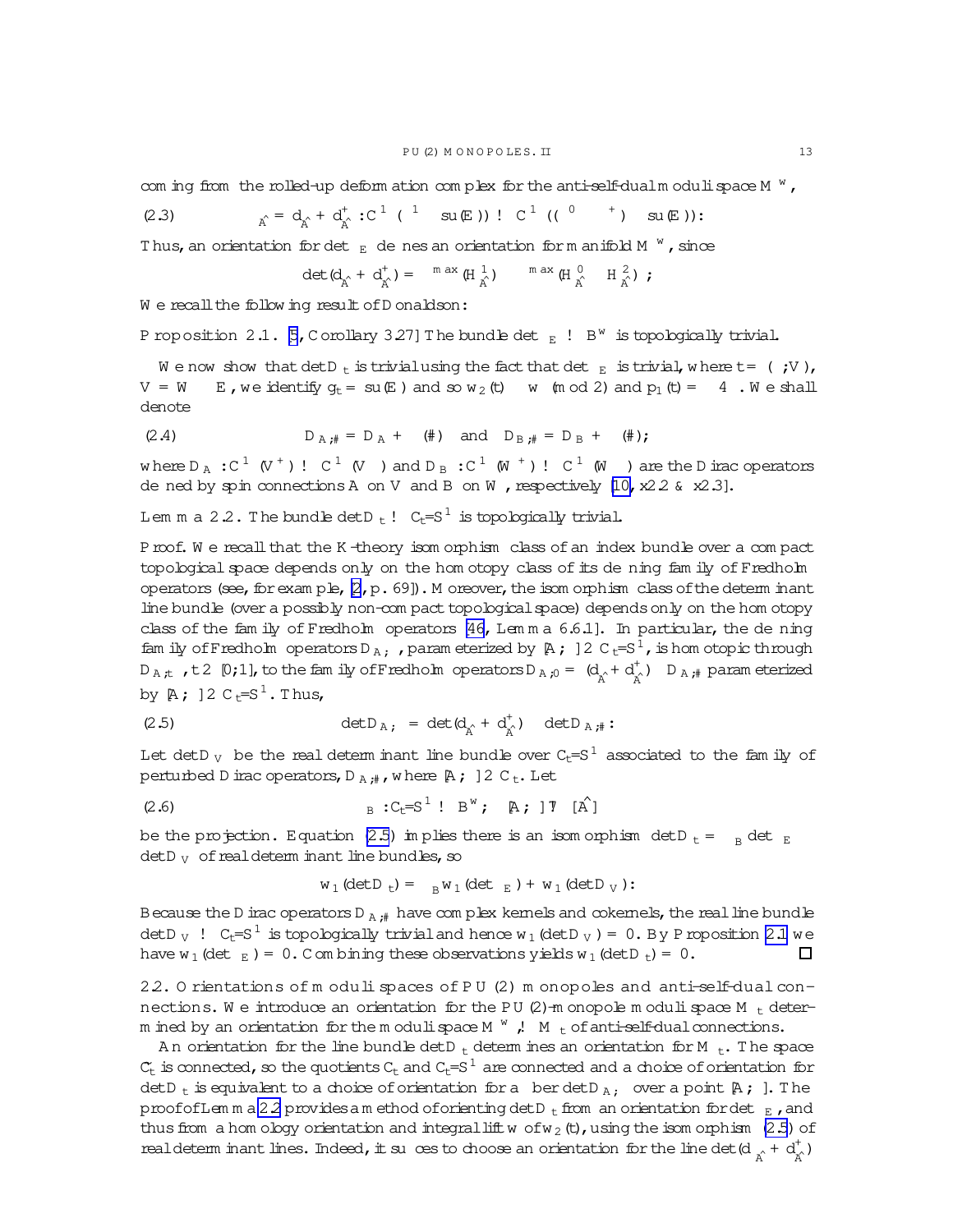and thus an orientation for det  $_{E}$  and choose the orientation of det D<sub>V</sub> induced from the com plex orientations of the complex kemel and cokemel of D  $_A$ ...

To x our conventions and notation, we outline D onaldson's method for orienting det  $(d_{\gamma} +$  $d^*_{x^*}$ ), and thus det  $_E$ , given a hom ology orientation and an integral lift w of w  $_2$  (t): the detailed construction is described in [5, x3]. Suppose  $E = C$  L is a Herm itian, rank-two vector bundle over X, where  $C = X$  C and L is a complex line bundle with  $C_1(L) = w$ . Then  $su(E) = iR$  L has  $w_2(su(E))$  C<sub>1</sub>(L) (m od 2), where <u>R</u> = X  $R.$  If  $d_C$   $A_L$  is a reducible connection with respect to the splitting of E, where  $d_C$  is the trivial connection on  $C$ , and  $\hat{A} = d_R$   $A_L$  is the corresponding reducible connection on su  $E$  ), where  $d_R$  the trivial connection on  $\underline{R}$ . Then the induced rolled-up deformation complex for the anti-self-dual equation (2.3) splits as

(2.7) 
$$
d_{\hat{\Lambda}} + d_{\hat{\Lambda}}^+ = (d + d^+) (d_{A_L} + d_{A_L}^+);
$$

where,

(2.8) 
$$
d + d^{+} : C^{1} (i^{1}) : C^{1} (i^{0} i^{+})
$$
;

(2.9) 
$$
d_{A_L} + d_{A_L}^+
$$
 :  $C^1$  ( $^1$   ${}_R$  L) !  $C^1$  ((  $^0$   $^+$  )  ${}_R$  L):

The real determ inant line,

$$
\det(\mathbf{d} + \mathbf{d}^+) = \mathbf{M} \exp\left(\mathbf{H}^{-1}(\mathbf{X}^\top \mathbf{R})\right) \mathbf{M} \exp\left(\mathbf{H}^{-1}(\mathbf{X}^\top \mathbf{R})\mathbf{R}\right)
$$

is oriented by a choice of \hom ology orientation"  $[5, x3]$ , that is, an orientation for  $H^{-1}(X; R)$   $H^{-2,*}(X; R)$ , while  $H^{0}(X; R)$  is oriented by the choice of orientation for X [46, x6.6]. The operator  $d_{A_L} + d_{A_L}^+$  is complex linear, and hence the complex orientations of its complex kemel and cokemel determine an orientation for the real line det  $(d_{A_1} + d_{A_2}^+)$ . Thus, an orientation for det  $(d_1 + d_2^+)$  is de ned by the class w and hom ology orientation

An isom orphism between any two pairs of Herm itian, rank-two complex vector bundles E,  $E^0$  over X with rst Chem class w can be constructed by splicing in  $j_2(E)$   $c_2(E^0)j$ copies of SU (2) bundles over  $S<sup>4</sup>$  with second C hem class one. G iven a U (2) connection on the bundle over X with smaller second Chem class, we obtain a U (2) connection on the other U (2) bundle by splicing in copies of the one-instanton on  $S<sup>4</sup>$ . The excision principle [5, x3], [7, x7.1] in plies that an orientation for one of the pair det  $_{E}$ , det  $_{E}$  determ ines an orientation for the other.

For the moduli space M  $^w$  of anti-self-dual SO (3) connections, we let o(; w) denote the orientation determ ined by the class w 2 H  $^2$  (X ; Z) and corresponding split U (2) bundle, C L, with  $c_1(L) = w$ , together with a hom ology orientation.

Denition 2.3. Let w 2 H  $^2$  (X; Z) be an integral lift of w<sub>2</sub> (t). The orientation 0<sup>asd</sup> (; w) for the line bundle det D  $_{t}$  over  $C_{t}=S^{1}$ , and so for the m oduli space M  $_{t}$ , is de ned by:

The orientation of a berdet  $D_A$ , over a point  $A$ ;  $]2C_t$ , via isom orphism  $(2.5)$ , The complex orientation for  $detD_A$ <sub>;#</sub>, and

The orientation o(; w) for det $(d_{\hat{A}} + d_{\hat{A}}^+)$ .

For the m oduli space of anti-self-dual connections on an SO (3) bundle, we shall need to com pare orientations de ned by di erent integral lifts of its second Stiefel-W hitney class:

Lem m a 2.4. [7, p. 283] Let X be a cbsed, oriented, R iem annian four-m anifold and let be a hom oboy orientation. If w; w<sup>0</sup> 2 H <sup>2</sup> (X; Z) obey w w<sup>0</sup> (m od 2), then

$$
\circ (\mathbf{w}^0) = (1)^{\frac{1}{4}(w-w^0)^2} \circ (\mathbf{w}^1)
$$

<span id="page-13-0"></span> $14$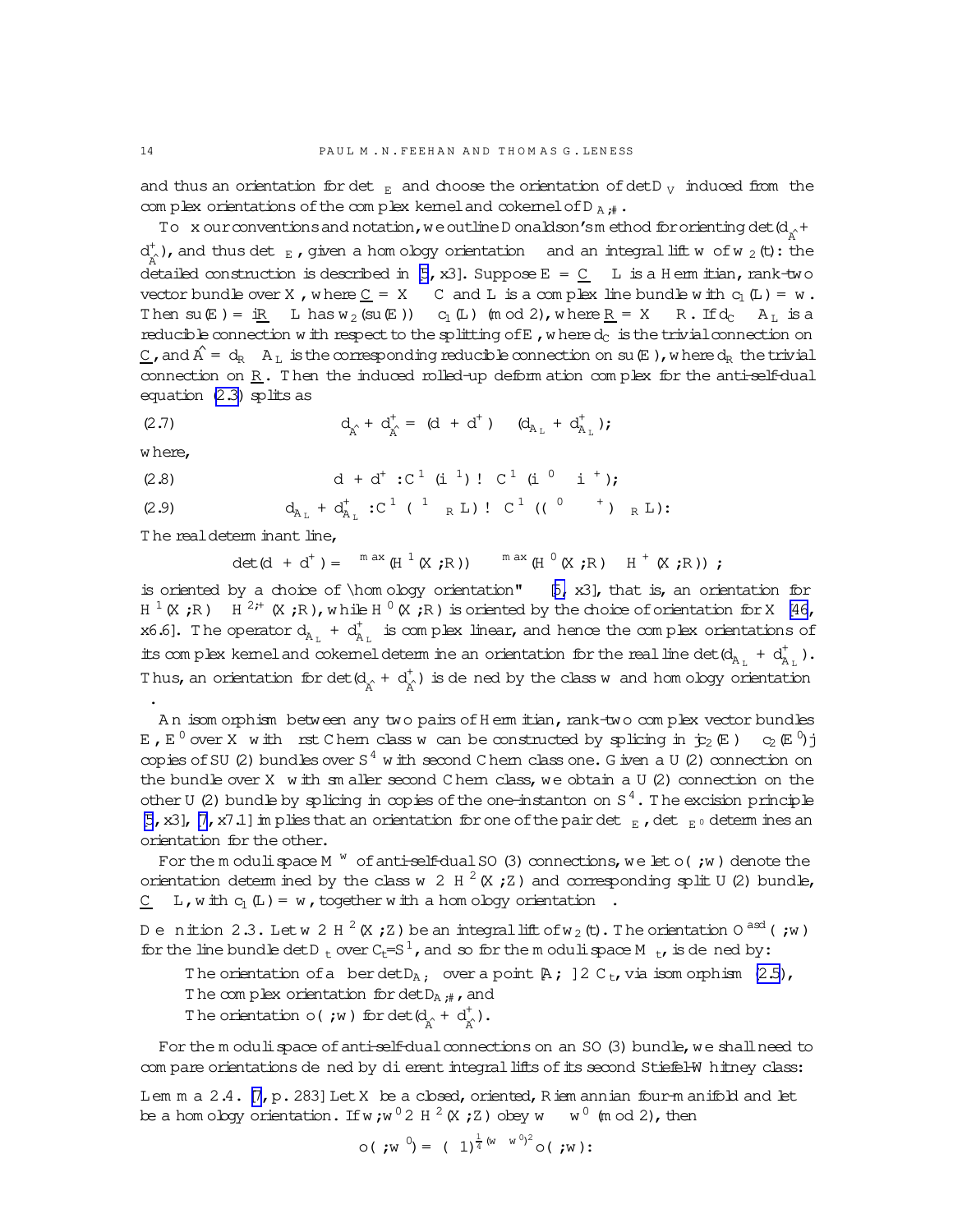<span id="page-14-0"></span>2.3. O rientations of m oduli spaces of PU (2) and Seiberg-W itten m onopoles. We introduce an orientation for the PU  $(2)$ -m onopole moduli space M  $_{+}$  determined by an orientation for a Seiberg-W itten moduli space M  $_{\rm s}$ , M  $_{\rm t}$ .

Let  $(A; ) = (B; ) = (B \ B \ A_L; )$  be a reducible pair in  $C_t$ , w ith respect to a splitting  $V = W \t W$  L, where  $s = (W; W)$  and  $t = (W; V)$  and  $C_s$ ,  $C_t$  denotes the embedding (see Lemma 3.11 in [10]). Recall from [10, x3.4] that the deformation operator D  $_{\oplus}$ , adm its a splitting D<sub>(B;)</sub> = D<sup>t</sup><sub>(B;)</sub> D<sup>n</sup><sub>(B;)</sub> into tangential and norm al components given by [10, Equations (3.21) & (3.22)]; the splitting is  $G_s$ -equivariant with respect to the inclusion  $G_s$ ,  $G_t$  of autom orphism groups in [10, Equation (3.10)]. Hence, we have an isom orphism of real determ inant lines,

$$
(2.10) \qquad \qquad \det D \quad_{\text{B};\,} = \det D^{\text{t}}_{\text{B};\,} \quad \det D^{\text{n}}_{\text{B};\,}:
$$

Furtherm ore, by comparing equations  $(2.12)$ ,  $(2.17)$ , and  $(2.19)$  with  $[10$ , Equations  $(3.26)$  $\kappa$  (3.32], we see that the rolled-up Seiberg-W itten elliptic deform ation complex is identied with the rolled-up tangential deformation complex (3.34) in [10]. This identies an orientation for the line det D<sub>B</sub>, with an orientation for det D<sup>t</sup><sub>B.</sub>, Combined with the isom orphism (2.10), this yields

$$
\text{(2.11)} \quad \text{detD}_{B} \, , \quad \text{detD}_{B} \, , \quad \text{detD}_{B} \, .
$$

The pair (B; ) 2  $C_t$  is a xed point of the S<sup>1</sup> action on  $C_t$  induced by the S<sup>1</sup> action on  $V = W$  W L given by the trivial action on the factor W and the action by scalar multiplication on L (see [10, Equation  $(3.2)$ ]). The operator

$$
D^{n}_{(B)}
$$
;  $C^{1}(1 L) C^{1}(W^{+} L): C^{1}(L) C^{1}(t^{+} L) C^{1}(W L)$ 

is gauge equivariant and thus, because  $\(\mathbb{B} \; \mathbf{r})$  is a xed point of this S<sup>1</sup> action, is complex linear. Hence,  $D^{n}_{B_{1,1}}$  is complex linear and the complex orientations on its complex kemel and cokemel induce an orientation for det<br>D  $^{\rm n}{}_{\scriptscriptstyle\left(\!\lbrack\! \lbrack\right. \!\lbrack}$  ,

We recall that a homology orientation denes an orientation for M  $_{\rm s}$  [46, x6.6]. As in [10, x2.3], we let  $C_s$  denote the pre-con quration space of pairs  $(B; )$ , where  $s = ($ ; W, B is a spin connection on W, and is a section of W<sup>+</sup>; then  $C_s = C_s = G_s$  is the conguration space, where  $G_s = M$  ap  $(X ; S^1)$  is the group of spin<sup>c</sup> automorphism s of W. If  $(B ; 0)$  is a point in  $C_5$  then from [10, Equations (2.61) & (2.62)], the rolled-up Seiberg-W itten elliptic deform ation complex is given by

$$
D_{B:0}:C^{1}(i^{1})C^{1}(W^{+}):C^{1}(i^{0}i^{+})C^{1}(W^{-})
$$
:

A ccording to [10, Equations (2.59), (2.60),  $\alpha$  (2.62)], we have

$$
D_{B,0} = (d + d^{+}) D_{B,\#}
$$

where  $d + d^+$  is the operator in (2.8) and  $D_{B,\#}$  is the D irac operator in (2.4). Thus,

(2.12) 
$$
\det D_{B,0} = \det(d + d^{+}) \quad \det D_{B,\#}.
$$

The determ inant line bundle det D s with bers det D B; is topologically trivial over  $C_s$ , so M  $_{\rm s}$  is orientable and, as C<sub>s</sub> is connected, an orientation for the real line det D<sub>B,0</sub> de nes an orientation for det D<sub>s</sub>. A hom obgy orientation determ ines an orientation for det (d + d<sup>+</sup>). Since the D irac operator D<sub>B</sub> # is complex linear, the complex orientation for its complex kemel and cokemel de nes an orientation for the real line det  $D_{B#}$ . The product of these orientations then de nes an orientation for detD  $_B$ , and hence for detD  $_S$  and M  $_S$ .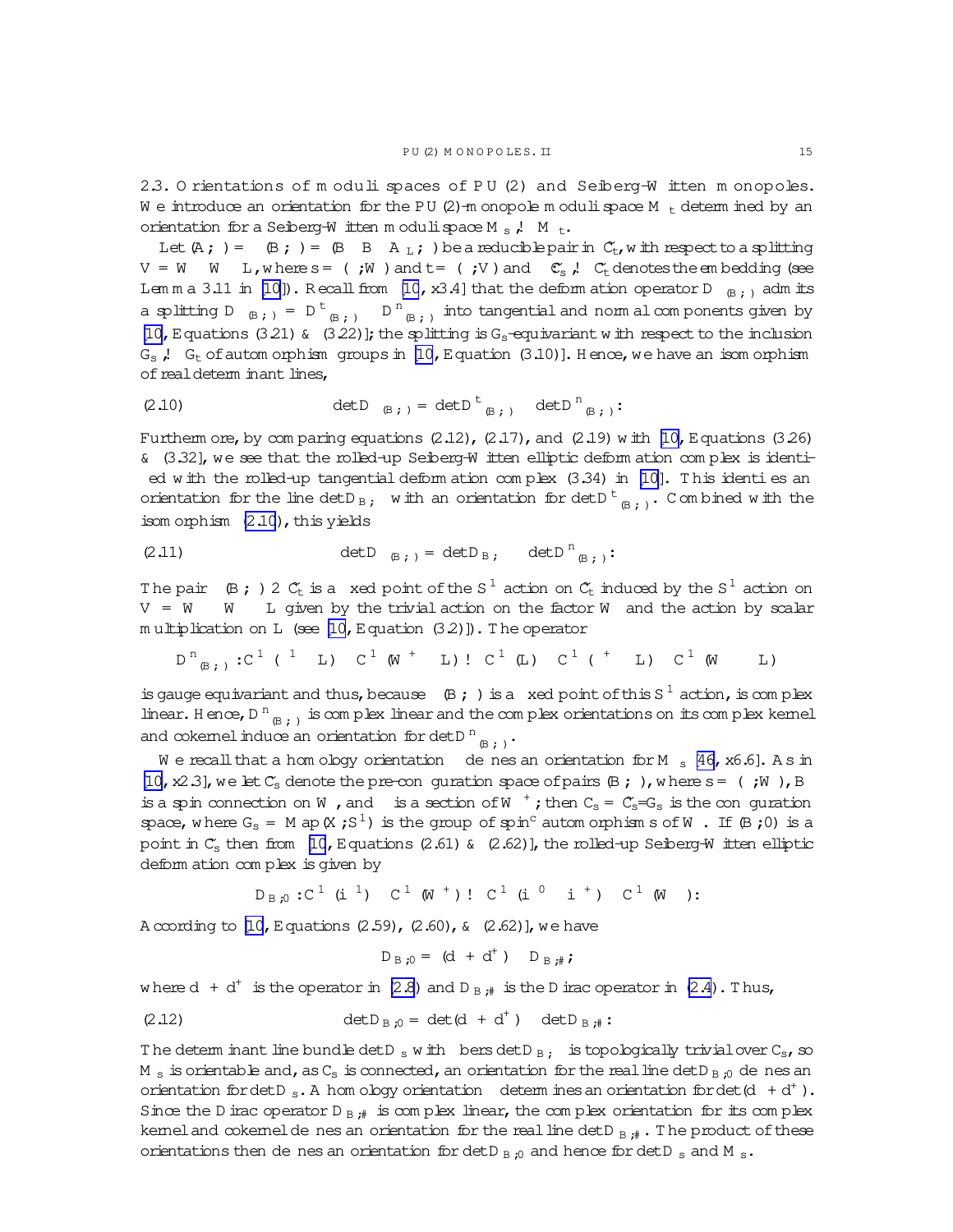Denition 2.5. The orientation 0  $^{\text{red}}$  (; t;s) for the real line det D  $_{\text{A}}$ ; , and so for the line bundle det D<sub>t</sub> and the m oduli space M<sub>t</sub>, is dened, through the isom orphism  $(2.11)$ , by:

The orientation for det  $D_B$ , , and thus det  $D_S$ , given by the hom ology orientation, The complex orientation for det  $D^n_{R+1}$ .

2.4. Com parison of orientations of moduli spaces of PU (2) monopoles. We now com pare the di erent possible orientations for M  $_t$  which we have dened in the preceding sections.

Lem m a 2.6. Let t be a spin<sup>u</sup> structure on an oriented four-manifold X and let be a hom oboy orientation. Suppose that w is an integral lift of w<sub>2</sub> (t) and that t adm its a splitting  $t = s$  s L, for some complex line bundle L. Then,

$$
O^{asd} ( ;w) = ( 1) ^{\frac{1}{4} (w - c_1 (L))^2} O^{asd} ( ;c_1 (L)) ;
$$
  

$$
O^{asd} ( ;c_1 (L)) = O^{red} ( ;t;s) :
$$

Proof. By Denition 2.3, the dierence between 0<sup>asd</sup> (; w) and 0<sup>asd</sup> (; c<sub>1</sub>(L)) is equal to the dierence between the orientations o(;  $w$ ) and o(;  $c_1(L)$ ) for the moduli spaces of antiself-dual connections on SO (3) bundles with second Stiefel-W hitney classes w (m od 2) and  $c_1$  (L) (m od 2), respectively. Since  $g_t = iR$  L and  $w_2$  (t) w (m od 2) by hypothesis, we have  $c_1(L)$  w (m od 2) and so Lemma 2.4 applies to compute the dierence in orientations.

To see the second equality, write  $t = ($ ; V  $)$  and  $s = ($ ; W  $)$  and let

$$
(A; ) = (B; 0) = (B B B AL; 0)
$$

be a pair in  $C_t$  which is reducible with respect to the splitting  $V = W$  W L and which has a vanishing spinor component, with  $A_L = A$  (B<sup>det</sup>). Recall from [10, Lemma 2.9] that  $\hat{A}$  is then reducible with respect to the splitting  $g_t = iR$  L and can be written as  $\hat{A} = d_R$   $A_L$ . The D irac operator D  $_{A}$  # also splits,

$$
D_{A,i} = D_{B,i} \qquad D_{B,A_{i},i} \qquad D_{B,A_{i},i} \qquad D_{C}
$$

w here

$$
D_{B,\#}:C^1(W^+):C^1(W)
$$
 and  $D_{B_{A_L,\#}}:C^1(W^+L):C^1(W-L):$ 

The isom orphism (2.5) of determ inant lines giving the orientation  $O^{asd}$  (;  $C_1(L)$ ) to the line det D<sub>A</sub>, and the decompositions (2.7) of  $d_{\hat{A}} + d_{\hat{A}}^+$  and (2.13) of D<sub>A</sub>, at a reductible connection A yield the isom orphism s

(2.14) 
$$
\det D_{A,0} = \det (d_{A^{\hat{A}}} + d_{A^{\hat{B}}}^{\dagger}) \quad \det D_{A,\#}
$$

$$
= \det (d + d^{\dagger}) \quad \det (d_{A_{\hat{A}}} + d_{A^{\hat{B}}}^{\dagger}) \quad \det D_{B,\#} \quad \det D_{B^{\hat{A}} \bar{A}}.
$$

The operators  $d_{A_L}$  +  $d_{A_L}^*$ ,  $D_{B,H}$ , and  $D_{B-A_L,H}$  are complex linear and thus have complex kemels and cokemels. By Denition 2.3, the orientation 0<sup>asd</sup> (;c<sub>1</sub>(L)) is dened by choosing a hom ology orientation for det  $(d + d^{+})$ , and the complex orientation on the rem aining factors on the right-hand-side of (2.14).

On the other hand, the isom orphism  $s(2.11)$  and  $(2.12)$  of determ inant lines giving the orientation 0<sup>red</sup> (; i; s) to the line det D<sub>A;0</sub> yield the isom orphism s

(2.15) 
$$
\det D_{A,0} = \det D_{B,0} \quad \det D^{n}_{B,0}
$$

$$
= \det(d + d^{+}) \quad \det D_{B,\#} \quad \det (d_{A_{L}} + d_{A_{L}}^{+}) \quad \det D_{B_{A_{L},\#}};
$$

<span id="page-15-0"></span> $16$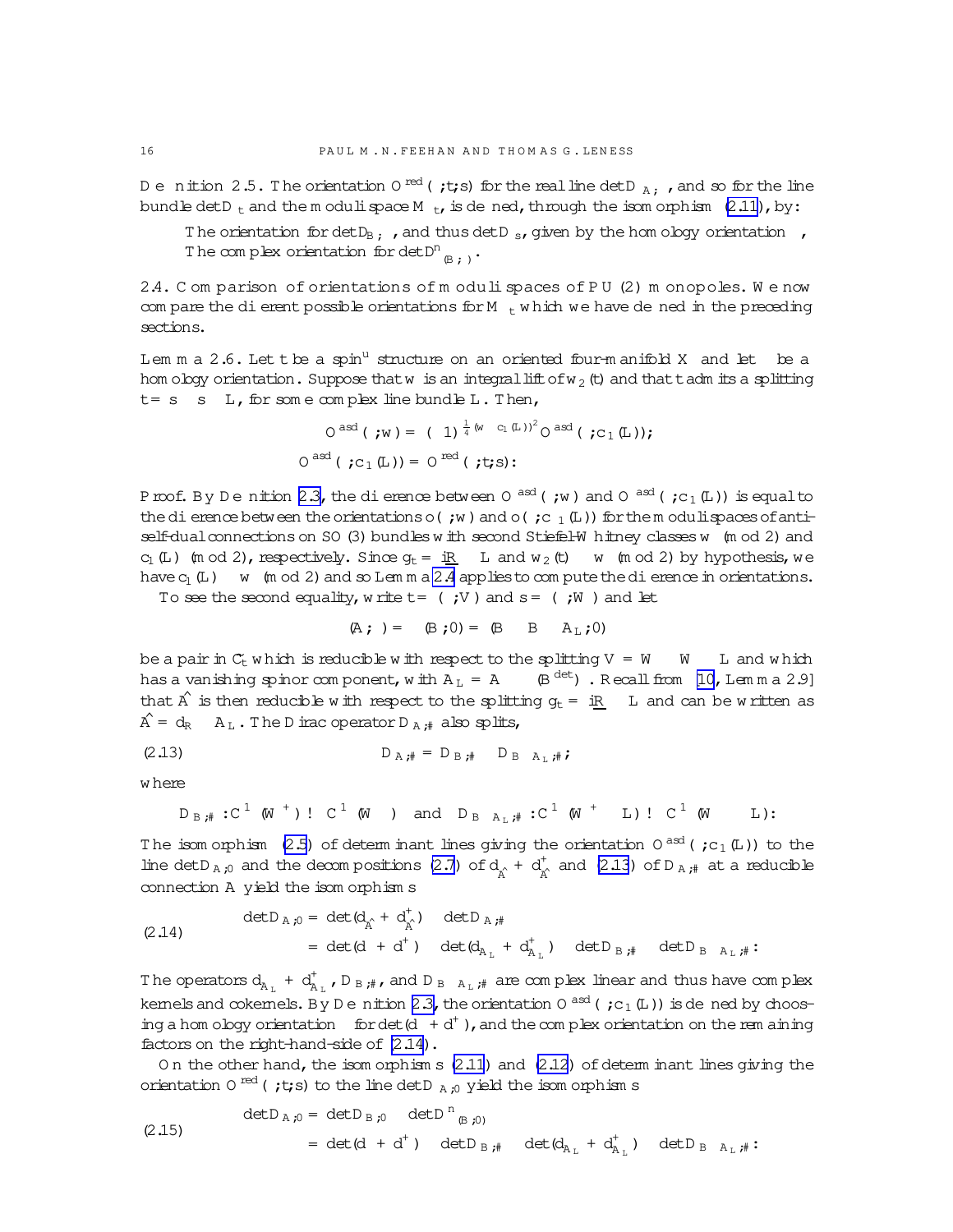<span id="page-16-0"></span>By De nition [2.5,](#page-14-0) the orientation O  $^{\rm red}$  ( ;t;s) for detD  $_{\rm A}$  ;0 is induced by the isom orphism  $(2.15)$  $(2.15)$ , a choice of hom ology orientation for det $(d + d^+)$ , and the complex orientation on the rem aining factors on the right-hand side of  $(2.15)$  $(2.15)$ .

The isom orphism s [\(2.14\)](#page-15-0) and [\(2.15](#page-15-0)) thus yield the same orientation of detD<sub>A</sub>, $_{0}$ , and therefore  $0^{asd}$  ( ;c<sub>1</sub>(L)) =  $0^{red}$  ( ;t;s).  $\Box$ 

2.5. O rientations of links of strata of reducible P U (2) m onopoles. W e shallneed to compute the oriented intersections of codimension-one submanifolds of M  $_{\rm t}$   $^{j0}_{\rm =S}$   $^{1}$  with links  $L_{ts}$  in M  $t^{0.0}$  = S<sup>1</sup> of the strata  $(M_s)$ . These computations (see x[4](#page-42-0)) are performed most naturally w ith a  $\complement$  orientation" of the link  $L_{ts}$  induced from the complex structure on the bers of the \virtualnorm albundle" of M  $_{\rm s}$ . We then compare this orientation with the \boundary orientation" of L<sub>t;s</sub> induced from an orientation of M  $_{\rm t}$  <sup>;0</sup>=S<sup>1</sup> when the link is oriented as a boundary of an open subspace of M  $t^{-1}$ =S<sup>1</sup>. Our orientation conventions for the link  $L_t^w$  of the stratum  $(M^w)$  are explained in  $x3.4.3$ . We assume throughout this subsection that there are no zero-section pairs in M  $_{\rm s}$ .

Suppose that Y is a connected,  $n$  ite-dim ensional, orientable m anifold with a free circle action. We give S  $^1$  C its usual orientation. If  $\,{}_{S^1}$  is a vector in  ${\tt T}_{{\tt y}}{\tt Y}$  which is tangent to an S<sup>1</sup> orbit through y 2 Y, then an orientation  $_Y$  for det(T<sub>y</sub>Y) and an orientation  $_{Y=S^1}$ for det( $T_y(Y=S^1)$ ) determ ine one another through the convention

$$
\gamma = s^1 \wedge \gamma_{=S^1};
$$

where  $\tilde{Y}_{Y=S^1}$  2  $\dim Y^{-1}(T_yY)$  satis es  $(\tilde{Y}_{Y=S^1}) = \tilde{Y}_{S^1}$  and  $Y'$  !  $Y=S^1$  is the projection. In particular, orientations for M  $_{\rm t}$  and M  $_{\rm t}$ =S<sup>1</sup> determ ine one another via convention  $(2.16)$ .

Recall from [\[10](#page-63-0),x3.5.3] that the \thickened modulispace" M  $_{\rm t}$  (;s)  $\,$  C  $_{\rm t}$   $^{j0}$  is a  $\,$  nitedim ensionals $^1$ -invariantm anifold,de ned by a choice of nite-rank,S  $^1$ -equivariant,trivial \stabilizing" or \obstruction" bundle over an open neighborhood of  $(M_s)$  in  $C_t^0$ . Then M  $_{\rm s}$  ,! M  $_{\rm t}$  ( ;s) is a sm ooth subm anifold with S  $^1$  -equivariant norm albundle N  $_{\rm t}$  ( ;s) ! M  $_{\rm s}$ and tubular neighborhood de ned by the im age of the S  $^1$ -equivariant sm ooth em bedding,

$$
:N_{t}( ; s) , M_{t}( ; s)
$$
:

An open neighborhood of  $(M_s)$  in the m odulispace M  $_t$  is recovered as the zero locus of an  $S^1$ -equivariant section ' of the  $S^1$ -equivariant vector bundle ! N <sub>t</sub> (;s):

$$
r^{-1}(0) \setminus N_{t}( ; s) \qquad M_{t}:
$$

The section ' vanishes transversely on  $N_t$  (;s)  $M_s$ . As in [\[10,](#page-63-0) De nition 3.22] we de ne the link of the stratum  $(M_s)$  to be

$$
L_{\mathsf{t};\mathsf{s}} = \qquad \qquad ^{1} (0) \setminus \text{PN}_{\mathsf{t}}(\mathsf{t}; \mathsf{s}) \qquad \text{M}_{\mathsf{t}} = \text{S}^{1};
$$

where PN<sub>t</sub>(;s) is the projectivization of the complex vector bundle N<sub>t</sub>(;s). V ia the dieom orphism,

$$
L_{\mathsf{t};\mathsf{s}} = \mathsf{'}^{-1}(0) \setminus \mathsf{PN}_{\mathsf{t}}(\mathsf{'};\mathsf{s})\mathsf{;}
$$

we can take the right-hand side as our model for the link, where ' is a section of the com plex vector bundle  $\qquad$  ! PN  $_t$  (;s).

We now de ne the complex orientation for the link  $L_{ts}$ . The tangent space of PN<sub>t</sub>(;s) is oriented by an orientation on M  $_{\rm s}$  and the complex structure on the bers. To be precise,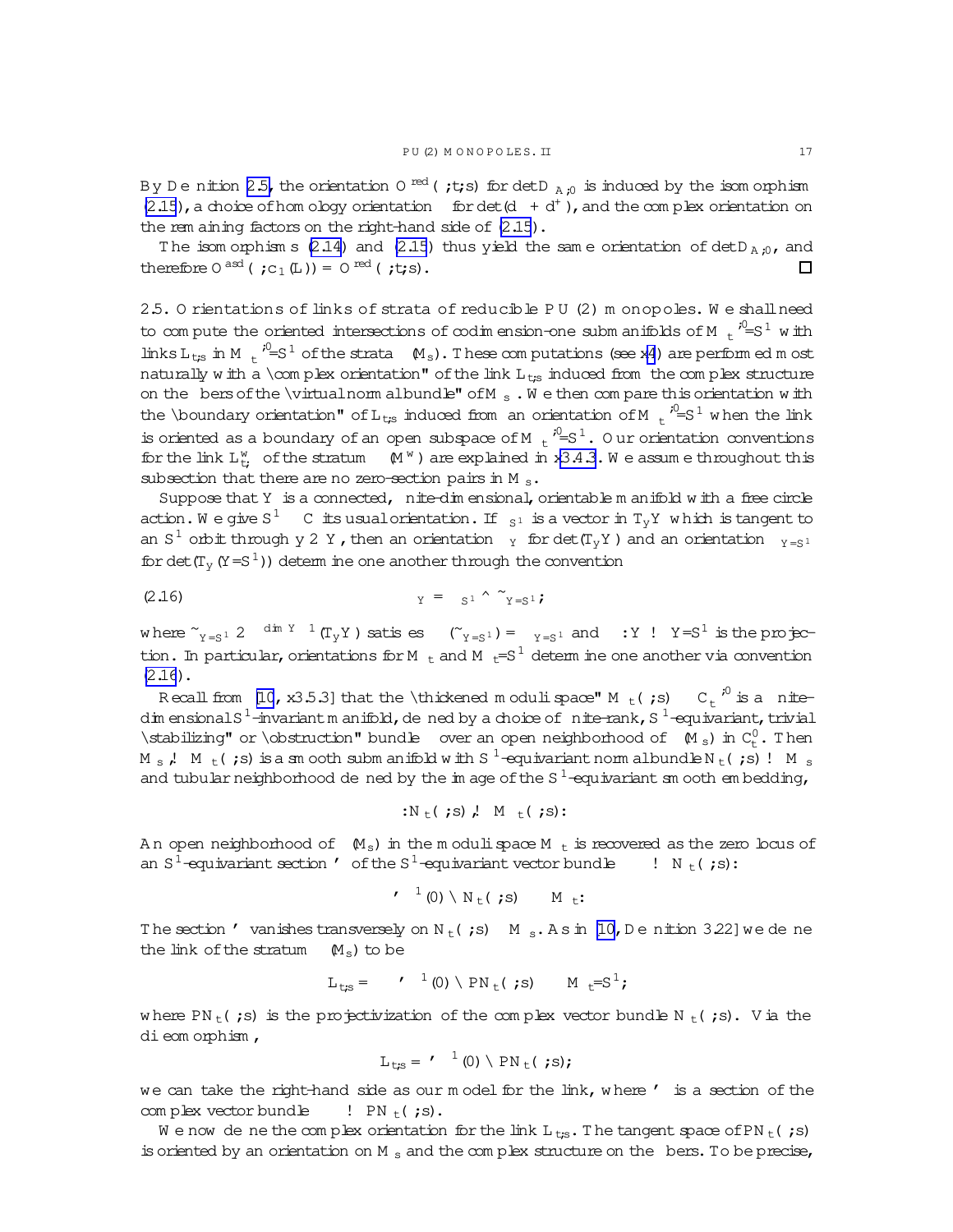<span id="page-17-0"></span>at a point  $\mathbb{B}$ ; j in the ber of PN  $_t$  (;s) over  $\mathbb{B}$ ; 12 M s, the inclusion of the bergives an exact sequence of tangent spaces,

0! 
$$
T_{[]} \rho N_t(i) j_{B;1}
$$
!  $T_{B;1} \rho N_t(i) = T_{B;1} M_s$ ! 0;

and thus an isom orphism of determ inant lines,

$$
(2.17) \qquad \qquad {}^{\mathfrak{m}\text{ ax}}\left(\Gamma_{[\ ]}\mathbb{P}\mathrm{N}_{\mathsf{t}}(\ ;s)\mathtt{j}_{\mathbb{B}\ ;\ ]}\right)) \qquad {}^{\mathfrak{m}\text{ ax}}\left(\Gamma_{\mathbb{B}\ ;\ ]}\mathrm{M}_{\mathsf{s}}\right)=\qquad {}^{\mathfrak{m}\text{ ax}}\left(\Gamma_{\mathbb{B}\ ;\ ;\ ]}\mathbb{P}\mathrm{N}_{\mathsf{t}}(\ ;s)\right):
$$

A ccording to [\[10](#page-63-0), Lem m a 3.23], the section ' vanishes transversely at any point  $\mathbb{B}$ ; ; ] in an open neighborhood of the zero section M<sub>s</sub> of N<sub>t</sub>(;s), provided  $\beta$ ; ;  $\beta \geq M_{s}$ . Thus, at  $\beta$ ; ; ] 2  $^{-1}$  (L<sub>ts</sub>) = '  $^{1}$  (0) \ PN<sub>t</sub>(;s), for  $\theta$  0, the dierential of ' and the dieom orphism induce an exact sequence,

0! T 
$$
_{B}
$$
;  $_{1}L_{ts}$ ! T $_{B}$ ;  $_{1}PN_{t}(s)$ ! ( )  $_{B}$ ;  $_{1}$ ! 0;

since  $T_{B}$ ; ;  $L_{ts} = K \text{er}(D'')_{B}$ ; ;  $\Box$  and R an(D')<sub>B;</sub> ;  $\Box$  = ( )<sub>B;</sub> ;  $\Box$ . This exact sequence and the isom orphism (2.17) induce an isom orphism

(2.18) 
$$
\begin{array}{rcl}\n\mathbf{M} \text{ as } (\mathbf{T} \mathbf{B}; \mathbf{B}; \mathbf{B}) = & \mathbf{M} \text{ as } (\mathbf{T}_{\mathbf{B}}; \mathbf{B}; \mathbf{B}) \text{ is } (\mathbf{M} \mathbf{B}; \mathbf{B}; \mathbf{B})) \\
= & \mathbf{M} \text{ as } (\mathbf{T}_{\mathbf{B}}; \mathbf{B}; \mathbf{B}) \text{ is } (\mathbf{M} \mathbf{B}; \mathbf{B}; \mathbf{B}; \mathbf{B}; \mathbf{B}; \mathbf{B}; \mathbf{B})) \\
= & (\mathbf{M} \mathbf{A}; (\mathbf{B}; \mathbf{B}; \mathbf{B}; \mathbf{B}); \mathbf{B}; \mathbf{B}))\n\end{array}
$$

The bers of the bundle  $\blacksquare$   $\blacksquare$   $\blacksquare$   $\blacksquare$  (; s) are preserved under the S  $^1$  action. The complex structure de ned by this S<sup>1</sup> action gives an orientation for  $\mathbb{R}^{n}$  ( $\mathbb{R}_{\geq 1}$ ).

D e nition 2.7. The complex orientation of the link  $L_{ts}$  is de ned through the isom orphism  $(2.18)$  w ith the orientations of the term s on the right-hand-side of  $(2.18)$  given by:

The orientation of  $M_s$  de ned by a choice of hom ology orientation  $\prime$ ,

The complex orientation of the bundle  $\left( \begin{array}{cc} P\end{array} \right)$ .

The complex orientation of the tangent space of a ber of  $PN_t$  (;s).

A lthough the complex orientation given by D e nition 2.7 is the natural orientation to use w hen com puting intersection num bers w ith  $L_{t;s}$ , we shall need to orient  $L_{t;s}$  as a boundary when using M  $\mathrm{t}$   $^{\mathrm{i0}_{\mathrm{e}}\mathrm{S}^{\mathrm{1}}}$  as a cobordism . We describe this procedure next.

Suppose  $Z$  Y is a compact subm anifold of an oriented, R iem annian m anifold Y, w ith norm albundle N ! Z. If  $r$  is the outward-pointing radial vector at a point y on the boundary  $\&N$  of the tubular neighborhood, also denoted N, then an orientation  $_Y$ for det(T<sub>y</sub>Y) and an orientation  $_{\mathfrak{g}_N}$  for det(T<sub>y</sub>( $\mathfrak{g}_N$ )) determ ine one another through the convention

$$
\gamma = \mathscr{L} \setminus \mathscr{C} \setminus \mathscr{C} \setminus \mathscr{C} \setminus \mathscr{C} \setminus \mathscr{C} \setminus \mathscr{C} \setminus \mathscr{C} \setminus \mathscr{C} \setminus \mathscr{C} \setminus \mathscr{C} \setminus \mathscr{C} \setminus \mathscr{C} \setminus \mathscr{C} \setminus \mathscr{C} \setminus \mathscr{C} \setminus \mathscr{C} \setminus \mathscr{C} \setminus \mathscr{C} \setminus \mathscr{C} \setminus \mathscr{C} \setminus \mathscr{C} \setminus \mathscr{C} \setminus \mathscr{C} \setminus \mathscr{C} \setminus \mathscr{C} \setminus \mathscr{C} \setminus \mathscr{C} \setminus \mathscr{C} \setminus \mathscr{C} \setminus \mathscr{C} \setminus \mathscr{C} \setminus \mathscr{C} \setminus \mathscr{C} \setminus \mathscr{C} \setminus \mathscr{C} \setminus \mathscr{C} \setminus \mathscr{C} \setminus \mathscr{C} \setminus \mathscr{C} \setminus \mathscr{C} \setminus \mathscr{C} \setminus \mathscr{C} \setminus \mathscr{C} \setminus \mathscr{C} \setminus \mathscr{C} \setminus \mathscr{C} \setminus \mathscr{C} \setminus \mathscr{C} \setminus \mathscr{C} \setminus \mathscr{C} \setminus \mathscr{C} \setminus \mathscr{C} \setminus \mathscr{C} \setminus \mathscr{C} \setminus \mathscr{C} \setminus \mathscr{C} \setminus \mathscr{C} \setminus \mathscr{C} \setminus \mathscr{C} \setminus \mathscr{C} \setminus \mathscr{C} \setminus \mathscr{C} \setminus \mathscr{C} \setminus \mathscr{C} \setminus \mathscr{C} \setminus \mathscr{C} \setminus \mathscr{C} \setminus \mathscr{C} \setminus \mathscr{C} \setminus \mathscr{C} \setminus \mathscr{C} \setminus \mathscr{C} \setminus \mathscr{C} \setminus \mathscr{C} \setminus \mathscr{C} \setminus \mathscr{C} \setminus \mathscr{C} \setminus \mathscr{C} \setminus \mathscr{C} \setminus \mathscr{C} \setminus \mathscr{C} \setminus \mathscr{C} \setminus \mathscr{C} \setminus \
$$

choosing the sign in equation  $(2.19)$  so that the link  $(0)$  is the boundary of Y N.

For  $A$ ; ] 2 L  $_{ts}$ , choose an outward-pointing radial vector w ith respect to the thickened tubular neighborhood N $_{t}^{<}$ " (;s)=S $^{1}$ ,

(2.20) 
$$
\mathscr{Z} 2 T_{\mathbb{R} ; 1} \mathbb{M} _{t} (\mathbf{1} ; s) = S^{-1} = T_{\mathbb{R} ; 1} \mathbb{N} _{t} (\mathbf{1} ; s) = S^{-1} )
$$

(2.21) = R 
$$
\tau
$$
  $\bar{F}_{A,i} \mathbb{N}^{\top}(s) = S^1$ :

Because the section ' of vanishes transversely on both N  $_t$  (;s)=S<sup>1</sup> and its "-sphere bundle, for generic ", we have isom orphism s

(2.22) 
$$
T_{A;1} N_t(js) = S^1 = T_{A;1} M_t = S^1
$$

(2.23)  $T_{A}$ ;  $N_t^{\prime\prime}($ ;  $s)=S^1$ ) =  $T_{A}$ ;  $L_{ts}$   $R$ ;  $\vdots$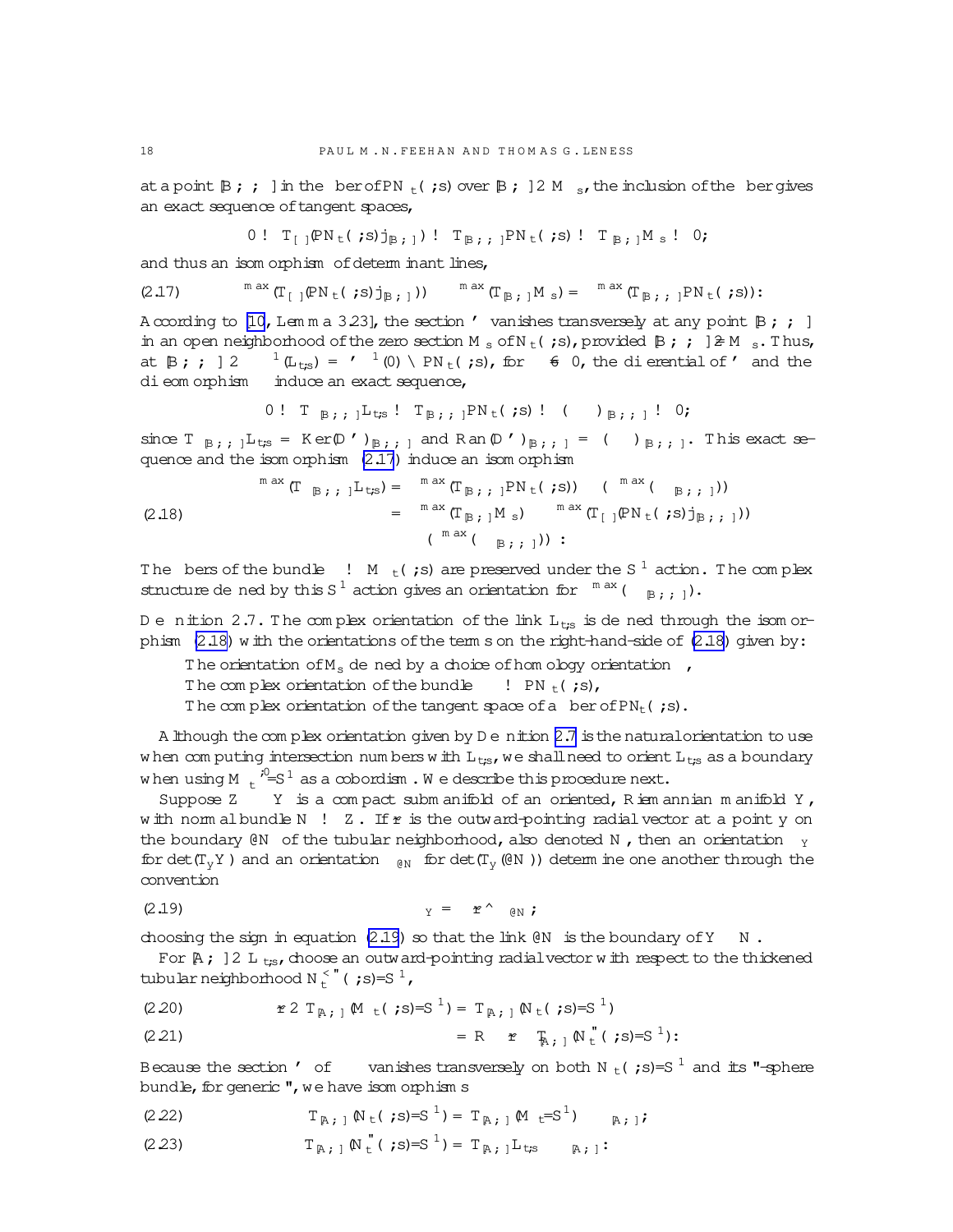<span id="page-18-0"></span>Through the isom orphism [\(2.20\)](#page-17-0), let  $_{M = S1}r$  be the orthogonal projection of  $r$  onto the subspace  $T_{A}$ ;  $(M_t=S^1)$  in equation [\(2.22](#page-17-0)). If  $M_{A} = S^1 \mathcal{F} = 0$ , we would have  $\mathcal{F}$  2  $M_{A}$ ; and thus tangent to  $N_L^{\pi}$  (;s)=S<sup>1</sup> at  $\beta$ ; ] by equation ([2.23\)](#page-17-0), contradicting our choice of  $r$ . Since  $M = S1 F 6$ , a com parison of the isom orphism s[\(2.21\)](#page-17-0),[\(2.22](#page-17-0)), and [\(2.23\)](#page-17-0) yields

(2.24) 
$$
T_{R;1} M_t = S^1 = (M_{S^1} \cdot R) R_{R;1} L_{t,s}
$$

H ence, we m ake the

D e nition 2.8. G iven an orientation  $M_{\text{H}}=S^{1}$  of M  $_{\text{t}}=S^{1}$  and an outward-pointing radial vector  $\bm r$  with respect to the tubular neighborhood N  $_{{\rm t}}^{<}$  " ( ;s)=S  $^1$  , we de ne the boundary orientation  $_{\text{AM} = S^1}$  of L<sub>t;s</sub> by

(2.25) 
$$
M = S^1 = M = S^1 \mathfrak{C}^{\wedge}
$$
  $\mathfrak{M} = S^1$ 

Lem m a 2.9. The complex orientation  $($ D e nition [2.7\)](#page-17-0) of the link L<sub>ts</sub> agrees with the boundary orientation (Denition 2.8) of  $L_{ts}$  determined by the orientation O  $^{\rm red}$  ( ;t;s) for  $M \div S^1$ .

Proof. The orientation O  $^{\rm red}$  ( ;t;s) of M  $_{\rm t}$  is de ned through the isom orphism [\(2.10\)](#page-14-0),using the orientation for detD  $^{\rm t}$   $_{\rm \oplus}$  ;  $_{\rm )}$  (and thus the tangent space for M  $_{\rm s})$  given by the hom ology orientation, and the complex orientation for det D  $^{n}$   $_{\beta}$  , From [\[10](#page-63-0), E quation (3.55)] we have an isom orphism  $det(\mathbb{D}^n) = det(\mathbb{N}_t(j; s))]$  []) and thus, for any  $\mathbb{B}$ ; 12 M  $_s$  an isom orphism ,

(2.26) 
$$
\det D^{n}_{(B;1)} = {^{m}ax} N_{t}( ;s)j_{B;1} ) (^{max} ( _{B;1} ) ) ;
$$

which preserves the orientations de ned by the complex structures of both sides. The orientation 0  $^{red}$  (;t;s) of M  $_{t}$  determ ines one for M  $_{t}$ =S<sup>1</sup> through convention [\(2.16\)](#page-16-0) and a boundary orientation for  $L_{ts}$  through convention (2.25).

On the other hand, the complex orientation for  $L_{ts}$  uses, through equation [\(2.18\)](#page-17-0), the com plex orientation for the complex projective space given by the ber of PN  $_t$  (;s). C om paring equation  $(2.26)$  with equation  $(2.18)$  show s that the dierence between the two orientations lies in how the bers of the projections PN  $_t$  (;s)! M s and N  $_t$  (;s)! M s are oriented. The boundary orientation  $_{\rm \,\otimes M\,\, =S^1}\,$  for  ${\rm L_{ts}}$  induced by 0  $^{\rm red}$  ( ;t;s) on M  $_{\rm \,\, t}$  begins w ith the complex orientation for the ber of the projection N<sub>s</sub>(;s)! M<sub>s</sub>, uses convention [\(2.16](#page-16-0)) to de ne an orientation for the ber of N  $_{\rm s}$  (;s)=S<sup>1</sup>! M  $_{\rm s}$ , and then uses convention [\(2.19](#page-17-0)) to de ne an orientation for the boundary N  $_t^{\bullet}$  (;s)=S  $^1$  = PN  $_t$  (;s) of the bundle N  $_{\rm t}$  "( ;s)=S  $^1$  . Hence, it is enough to compare these two methods of orienting the bers of  $PN_+$ (;s).

We denote the bers of N  $_{\rm t}$  (;s), N  $_{\rm t}^{\rm u}$  (;s), and PN  $_{\rm t}$  (;s) by C  $^{\rm k}$ , (C  $^{\rm k}$ )", and P $^{\rm k-1}$  =  $(C<sup>k</sup>)''=S<sup>1</sup>$ , respectively. If C<sup>k</sup> has a complex basis f $r;v_1;...;v_{k-1}$ g, then the complex orientation of  $C^k$  is dened by

$$
\begin{array}{lcl}\n\text{(2.27)} \\
\text{(2.27)} \\
\text{(2.28)} \\
\text{(2.29)} \\
\text{(2.20)} \\
\text{(2.21)} \\
\text{(2.21)} \\
\text{(2.22)} \\
\text{(2.23)} \\
\text{(2.24)} \\
\text{(2.25)} \\
\text{(2.27)} \\
\text{(2.29)} \\
\text{(2.20)} \\
\text{(2.21)} \\
\text{(2.21)} \\
\text{(2.22)} \\
\text{(2.23)} \\
\text{(2.23)} \\
\text{(2.24)} \\
\text{(2.25)} \\
\text{(2.27)} \\
\text{(2.27)} \\
\text{(2.29)} \\
\text{(2.29)} \\
\text{(2.20)} \\
\text{(2.21)} \\
\text{(2.21)} \\
\text{(2.22)} \\
\text{(2.23)} \\
\text{(2.23)} \\
\text{(2.25)} \\
\text{(2.25)} \\
\text{(2.27)} \\
\text{(2.29)} \\
\text{(2.29)} \\
\text{(2.20)} \\
\text{(2.21)} \\
\text{(2.21)} \\
\text{(2.22)} \\
\text{(2.23)} \\
\text{(2.23)} \\
\text{(2.23)} \\
\text{(2.23)} \\
\text{(2.23)} \\
\text{(2.23)} \\
\text{(2.23)} \\
\text{(2.23)} \\
\text{(2.23)} \\
\text{(2.23)} \\
\text{(2.23)} \\
\text{(2.23)} \\
\text{(2.23)} \\
\text{(2.23)} \\
\text{(2.23)} \\
\text{(2.23)} \\
\text{(2.23)} \\
\text{(2.23)} \\
\text{(2.23)} \\
\text{(2.23)} \\
\text{(2.23)} \\
\text{(2.23)} \\
\text{(2.23)} \\
\text{(2.23)} \\
\text{(2.23)} \\
\text{(2.23)} \\
\text{(2.23)} \\
\text{(2.23)} \\
\text{(2.23)} \\
\text{(2.23)} \\
\text{(2.23)} \\
\text{(2.23)} \\
\text{(2.23)} \\
\text{(2.23)} \\
\text{(2.23)} \\
\text{(2.23)} \\
\text{(2.23)} \\
\text{(2.23)} \\
\text{(2.23)} \\
\text{(2.23)} \\
\text{(2.23)} \\
\text{(2.23)} \\
\text{(2.23)} \\
\text{(2
$$

If  $_{p^k-1}$  is the complex orientation for  $P^{k-1}$  and  $C^k$  nf0g!  $P^{k-1}$  is the projection, then

$$
(v_1 \wedge \text{ iv}_1 \wedge \text{ iv}_k \wedge \text{ iv}_{k-1}) = \text{ p}_{k-1} \text{ ; }
$$

because fv $_1$ ;::; $\rm{v}_{k-1}$ g is a com plex basis for the tangent space to P $^{\rm k-1}$  at  $\>$  (r), so equation (2.27) yields the follow ing relation between the complex orientations of  $C<sup>k</sup>$  and  $P<sup>k-1</sup>$ :

$$
{}_{C^k} = i\mathbf{r} \uparrow \mathbf{r} \uparrow \mathbf{r} \uparrow \mathbf{r} \uparrow \mathbf{r} \uparrow \mathbf{r} \uparrow \mathbf{r} \uparrow \mathbf{r} \uparrow \mathbf{r} \uparrow \mathbf{r} \uparrow \mathbf{r} \uparrow \mathbf{r} \uparrow \mathbf{r} \uparrow \mathbf{r} \uparrow \mathbf{r} \uparrow \mathbf{r} \uparrow \mathbf{r} \uparrow \mathbf{r} \uparrow \mathbf{r} \uparrow \mathbf{r} \uparrow \mathbf{r} \uparrow \mathbf{r} \uparrow \mathbf{r} \uparrow \mathbf{r} \uparrow \mathbf{r} \uparrow \mathbf{r} \uparrow \mathbf{r} \uparrow \mathbf{r} \uparrow \mathbf{r} \uparrow \mathbf{r} \uparrow \mathbf{r} \uparrow \mathbf{r} \uparrow \mathbf{r} \uparrow \mathbf{r} \uparrow \mathbf{r} \uparrow \mathbf{r} \uparrow \mathbf{r} \uparrow \mathbf{r} \uparrow \mathbf{r} \uparrow \mathbf{r} \uparrow \mathbf{r} \uparrow \mathbf{r} \uparrow \mathbf{r} \uparrow \mathbf{r} \uparrow \mathbf{r} \uparrow \mathbf{r} \uparrow \mathbf{r} \uparrow \mathbf{r} \uparrow \mathbf{r} \uparrow \mathbf{r} \uparrow \mathbf{r} \uparrow \mathbf{r} \uparrow \mathbf{r} \uparrow \mathbf{r} \uparrow \mathbf{r} \uparrow \mathbf{r} \uparrow \mathbf{r} \uparrow \mathbf{r} \uparrow \mathbf{r} \uparrow \mathbf{r} \uparrow \mathbf{r} \uparrow \mathbf{r} \uparrow \mathbf{r} \uparrow \mathbf{r} \uparrow \mathbf{r} \uparrow \mathbf{r} \uparrow \mathbf{r} \uparrow \mathbf{r} \uparrow \mathbf{r} \uparrow \mathbf{r} \uparrow \mathbf{r} \uparrow \mathbf{r} \uparrow \mathbf{r} \uparrow \mathbf{r} \uparrow \mathbf{r} \uparrow \mathbf{r} \uparrow \mathbf{r} \uparrow \mathbf{r} \uparrow \mathbf{r} \uparrow \mathbf{r} \uparrow \mathbf{r} \uparrow \mathbf{r} \uparrow \mathbf{r} \uparrow \mathbf{
$$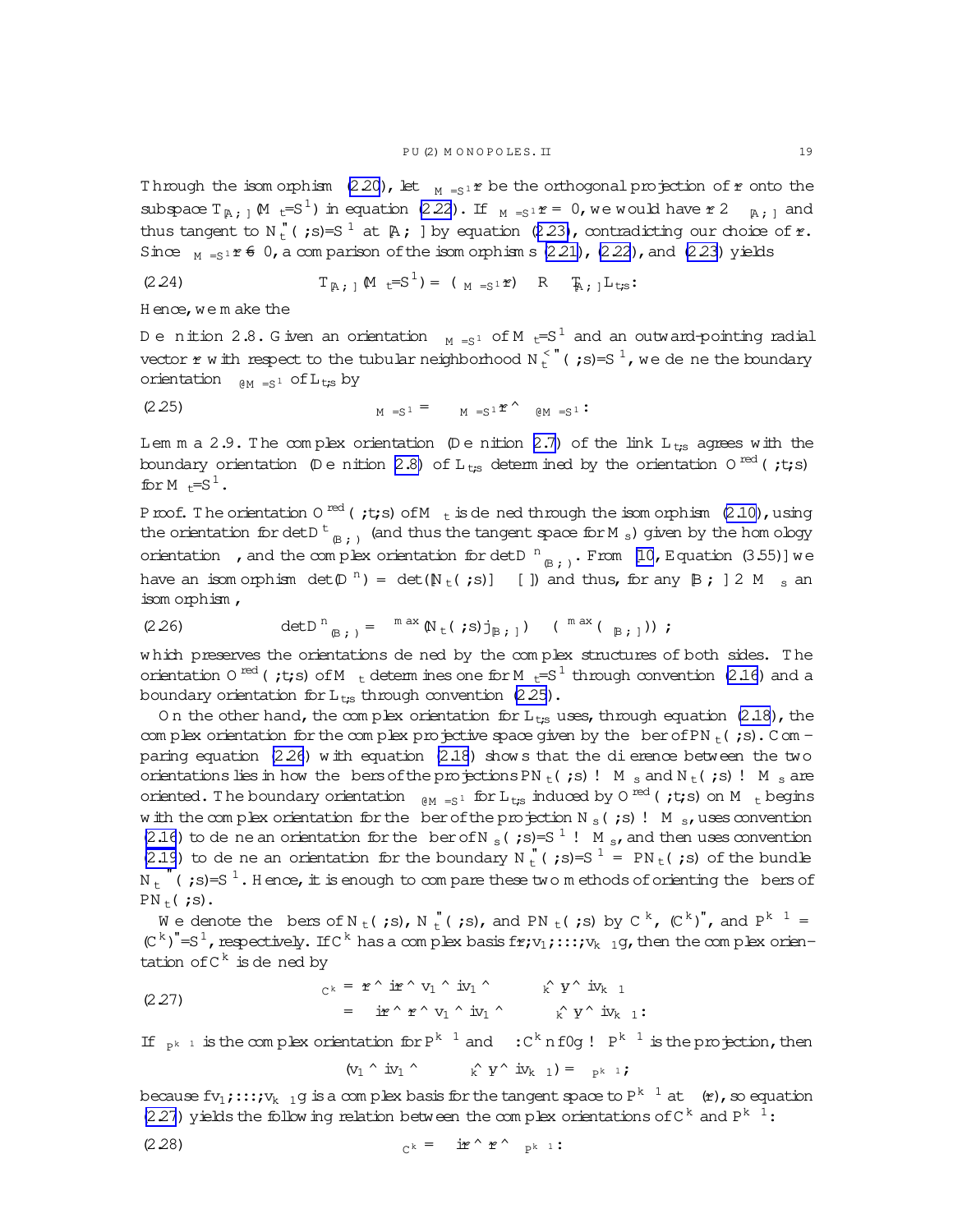<span id="page-19-0"></span>0 n the other hand, if C  $^{\rm k}$  =S  $^{\rm l}$  is oriented through convention [\(2.19](#page-17-0)) by  $\;$  r^  $\;$   $_{\rm p}$ k  $\;$  1, the bound– ary orientation of the link  $\text{P}^{\text{k}-1}$  is equalto its complex orientation,  $\text{P}_{\text{P}^{\text{k}-1}}$  . By convention [\(2.16](#page-16-0)), the orientation  $r^{\wedge}$   $_{p^k}$  1 for C<sup>k</sup>=S<sup>1</sup> is induced by the orientation ir^r^  $r^{\wedge}$   $_{p^{k-1}}$  for C<sup>k</sup>,which is equalto the complex orientation  $\frac{1}{C}$ k by equation [\(2.28\)](#page-18-0). Hence,the complex and boundary orientations of  $\text{P}^{\text{k}-1}$  agree.

T herefore, the complex orientation agrees w ith the boundary orientation for  $L_{ts}$ , induced by the orientation 0  $^{\text{red}}$  ( ;t;s) through the conventions ([2.25\)](#page-18-0) and [\(2.16\)](#page-16-0).  $\Box$ 

## 3. C ohom ology classes on m odulispaces

In this section we introduce cohomology classes on the moduli space M  $t^{0}$  (see x[3.1\)](#page-20-0) and construct geom etric representatives for these cohom ology classes (see  $x3.2$  $x3.2$ ). The PU (2) m onopole program uses the modulispace M  $_{\rm t}$   $^{j_{\rm u}}$  =  $\rm s^1$  as a cobordism between the link  $\rm L^w_{t_f}$ of the anti-self-dualm odulispace stratum ,  $\mathbb{M}^{\mathbb{W}}$  )  $\mathbb{M}$  <sub>t</sub>, and the links  $\mathtt{L_{ts}}$  of the Seiberg-W itten strata,  $(M_s)$  M t, giving an equality between the pairings of the cohom ology classes w ith these links. T he follow ing geom etric description should help m otivate the constructions ofthis section.

The intersection of the geom etric representatives with M  $\mathrm{_{t}}^{\mathrm{^{\prime0}}}$  is a fam ily of oriented onem anifolds. The links  $\text{L}^{\text{w}}_{\text{t};i}$  and  $\text{L}_{\text{t;s}}$  of the strata of zero-section and reducible m onopoles described in [\[10,](#page-63-0) D e nitions 3.7 & 3.22] are oriented hypersurfaces in M  $\mathrm{_{t}}$   $\mathrm{^{10}\! =} \mathrm{S}^{\mathrm{1}}$  . The intersection of these hypersurfaces w ith the one-dim ensionalm anifolds given by the intersection ofthe geom etric representatives is thus an oriented collection ofpoints. W e would like to use the fam ily of oriented one-m anifolds to show that the total signed count of the points in the intersection of the geom etric representatives w ith the links is zero (being an oriented boundary).T hiswould give an equality between the oriented countofpointsin the link of the stratum of zero-section m onopoles w ith the oriented count of points in the links of the strata of the reducible m onopoles. In  $x3.4$  $x3.4$  we show that the intersection of the geom etric representatives with the link  $L_t^w$  is a multiple of the D onaldson invariant. In x[4](#page-42-0) we show that the intersection of the geom etric representatives w ith the links  $L_{ts}$  can be expressed in term s of Seiberg-W itten invariants. Hence, the cobordism gives a relation between these two invariants.

In practice, the above argum ent does not work in the sim ple m anner just described because M  $t^{-1}$  is non-com pact: the non-com pactness phenom enon responsible for the diculty is due to U hlenbeck bubbling. G eom etrically, this m eans there can be one-m anifolds in the intersection of the geom etric representatives w ith one boundary on a link and the other end approaching a reducible in a lower level of M  $_{t}=S^{1}$ . Let

$$
(3.1) \t\t\t M_t^2 \t\t M_t
$$

be the subspace consisting of points  $A$ ; ;x] where  $A$ ; ) is neither a zero-section nor a reducible pair. In x[3.3](#page-26-0) we describe the intersection of the closure of the geom etric representatives with the lower U hlenbeck levels of M  $t^{-1}$  = S<sup>1</sup> and show that for appropriate choices of geom etric representatives these intersections are em pty. Therefore, the ends of the one-m anifolds in M  $t^{-1/2} = S^1$  do not approach the lower levels of M  $t^{-1/2} = S^1$ .

H ow ever, there m ay still be one-m anifolds in the intersection of the geom etric representatives w ith ends approaching reducible m onopoles in lower U hlenbeck levels of M  $E^{-S^1}$ . Theorem [3.33](#page-40-0) gives a relationship between the D onaldson and Seiberg-W itten invariants w hen there are no reducible m onopoles in the lower levels of M  $_{t}$  and thus the ends of the one-m anifolds do not approach the lower levels of M  $_{t}=S^{1}$ . To extend this argum ent to the case w here there are reducible m onopoles in the low er levels of the compacti cation requires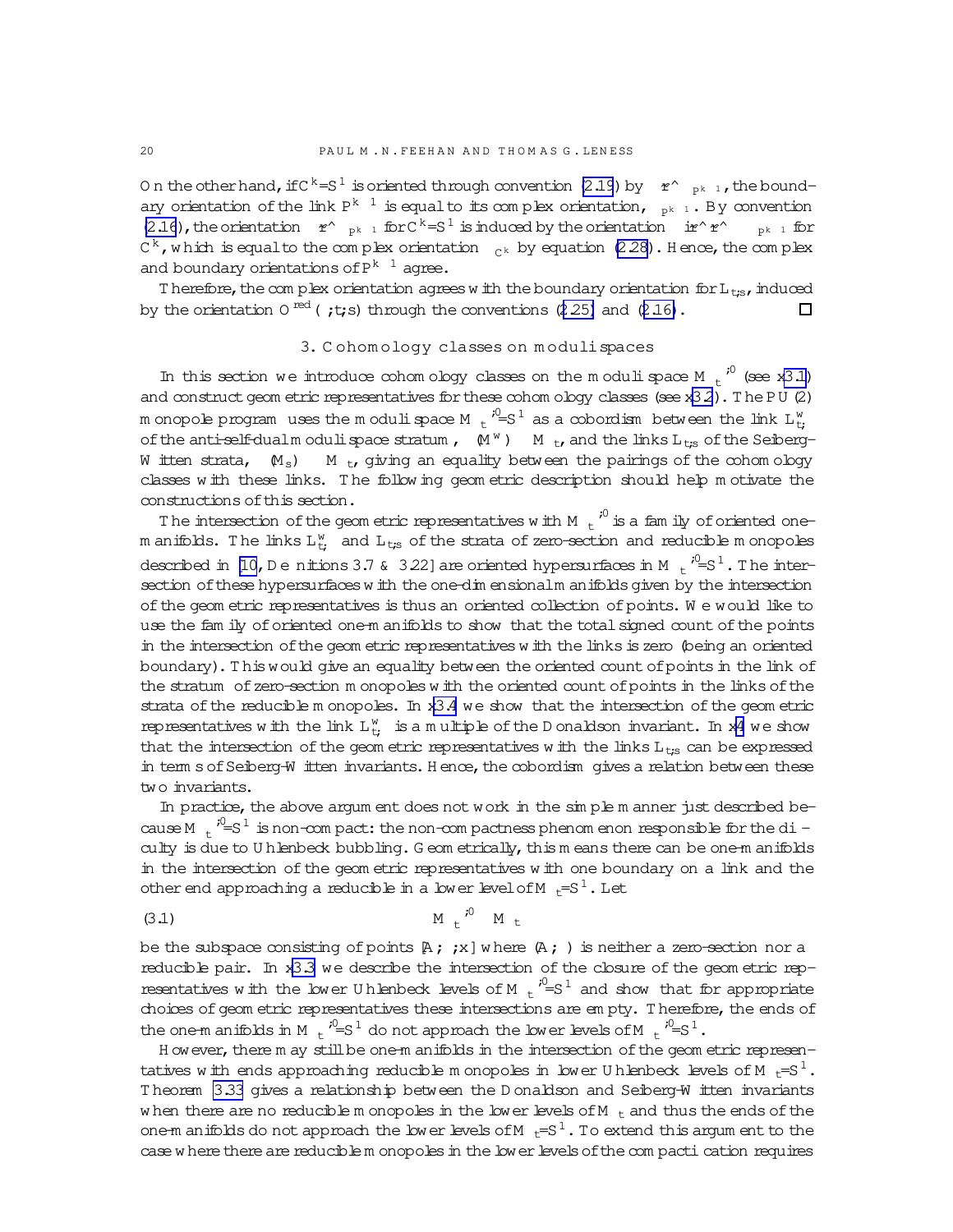<span id="page-20-0"></span>a description of neighborhoods of the lower strata precise enough to allow the de nition of links of these strata of lower-level reducibles. A s we show in x[4](#page-42-0), the geom etric representatives intersect the strata of reduciblem onopoles in sets of larger than expected codim ension. T hus, in the case of the reducibles, we cannot cut down by geom etric representatives as we do w ith the zero-section m onopoles and restrict our attention to a generic point. Rather, we are forced to describe the entire link. W hen the reduciblem onopoles lie in a lower level, these links can be extrem ely com plicated. A description of neighborhoods the strata of lower-level reducibles, su cient to de ne links, w ill be given in  $[12]$ ,  $[13]$ .

W e work w ith geom etric representatives rather than cohom ology classes for two reasons. First, describing the closure of a geom etric representative in a compacti cation appears to be sim pler than calculating the extension of a cohom ology class. Second, the topology near points in the lower levels of M  $_t$  need not be locally nite (for example, there m ay be in nitely m any path-connected com ponents). Hence, it is not known if  $L_t^w$  is triangulable and thus  $\pm$  m ay not have a fundam ental class to pair w  $\pm$ h the cohom ology classes described in x3.1. This problem also leads us to work in the category of smoothly strati ed spaces rather than that of piecew ise-linear spaces.

3.1. The cohom ology classes. In this subsection, we de ne the cohom ology classes on the m oduli spaces, follow ing the prescriptions of  $[4]$  $[4]$ ,  $[6]$ ,  $[7]$  $[7]$ ,  $[35]$  $[35]$ . T hese classes arise from a universal SO (3) bundle, just as in D onaldson theory, and a universal line bundle.

Recall that  $\mathcal{C}_{\mathrm{t}}$  denotes the subspace of pairs which are not reducible,  $\mathcal{C}_{\mathrm{t}}^{0}$  denotes the subspace of pairs w hich are not zero-section pairs, and  $C_t^{-10} = C_t \setminus C_t^0$  (see [\[10,](#page-63-0) x2.1.5]). We de ne a universal SO (3) bundle:

(3.2) 
$$
F_t = C_t = S^1 \quad G_t \, g_t \, \, \mathbf{C}_t = S^1 \quad X \, \, \mathbf{C}
$$

The action of  $G_t$  in (3.2) is diagonalso, for u 2  $G_t$  and (A ; ;)2  $C_t$   $\overset{.0}{\sim}$   $g_t$ , one has

$$
((A; ); ) \mathcal{L} (U(A; ); u) :
$$

We now de ne

(3.3) 
$$
p : H (X; R) ! H^{4} (C_{t} = S^{1}; R); T \frac{1}{4} p_{1} (F_{t}) = :
$$

Follow ing  $[7, D e$  nition  $5.1.11$ ] we can also de ne a universal SO (3) bundle over the quotient space of SO (3) connections,

$$
F^w = A^{w_i} \quad \text{or} \quad F^w = I^w
$$

where F is an SO (3) bundle over X with  $=$   $\frac{1}{4}$  $\frac{1}{4}$ p<sub>1</sub> (F) and w is an integrallift of w<sub>2</sub> (F), and  $G^w$  is the group of special unitary autom or phism s of the U (2) bundle E with su $(E) = F$ , so  $p_1(F) = p_1(su(E))$ , and  $c_1(E) = w$ . As in [\[7,](#page-63-0) Denition 5.1.11], we dene cohom ology  $classes$  on  $B^{\overline{w}}$  via

(3.5) 
$$
p : H(X; R) ! H^4 (\mathbb{B}^{W}; R); T \frac{1}{4} p_1(\mathbb{F}^{W}) = :
$$

C om paring  $(3.3)$  and  $(3.5)$ , we see that there must be a simple relation, which we now describe, between the cohom ology classes de ned by these two SO (3) bundles.

Recall from  $[10, x2.1.3]$  that if  $F = su(E)$  and  $V = W$   $E$ , then we have an identication of autom orphism groups,  $G^W = G_t$ , and isom orphism s

(3.6) 
$$
A^{\mathbf{w}}(X) = A_t; \quad \hat{A}^{\mathbf{T}} A; \quad \text{and} \quad B^{\mathbf{w}}(X) = B_t; \quad \hat{A}^{\mathbf{T}} \mathbf{R}].
$$

H ence, denoting  $q_t = su(E)$ , we have an isom orphism of SO (3) bundles

$$
F^w = A_t \quad G_t \, g_t \, \colon B_t \quad X \, : \,
$$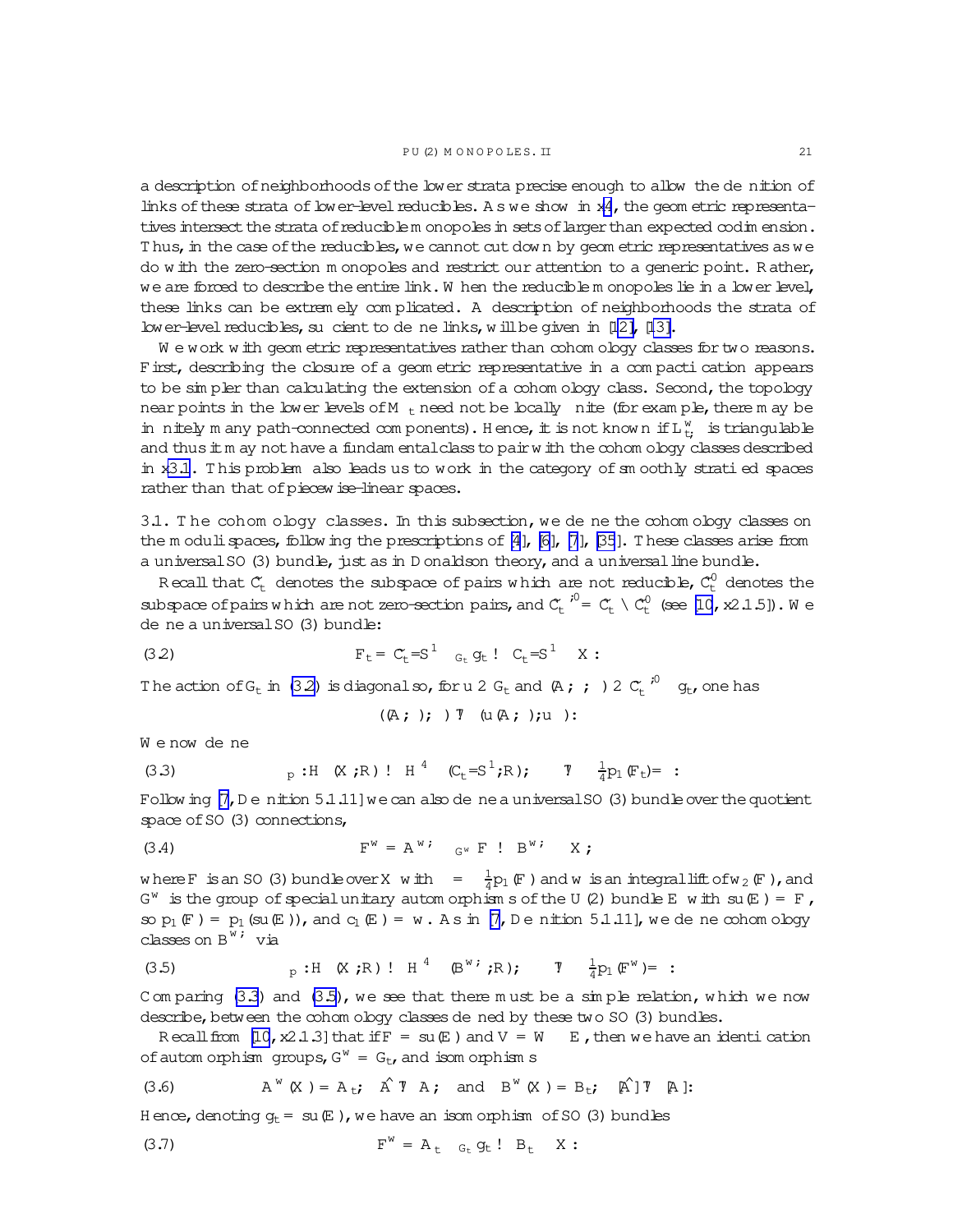<span id="page-21-0"></span>Furtherm ore, there are natural em beddings

$$
(3.8) \qquad \qquad :A_t \text{, } C_t \text{, } A \text{ } \text{T} \text{ } (A \text{ ; } 0) \text{, and } \qquad :B_t \text{, } C_t \text{, } [A] \text{ } \text{T} \text{ } (A \text{ ; } 0) \text{:}
$$

U sing (3.8) together w ith the isom orphism [\(3.7](#page-20-0)) and the denition [\(3.2\)](#page-20-0) of  $F_t$ , we see that

(3.9) 
$$
(\begin{array}{cc} B & \text{id}_X \end{array}) \quad F^W = F_t \quad \text{and} \quad (\begin{array}{cc} \text{id}_k \end{array}) \quad F_t = F^W;
$$

where  $_B : C_t = S^1$  !  $B^{W_i}$  is the restriction of the map [\(2.6\)](#page-12-0) to  $C_t = S^1$ . Since  $_B$  is a deform ation retract, we obtain the following relation between the cohom ology classes on  $C_t = S^1$  and  $B^w$ ; .

Lem m a 3.1. If 2 H  $(X;R)$ , then  $B_{B, p}$  ( ) = p( ) or, equivalently, p( ) = p( ).

Because (  $i\dot{x}$ )  $_p = p$ , we shall henceforth write p for both p and p. Lastly, we de ne a universal complex line bundle,

(3.10) 
$$
L_t = C_t \stackrel{i^0}{\sim} (s^1; 2) C \stackrel{i}{\sim} C_t \stackrel{i^0}{\sim} S^1;
$$

where the S  $^1$  action de ning  $\tt L_t$  is given, for [A ; ] 2 C  $_t$   $^{j0}_{\cdot}$  e  $^{i}$  2 S  $^{1}$  , and z 2 C , by

(3.11) 
$$
(A; j; z) T \quad A; e^{i} j e^{2i} z :
$$

The factor of 2 is necessary in the action (3.11) because 12  $S<sup>1</sup>$  acts on  $C_{t}$  as  $i d_{V}$  2  $G_{t}$ and thus 12 S<sup>1</sup> acts trivially on  $C_t^{-10}$ . The negative sign in the quotient (3.10) indicates that the  $S^1$  action is diagonal, and is chosen to give a m ore convenient sign in Lem m a [3.28.](#page-38-0) We then de ne an additional cohom ology class in H  $^2$  (C<sub>t</sub>  $^{\cdot0}$ =S<sup>1</sup>;R),

$$
(3.12) \t\t\t c = c_1(L_t):
$$

In Lem m a [3.28](#page-38-0) we will show that the class c is non-trivial on the link of the subspace  $(M^W)$  M t=S<sup>1</sup>. Thus, c does not extend over  $(R_t)$  C<sub>t</sub>=S<sup>1</sup> as the restriction of an extension to a contractible neighborhood of point  $[A;0]$  2  $(B_t)$  would have to be trivial, contradicting Lem m a [3.28.](#page-38-0)

32. G eom etric representatives. To avoid having to de ne the link of M  $^{W}$  in M  $_{t}$  as a hom ology class, we work w ith geom etric representatives of these cohom ology classes. We de ne geom etric representatives V() and W to represent  $_{\rm p}$ () and c respectively. To facilitate the description of the intersection of the closures of V( ) and W in M  $_{+}$  w ith the lower strata, we construct geom etric representatives w ith certain localization properties they are pulled back from con guration spaces over proper open subsets  $U$   $X$ . We let  $B^w$  (U) and  $C_t$  (U) denote the quotient spaces of connections and pairs respectively on U X, where =  $\frac{1}{4}$  $\frac{1}{4}$  $p_1$  (t) and w is an integral lift of w<sub>2</sub> (t).

 $32.1$ . Strati ed spaces. We begin by recalling a de nition of a strati ed space (see  $48$ , De nition 11.0.1]) that will be sucient for the purposes of de ning our intersection pairings.

D e nition 3.2. [\[26](#page-63-0)], [\[42](#page-64-0)], [\[48](#page-64-0)] A sm oothly strati ed space Z is a topological space with a sm ooth stration diversion by a disjoint union,  $Z = Z_0 [Z_1 [$   $\frac{1}{N} \lambda$  here the strata  $Z_1$ are sm ooth m anifolds. There is a partial ordering am ong the strata, given by  $Z_i < Z_i$  if  $Z_i$   $Z_i$ . There is a unique stratum of highest dim ension,  $Z_0$ , such that  $Z_0 = Z$ , called the top stratum. If Y, Z are sm oothly stratied spaces, a m ap f: Y ! Z is sm oothly stratied if  $f$  is a continuous m ap, there are sm ooth strati cations of Z and Y such that  $f$  preserves strata, and restricted to each stratum f is a sm ooth m ap. A subspace  $Y \times Z$  is sm oothly stratied ifthe inclusion is a sm oothly stratied m ap.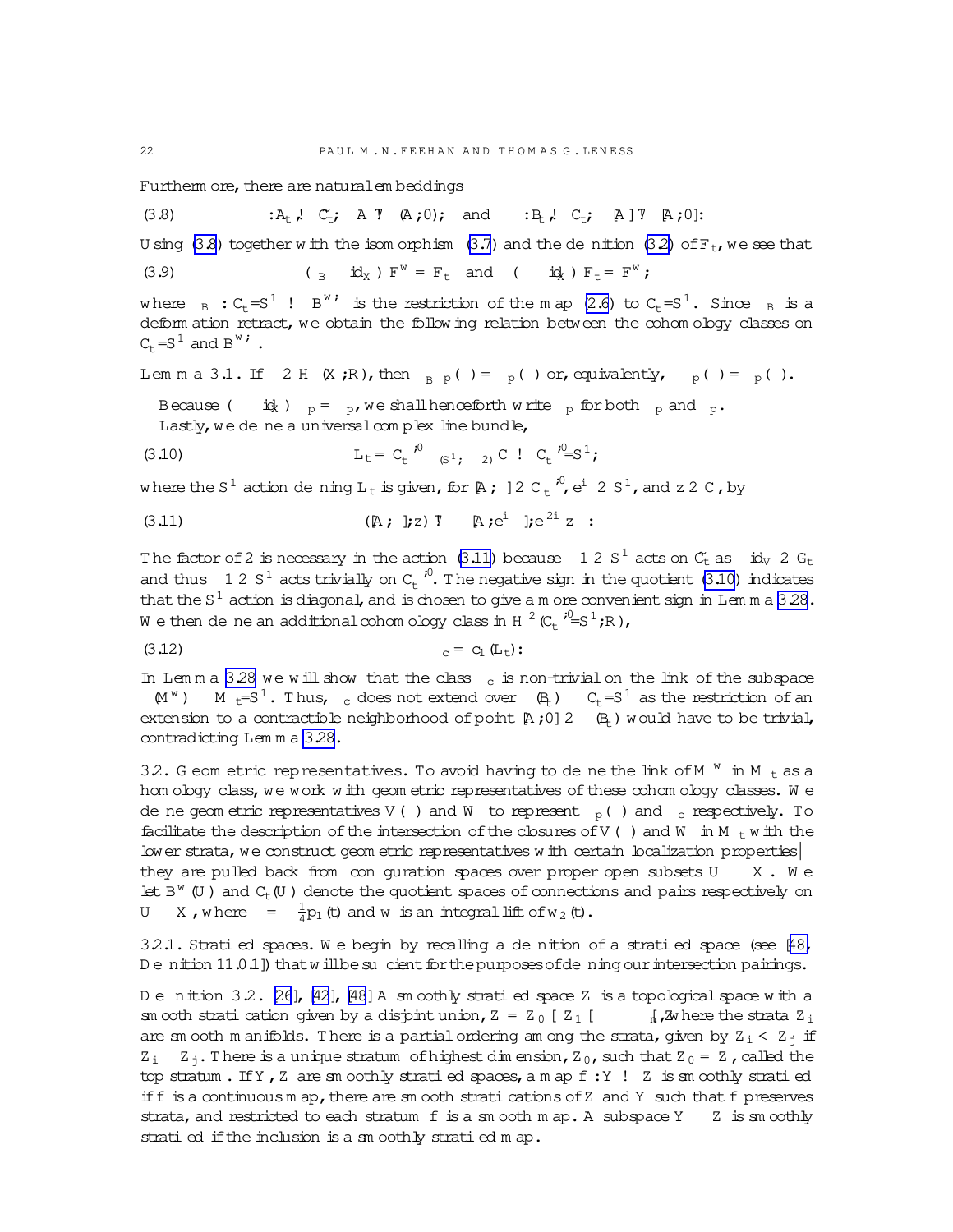<span id="page-22-0"></span>Rem ark 3.3. If Z is a sm oothly stratied space and f: Z ! R is a sm oothly stratied m ap, that is, f is a continuous m ap which is sm ooth on each stratum, then for generic values of ", the preim age  $f^{-1}$  (") is a sm oothly stratied subspace of Z.

We shall use the following denition of a geometric representative:

Denition 3.4. [35, p 588]. Let Z be a smoothly stratied space. A geometric representative for a rational cohom ology class of dimension con Z is a closed, sm oothly stratied subspace V of Z together with a rational coe cient  $q$ , the multiplicity, satisfying

- 1. The intersection  $Z_0 \setminus V$  of V with the top stratum  $Z_0$  of Z has codimension c in  $Z_0$ and has an oriented norm albundle.
- 2. The intersection of V with all strata of Z other than the top stratum has codimension 2 ormore in V.
- 3. The pairing of with a hom ology class h of dimension c is obtained by choosing a sm ooth singular cycle representing h whose intersection with all strata of V has the codim ension dim  $Z_0$  c in that stratum of V, and then taking q tim es the count (with signs) of the intersection points between the cycle and the top stratum of V.

Denition 3.5. Let  $V_1$ ;::; $V_n$  be geometric representatives on a compact, smoothly strati ed space Z with multiplicities  $q_1$ ;::; $q_n$ . A ssume

- 1. The sum of the  $\infty$ dim ensions of the  $V_i$  is equal to the dim ension of the top stratum  $Z_0$  of  $Z$ .
- 2. For every sm ooth stratum  $Z_s$  of Z, the sm ooth subm anifolds  $V_i \setminus Z_s$  intersect transversely.

Then dimension-counting and the de nition of a geometric representative imply that the intersection  $\setminus_i V_i$  is a nite collection of points in the top stratum  $Z_0$ :

$$
V_1\setminus \qquad \quad \text{and}\quad V_1\mathop{;\text{if}} V_1\mathop{;\text{if}} V_N\mathop{g} Z_0\mathop{:\text{if}} V_N\mathop{g} Z_0\mathop{:\text{if}} V_N\mathop{g} Z_0\mathop{:\text{if}} V_N\mathop{g} Z_0\mathop{:\text{if}} V_N\mathop{g} Z_0\mathop{:\text{if}} V_N\mathop{g} Z_0\mathop{:\text{if}} V_N\mathop{g} Z_0\mathop{:\text{if}} V_N\mathop{g} Z_0\mathop{:\text{if}} V_N\mathop{g} Z_0\mathop{:\text{if}} V_N\mathop{g} Z_0\mathop{:\text{if}} V_N\mathop{g} Z_0\mathop{:\text{if}} V_N\mathop{g} Z_0\mathop{:\text{if}} V_N\mathop{g} Z_0\mathop{:\text{if}} V_N\mathop{g} Z_0\mathop{:\text{if}} V_N\mathop{g} Z_0\mathop{:\text{if}} V_N\mathop{g} Z_0\mathop{:\text{if}} V_N\mathop{g} Z_0\mathop{:\text{if}} V_N\mathop{g} Z_0\mathop{:\text{if}} V_N\mathop{g} Z_0\mathop{:\text{if}} V_N\mathop{g} Z_0\mathop{:\text{if}} V_N\mathop{g} Z_0\mathop{:\text{if}} V_N\mathop{g} Z_0\mathop{:\text{if}} V_N\mathop{g} Z_0\mathop{:\text{if}} V_N\mathop{g} Z_0\mathop{:\text{if}} V_N\mathop{g} Z_0\mathop{:\text{if}} V_N\mathop{g} Z_0\mathop{:\text{if}} V_N\mathop{g} Z_0\mathop{:\text{if}} V_N\mathop{g} Z_0\mathop{:\text{if}} V_N\mathop{g} Z_0\mathop{:\text{if}} V_N\mathop{g} Z_0\mathop{:\text{if}} V_N\mathop{g} Z_0\mathop{:\text{if}} V_N\mathop{g} Z_0\mathop{:\text{if}} V_N\mathop{g} Z_0\mathop{:\text{if}} V_N\mathop{g} Z_0\mathop{:\text{if}} V_N\mathop{g} Z_0\mathop{:\text{if}} V_N\mathop{g} Z_0\mathop{:\text{
$$

Let  $\mathbf{r}_1 = 1$  be the sign of this intersection at  $\mathbf{v}_1$ . Then we de ne the intersection number of the  $V_i$  in Z by setting

$$
\# (V_1 \setminus \cdots \setminus \setminus VZ) = \sum_{i=1}^{Y^1} q_i \sum_{j=1}^i \cdot
$$

A cobordism between two geom etric representatives V and V  $^0$  in Z w ith the sam emultiplicity is a geom etric representative  $W$   $Z$   $[0,1]$  which is transverse to the boundary and with  $W \setminus Z$  $f0g = V$  and  $W \setminus Z$  flg =  $V^0$ , w ith the obvious orientations of nom albundles.

The dentrian of intersection number does not change if  $V_i$  is replaced by  $V_i^0$  and there is a cobordism between  $V_i$  and  $V_i^0$  whose intersection with the other geom etric representatives is transverse in each stratum. One can see this by observing that the intersection of the cobordism W with the other geometric representatives will be a collection of one-manifolds contained in  $Z_0$  because the lower strata of Z have codimension two. The boundaries of these one m anifolds are the points in the two intersections

> $N$  Vand  $V_1 \setminus :::V_{i-1} \setminus V_i^0 \setminus V_i^0$  $V_1 \setminus$  $\lambda$ ;V

giving the equality of oriented intersection numbers.

R em ark  $3.6$ . In D e nition  $3.5$ , it is necessary to assume that the geometric representatives have transverse intersection in each stratum because we cannot assume there are perturbations of the geometric representatives which do intersect transversely. The de nition of a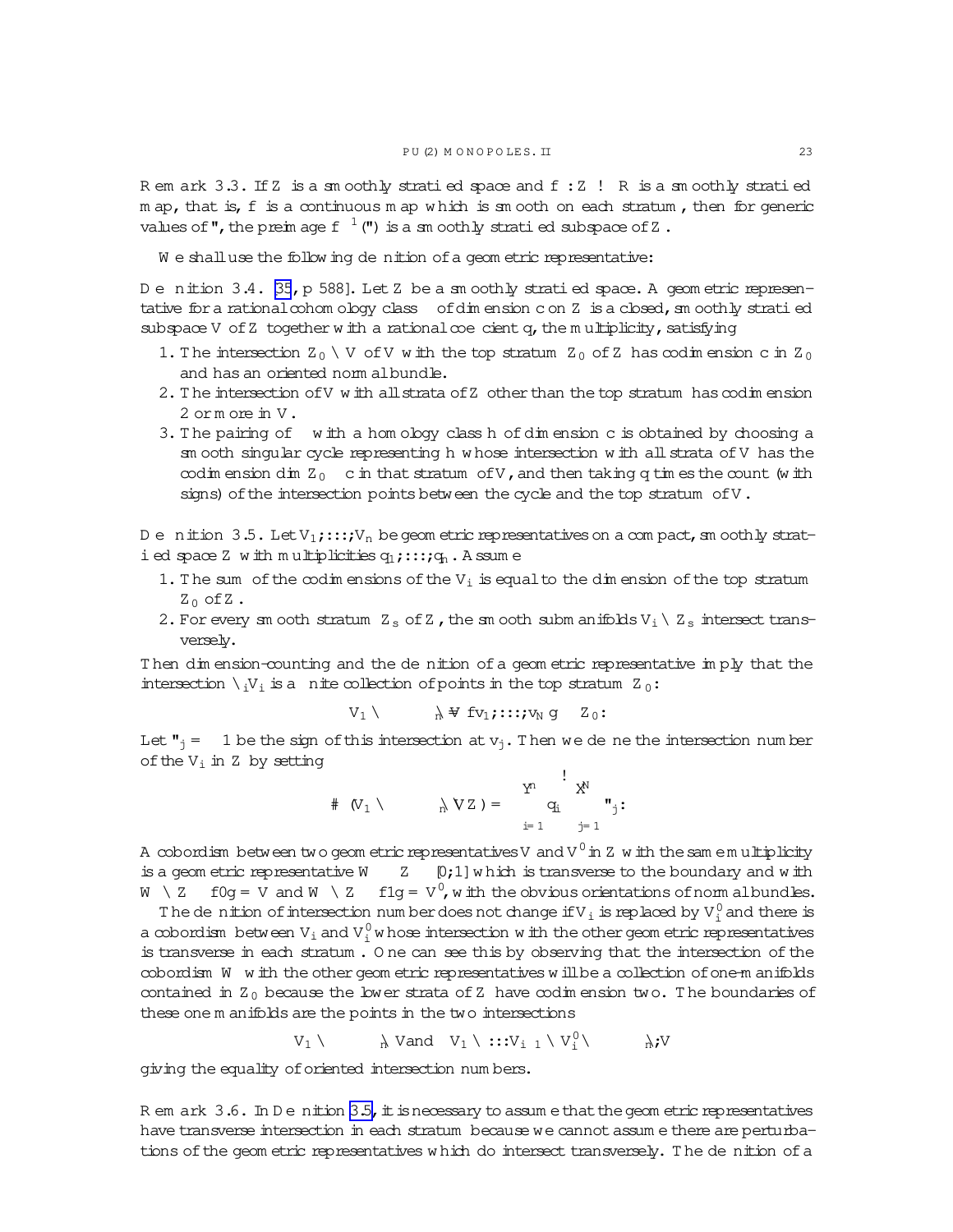sm oothly-strati ed space in D e nition 32 does not control the topology of one strata near another. If there is  $\mathrm{data}$ " on a neighborhood of one strata in another (see  $\mathrm{26}, \mathrm{p}$ . 42], as is true for W hitney-strati ed spaces, then such perturbations are constructed in  $[26$ , x1.3]. Instead, we will construct our geom etric representatives pulling them back from a sm ooth m anifold w here one can assum e that generic choices of the geom etric representatives intersect transversely.

3.2.2. Prelim inaries for localization. By construction,ourgeom etric representativesw illbe  $\det$  in the sense that they have the following localization property:

Denition 3.7. Let U  $\;$  X be a submanifold. A geometric representative V in B $\rm{^w}$  or  $C_t$  <sup>10</sup>=S<sup>1</sup> is determ ined by restriction to U ax if there is a geometric representative V<sub>U</sub> in B<sup>w;</sup> (U ) or C<sub>t</sub> <sup>;0</sup>(U )=S<sup>1</sup> such that V =  $r_U^{-1}$  (V<sub>U</sub> ), where  $r_U$  is the m ap given by restricting connections or pairs to the subm anifold U .

This localization property w illallow a partial description of the intersection of the closures of the geom etric representatives in the subspace  $M_{t}$   $i^{0}=S^{1}$  with the lower strata in this com pacti cation. The technicalissue w hich has complicated this localization technique since its introduction in [\[6](#page-63-0)], [\[7](#page-63-0)] (see [\[7](#page-63-0), p. 192]) is that there can be pairs (connections) w hich are irreducible on X but are reducible when restricted to a subm anifold  $Y = X$ . The bundles over B<sup>w;</sup> (Y), whose sections de ne the geom etric representative, do not extend over B<sup>w</sup> (Y). T herefore, the pullback of these sections do not have good properties (transversality, for exam ple) over the subspace of connections in  $B^w$ ; (X) which are reducible when restricted to Y. W hen working with the modulispace M  $W$  of anti-self-dual SO (3) connections, this problem can be overcom e, if X is simply connected, by working w ith a tubular neighborhood (Y) of Y X . The local-to-global reducibility result of  $[7, L$  $[7, L$  em m a  $4.3.21$ ] im plies that any anti-self-dualconnection w hich is inreducible on X m ust be inreducible on  $(Y)$  if X is simply connected. If X is not  $\sin py$  connected, there can be  $\forall w$  isted reducible" connections, (see  $[10, Lem \, m \, a \, 3.5]$  or  $[35, Lem \, m \, a \, 2.4]$ ) which are irreducible on X but reducible when restricted to a tubular neighborhood. The notion of a \suitable open neighborhood" of Y (see D e nition 3.8) was introduced in [\[35\]](#page-64-0) to dealw ith the problem of tw isted reducibles. A ny anti-self-dualconnection w hich is irreducible on X m ust be irreducible on a suitable open neighborhood. We can then de ne geom etric representatives by pulling back sections ofbundlesoverB<sup>w;</sup> (U (Y )), where U (Y ) is a suitable open neighborhood of Y. W hen points  $A^{\hat{}}$  ] in this geom etric representative approach a point  $A^{\hat{}}_0;x$  ] in a lower U hlenbeck level where the support of x is disjoint from U (Y), the point  $\hat{A_0}$ ] w illalso be in this geom etric representative. Thus, either  $\hat{A_0}$ ] is in the geom etric representative or the support of x m eets U (Y). Both of these conditions have high enough codim ension in the lower U hlenbeck levels of the com pacti cation to ensure, via dim ension-counting argum ents (see [\[35,](#page-64-0)pp. 592{593]),

that the intersection of the geom etric representatives is compactly supported in the top level M  $^{\text{w}}$  of the U h lenbeck compactication M  $^{\text{w}}$  .

We begin by recalling the follow ing de nition of K ronheim er and M row ka:

D e nition 3.8. [\[35](#page-64-0), p. 589] A sm ooth subm anifold-w ith-boundary or open set U \$ X is suitable if the induced m ap H  $_1$  (U ; Z=2Z) ! H  $_1$  (X ; Z=2Z) is surjective.

Let Y X be a subm anifold with tubular neighborhood (Y). If D is a set of embedded loops generating H  $_1$  (X ; Z=2Z), which are m utually disjoint and transversal to Y, then a tubular neighborhood (Y [ D ) of Y [ D X is a suitable neighborhood Y . By tubular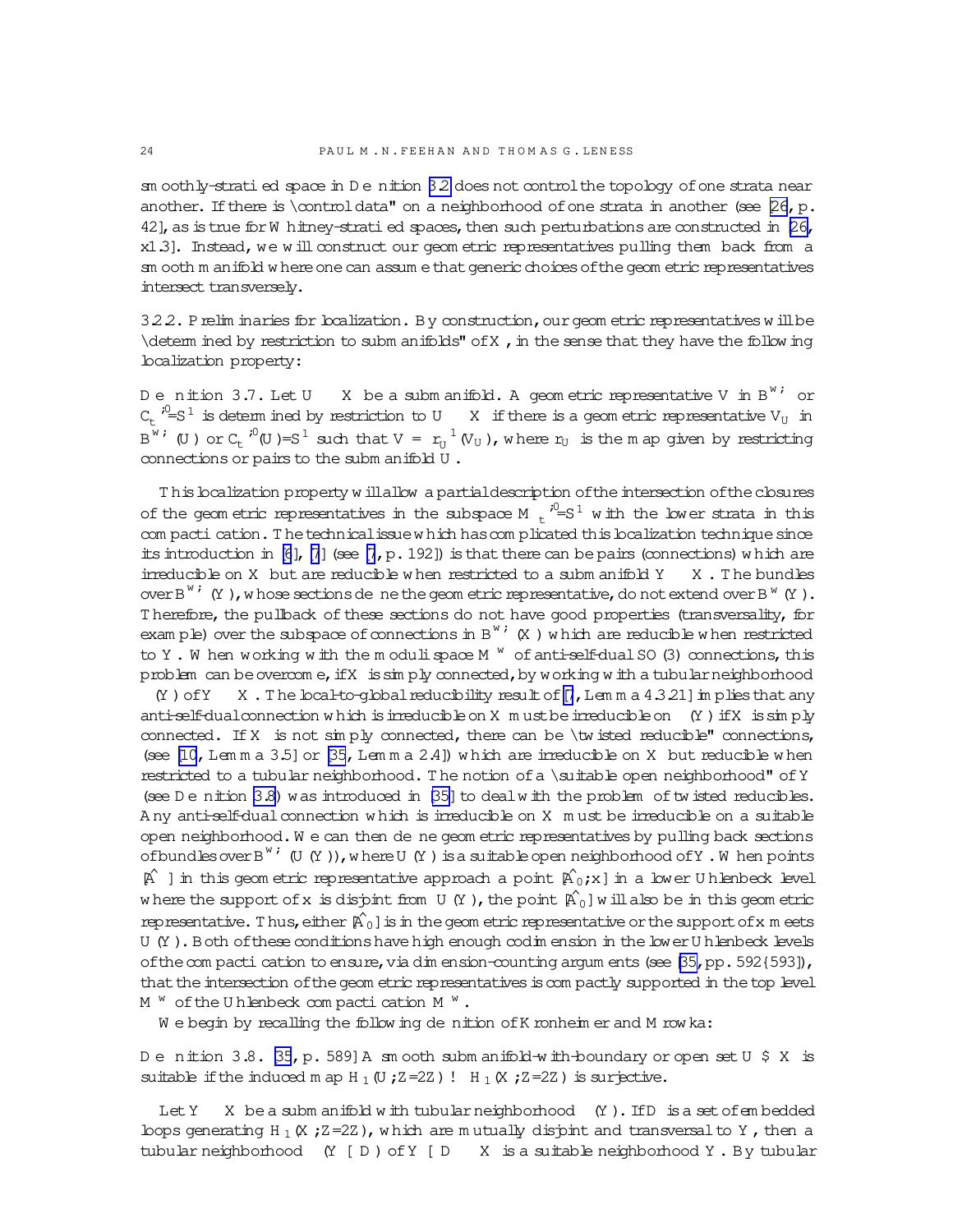<span id="page-24-0"></span>neighborhood of the possibly singular space  $Y \mid D$ , we mean a sm oothing of the union of the tubular neighborhoods of Y and of D.

R em ark 3.9. If  $\hat{A}^{\dagger}$  2 M  $^{\text{w}}$  ; then the restriction of  $\hat{A}$  to any suitable open neighborhood is irreducible by unique continuation  $[7, L$ em m a  $4.3.21]$ . The only irreducible anti-self-dual  $\text{connections}$  w hich  $\text{could}$  be reducible w hen restricted to an open set (w hich is not suitable) are the twisted reducibles (see  $[10, x3.2]$  or  $[35, p.586]$ ).

The corresponding local-to-global reducibility result for PU (2) m onopoles w hich are not zero-section pairs  $[17,$  Theorem  $5.11$ ] is stronger than that for anti-self-dual connections:

Theorem 3.10. [\[17](#page-63-0), Theorem 5.10] Suppose  $(A; )$  is a solution to the perturbed PU (2) m onopole equations  $[10, E$  $[10, E$ quation  $(2.32)$ ] over a connected, oriented, sm ooth four-m anifold X with sm ooth Riem annian m etric such that  $(A; )$  is reducible on a non-em pty open subset  $U$  X. Then  $(A; )$  is reducible on X if

6 0 on X ,or 0, and  $M$ <sup>w</sup> contains no twisted reducibles or U is suitable.

Both suitable and tubular neighborhoods of subm anifolds are open subsets of X and thus have codim ension zero. H owever, a tubular neighborhood adm its a retraction onto the subm anifold w hile a suitable neighborhood adm its a retraction onto the union ofthe subm anifold and a collection of loops. Hence, these neighborhoods m ay, for the purposes of counting intersection points, be thought of as having codim ension equal to that of the subm anifold or to that of the union of the subm anifold and some bops in  $X$ . In this sense, the suitable neighborhood of a point has sm aller codim ension than a tubular neighborhood of a point. Because the lower strata of M  $<sub>t</sub>$  do not have codim ension as large as those of</sub> M  $\mathrm{^w}\,$  and because the suitable neighborhoods do not have codim ension as large as tubular neighborhoods, we will require an additional technical condition on the elem ents of  $H$  (X ; R) to ensure the intersection of the geom etric representatives does not intersect the lower levels away from the reducible pairs.

Let Y  $X$  be a sm ooth subm anifold. If Y is a m anifold with boundary, the m anifold structure of the conguration space  $B^W(Y)$  is described in, say, [\[6](#page-63-0), p. 262], [\[7](#page-63-0), p. 192], [\[56,](#page-64-0) x2(a)]; the corresponding slice result for  $C_t(Y) = S^1$  can be obtained from the slice result for m anifolds w ithout boundary [\[17](#page-63-0), Proposition 2.12] by taking into account the N eum ann boundary conditions as in [\[56](#page-64-0)]. Let  ${\rm r_Y~:C_t\!\!=\!\!S}^1$  !  ${\rm C_t(Y)}\!\!=\!\!{\rm S}^1$  and  ${\rm r_Y~:B}^{\rm w}$  !  ${\rm B}^{\rm w}$  (Y ) denote the restriction m aps de ned by  $A$ ;  $]$   $T$   $A$   $j_Y$ ;  $j_Y$  ] and  $A^{\hat{}}$ ]  $T$   $A^{\hat{}}$  $j_Y$  ], respectively. W e w ill use the sam e notation for the restriction m ap on any dom ain.

We dene  $C_{t}$  (X;U) to be the quotient space of pairs on X which are irreducible when restricted to U, let  $C^0_L(X;U)$  denote the quotient space of pairs on X w hich are not zerosection pairs when restricted to U, and let  $C_t \big( X \cup Y \big) = C_t (X \cup Y) \setminus C_t^0 (X \cup Y)$ . The space  $B^{\text{w}}$ ;  $(X, U)$  is similarly dened.

If  $[A; ]2 M_+$ , then T heorem 3.10 im plies that the restriction of the SO (3) connection  $A^{\hat{}}$ to the suitable neighborhood (Y [D ) cannot be reducible; if  $\beta$ ,  $\beta$  ) 2 M  $\frac{1}{t}$ , so we further assum e 6 0, then T heorem 3.10 in plies that the restriction of the connection  $\hat{A}$  to  $(Y)$ cannot be reducible. There is a disjoint decom position

$$
M_t = M_t^{\bullet 0} [M^{\mathbf{w}}]
$$
:

The unique continuation result for reducible anti-self-dual SO (3) connections [\[7,](#page-63-0) Lemma 4.3.21] and PU (2) m onopoles (T heorem 3.10), and the preceding decom position and rem arks yield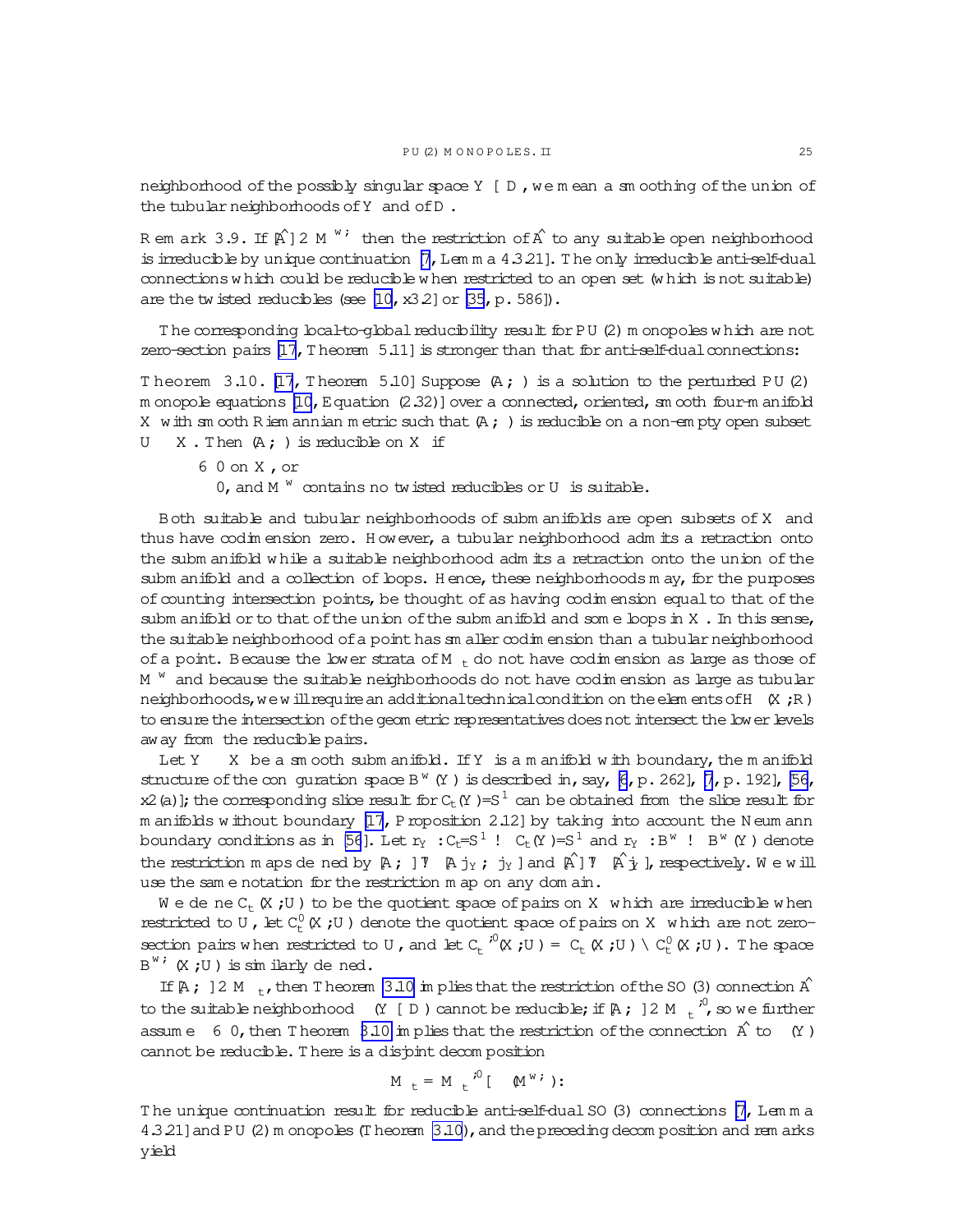Lem m a 3.11. Let U X be an open subset and let Y X be a subm anifold. Then the following inclusions hold:

$$
B \times B^{\vee} \times B^{\vee} \times B^{\vee} \times B^{\vee} \times B^{\vee} \times B^{\vee} \times B^{\vee} \times B^{\vee} \times B^{\vee} \times D^{\vee}
$$

where, as in equation [\(2.6\)](#page-12-0),  $_B :C_t : B^W$  is the projection  $A$ ; ]  $\overline{I}$  [A^].

We can now proceed to construct geometric representatives for the classes  $p( ) 2$ H  $(M_{t}=S^{1};R)$  and  $_{c}$  2 H  $(M_{t}$ <sup>io</sup>=S<sup>1</sup>;R).

3.2.3. The geom etric representatives for  $p$ . Let Y X be a sm ooth subm anifold and let  $=$  [Y ] 2 H (X ;R). Let (Y [ D ) be a suitable open neighborhood of Y. In [\[35](#page-64-0), p. 588{595], geom etric representatives for the classes  $_{p}$  ( ) 2 H  $_{M}$  <sup>w;</sup> ;R),

> $r \frac{1}{\alpha}$  $\begin{array}{ccc} \mathbf{1} & \mathbf{1} \\ \mathbf{1} & \mathbf{1} \\ \mathbf{1} & \mathbf{1} \end{array} \left( \begin{array}{ccc} \mathbf{1} & \mathbf{1} \\ \mathbf{1} & \mathbf{1} \end{array} \right) \quad \quad \mathbf{B}^{\text{w}} \quad \quad \mathbf{X} \quad ; \quad \mathbf{X} \quad \quad \mathbf{Y} \quad \mathbf{I} \quad \mathbf{D} \quad ) \mathbf{y} \, ;$

are de ned w hich have the property that they are determ ined by

$$
V(\ )\quad B^{w\,i}(\left( Y\ [\ D\ )\right) :
$$

Let (r  $_{(Y~[D~)~B} )^{-1}$  (V ( )) be the preim age of this geom etric representative with respect to the m ap

 $B : C_{t}(X ; (Y | D)) = S^{1} : B^{w} (X ; (Y | D))$ :

The follow ing result is a clear consequence of the denitions and Lemma [3.11.](#page-24-0)

Lem m a  $3.12$ . If Y X is a sm coth subm anifold, representing a class 2 H  $(X;R)$ , then  $(r_{(Y[D) B})^{-1} (V(T)))$   $M_{t}=S^{1}$  is a geometric representative for  $p( ) 2 H^{4} (M_{t}=S^{1};R)$ and is determ ined by restriction to  $(Y | D)$  X.

H enceforth, we shall abuse notation slightly and write V( ) for V( )  $B^{W'}$  (  $(Y \mid$ D )), for its preim age r  $\frac{1}{\alpha}$  $_{\left( Y\ \left[ \begin{array}{l} 1\\ \end{array} \right) }(V\ (\ ))\ \ B^{w\ ;}\ (X\ ;\ \ (Y\ [\ D\ ))\ ,\ {\rm and\ for\ (r\ _{\left( Y\ \left[ \begin{array}{l} D\ \end{array} \right) }\ B\ )}^{-1}\ (V\ (\ ))\ )$  $C_{+}$  (X ; (Y [ D ))=S<sup>1</sup>.

32.4. A representative for the determ inant class. Recall that  $C_t^{-1/0}$  is an  $S^1$  bundle over  $C_t \stackrel{i_0}{\sim} S^1$ . Let (x) be a tubular neighborhood of x and let s be a generic, smooth,  $C^0$ bounded section ofthe line bundle

(3.13) 
$$
L_{t}(\kappa) = C_{t}^{0}(\kappa) \quad (s^{1}, 2) C ! C_{t}^{0}(\kappa);
$$

The action of  $S^1$  in the above is the same as that in [\(3.11\)](#page-21-0), for the de nition [\(3.10\)](#page-21-0) of the universal line bundle  $L_t$  !  $C_t \stackrel{i^0}{\sim} T$  he pullback  $r_{(x)}L_t$  ( $(x)$ ) is thus isom orphic to the restriction of  $L_t$  to  $C_t \overset{,}{\cdot} (X; k(x))$ . We de ne a geometric representative by

(3.14) 
$$
W = (r_{(x)}s)^{-1}(0) C_t^{-10}(X; (x))
$$
:

Since M  $t^{00}$  C<sub>t</sub><sup>i0</sup>(X; (x)) by Theorem [3.10](#page-24-0) and the unique continuation theorem for the D irac operator, [\[17](#page-63-0), Lem m a 5.12], the proof of the next lem m a is then clear.

Lem m a 3.13. For a generic choice of section  $s$ , the zero locus W  $\,$  of the section  $\,$ r  $\,$   $_{\rm (x)}$ s is a geom etric representative for  $_{c}$  2 H  $^{2}$  (M  $_{t}$   $^{70}_{-}$ S  $^{11}_{}$ ;R) and is determ ined by restriction to (x).

Let 1 2 A  $(X)$  be the elem ent of degree zero. If  $z = 1 - r^2 A(X)$ , we write

(3.15) 
$$
i = \begin{cases} X & 1 \text{ and } \deg(z) = \begin{cases} X^4 & 1 \end{cases} i.
$$

<span id="page-25-0"></span>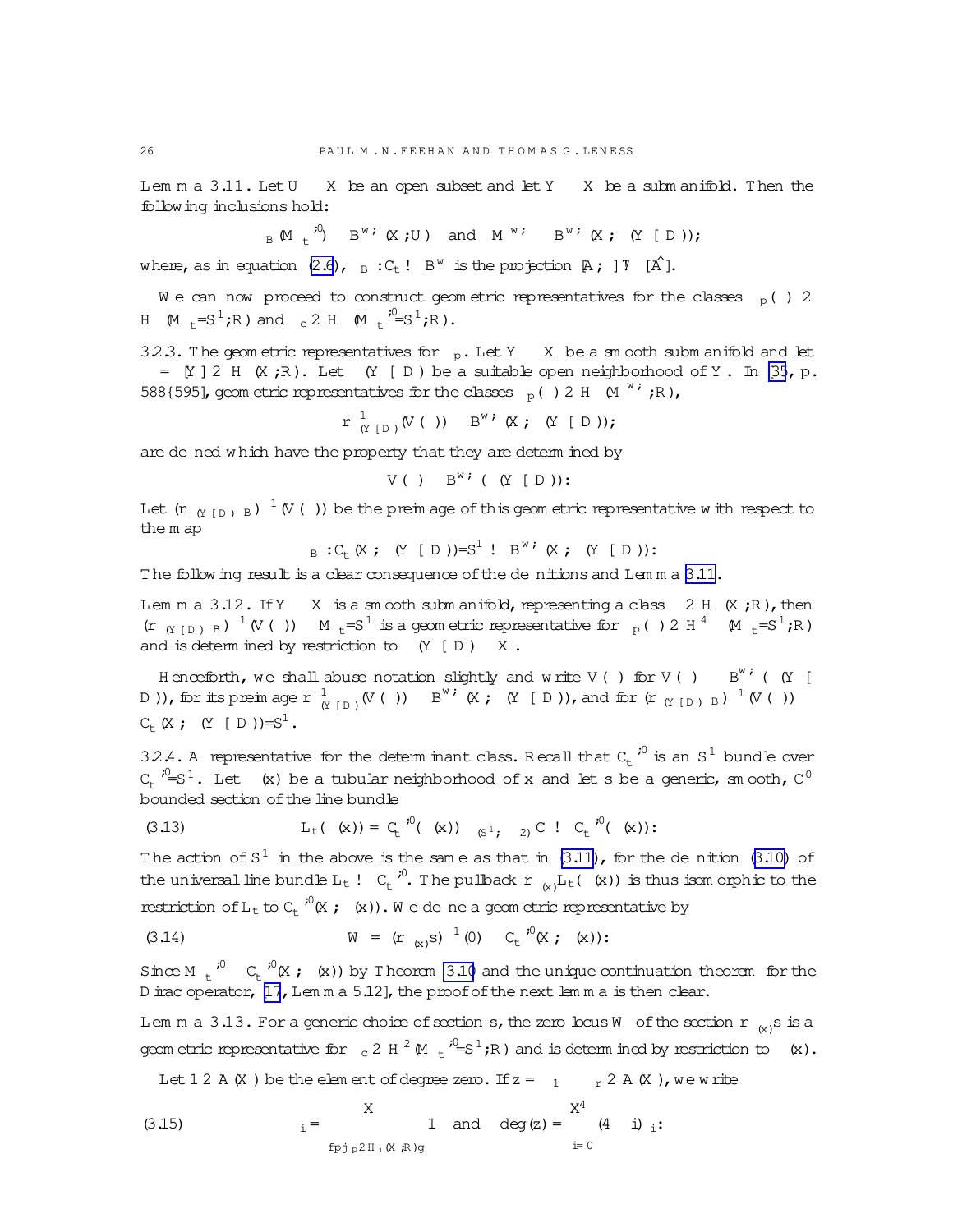<span id="page-26-0"></span>For m onomials  $z = 1$  r, we set

(3.16) 
$$
P_{p}(z) = P_{p}(1) \wedge \gamma_{p}(r);
$$

$$
V_{p}(z) = V_{p}(1) \wedge \gamma_{p}(r);
$$

and de ne  $_D(z)$  and V (z) for arbitrary elements z 2 A (X) by R-linearity [35, p. 595]. We w rite

(3.17) 
$$
\int_{C}^{m} = \int_{C}^{R} \frac{1}{\pi \tan \omega} \int_{\omega}^{R} \omega \, dW \, dW = \frac{W \cdot \mu}{\pi \tan \omega} \int_{C} W
$$

for products of the class  $_{c}$  and its dual W (w ith the understanding that the copies of W in the above representative are de ned with di erent points x and di erent transversely intersecting sections s in Lemma 3.13).

3.3. Extension of the geom etric representatives. The Uhlenbeck closure M  $_{\rm t}$  of the PU (2) m onopole m oduli space M  $_{t}$  is described in [10, x22]. The space M  $_{t}$  is compact [10, Theorem 2.12], [17, Theorem 1.2]. We shall need to consider the following subspaces of M  $_t$ :

(3.18) 
$$
M_t = f[k; jx] 2 M_t : A \text{ is irreducible}
$$

$$
M_t^0 = f[k; jx] 2 M_t : 6 0gj
$$

and so, as de ned in (3.1), M  $_L^{\hspace{0.1cm}j0}$  = M  $_L \setminus$  M  $_L^0$ . We also de ne

(3.19) 
$$
M_t = f[A; ]2 M_t : k k_{L^2}^2
$$
 "g M  $t$ ;

and the subspace M  $\mu$ <sup>, "</sup> M  $\mu$ <sup>0</sup> is de ned analogously. By [10, Theorem 2.13], the dimension of the highest stratum M  $t^{30}$  of M  $t$  is given by

(3.20) 
$$
\dim M + i^0 = d_a(t) + 2n_a(t);
$$

w here

(3.21) 
$$
d_{a} (t) = 2p_{1} (t) \frac{3}{2} ( + 2 )
$$

$$
n_{a} (t) = \frac{1}{4} (p_{1} (t) + c_{1} (t)^{2} )
$$

Recall that the spin<sup>u</sup> structure to de ned in [10, Equation (2.44)] has  $p_1$  (to) =  $p_1$  (t) + 4' and so equation (3.20) in plies din M  $_{\rm t}$  = din M  $_{\rm t}$  6. The strata of M  $_{\rm t}$  = S<sup>1</sup> Sym<sup>1</sup> (X) then have  $\infty$ dim ension at least 2' relative to the top stratum. Thus we can calculate the intersection of geom etric representatives whose intersections with the lower strata have the expected codim ensions because this ensures that (by the usual dim ension-counting argum ent) the intersection of the geom etric representatives will be in the top stratum.

Denition 3.14. The closures of the geometric representatives, V(), W, in M<sub>t</sub>=S<sup>1</sup> are denoted by V(), W, respectively. For  $z = 1 - r^2 A(X)$ , the positive generator x 2  $H_0(X;Z)$ , and an integer m 0, we denote

(3.22) 
$$
V(z) = V(\underline{1}) \setminus V(\underline{r})
$$
 and  $W^m = W \setminus \underline{z \subseteq W}$ :  
\n $m \text{ times}$ 

We shall see in Lemma 3.15 that these closures intersect the lower strata of M  $_{+}$ =S $^{\rm l}$  in sets of the appropriate codim ension, except for V (x) where x 2 H  $_0$  (X; Z) (see the rem arks follow ing the proof of Lemma  $3.15$ ), and thus are geometric representatives on the compacti cation, away from the zero-section and reducible monopoles. The description of the intersection of  $V$  () and  $W$  with the lower strata given in this section is incomplete, as it does not give the multiplicities of all components of these intersections. A more complete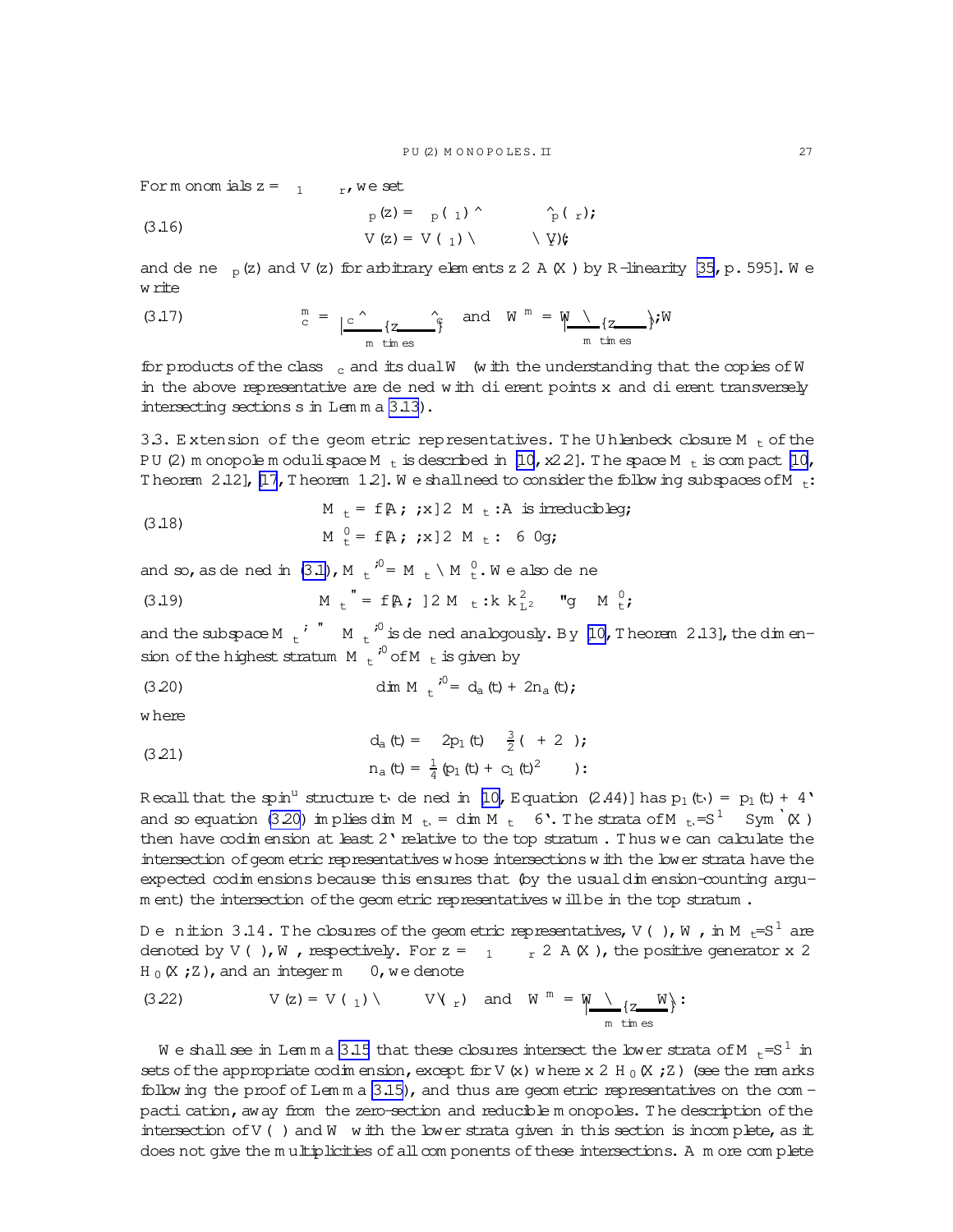description w ill be given in [\[15](#page-63-0)] using inform ation about neighborhoods of the lower strata in M  $_+$  obtained from gluing m aps.

Recall that Sym  $(K)$  is a sm oothly stratied space, the strata being enum erated by partitions of ' 2 N . For i =  $1; \ldots;$  ', let  $\frac{1}{1} : X$  - X . X be projection onto the ith factor. For any subset Y X, let S'(Y) be the image of  $_1^1$  (Y) [  $_1^1$  (Y) in Sym  $(K)$  under the projection X '! Sym  $(K)$ . If Sym  $(K)$  is a sm ooth stratum, we de ne S  $(Y) = S'(Y) \setminus L$  et :M t, ! be the projection.

On each space M  $_{t}$ ,=S<sup>1</sup> and M  $_{t}$ ,<sup>jo</sup>=S<sup>1</sup> there are geometric representatives V $\cdot$ () and W  $\cdot$ de ned by the sam e construction as V() and W, except using the bundles  $q_t$ , instead of  $q_t$ . We write V $\cdot$  () and W  $\cdot$  for the pullbacks of these geometric representatives to M  $_{t_1}$ ,  $Sym^{\lambda}(X)$ .

Lem m a  $3.15$ . Let ' 0 be an integer, let Sym<sup>'</sup>(X ) be a sm ooth stratum, and let 2 H (X ;R).

1. If has a sm cothly em bedded representative Y X with a suitable neighborhood  $(D [Y] and x 2 X has a tubular neighborhood  $(x)$ , then$ 

- (a) V( ) \  $\mathbb{M}_{t} = S^{1}$  ) V \( ) [  $^{-1}$  (S ( (Y [ D ))),
- (b)  $W \setminus M_t$ ,  $^{0.5} = S^1$  )  $W \setminus [1, 0.5]$  ((k))).

2. If  $(M_s)$  M t and 2 H<sub>2</sub> (X;R) is a two-dim ensional class with  $h c_1(t)$   $c_1(s)$ ; i  $\neq 0$ , and  $2 H_1(X;R)$ , then we have the following reverse inclusions:

- (a)  $(M<sub>s</sub>)$  V( ),
- (b)  $(M<sub>s</sub>)$  V( ),
- (c)  $(M<sub>s</sub>)$  V(x),
- (d)  $\mathbb{M}^{\ w}$  ) [  $\mathbb{M}_{\ s})$   $\ \mathbb{W}$  .

R em ark 3.16. From the expression for  $_p( )$  in C orollary [4.7](#page-46-0), when 2 H<sub>3</sub> (X;R), one can see that  $_p( )$  extends across  $(M_s)$ . Thus, V( ) should be transverse to  $(M_s)$  and so  $V( ) \setminus \mathcal{M}_s$  would be a codim ension-one subset of  $(M_s)$  in this case.

Proof. Here we only prove A ssertion (1) . A ssertions (2a), (2b), and (2c) will be shown in C orollary [4.7](#page-46-0), while A ssertion (2d) will follow from Lemma [3.28](#page-38-0).

 $W$  e prove A ssertion (1a) about  $V$  ( ) by restricting pairs to the complem ent of the set <sup>1</sup> (S (  $(Y | D))$ ). We assume that  $A$  ; 12 V( ) is a sequence of points in M  $_E=S^1$ converging to the point

[A<sup>1</sup> ; <sup>1</sup> ;y]2 (M <sup>t</sup>' =S<sup>1</sup> ) <sup>1</sup>(S ( (Y [ D ))):

G iven a suitable neighborhood  $U = (Y [ D ) of Y X y$ , we m ay choose a positive constant r such that

U X  $[y_2yB(y;r):$ 

By the de nition of U hlenbeck convergence, (A ; ) converges in the C  $^{\rm 1}$  topology to  $(A_1; 1)$  on X  $[y_2yB(y;r),m$  odulo gauge transform ations, and thus

$$
\lim_{i \to 1} \mathbb{A} \quad \text{in} \quad \lim_{i \to 1} \mathbb{A} \quad \text{in} \quad \lim_{i \to 1} \mathbb{B} \quad \text{in} \quad \lim_{i \to 1} \mathbb{B} \quad \text{in} \quad \text{in} \quad \text{in} \quad \text{in} \quad \text{in} \quad \text{in} \quad \text{in} \quad \text{in} \quad \text{in} \quad \text{in} \quad \text{in} \quad \text{in} \quad \text{in} \quad \text{in} \quad \text{in} \quad \text{in} \quad \text{in} \quad \text{in} \quad \text{in} \quad \text{in} \quad \text{in} \quad \text{in} \quad \text{in} \quad \text{in} \quad \text{in} \quad \text{in} \quad \text{in} \quad \text{in} \quad \text{in} \quad \text{in} \quad \text{in} \quad \text{in} \quad \text{in} \quad \text{in} \quad \text{in} \quad \text{in} \quad \text{in} \quad \text{in} \quad \text{in} \quad \text{in} \quad \text{in} \quad \text{in} \quad \text{in} \quad \text{in} \quad \text{in} \quad \text{in} \quad \text{in} \quad \text{in} \quad \text{in} \quad \text{in} \quad \text{in} \quad \text{in} \quad \text{in} \quad \text{in} \quad \text{in} \quad \text{in} \quad \text{in} \quad \text{in} \quad \text{in} \quad \text{in} \quad \text{in} \quad \text{in} \quad \text{in} \quad \text{in} \quad \text{in} \quad \text{in} \quad \text{in} \quad \text{in} \quad \text{in} \quad \text{in} \quad \text{in} \quad \text{in} \quad \text{in} \quad \text{in} \quad \text{in} \quad \text{in} \quad \text{in} \quad \text{in} \quad \text{in} \quad \text{in} \quad \text{in} \quad \text{in} \quad \text{in} \quad \text{in} \quad \text{in} \quad \text{in} \quad \text{in} \quad \text{in} \quad \text{in} \quad \text{in} \quad \text{in} \quad \text{in} \quad \text{in} \quad \text{in} \quad \text{in} \quad \text{in} \
$$

Let  $V_Y$  ( ) B<sup>w;</sup> (  $(Y \mid D)$ ) be the geom etric representative whose pullback denes V(). By Lem m a [3.12](#page-25-0), if  $[A; j]$   $\in$   $[A; j]$ , then  $[A; j]$   $\in$   $V_Y$  ( ). Because  $V_Y$  ( ) is closed (see the denition in [\[35,](#page-64-0)pp.588{592]), equation (3.23) im plies that  $[(A_1; 1)j]$   $2 \nV_Y$  () and thus  $A_1$  ; 1 ] 2 V · ( ).

The same argum ent proves A ssertion (1b) concerning  $W$ , except one observes that one can replace a suitable neighborhood U of x w ith a tubular neighborhood  $(x)$ .  $\Box$ 

<span id="page-27-0"></span>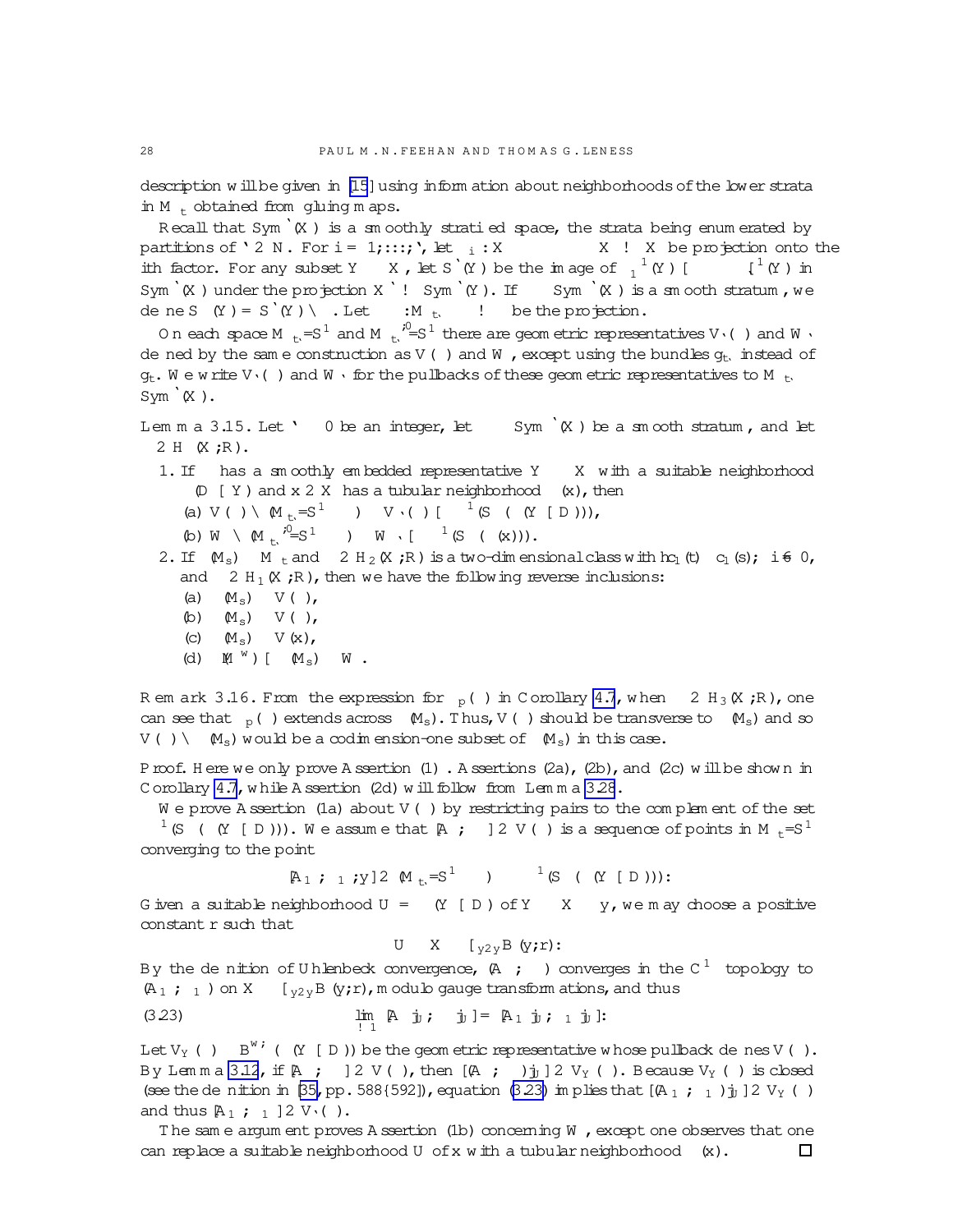<span id="page-28-0"></span>Lem m a [3.15](#page-27-0) show sthat the intersection of V( ) with the lower levels of M  $_{r}$ =S<sup>1</sup> has the sam e codim ension as that of V() in M<sub>t</sub>=S<sup>1</sup>, unless 2 H<sub>0</sub>(X;Z). This is only signicant if  $z = 1 - r$  contains both a three-dim ensional and a four-dim ensional hom ology class. Then the loops in the suitable neighborhood  $(D \mid x)$  m ay intersect the three-m anifold Y. In general, if U<sub>i</sub> is a suitable neighborhood of a sm ooth representative of  $\,$ <sub>i</sub>, then for any  $x 2 X$ , the inequality

(3.24)   
 
$$
X
$$
   
  $(4 \dim i) 5;$    
  $f_{i}: x2U_{i}g$ 

holds [\[35](#page-64-0), Equation (2.7)]. If there are either no three-dim ensional classes am ong the  $\,$ <sub>i</sub> or no four-dim ensional classes am ong the  $_{1}$ , the inequality (3.24) can be im proved to

(3.25)   
 
$$
X
$$
  $(4 \text{ dim } i)$  4:  
  $f i: x2U_{i}g$ 

If  $z = 1 - r^2 A(X)$  and there is a collection of suitable neighborhoods  $U_i$  of sm ooth representatives of  $\frac{1}{1}$  satisfying (3.25), then we call z intersection-suitable.

Lem m a 3.17. If  $z = 1 + z^2 A(X)$  and either  $i \geq H_0(X; Z)$  for  $i = 1; \ldots; r$  or  $i \geq H_3(X;R)$  for i= 1;:::;r then z is intersection-suitable.

Let  $z$  2 A  $(X)$  and  $c$  be a non-negative integer w hich satisfy

(3.26) 
$$
\deg(z) + 2_c = d_a + 2n_a \quad 2;
$$

so for generic choices of the geom etric representatives, V (z) \ W  $\cdot$  \ M  $\cdot$   $^2$   $\leq$   $^1$  is a collection ofone-m anifolds. If

 $[A_0; 0;y]$  2 V(z) \ W  $\circ$  \ M  $\circ$   $\circ$   $\frac{1}{2}$ ;

where y 2 Sym<sup> $\cdot$ </sup>(X), then by equation (3.24) and Lem m a [3.15](#page-27-0) we have

 $[A_0; 0]$  2 V  $(z^0) \setminus W$   $C^{\dagger}$ ;

for some  $z^0 = i_1 \t i_q$  and  $1 \t i_1 < \t q$  i r, where  $0 \t j \t c$ . The preceding intersection has codim ension greater than or equalto

deg(z) + 2 c  $5' = d_a + 2n_a$  2 5':

Then, because dim  $(M_{t} = S^1) = d_a + 2n_a$  1 6, the intersection

$$
V \cdot (z^0) \setminus W \cdot^{c} \dot{J} \setminus M \cdot_{c} = S^1
$$

has dim ension less than or equalto

dim  $(M_{t} = S^{1})$  (deg(z) + 2 c 5') = 1 ':

Hence, there could be a point in V (z) \ W  $\circ$  \ M  $_{\rm t}$   $\sqrt[3]{=}$  s<sup>1</sup> contained in the level X  $\,$  M  $\,$   $_{\rm t}$   $\sqrt[3]{=}$  s<sup>1</sup>, w here '= 1. H owever, if z is intersection-suitable, the dim ension of the intersection  $(3.27)$ is 1 2', using equation (3.25), so intersection will be empty if ' > 0. Thus, we have the follow ing corollary to Lem m a [3.15.](#page-27-0)

C orollary 3.18. Let  $z$  2 A  $(X$  ) be intersection-suitable and let  $c$  be a non-negative integer satisfying

deg(z) + 2  $_c$  = dim (M  $_t$  <sup>i</sup> = S<sup>1</sup>) 1 = d<sub>a</sub> + 2n<sub>a</sub> 2:

Then for generic choices of geom etric representatives, the intersection

$$
V(z) \setminus W \circ \setminus M_{t} \circ S^{1};
$$

is a collection of one-dim ensionalm anifolds, disjoint from the lower strata of M  $_{+}$ =S<sup>1</sup>.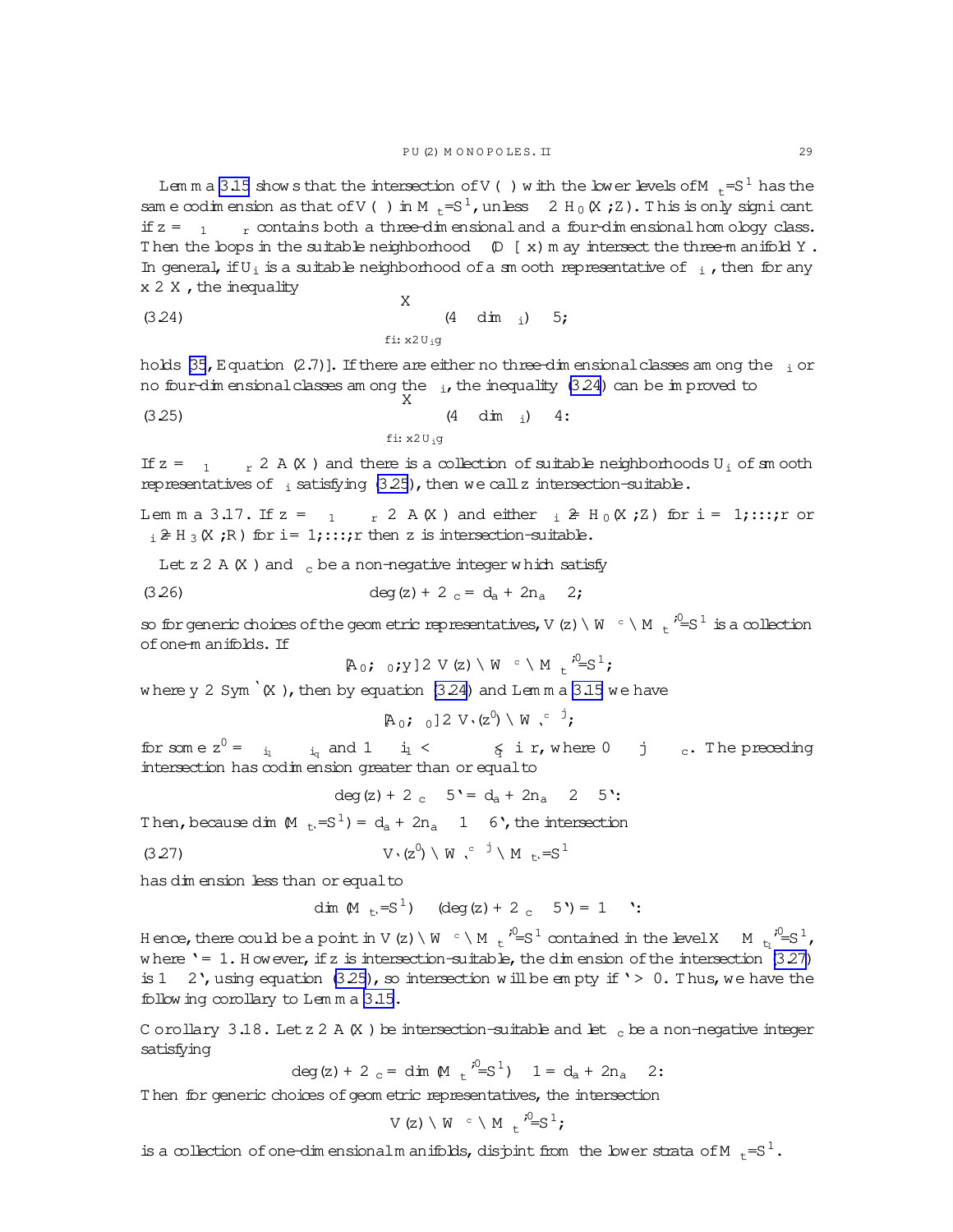R em ark  $3.19$ . The restriction that  $z$  2 A  $(X)$  be intersection-suitable is a technical one and  $#$  should be possible to rem ove  $#$ ; we plan to address this point  $#$  a subsequent paper.

3.4. G eom etric representatives and zero-section m onopoles. O ur goalin this subsection is to show that the signed count of the points in the intersection of the geometric representatives with the link of D onaldson m oduli space, #  $\vee$  (z)  $\vee$  W  $^{\text{n}_a-1}$   $\vee$  L<sub>V</sub><sub>t</sub>; ), can be expressed in term s of the intersection number  $\#$  (V(z) \ M  $^{\mathrm{w}}$  ), which de nes a D onaldson invariant (at least w hen w is chosen so that no SO (3) bundle w ith second Stiefel-W hitney class w  $(m od 2)$  adm its a at connection); the conclusion is stated as P roposition  $3.29$ .

3.4.1. G eom etric representatives on the stratum of zero-section m onopoles. From the construction of the U h lenbeck compacti cations for M  $^{w}$  and M  $_{t}$ , the sm oothly stratied em bedding  $[10,$  Equation  $(3.5)$ ],

$$
: M^{\vee} \downarrow M_{t} \circ M_{t} \circ M
$$

extends (see  $[10, x22]$ ,  $[17, x4]$  $[17, x4]$ ,  $[7, x4.4]$  $[7, x4.4]$ ) to sm oothly stratied em bedding

 $M^W$ ,  $M_{t}$ ;  $\hat{A}$ ;  $X$ ]  $\bar{Y}$   $A$ ;  $0$ ;  $X$ ];

where  $=\frac{1}{4}$  $\frac{1}{4}$ p<sub>1</sub> (t) and w is any integral lift of w<sub>2</sub> (t). De ne

(3.28) 
$$
M_t^{asd} = f[A; x] 2 M_t: = 0g M_t:
$$

The space  $L^w_{t}$  de ned in [\[10,](#page-63-0) D e nition 3.7] serves as a link for M  $^{\rm asd}_{\rm t}$ . Although the denitions im ply that

$$
\mathbb{M}^{\mathbb{W}}\ )\quad \, \mathbb{M}^{\text{ asd}}_{\text{t}};
$$

the reverse inclusion m ight not be true. For exam ple, suppose  $[\hat{A}^0_0]$  is the gauge-equivalence class of a at connection on an SO (3) bundle F over X with  $w_2(F) = w$  (m od 2) and

1  $\frac{1}{4}p_1(F) = 0$ . The Uhlenbeck compactication M  $^w$  m ight not contain all points  $\hat{\text{A}}_0(x)$  2 M  $_0^{\text{w}}$  Sym `(X ) because there can be obstructions to gluing [\[54\]](#page-64-0) onto at connections, as the Freed-U hlenbeck generic m etrics theorem does not guarantee they are sm ooth points of their m oduli spaces [\[7](#page-63-0)], [\[21](#page-63-0)]. H owever, there could be a sequence of points  $[A, j]$  ] 2 M  $_{\rm t}$  converging to [A<sub>0</sub>;O;x] in the U hlenbeck topology but no sequence [A^<sup>0</sup> ] 2 M  $^{\rm w}$  also converging to  $\hat{A}_0; x$ .

De nition 3.20. A classv2 H  $^2$  (X ; Z=2Z) is good if no integral lift of v is torsion.

O bserve that a class v 2 H  $^2$  (X ; Z=2Z ) is good if and only if no line bundle L over X w ith rst Chern class  $c_1(L)$  v (m od 2) adm its a at connection or if and only if no SO (3) bundle over X w ith second Stiefel-W hitney class v adm its a at connection. Thus, Lemma 3.2 in [\[10](#page-63-0)] gives a criterion for v to be good.

H ence, if  $w_2$  (t) is good, there are no at SO (3) connections in M  $_t$  and, when there no obstructions to gluing (for example, when the m etric on X is generic in the sense of  $[7,21]$ ), it follow s from Taubes' gluing theorem for anti-self-dual SO (3) connections [\[53](#page-64-0)], [\[55](#page-64-0)] that

$$
M \stackrel{\text{asd}}{t} \qquad M^{w} :
$$

T he preceding discussion yields

Lem m a  $3.21$ . Lettbe a spin<sup>u</sup> structure on a cbsed, oriented four-m anifold X with generic metric,  $b_2^+$  (X ) > 0 and w<sub>2</sub> (t) w (m od 2), for w 2 H <sup>2</sup> (X ; Z). If w (m od 2) is good, then

$$
(3.29) \t\t\t Mtasd = M1w):
$$

<span id="page-29-0"></span>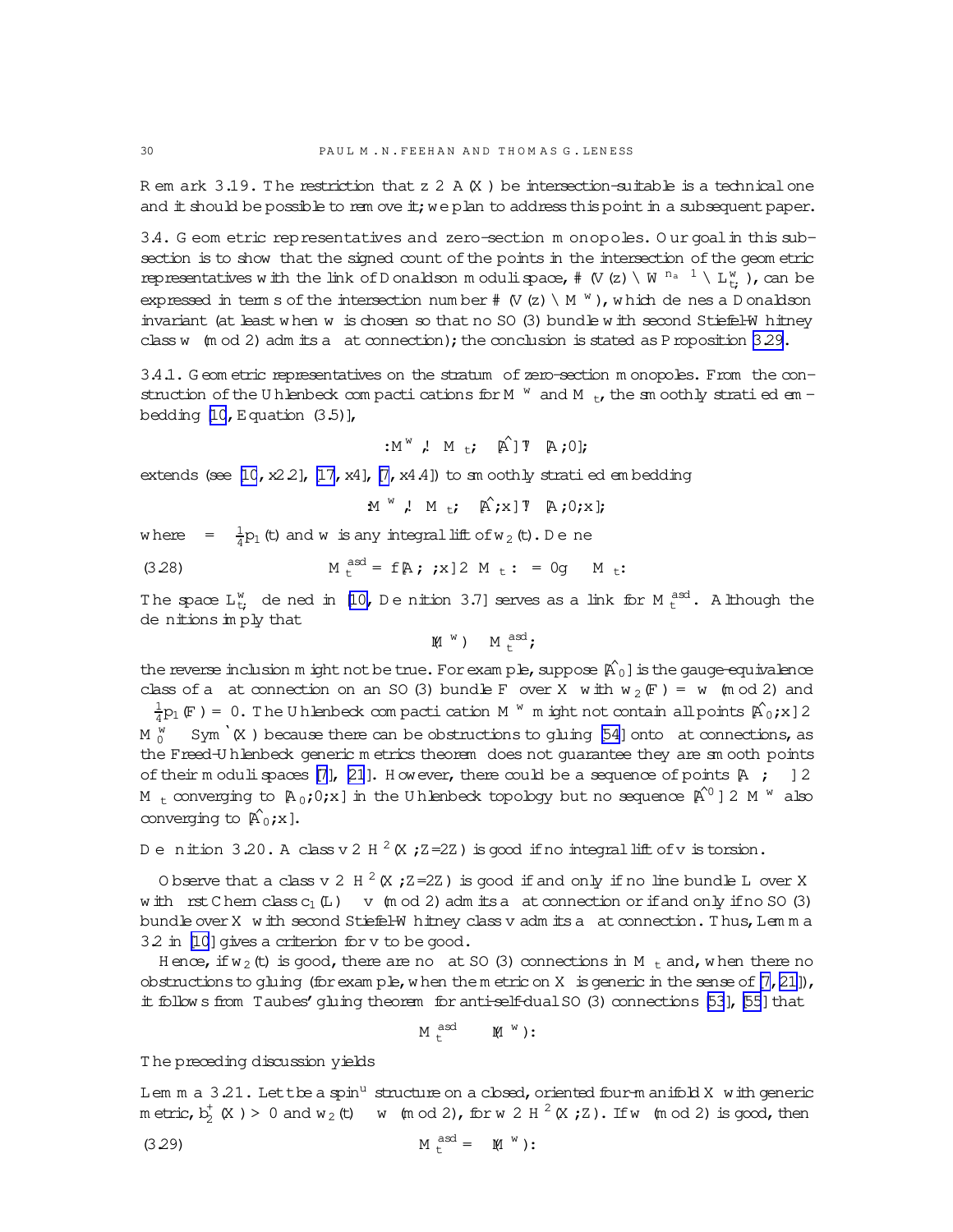<span id="page-30-0"></span>The constraint that w (m od 2) is good is also used to separate the strata of zero-section PU (2) m onopoles from the strata of reducible m onopoles, so that the m oduli space of PU (2) m onopoles gives a sm ooth cobordism between their links. Therefore, when w (m od 2) is good, equation (3.29) holds, we have a disjoint union

$$
M_t = M_t^0 [M^W;
$$

and  $L_t^w$  is a link of  $M^w$ )  $M_t = S^1$ .

3.42. A de nition of the D onaldson invariants. Fix w 2 H  $^2$  (X; Z) and let z 2 A (X) be a m onom ialwhose degree deg (z) satis es equation (1.4). Then let  $2\frac{1}{4}$ Z be de ned by

$$
deg(z) = 8 \frac{3}{2}(t + 1)
$$

Let X<sup>x</sup> = X  $\# \overline{CP}^2$  denote the blow-up of X and let e 2 H<sub>2</sub> (X<sup>x</sup>; Z) be the exceptional class and let PD [e] be its Poincare dual. Since  $4 = w^2$  (m od 4) by equations (1.4) and (3.30) and thus  $4( + 1=4) = (w + PD \epsilon)^2$  (m od 4), we can nd an SO (3) bundle  $F'$  ! X with  $p_1(F') = 4( + 1=4)$  and  $w_2(F') = (w + PD)$  (m od 2) [25, Theorem 1.4.20]. We can therefore de ne M  $_{+1=4}^{w+PD [e]}(X)$ , the m oduli space of anti-self-dual SO (3) connections on F. Then the Donaldson invariant is de ned by [35, p. 594]

(3.31) 
$$
D_X^W(z) = # V(ze) \setminus M_{+1=4}^{W+PD(e)}(X)
$$
 ;

where the moduli space  $M_{+1=4}^{W+PD [e]}(X')$  is given the orientation o(;  $W + PD [e]$ ) and on the right-hand side, we consider z to be a m onom ial in  $A(X')$  via the inclusion

$$
H_2(K; R)
$$
  $H_2(K; R) = H_2(K; R)$   $R[e]$  and  $A(K)$   $A(K)$ :

The D onaldson invariant is independent of the choice of generic geom etric representatives and, when  $b_2^+(X) > 1$ , independent of the metric.

If M  $^W$  (X) is given the orientation o(; w), a well-known special case of the blow-up formula  $[18, 1$  em m a 3.13],  $[31, 11]$  heorem 6.9] in plies that

$$
(3.32) \t\t\t\t# V(z) \setminus M^{W}(X) = # V(ze) \setminus M^{W+PD(e)}(X) ;
$$

when the intersection number on the left is well-de ned, for example, when w  $(m \text{ od } 2)$ is good in the sense of D e nition  $3.20$ . However, the blow-up trick [47] ensures that the intersection number on the right is well-de ned for arbitrary w 2 H  $^2$  (X; Z), since w + PD [e] 2 H  $^2$  (X ; Z) is good.

In [35, p. 585], K ronheim er and M row ka require that  $b_2^+(X)$  b<sub>[</sub> $(X)$  be odd. H owever, for the purposes of de ning the D onaldson invariants for a closed four-m anifold, with  $b_1(K)$ possibly non-zero, one can have non-trivial D onaldson invariants when  $b_2^+$  (X )  $b_1$  (X ) is even as they point out in  $[35, p. 595]$ . The reason for the constraint is that their structure theorem is only stated for the case  $b_1(X) = 0$ ; the invariants become m ore di cult to com pute when  $b_1(X) > 0$ . If  $b_1(X) = 0$ , then the D onaldson invariants are necessarily trivial unless  $b_2^+(X)$  is odd (and the moduli spaces of anti-self-dual connections are even dimensional).

W hen  $b_2^+(X) = 1$ , the D onaldson invariant (3.31) depends on the \chamber" in H  $^2(X;R)$ de ned by m etric  $g$  on  $X$ . Speci cally, if !  $(g)$  is the unique unit-length ham onic two-form which is self-dual with respect to  $g$  the period point for  $g$  and lies in the positive cone (determ ined by the hom ology orientation) of H  $^2$  (X;R), then the intersection number on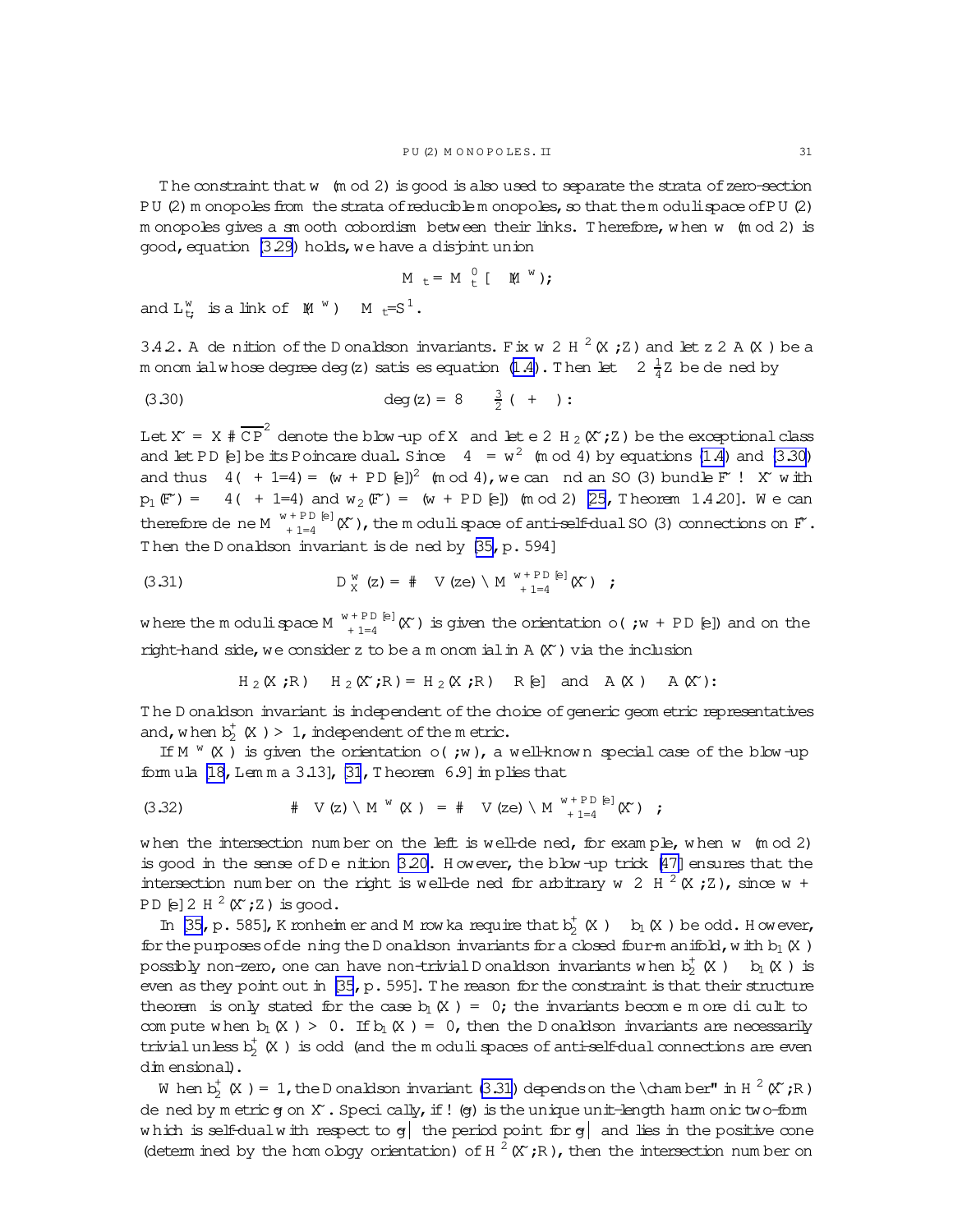<span id="page-31-0"></span>the right-hand-side of equation (3.31) changes whenever the sign of ! (g)  $\degree$  changes for some  $2 H^2(X;Z)$  satisfying

 $w + PD [e]$  (mod 2) and  $2 = 4( +1=4) + 4$ ; for some '2 N:  $(3,33)$ 

(The classes correspond to split SO (3) bundles over X, namely R L with  $c_1(L) =$ , so they have rst Pontriagin number  $^2$  and second Stiefel-W hitney class (m od 2); see [31], [32] for further explanation.) For any 2 H  $^2$  (X;R) which is not torsion, the subset

$$
f h 2 H^2(X';R): h^ h > 0
$$
 and  $h^* = 0$ g

of the positive cone of H  $^2$  (X, R) is an -wall. If obeys condition (3.33), then is nontorsion since  $w + PD$  [e] (m od 2) is good and the resulting  $-w$  all is called a  $(w + PD)$  [e]; 4 1)-wall. The connected com ponents of the complement in the positive cone of H  $^2$  (X;R) of 1)-walls are called  $(w + PD \; [e]; \; 4)$ the union of  $(w + PD \; [e]; \; 4)$ 1)-chambers. Hence, the intersection pairing in de nition  $(3.31)$  changes if the period point ! (g) m oves from one  $(w + PD \; \epsilon);$  4 1)-chamber to another.

 $W$  e now discuss how a choice of a m etric q on X determ ines a chamber in the positive cone of  $H^2(X;R) = R[\epsilon]$   $H^2(X;R)$ . A ssume rst that w (m od 2) is good in the sense of De nition 3.20. Therefore, if  $2 H^2(X;Z)$  satis es

(m od 2) and  $2 = 4 + 4$ ; for some '2 N;  $(3.34)$  $W$ 

is non-torsion and thus de nes a (w; 4) wall in  $H^2(X;R)$ . Moreover, = then  $+$ PD [e] satis es condition (3.33) and de nes a (w + PD [e]; 4 1)-wall in H  $^2$  (X;R). This establishes an inclusion of (w; 4)-chambers in H  $^2$  (X; R) into related (w + PD [e]; 4  $1)$ chambers in H  $^2$  (X  $;R$ ).

If g is a generic m etric on X, then the period point ! (g) 2 H  $^2$  (X; R) does not lie on any wall and there is a unique chamber in the positive cone of H  $^2$  (X ; R) which contains ! (q)  $[7, C$  orollary  $4.3.15]$ .

If the metric  $g$  on  $X'$  is constructed by splicing together a generic metric  $g$  on  $X$  and the Fubini-Study metric on  $\overline{CP}^2$  along a \long neck", then ! (g) converges to ! (g) in L<sup>2</sup> as the length of the neck tends to in nity, view ing both ! (g) and ! (g) as elements of  $H^2(K,R)$ . Thus, ! (or) will lie in the chamber in the positive cone of  $H^2(K,R)$  related to the chamber in the positive cone of H  $^2$  (X;R) containing ! (g). Thus, when w (m od 2) is good, the intersection pairing (3.31) de ning the invariant D  $_{x}^{w}$  (z) is de ned with respect to the chamber in H  $^2$  (X ; R) related to the chamber in H  $^2$  (X ; R) determined by the period point ! (g).

If w (m od 2) is not good, one can have torsion classes 2 H  $^2$  (X; Z) satisfying condition (3.34) and thus = + PD [e] 2 H<sup>2</sup> ( $\chi$ <sup>2</sup>) satisfying (3.33). The corresponding (w + PD [e];  $4$  1)-wall is given by

$$
fh 2 H^{2}(X^{*}; R): h^{\wedge} h > 0 \text{ and } h^{\wedge} PD [e] = 0g:
$$

Hence, the period point ! (g) 2 H  $^2$  (X; R) for any metric g on X lies in this PD [e]-wall, since  $H^2(K, R) = R$  [e]  $H^2(K, R)$ , and the fact that ! (g) converges to ! (g) as the length of the neck tends to in nity does not determ ine the chamber of! (g) without a delicate analysis of the sign of ! (g) ^ PD [e] (see [59]). We plan to address the case  $b^+_y(X) = 1$  elsewhere and so in the present article, if  $b_2^+$  (X) = 1, we only consider the dependence of the invariants  $D_y^W$  (z) on the chamber in H  $^2$  (X; R) when w is good.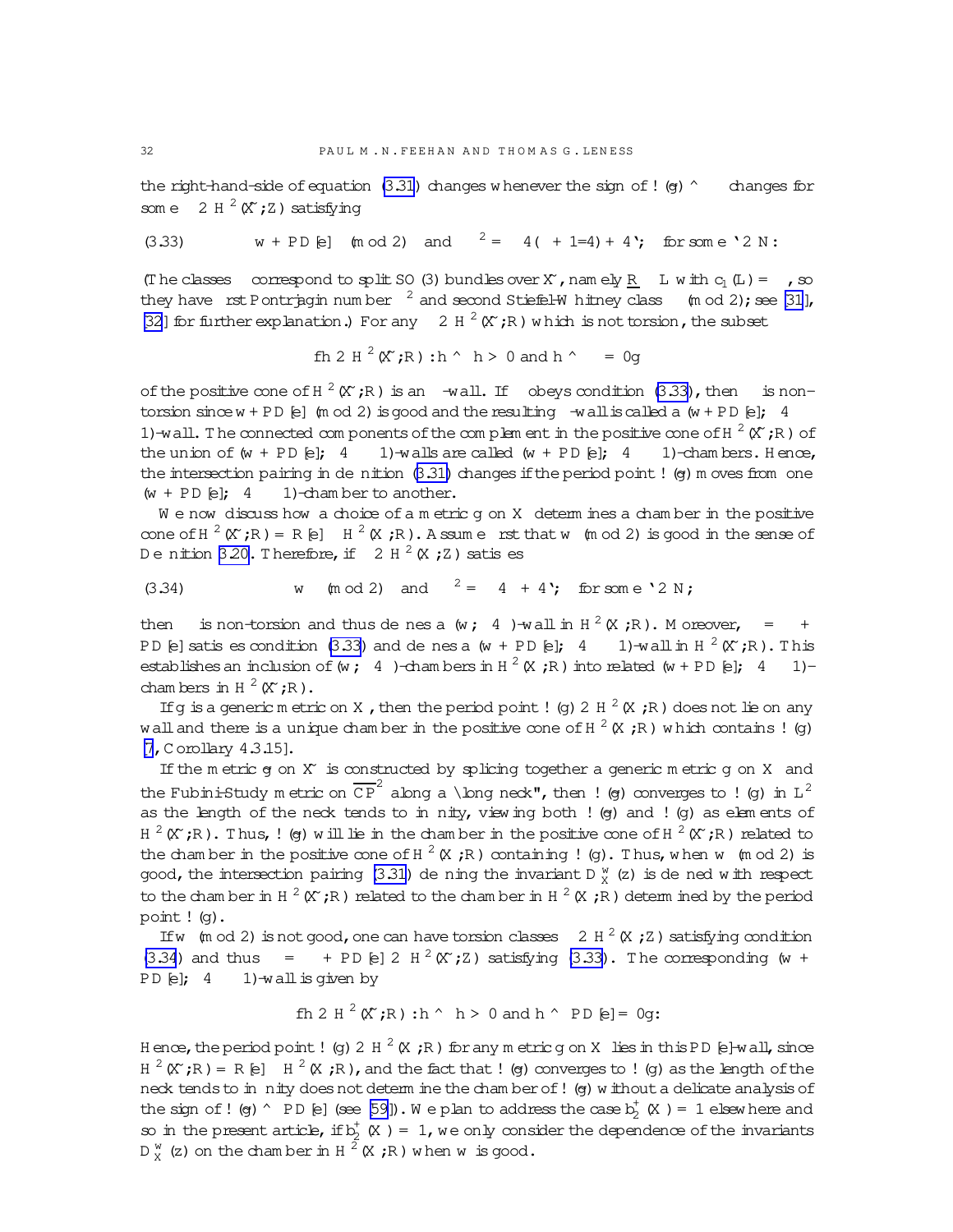<span id="page-32-0"></span>3.4.3. G eom etric representatives on the link of the stratum of zero-section m onopoles. W e now turn to the argum ents leading to a proof of Proposition 329, which expresses the intersection num ber

# V(z)\ W <sup>n</sup><sup>a</sup> <sup>1</sup> \ L <sup>w</sup> (3.35) <sup>t</sup>;

in term s of

$$
\# \quad \vee \text{ (z)} \setminus \quad \mathbb{M}^{\wedge} \text{ )} \ = \ \# \text{ (V (z) \setminus M^{\wedge} \text{ )};}
$$

which is equal to the D onaldson invariant D  $^{\text{\tiny W}}_{\text{\tiny X}}$  (z) when w is good.

N ote that by the construction of the geom etric representatives and de nition of the D onaldson invariants [\[7](#page-63-0)], [\[35](#page-64-0), x2], one has

$$
V(Z) \setminus M^{w} = V(Z) \setminus M^{w}:
$$

That is, the intersection is contained in the top stratum  $M^{w}$  of the compacti cation M  $^{w}$ . Therefore, to calculate the intersection num ber  $(3.35)$  it will be enough to exam ine sm all neighborhoods of the points in the intersection  $V(z) \setminus (M^W)$ . Such neighborhoods are described by K uranishim odels, w hich we now describe.

Suppose  $[A;0]$  2 V(z) \  $(M^W)$ . A pplying the K uranishim ethod to describe the zero bous of the PU (2) m onopole equations using [\[10](#page-63-0), C orollary 3.6], we obtain a sm ooth  $S^1$ equivariant em bedding

(3.36) 
$$
{}_{A} : O_{A} T_{\hat{K}} M^{w} \text{ Ker} D_{A, \#} ! \quad (A, 0) + K \text{ erd}_{A, 0} C_{t}.
$$

of a precompact, open S<sup>1</sup>-invariant neighborhood O<sub>A</sub> of the origin with image  $_A$  (O<sub>A</sub>=S<sup>1</sup>)  $C_t = S^1$ , where  $S^1$  acts on the dom ain by scalar multiplication on K erD  $_{A}$  ;#, and a sm ooth  $S^1$ -equivariant m ap

(3.37) 
$$
\boldsymbol{\zeta}_{A} : O_{A} \quad T_{\hat{\mathbb{R}}^n} \boldsymbol{M}^{\mathbb{W}} \quad \text{K} \exp_{A, \#} \boldsymbol{\zeta} \text{ Oker} D_{A, \#} \boldsymbol{\zeta}
$$

such that

(3.38) 
$$
A \quad (A)^{1} (0) \setminus O_A) = S^{1} = M + S^{1} \setminus A (O_A = S^{1});
$$

(3.39) 
$$
{}_{A} \quad (\Gamma_{\mathbb{A}})^{M} \quad \text{f0g)} \setminus O_{A} = \mathbb{M}^{W} \setminus \mathbb{A} (O_{A})
$$

are open neighborhoods of the point  $[A;0]$  in M  $_t=S^1$  and  $(M^W)$ , respectively. Because points in M  $\mathrm{_{t}}^{\mathrm{^{\prime0}}}$  are regular, the m ap  $\mathrm{^{\prime}}$   $\mathrm{_{A}}$  vanishes transversely on

 $O_A$  (T<sub>[A^]</sub>M<sup>w</sup> f0g):

(C om pare the proof of A ssertion  $(4)$  in [\[10](#page-63-0), T heorem 3.21].) For convenience, we set

(3.40) 
$$
Z_A = I_A^{-1}(0) \setminus O_A
$$
:

Equation (3.38) im plies that the S<sup>1</sup>-equivariant embedding  $_{\rm A}$  descends to a hom eom orphism from a neighborhood of the origin onto a neighborhood of  $A$ ;0],

(3.41) 
$$
A: (C_A^{-1}(0) \setminus O_A) = S^1 = M + S^1 \setminus A (O_A = S^1);
$$

which restricts to a dieom orphism on a sm ooth stratum.

In [\[10](#page-63-0), x32], we constructed the link  $L_{t}^{w}$  using the S<sup>1</sup>-invariant \distance function",

(3.42) 
$$
':C_t!
$$
 [0;1); [A; ]T k k  $_{L^2}^2$ :

The function 'extends continuously over M  $_t$  if we set '( $\upbeta$ ; ;x]) = k k  ${}_{L^2}^2$ . For generic, positive,  $\text{sn all}$ " we have [\[10,](#page-63-0) D e nition 3.7]

(3.43) 
$$
L_{t}^{w}i'' = \gamma^{1} (T) \ N_{t} = S^{1};
$$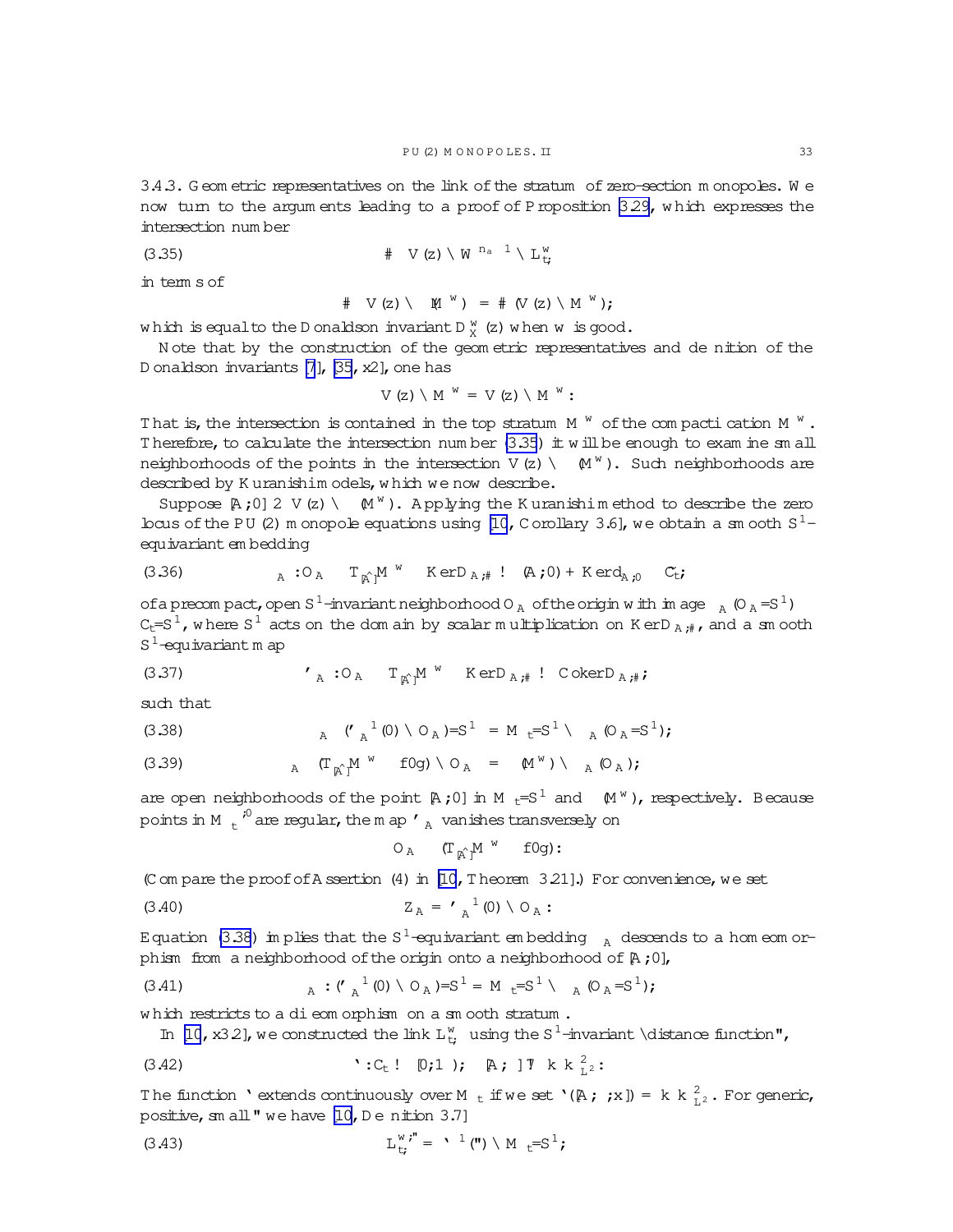<span id="page-33-0"></span>and denote  $L_{t}^{w}$ ," by  $L_{t}^{w}$  when the value of " is not relevant. To com pute the pairing [\(3.35\)](#page-32-0) with  $L_{t}^{w,''}$ , we must rst describe V(z) in a neighborhood of  $(M^w)$  in M<sub>t</sub>.

Lem m a 3.22. Let the a spin<sup>u</sup> structure over a four-manifold X with  $w_2(t)$  w (m od 2), where w 2 H  $^2$  (X; Z) and w (m od 2) is good. Suppose that deg(z) dim M  $^w$  and z is intersection-suitable, as de ned before Lemma [3.17.](#page-28-0) D enote V(z) \ M  $^w = f[\hat{A}]_{i=1}^N g$ . Then for each  $A^{2}$ ] 2 V(z) \ M  $^{w}$ , there is an open neighborhood O  $^{0}_{A}$  O  $_{A}$  of the origin in T<sub> $A^{w}$ </sub>M  $^{w}$ K erD  $_A$  #, where O  $_A$  is the open neighborhood de ning the K uranishim odel [\(3.36\)](#page-32-0), such that:

1. There is a sm ooth,  $S^1$ -invariantm ap,

$$
f_{A} : O_{A}^{\;0} \;\setminus\; (f0g \quad \text{K} \, \text{er} D_{A\;\text{;}\#}) \; ! \quad T_{[\hat{A}]}M \; ``\text{;}
$$

with  $f_A$  (0) = 0 and  $(D f_A)_{0} = 0$  such that

$$
A^{1} (V (z)) \setminus O_{A}^{0} = f(f_{A} (t); ) : 2 O_{A}^{0} \setminus (f0g \quad Ker D_{A;#})g:
$$

2. There is a positive constant  $\mathbf{v}_0$  such that for all  $\mathbf{v} < \mathbf{v}_0$ ,

$$
V(z) \setminus L_{t}^{w, r} \qquad \begin{matrix} N \\ & N \\ & & N \\ & & N \end{matrix} \qquad Q_{A_i}^0 = S^1;
$$

where the union on the right above is disjont.

3. For each " 2  $(0; \cdot\cdot\cdot)$  with  $\cdot\cdot\cdot$  as in (2), there is a positive constant such that all (a; ) 2  $a^{1}$  $A^1$  V(z) \ L<sup>w</sup>;" \ O  $^0$  satisfy k  $k_{L^2}^2$  > .

Proof. Consider V (z) as a sm ooth subm anifold of B<sup>w;</sup> . If  $_B: C_t$  ! B<sup>w;</sup> is the projection, then the composition  $B_{A}$  is a sm ooth m ap from  $O_{A}$  to  $B^{W\ddot{f}}$ . The m anifolds M  $^{W}$  and V(z) intersect transversely in B<sup>w;</sup> at  $\hat{A}$ ]=  $_{B}$   $_{A}$  (0;0). The restriction of  $_{A}$  to

$$
O_A\ \backslash\ \ T_{\textrm{in}}\text{M}^{\textrm{w}}\ \textrm{f0g}
$$

is an embedding onto an open neighborhood of  $\hat{A}$ ] in M  $^w$ , so the composition  $B$   $_A$  is transverse to  $V(z)$  at the origin. Thus, restricted to a suciently  $sm$  allopen neighborhood  $\overline{O_A}^{\,0}$   $O_A$  of the origin  $(0;0)$  in  $T_{\uparrow}^{\,0}$ <sup>M</sup> K erD<sub>A</sub>  $#$ . the m ap  $_B$  A is transverse to V(z) in B<sup>w;</sup>. Hence  $\chi^1$  (V(z)) \ O  $^{\textcirc}_{\text{A}}$  is a sm ooth m anifold. By shrinking the neighborhood O  $^{\textcirc}_{\text{A}}$ we can assume that  $\frac{1}{A}$  (V(z)) \ O  $\frac{0}{A}$  and  $T_{\alpha}$ <sup>M</sup> if 0g intersect only at the origin, since  $V(z) \setminus M^{w} \setminus A^{(0)}(Q_{A}^{(0)}) = A^{(0)}(Q_{A}^{(0)}, Q_{A}^{(0)})$  and  $A^{(0)}(Q_{A}^{(0)}, Q_{A}^{(0)})$ 

(3.44) 
$$
T_{(0,0)} \t A^1 (V(z)) \setminus O_A^{00} = f 0 g \t Ker D_{A,i}.
$$

First, note that because the derivative of  $_{\rm A}$  at the origin is the inclusion of T  $_{\rm A^{\wedge}}$  M  $^{\rm w}$ K erD  $_{\rm A}$  ;# into K erd $_{\rm A}^{0}$ ;  $\frac{10!}{\lambda_{1,0}}$  by construction of the K uranishim odel, we have the inclusion:

$$
\text{f0g} \quad \text{K} \text{erD}_{A, \#} \quad \text{K} \text{er}(\text{D} \left( B \right)_{A}) \right)_{(0, 0)} \quad \text{T}_{(0, 0)} \quad \frac{1}{A} \left( V(z) \right) \setminus \text{O}_{A}^{0} \; : \\
$$

Because  $(\mathbb{D} \left( \begin{array}{cc} B & A \end{array} \right))_{(0,0)}$  maps  $T_{\upharpoonright M}^W$  , fog onto the norm albundle of V(z) in B $^{W \, \prime}$  , the above inclusion is an equality. Equation (3.44) im plies that if

$$
K A : T_A^M M^W \quad \text{K} e D_{A; \#} ! \quad \text{K} e D_{A; \#}
$$

is the projection onto K erD  $_A$  ;# then the derivative of the restriction of  $K$  ;A,

(3.45) 
$$
K A : A^{1} (V (z)) \setminus O_{A}^{00} : K e r D_{A} A
$$

at the origin is an isom orphism. Therefore, for sm allenough O  $_{\text{A}}^{\text{0}}$  the m ap (3.45) is a dieom orphism onto a neighborhood O<sub>K ;A</sub> of the origin in KerD <sub>A ;#</sub> . If O  $^0_A$  = O  $^0_A \setminus \frac{1}{K}$  (O  $_K$  ;A ),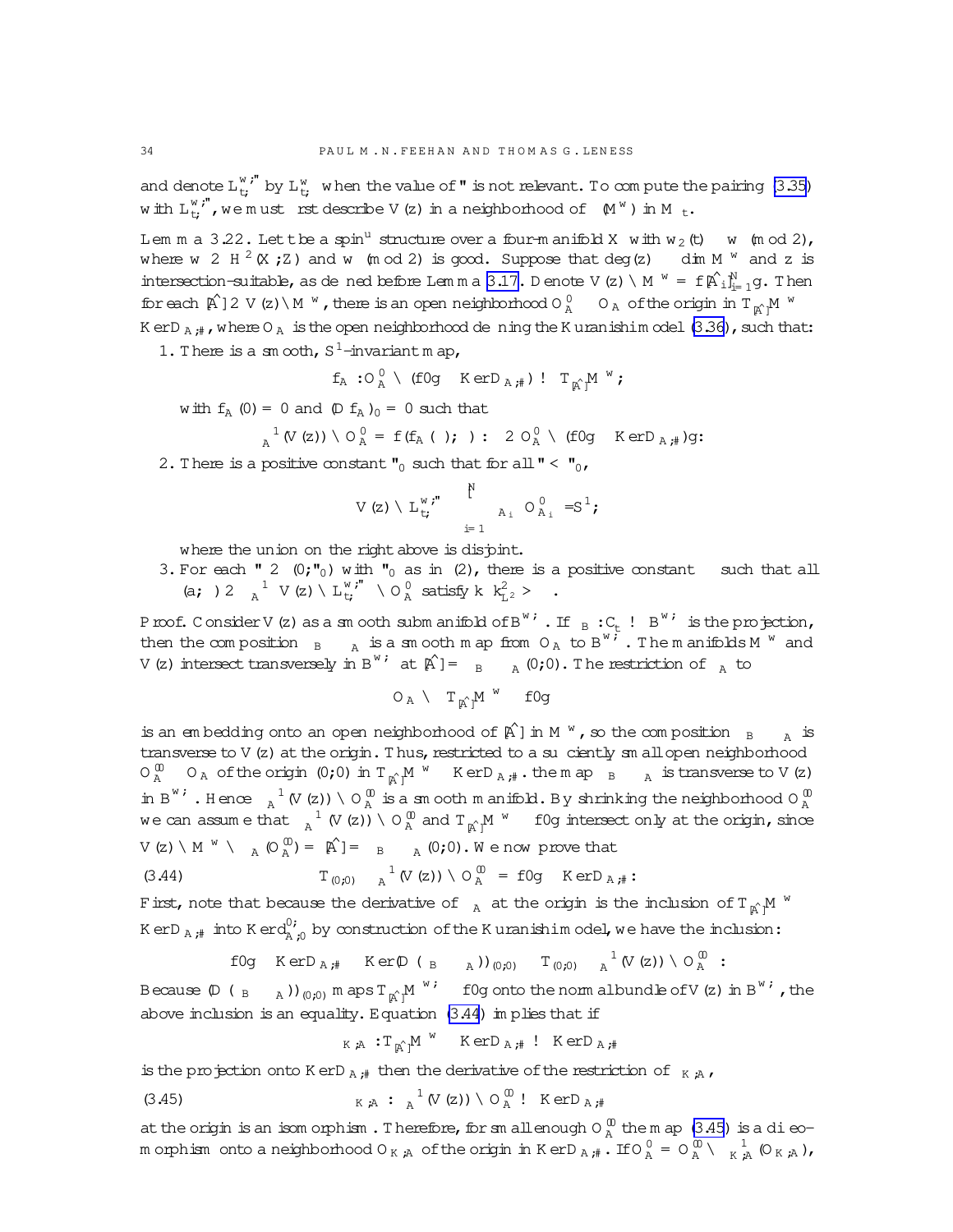<span id="page-34-0"></span>then  $O_A^0 \setminus f$  og  $K$  er $D_{A,\#}$  or  $_A$  and  $_K$   $_A$  restricted to  $_A^{-1}$  (V(z))  $\setminus O_A^0$  is stilladieom orphism onto  $O_{K, A}$  w ith inverse as described.

By shrinking the sets O  $_{\rm A}^0$  , we can assume the images  $_{\rm A}$  (O  $_{\rm A}^0$  ) are disjoint, proving the nal statem ent in A ssertion (2). Suppose " is a sequence of positive num bers converging to zero. If  $A$  ssertion  $(2)$  were not true, there would be a sequence

$$
\texttt{f}\, \mathbb{A} \quad ; \quad \texttt{f}\, \mathbb{X} \quad \texttt{g}^1_{\, = \, 1} \quad \texttt{V}\,(\texttt{z}) \,\setminus\, \texttt{M}\, \mathsf{t} \, ;
$$

satisfying  $\{A ; j(x) = n \text{ and } A ; j(x) \text{ not in any } A_i (O_{A_i}^0)$ . Since  $V(z) \setminus M_t$  is com pact, there would be a convergent subsequence, also denoted  $\mathrm{f}\,\mathbb{A}$   $\,$   $\,$   $\,$   $\,$   $\mathrm{xd}$   $\mathrm{xd}$   $\mathrm{yd}$   $\mathrm{d}_\mathrm{d}$   $\mathrm{d}_\mathrm{d}$ ing to  $A_1$ ;  $_1$ ;  $x_1$  ]. Because ' is continuous on M  $_t$ , we would have '( $A_1$ ;  $_1$ ;  $x_1$  ]) = 0, so  $A_1$ ; 1;  $x_1$  ] 2  $M$   $W$ ) by Lemma [3.21,](#page-29-0) with  $1 = 0$ . Then,

$$
\mathbb{A}_1 ; 0 ; x_1 \; ] 2 \; \vee (z) \; \backslash \quad \mathbb{M}^{\ w} \; ) = \; \vee (z) \; \backslash \quad \mathbb{M}^{\ w} \; ) \; ;
$$

and thus  $x = ?$  and  $\hat{A}_1$  ] 2  $f\hat{A}_1$ ;:::; $\hat{A}_N$   $g$ . The im ages  $A_i$  ( $O_{A_i}^0$ ) contain open neighborhoods of the points  $f[A^0_1];\ldots;A^N_N$  ]g in M  $_t$ , so for large enough the sequence m ust lie in the union of these im ages, contradicting the assum ption that  $A$  ; ; x ] is not in any  $_{A_i}$  (O $_{A_i}^0$ ). This proves A ssertion (2).

We use contradiction to prove A ssertion (3): if it were not true, then there would be a sequence  $f(a ; )g_{=1}^{1}$  in  $_A^{-1}(V(z)) \setminus O_A^{0}$  with  $'(A(a ; )) =$  "and 2  $O_{K,A}$ with  $\lim_{1 \to 1} k$   $k_{L^2}^2 = 0$ . By Assertion (1) this sequence could be written (a ; ) =  $(f_A \cap \mathfrak{f})$ . Because the sequence  $f \circ g$  KerD  $_A \#$  converged to zero in  $L^2$  and  $D_{A \#}$  is elliptic, it would converge to zero in  $L^2$  (for ' 2). Since  $f_A$  is continuous on  $O_{K, A}$ , we would have lim  $_{1}$  a = lim  $_{1}$  f<sub>A</sub> ( ) = 0 and, as '  $_{A}$  is continuous on O<sub>K ;A</sub>,

$$
\lim_{i \to 1} \, {}^{\circ}(\,{}_{A} (a ; \,{}^{\circ})\,) = {}^{\circ}(\,{}_{A} (0; 0)) = {}^{\circ} (0) = 0;
$$

contradicting our assum ption that for all we have  $\binom{\alpha}{A}$  (a ; ) = ". This proves A ssertion (3) and completes the proof of the lem m a.  $\Box$ 

Because the spaces  $\frac{}{\rm A}$  (O  $\frac{\rm 0}{{\rm A}}$  ) suce to cover the intersection V (z) \  ${\rm L}^{\rm w\,\textit{i}''}_{\rm t\textit{j}}$  for " suciently sm all by Lem m a 322, we shall henceforth restrict the dom ain of  $\overline{A}$  to  $\overline{O}^0_A$ .

We de ne a link of the submanifold T  $_{\hat{K}}$  M  $^w$  f0g  $\;$  T  $_{\hat{K}}$  M  $^w$   $\;$  K erD  $_{\rm A}$  ;# by setting

(3.46) 
$$
K_{A}
$$
; = f(a; ) 2 T<sub>î</sub>M<sup>w</sup> KerD<sub>A#</sub> : k k<sub>L2</sub><sup>2</sup> = g:

The link K  $_A$  ; = S<sup>1</sup> is m ore convenient to work with than the level sets of '  $_A$  de ning 1  $\mathbb{R}^1$   $\mathbb{L}_t^{w}$ ,  $w$  ew ill in Lemma [3.26](#page-36-0) that the two links are related by an oriented cobordism. Therefore, prior to show ing this equivalence, we rst discuss the orientation of the spaces.

An orientation 0 for M  $t^{30}$  determ ines an orientation

$$
(3.47) \qquad \qquad \downarrow \qquad (\perp; @ \circlearrowleft)
$$

for  $L_t^{w}$ ," by considering  $L_t^{w}$ ," as the boundary of the subspace  $\lambda^{-1}(\mathbb{r};1)$ ) M  $_t=S^1$  and using the convention [\(2.19](#page-17-0)).

An orientation o of T  $_{\rm l \! A}^{\rm c}$  M  $^{\rm w}$  determ ines an orientation of K  $_{\rm A}$  ;  $=$  S  $^1$  by identifying K  $_{\rm A}$  ;  $=$  S  $^1$ with T<sub>iA^]</sub>M  $^w$  C P<sup>k 1</sup>, where k = dim <sub>C</sub> K erD <sub>A ;#</sub> and taking the com plex orientation of  $\mathbb{CP}^{k-1}$ , denoted by

$$
(3.48) \qquad \qquad \vdots \qquad \qquad \text{(K ; 0)}:
$$

We now describe a convention for orienting sm ooth subm anifolds.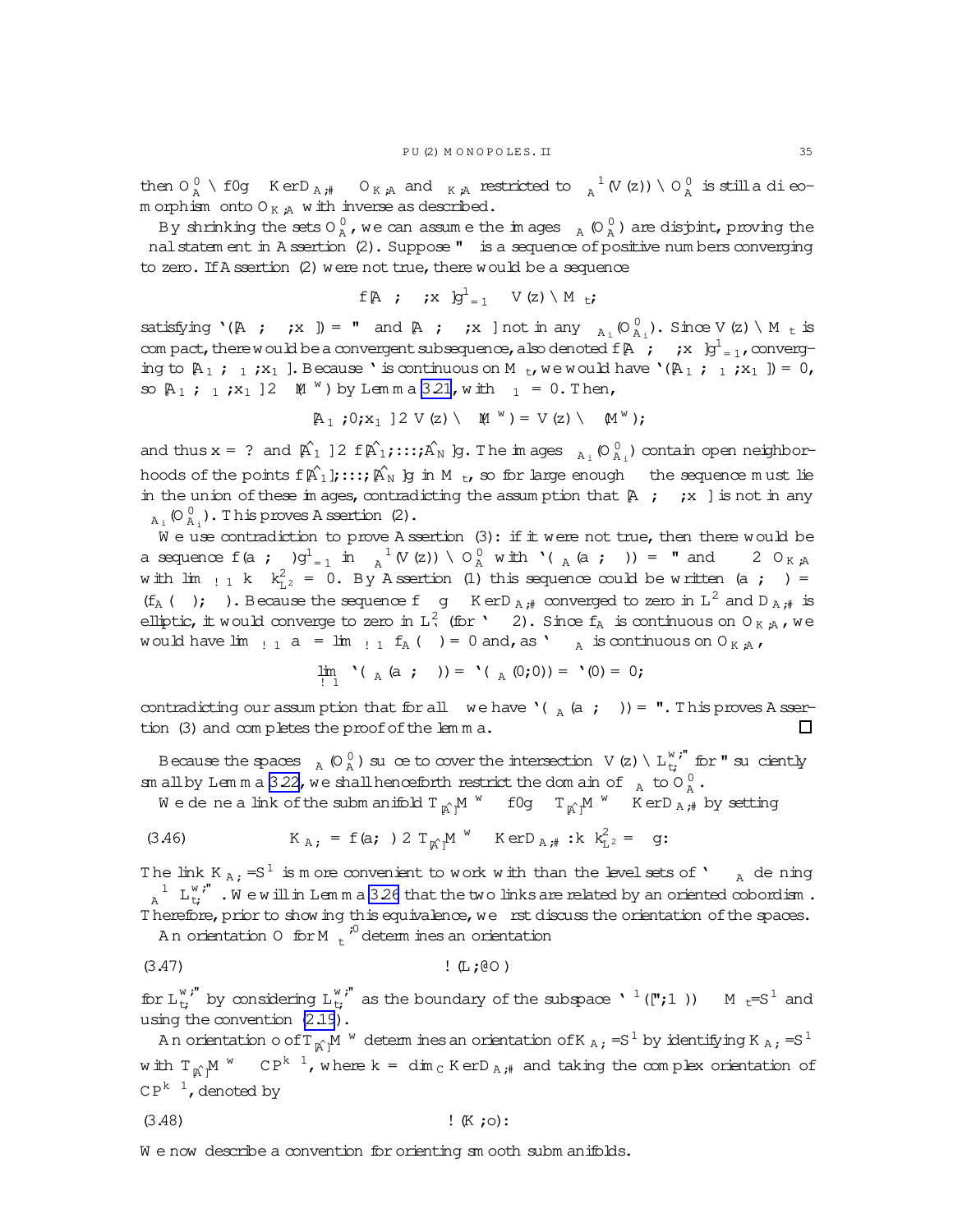Convention 3.23. Suppose Z and M are manifolds which intersect transversely. Then an orientation  $0$  for M and an orientation !  $(Z)$  for the norm albundle of Z determ ine an orientation for  $M \setminus Z$ , which we write as  $0 = ! (Z)$ .

From equation (3.37) and the fact that  $'$ <sub>A</sub> vanishes transversely on  $\left(0\right)_{A}^{0}$  (T<sub>n<sup>o</sup></sub>M<sup>w</sup>) f0g)= $S^1$ , the bers of the norm albundle of  $Z_A = S^1$  in  $\left(0 \right)_{A}^{0}$   $(T_{\hat{R}})^{M}$   $^{W}$  f0g)= $S^1$  are naturally identi ed with CokerD<sub>A</sub><sup>#</sup>. Let ! (Z) be the orientation of this normal bundle of  $Z_A = S^1$ obtained by giving C okerD  $_A$  # the complex orientation.

By Convention 3.23, the orientation ! (K ;o) of K  $_A$  ; =S<sup>1</sup> and orientation ! (Z ) of the nom albundle of  $Z_A = S^1$  determ ine a \complex orientation" of  $Z_A \setminus K_A$ , = $S^1$ ,

where o is the orientation for  $T_{\alpha}M^W$ , by analogy with D e nition 2.7 which this construction m atches.

H ow ever, to compare the orientations of  $L_t^{w}$ ," and  $Z_A \setminus K_A$ , =S<sup>1</sup> w ith those of other links in a cobordism formula such as equation (3.70), it is natural to orient  $Z_A \setminus K_A$ , =  $S^1$  as a boundary of the  $\infty$ bordism . If 0 is an orientation of M  $_{+}$   $^{0}=$  S  $^{1}$ , we obtain an orientation

$$
(3.50) \t\t (Z \setminus K ; @0)
$$

for  $Z_A \setminus K_A$ , =S<sup>1</sup> by identifying this m anifold, via the m ap  $_A$ , with the boundary of

$$
M_{t} n_{A} T_{\uparrow} M^{W} B_{A} (0; ) \setminus O_{A}^{0} ;
$$

where  $B_A(0; )$  Ker $D_{A,\#}$  is the ball of radius , and using convention (2.19). The proof of the following lemma is the same as that of Lemma 2.9.

Lemma 3.24. Letw be an integral lift of  $w_2$  (t). Fix an orientation  $o = o(jw)$  of  $M^W$ . Let  $0 = 0^{asd}$  (;w) be the orientation for M  $i^2 = S^1$  in Denition 2.3. Then, the orientations (3.49) and (3.50) for  $Z_A \setminus K_A$ . = S<sup>1</sup> agree, that is

$$
(K;0)=:(Z) = :(Z \setminus K;00):
$$

By the de nition of a geom etric representative  $(D e \text{ n} \text{ it}$ ion 3.4), the norm albundle of V(z) in  $B^{W}$  has an orientation, which we denote by ! (V). Because V(z) intersects

B  $_{\text{B}}$   $_{\text{A}}$  (K<sub>A</sub>: =S<sup>1</sup>); B  $_{\text{A}}$  (Z<sub>A</sub> \ K<sub>A</sub>: =S<sup>1</sup>); and  $_{\text{B}}$  (L<sup>w</sup>;<sup>"</sup>)

transversely, the orientations ! (V), ! (K ; o), ! (Z), ! (Z \ K ; (O) and ! (L; (O) determ ine orientations

O bserve that Lemma 3.24 implies that

if  $o = o(jw)$  and  $o = {^{ast}(jw)}$ .

<span id="page-35-0"></span> $36$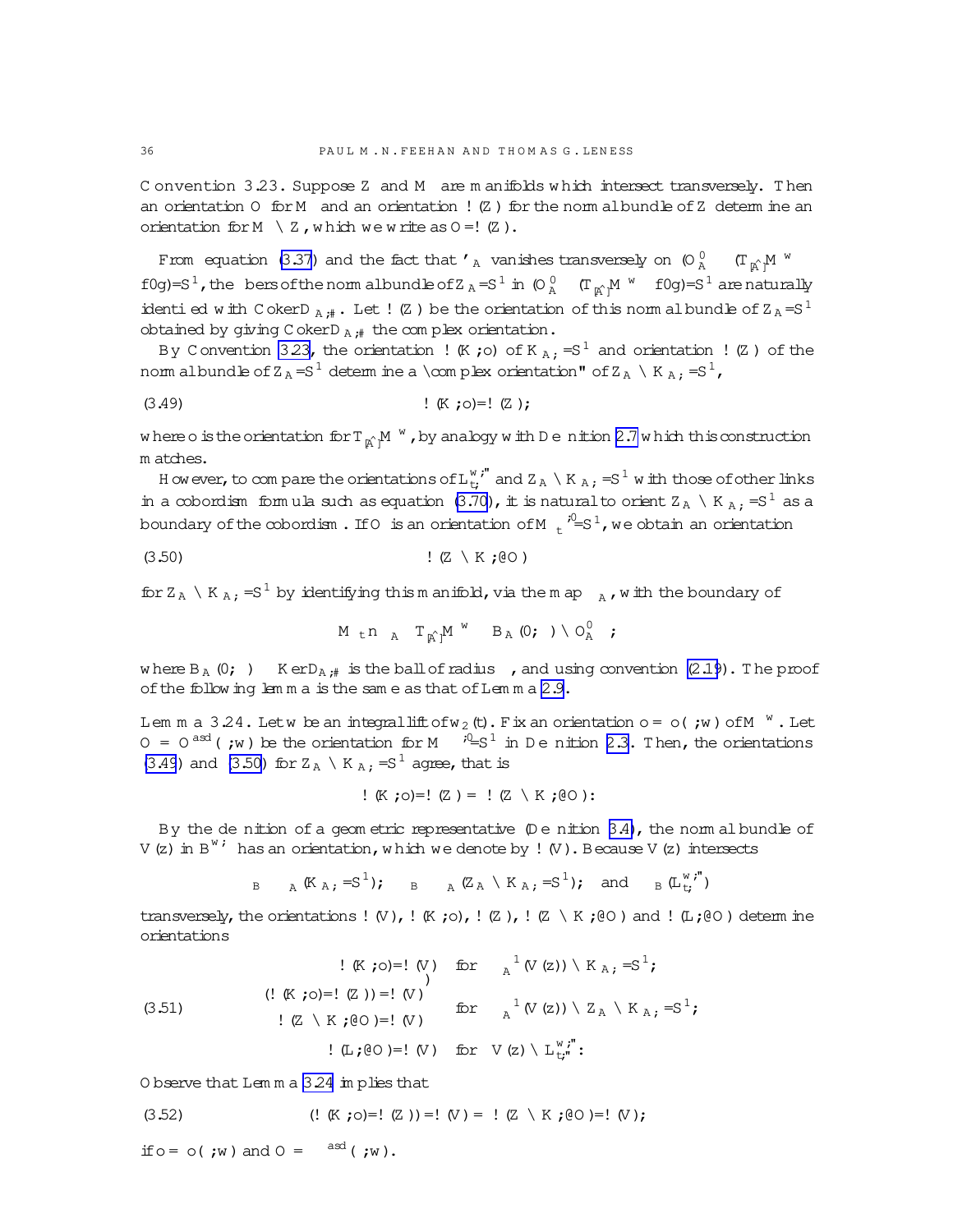<span id="page-36-0"></span>Lem m a 3.25. Let w be an integral lift of  $w_2$  (t). Let  $w(A) = 1$  be the signed intersection number of V (z) and M  $^w$  at  $[\hat{A}]$ , where M  $^w$  is given the orientation o(; w). Then the following m ap is a di eom orphism,

(3.53) 
$$
g_{A} = f_{A} \quad id_{K e r D_{A,i}} : C P^{k}{}^{1} : A^{1} (V (z)) \setminus K_{A,i} = S^{1};
$$

where CP<sup>k 1</sup> = P (KerD<sub>A;#</sub>) and  $f_A$  is de ned in Assertion (1) of Lemma 3.22. If CP<sup>k 1</sup> has the complex orientation and  $\frac{1}{A}$  (V(z)) \ K  $\frac{1}{A}$ ; =S<sup>1</sup> has the orientation ! (K; o)=! (V) of (3.51) for  $o = o(jw)$ , then  $g_A$  preserves orientation if and only if  $(\mathbb{A}) = 1$ .

Proof. By Assertion (1) of Lemma 3.22, the intersection  $\alpha_A^{-1}$  (V(z)) \ K<sub>A;</sub> = S<sup>1</sup> is given by the S<sup>1</sup> quotient of the graph of  $f_A$  restricted to S<sup>2k 1</sup> KerD<sub>A;#</sub>. Thus,  $g_A$  gives the desired dieomorphism. Because V(z) and M<sup>w</sup> intersect transversely in B<sup>w;</sup> at  $\hat{A}$ ], the norm albundle of V(z) in B<sup>w</sup><sup>i</sup> is identi ed with  $T_{\alpha}$ <sup>M</sup> w but their orientations agree if and only if  $(\mathbb{A}) = 1$ . The result then follows from the denition (3.48) of the orientation ! (K; o) of K  $_A$ , = S<sup>1</sup> determined by the orientation o(; w) of T  $_A$ <sup>M</sup>  $^W$ .  $\Box$ 

Lem m a 3.26. Continue the assum ptions and notation of Lem m a 3.22. For " su ciently  $\text{cm}$  all and as in A ssertion (3) of Lemma 3.22 and generic, there is a  $\text{cm}$  ooth,  $\text{cm}$  pact, and oriented cobordism between

$$
(3.54) \qquad \qquad \mathbf{a}^1 \ \ \mathbf{V} \ (\mathbf{z}) \ \ \mathbf{L}_{\mathbf{t}}^{\mathbf{w}^{\mathbf{r}^{\mathbf{m}}}} \ \ \mathbf{z}
$$

with the orientation ! (L;(e) = ! (V) of (3.51) for  $0 = 0^{ax}$  (;w), and the m anifold

(3.55) 
$$
Z_A \setminus {}_a^1 (V(z)) \setminus K_A = S^1;
$$

with the orientation  $(! K ; o)=! (Z ))=! (V )$  of  $(3.51)$ , where  $o = o( ; w ).$ 

Proof. A s before, we let  $B_A(0; )$  Ker $D_{A,\#}$  be the open ball of radius . A ssertion (3) of Lemma 3.22 yields the inclusion

$$
\text{A} \quad \text{T}_{\hat{\mathbb{A}}^1} M^{\text{W}} \quad \text{B}_{\text{A}} \text{ (0; ) } \setminus \text{O}_{\text{A}}^0 = S^1 \quad \setminus \text{V (z) } \setminus \text{M }_{\text{t}} = S^1 \quad \text{'} \quad \text{'} \quad \text{'} \quad \text{(0; '')}:
$$

Then for generic values of " and ,

$$
(3.56) \t\t M \t t=S1 \setminus V(z) \setminus \cdot \t1(D; "I]) \setminus A(O_A^0) \t A T_{A^c} M^W B_A (0; )=S1
$$

is a sm ooth m anifold with boundaries given by the m anifold  $(3.54)$  and by

$$
(3.57) \t\t\t M0t \vee V(z) \vee A0A TgA Mw \t\t\t  $\theta B_A (0; ) \vee O_A^0 = S^1 ;$
$$

which is dieomorphic, via  $_{A}$ , to the manifold (3.55).

By Assertion (2) of Lemma 3.22, the compact set V(z) \ M <sub>t</sub> \  $\cdot$  <sup>1</sup>( $[0;"]$ ) is contained in a nite, disjoint union  $\begin{bmatrix} N \\ i=1 & A_i \end{bmatrix}$ ,  $O_{A_i}^0 = S^1$ , where  $V(z) \setminus M^W = f[\hat{A}_i]g_{i=1}^N$ . Thus, each com ponent

$$
V(z) \setminus M_{t} \setminus \cdot^1([0;"]) \setminus A_{t} O_{A}^0 = S^1 ;
$$

of this disjoint union is compact. Therefore, the space  $(3.56)$  is a compact and smooth cobordism between the m anifold  $(3.54)$  and the m anifold  $(3.57)$  which, as previously noted, is dieomorphic to the manifold  $(3.55)$ .

Let M  $\mu^2 = S^1 \setminus V(z)$  have the orientation determined by the orientation 0<sup>asd</sup> (; w) of M  $_{\rm t}$ =S $^1$  and the orientation ! (V) of the norm albundle of V (z). The m anifold (3.56) has codim ension zero in M  $_+$   $i^0 = S^1 \setminus V$  (z) and thus inherits an orientation from M  $_+$   $i^0 = S^1 \setminus V$  (z). Hence, the manifold  $(3.56)$  de nes an oriented cobordism. The orientation of the manifold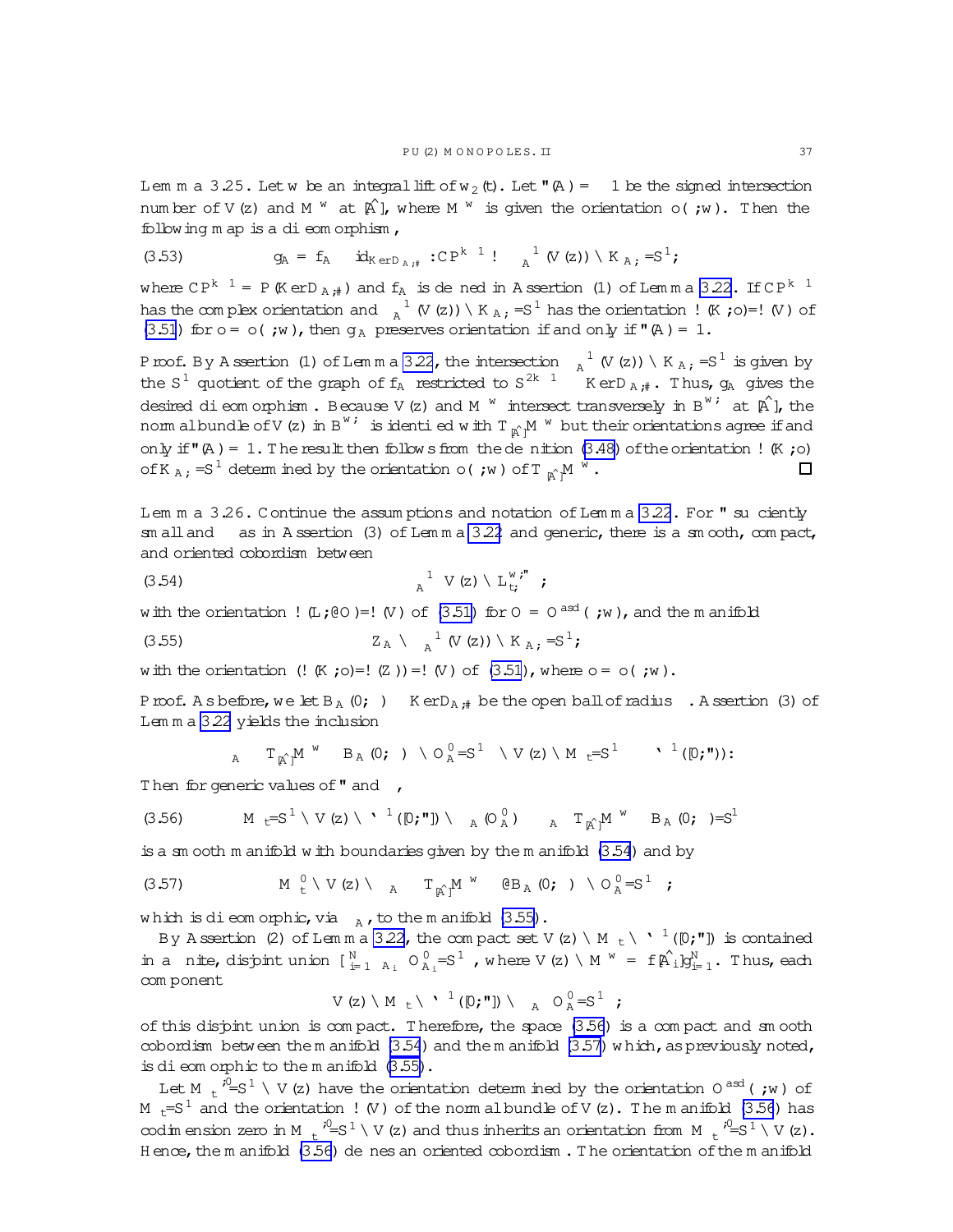(3.54) given by view ing it as a component of the boundary of the oriented m anifold (3.56) is then equal to  $\,$  ! (L;(0) = ! (V) (as dened in (3.51)) for  $0 = 0$  and (;w). The negative sign arises because the orientation ! (L; @ 0) of (3.47) is dened by view ing  $L_{t}^{w,t}$  as the boundary of  $\mathbf{C}$ <sup>1</sup> (['';1).

The orientation of the manifold  $(3.55)$  given by considering it as a component of the boundary of the oriented m anifold (3.56) is then equal to ! (Z \ K ; @O )=! (V) (as de ned in (3.51)) for  $0 = 0$  and (; w) which, by equation (3.52) is equal to (! (K; o)=! (Z)) =! (V) for  $o = o($ ; w).

Recall that two oriented m anifolds  $(M_{i},j_{i})$  for  $i = 0,1$  are cobordant if there is an oriented m anifold W whose oriented boundary is  $(M_0; 1_0)$  [  $(M_1; 1_1)$  [30, p. 170]. Therefore, the m anifold (3.56) gives the desired cobordism.  $\Box$ 

We now give a cohom obogical description of the zero locus  $Z_A$  of the obstruction m ap:

Lem m a 3.27. Continue the hypotheses and notation of Lem m as 3.22 and 3.25. A ssum e that  $n_a$  (t) = Index<sub>c</sub> D<sub>A</sub><sup>#</sup> is positive and let c = dim<sub>c</sub> C okerD<sub>A</sub><sup>#</sup>. If CP<sup>k 1</sup> = P (K erD<sub>A</sub><sup>#</sup>) has the complex orientation and h 2 H  $^2$  (CP<sup>k 1</sup>; Z) is the positive generator, then for generic > 0, there is a sm coth submanifold T of  $CP^{k-1}$  which is Poincare dual to h<sup>c</sup> such that the

restriction of the m ap  $q_A$  of de nition (3.53) to T gives a di eom orphism,

$$
g_{A} : T \wedge Z_{A} \setminus A^{1} (V (z)) \setminus K_{A} ; =S^{1} :
$$

If T is oriented as the Poincare dual of h<sup>c</sup> and  $Z_A \setminus \frac{1}{A} (V(z)) \setminus K_A$ , =S<sup>1</sup> is oriented by !  $(Z \setminus K$ ;0)=! (V) from (3.51) where  $o = o($ ; w), then the restriction of  $g_A$  to T is orientation preserving if and only if  $(\mathbb{A}) = 1$ , where  $(\mathbb{A})$  is dened in Lemma 3.25.

P roof. A s noted before Lemma 3.22, the K uranishim ap  $r_A$  in (3.37) vanishes transversely on  $O_A^0$   $(T_{\alpha}M^W$  f0g). For generic , the m ap  $\prime_A$  vanishes transversely on  $A^1$  (V (z)) \ K A ; = S<sup>1</sup> because V (z) is transverse to M  $\frac{1}{t}$   $\frac{9}{t}$  S<sup>1</sup> by construction. This in plies that the zero bous of  $\prime$ <sub>n</sub> is Poincare dual to the Euler class of the vector bundle (3.58) of which  $\prime$ <sub>n</sub> is a section. We de ne a smooth submanifold,

$$
T = g_A^{-1}('A^1(0)) CP^{k-1};
$$

and observe that the di eom orphism  $q_A$  in equation (3.53) restricts to the desired di eomorphism of T.

From the denition of  $\prime$ <sub>A</sub> in equation (3.37) and of  $g_A$  in equation (3.53), we see that the composition  $\prime$   $\alpha$  g can be viewed as an S<sup>1</sup>-equivariant m ap

$$
\mathbf{a} \quad \mathbf{g} \quad \mathbf{s}^{2k-1} \quad \mathbf{C}^c
$$

where  $C^c = CokerD_{A,\#}$ , and thus a section of the vector bundle

$$
S^{2k-1} S^{2k-1} S^{2k-1} C^c! C P^{k-1};
$$

where the S<sup>1</sup> action is diagonal since  $\binom{r}{A}$   $\infty$   $(e^{i} z) = e^{i}$   $\binom{r}{A}$   $\infty$   $\infty$   $(z)$ , for z 2 S<sup>2k 1</sup> and  $e^i$  2 S<sup>1</sup>. Because the action is diagonal, the Euler class of this bundle is h<sup>c</sup> (see [10, Lemma 3.27] for a further explanation of the sign).

By Lemma 325, the dieomorphism  $g_A$  de nes an orientation-preserving dieomorphism from  $\mathbb{CP}^{k-1}$  to  $\lambda^1$  (V(z)) \ K  $\lambda$ ; = S<sup>1</sup> (w ith the orientation ! (K ; o)=! (V) of (3.51)) if and only if  $(\mathbb{A}) = 1$ . Recall that the orientation (! (K ;o)=! (Z )) =! (V) from (3.51) of  $Z_A \setminus Z$  $_{A}$ <sup>1</sup> (V (z)) \ K <sub>A</sub>; = S<sup>1</sup> is given by the orientation ! (K ; o)=! (V) of  $_{A}$ <sup>1</sup> (V (z)) \ K <sub>A</sub>; = S<sup>1</sup> and the orientation ! (Z) of the norm albundle of  $Z_A = S^1$ . Thus, if T is oriented as the Poincare dual of  $h^c$  and thus has the orientation determ ined by the complex orientation of  $\mathbb{CP}^{k-1}$ 

<span id="page-37-0"></span> $38$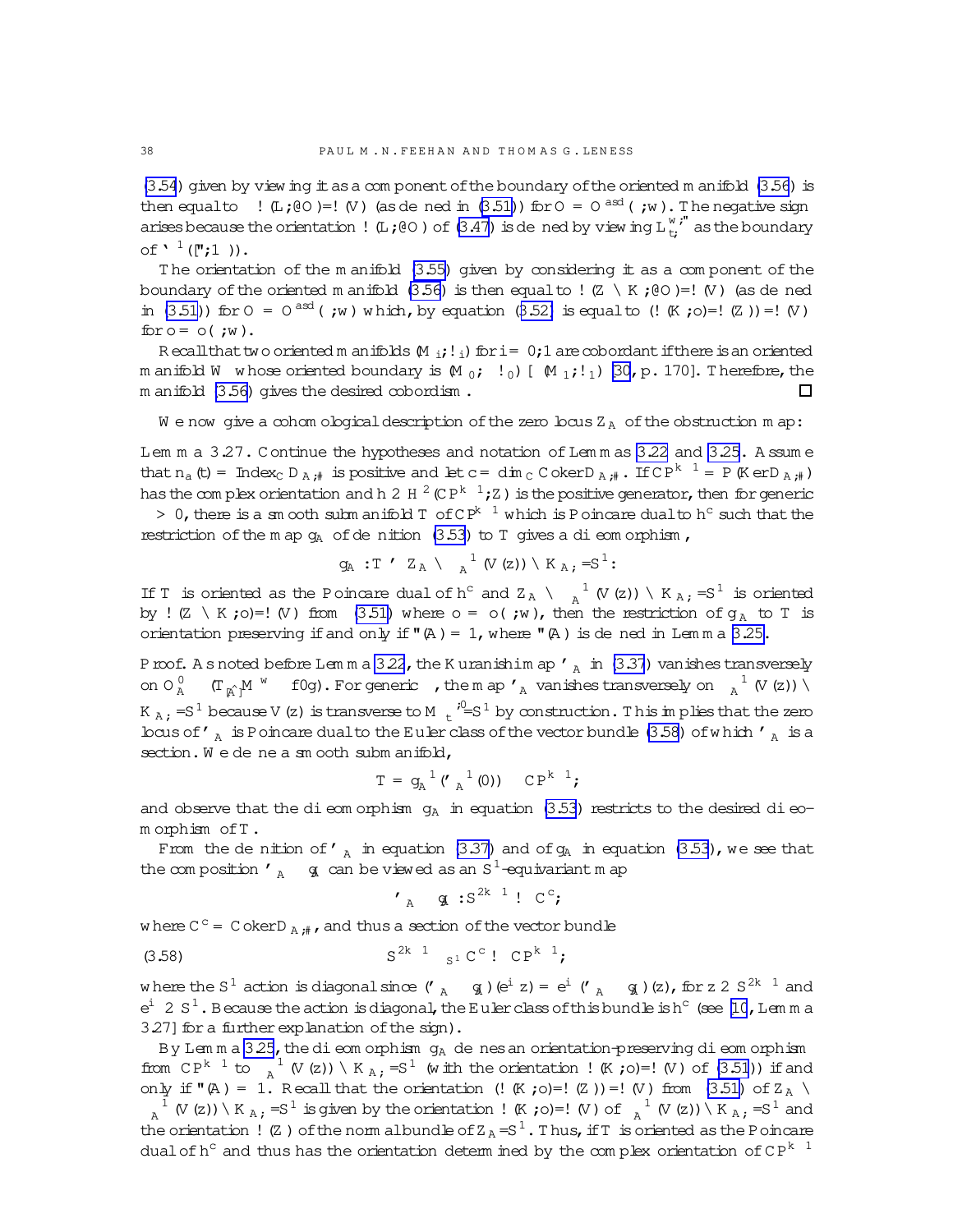<span id="page-38-0"></span>and the complex orientation of the norm albundle of T, then the restriction of  $q_A$  to T is orientation preserving if and only if  $(\mathbb{A}) = 1$ .  $\Box$ 

The naltoolneeded to compute intersection numbers with  $L_{t_{t}}^{w}$  in equation (3.60) is the following description of  $_{A}^{-1}$  (W):

Lem m a 3.28. Continue the notation and assum ptions of Lem m as [3.22,](#page-33-0) [3.25,](#page-35-0) and [3.27.](#page-37-0) Then ( $\alpha$  g)  $c = 2h$ , where c is the cohom ology class [\(3.12\)](#page-21-0).

Proof. Recall that  $\epsilon$  is the rst Chem class of the line bundle L $_{\rm t}$  in denition [\(3.10\)](#page-21-0). The em bedding  $A$  and the m ap  $g_A$  are  $S^1$ -equivariant so, noting that  $L_t$  is de ned by the  $S^1$ action in equation  $(3.11)$ , we have

(3.59) ( $A \ g$ )  $L_t = S^{2k} \ g$ <sub>3</sub>; 2) C !  $S^{2k} \ g^2$ 

The bundle (3.59) has  $\,$  rst Chem class 2h, the sign being positive because the S  $^1$  action is diagonal (see  $[10, Lem \, m \, a \, 3.27]$ ).  $\Box$ 

U sing Lemma 3.28 we can prove the assertion of Lemma [3.15](#page-27-0) that  $(M^W)$   $W$ :

Proof of A ssertion (2d) in Lemma [3.15](#page-27-0). Lemma 3.28 shows that W will have non-trivial intersection with the norm alcone of any point in  $(M^w)$  M<sub>t</sub>, where by \norm alcone" we mean  $_A$  (Z<sub>A</sub> \ f0g K erD <sub>A</sub> ;  $\neq$ )=S<sup>1</sup>. Therefore, the closure of W w ill contain all points in  $(M^w)$  and thus  $M^w$ ) W.  $\Box$ 

We can now compute the intersection with the link.

P roposition 3.29. Let the a spin<sup>u</sup> structure on a four-m anifold X, with w an integral lift of  $w_2$  (t) and w (m od 2) is good. We further assume that  $d_a$  (t) = dim M  $^w$  0 and that  $n_a$  (t) = Index<sub>C</sub> D<sub>A</sub> > 0. Let c be a non-negative integer such that

$$
\deg(z) + 2 c = d_a + 2n_a \quad 2 = \dim \mathbb{M} \cdot \frac{i^0}{s} S^1 \quad 1:
$$

Suppose z 2 A  $(X$  ) has degree deg(z) d<sub>a</sub> and is intersection-suitable. If  $L_{t}^{w,''} \setminus$   $(M^w)$  is oriented as the boundary of M  $_t$ ,  $^{\prime}$   $^{\prime} = S^1$ , where M  $_t$ ,  $^{\prime} = S^1$  is given the orientation 0 <sup>asd</sup> (; w), then there is a positive constant  $\mathbf{r}_0$  such that for generic "2 (0; $\mathbf{r}_0$ ),

(3.60) 
$$
\# \quad V(z) \setminus W \circ \setminus L_{t}^{w, r} = \begin{cases} 2^{n_a} & 1 \# (V(z) \setminus M^{w}), & \text{if deg}(z) = d_a; \\ 0, & \text{if deg}(z) > d_a. \end{cases}
$$

M oreover, these intersection num bers are independent of the choice of generic  $" < "0$ .

Proof. By A ssertion (2) of Lem m a  $3.22$ , the pairing  $(3.60)$  is a sum of boalterm s,

(3.61) 
$$
\begin{array}{ccccccccc}\n & & & \# & \vee(z) \setminus W & ^c \setminus L_{t}^{w} \cdot \text{''} & & & & \\
& & X & & & \# & \vee(z) \setminus W & ^c \setminus L_{t}^{w} \cdot \text{''} \setminus & ^a \circ \bigwedge & ^c \vdots & & \\
& & & \# & \vee(z) \setminus W & ^c \setminus L_{t}^{w} \cdot \text{''} \setminus & ^a \circ \bigwedge & ^c \vdots & & \\
& & & & \# & \vee(z) \setminus W & ^c \setminus L_{t}^{w} \cdot \text{''} \setminus & ^a \circ \bigwedge & ^c \vdots & ^c \vdots & ^c \vdots & ^c \vdots & ^c \vdots & ^c \vdots & ^c \vdots & ^c \vdots & ^c \vdots & ^c \vdots & ^c \vdots & ^c \vdots & ^c \vdots & ^c \vdots & ^c \vdots & ^c \vdots & ^c \vdots & ^c \vdots & ^c \vdots & ^c \vdots & ^c \vdots & ^c \vdots & ^c \vdots & ^c \vdots & ^c \vdots & ^c \vdots & ^c \vdots & ^c \vdots & ^c \vdots & ^c \vdots & ^c \vdots & ^c \vdots & ^c \vdots & ^c \vdots & ^c \vdots & ^c \vdots & ^c \vdots & ^c \vdots & ^c \vdots & ^c \vdots & ^c \vdots & ^c \vdots & ^c \vdots & ^c \vdots & ^c \vdots & ^c \vdots & ^c \vdots & ^c \vdots & ^c \vdots & ^c \vdots & ^c \vdots & ^c \vdots & ^c \vdots & ^c \vdots & ^c \vdots & ^c \vdots & ^c \vdots & ^c \vdots & ^c \vdots & ^c \vdots & ^c \vdots & ^c \vdots & ^c \vdots & ^c \vdots & ^c \vdots & ^c \vdots & ^c \vdots & ^c \vdots & ^c \vdots & ^c \vdots & ^c \vdots & ^c \vdots & ^c \vdots & ^c \vdots & ^c \vdots & ^c \vdots & ^c \vdots & ^c \vdots & ^c \vdots & ^c \vdots & ^c \vdots & ^c \vdots & ^c \vdots & ^c \vdots & ^c \vdots & ^c \vdots & ^c \vdots & ^c \vdots & ^c \vdots & ^c \vdots &
$$

where O  $_{\rm A}^0$  is the neighborhood de ned in Lemma [3.22.](#page-33-0) If deg (z) > dim M  $^{\rm w}$  , the intersection V(z) \  $M^W$  is empty and so the sum is trivial. Hence, we can assume deg(z) = dim M  $^W$ , so  $_{c}$  = n<sub>a</sub>(t) 1. Let c = dim c C okerD  $_{A#}$ , so k = dim K erD  $_{A#}$  = n<sub>a</sub> + c. If V (z) has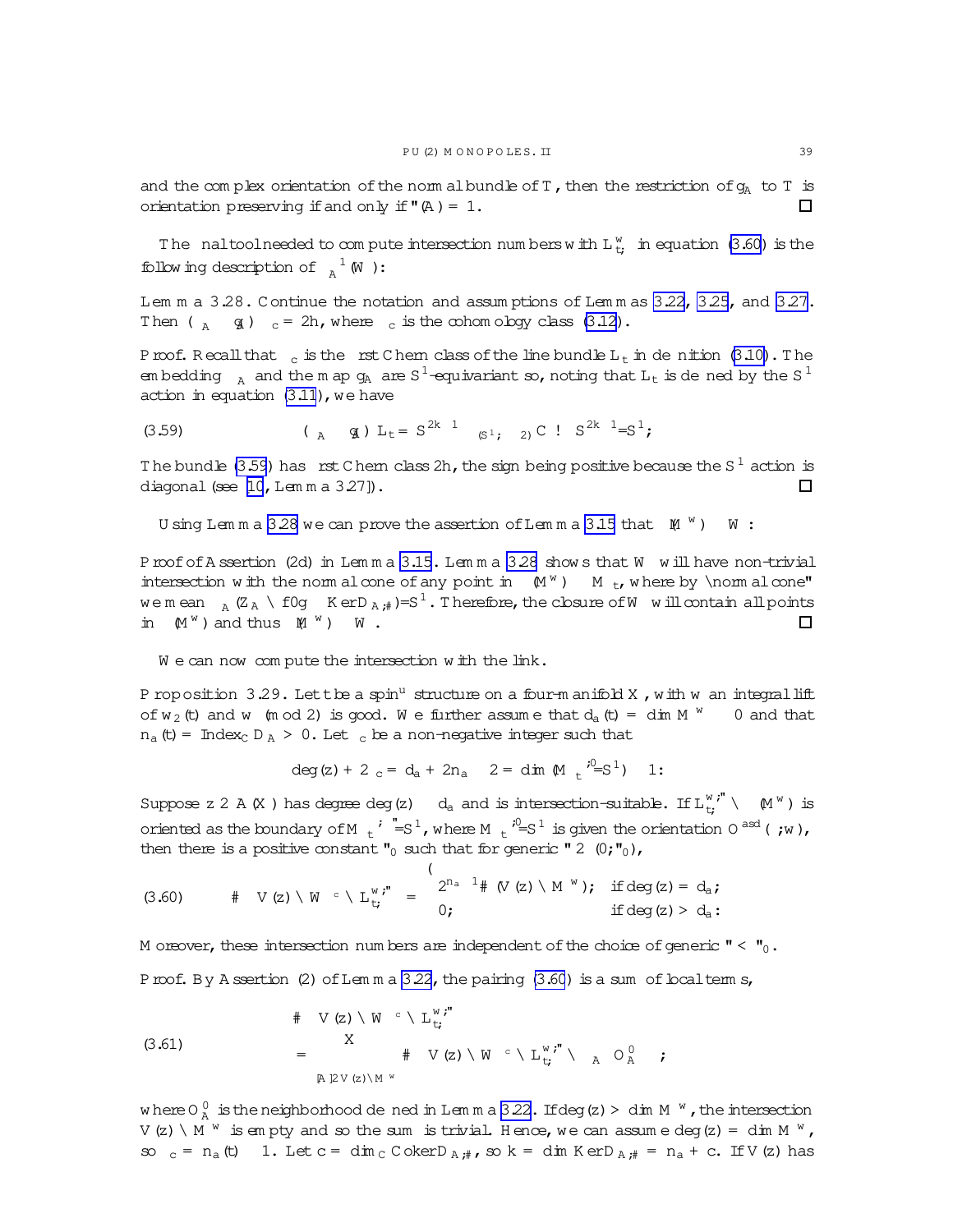<span id="page-39-0"></span>multiplicity  $q$  (in the sense of  $D e$  nition  $3.4$ ), then we can evaluate the term s in the sum in equation [\(3.61\)](#page-38-0) as

# V (z) \ W <sup>n<sub>a</sub></sup> 1 \ L<sub>t</sub><sup>w</sup>,<sup>n</sup> 
$$
\wedge
$$
 A  $O_A^0$   
\n= #  ${}_{A}^{1}$  V (z) \ W <sup>n<sub>a</sub></sup> 1 \ Y <sup>1</sup>(**n**) \ X<sub>A</sub> = S<sup>1</sup> (Equations (3.41) & (3.43))  
\n= #  ${}_{A}^{1}$  W <sup>n<sub>a</sub></sup> 1  $\wedge$  A <sup>1</sup>(V (z)) \ K<sub>A</sub>,  $\wedge$  Z<sub>A</sub> = S<sup>1</sup> (Lemma a 3.26)  
\n= q# ( ${}_{A}$  q) <sup>1</sup> W <sup>n<sub>a</sub></sup> 1  $\wedge$  q<sub>A</sub><sup>1</sup>(Z<sub>A</sub> = S<sup>1</sup>) \ CP<sup>n<sub>a</sub></sup> + c<sup>1</sup> (Lemma a 3.25)  
\n= q<sup>n</sup>(A) (2h)<sup>n<sub>a</sub></sup> 1  $\wedge$  h<sup>c</sup>; [CP<sup>n<sub>a</sub></sup> + c<sup>1</sup>] (Lemma as 3.27 and 3.28)  
\n= q<sup>n</sup>(A) 2<sup>n<sub>a</sub></sup> 1:

 $H$  ence, equation  $(3.61)$  sim pli es to give

# 
$$
V(z) \setminus W
$$
  $\subset \setminus L_{t}^{w, \mathbf{r}} = q2^{n_a} \quad \begin{array}{c} X \\ \downarrow \\ \mathbb{R} \mathbb{P}^{V(z) \setminus M^{w}} \end{array}$  **"**  $(A) = 2^{n_a} \quad \begin{array}{c} 1 \\ \downarrow \\ \mathbb{R} \end{array}$  **"**  $(Z) \setminus M^{w}$  ;

com pleting the proof of the proposition.

A san application of Lem m a [3.27](#page-37-0), we explain why them oduli space M  $<sub>t</sub>$  contains solutions</sub> to the PU  $(2)$  m onopole equations  $[10, E$  $[10, E$  quation  $(2.32)$ ] w hich are distinct from the anti-self-dualor reducible solutions. Lem m a [3.27](#page-37-0) yields the follow ing analogue of Taubes' existence theorem for solutions to the anti-self-dual equation for SO (3) connections:

P roposition 3.30. Lettbea spin $^{\text{u}}$  structure on a four-manifold X , where we allow  $\mathrm{b}_2^+$  (X ) 0, and suppose  $w_2$  (t) w (m od 2), for w 2 H  $^2$  (X; Z). A ssume that w (m od 2) is good. If n<sub>a</sub> (t) > 0, then for a generic, C  $^1\;$  pair (g; ), consisting of a Riem annian m etric and C li ord m ap, and generic, C  $^1$  param eters ( ;#), the m oduli space M  $_{\rm t}$   $^{;0}$ (g; ; ;#) of irreducible, non-zero-section PU (2) m onopoles is non-empty if the moduli space  $M^{W'}$  of irreducible, anti-self-dual SO (3) connections on  $q_t$  is non-empty.

Proof. This follows from the fact that the Euler class of the obstruction bundle in the K uranishim odel of  $A$ ;0]2 M t is non-trivial by Lem m a [3.27](#page-37-0).  $\Box$ 

3.5. The cobordism formula. If z 2 A(X) is intersection-suitable and deg(z) + 2  $_c$  = dim  $(M_t \epsilon^{i0} = S^1)$   $1 = d_a + 2n_a$  2, then C orollary [3.18](#page-28-0) tells us that the intersection

(3.62) 
$$
V(z) \setminus W^c \setminus M_t^j = S^1
$$

is a union of sm ooth one-dim ensionalm anifolds in M  $_{\rm t}$   $^{\prime}$   $\phantom{}^{\text{u}} = S^1$  . The boundaries of these onem anifolds will lie either on  $\mathtt{L}^\mathtt{w}_{\mathtt{t}}$  or in a neighborhood of som e reducible m onopole, possibly in a lower level. Proposition [3.29](#page-38-0) describes the intersection of this fam ily of one-m anifolds with the component  $L^w_{t}$  of the boundary of M  $_t$   $^{\prime}$  "=S $^1.$  In particular, we see there are nitely m any points in this boundary.

If  $w_2$  (t) is good then (noting that we always assume  $b_2^+$  (X ) > 0), for any splitting  $t= s$  s L, the space M  $_s$  contains no zero-section m onopoles, [\[10,](#page-63-0) C orollary 3.3]. In [\[10,](#page-63-0) D e nition 3.22] we constructed a hom ology class  $[L_{ts}]$  of the link of the fam ily of reducibles M  $_{\rm s}$  contained in the top level M  $_{\rm t}^{0}$ =S $^{1}$ . By Lemma [2.6,](#page-15-0) the orientations O  $^{\rm ast}$  ( ;w ) and O<sup>red</sup> (;t;s) dierby  $\frac{1}{4}$  (w c<sub>1</sub>(L))<sup>2</sup>. From the denition of the geometric representatives and Lemma [2.9,](#page-18-0) we have:

 $\Box$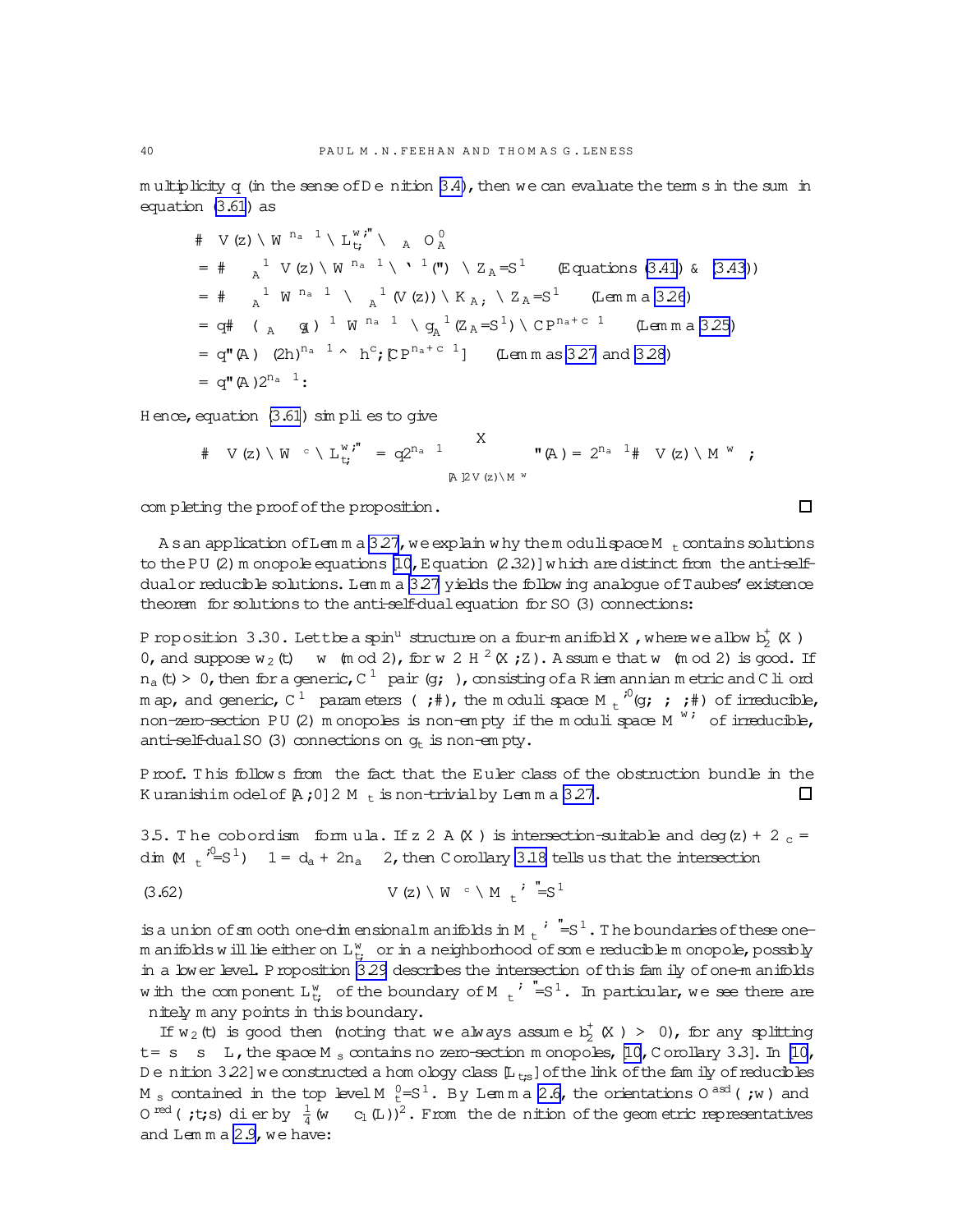$$
\# \quad V(z) \setminus W \quad \text{at} \quad L_{\text{ts}} \ = \ (1)^{\frac{1}{4}} \left( W \quad C_1 \left( L \right) \right)^2 h \, p(z) \, \text{at} \quad c^* \, \text{at} \, L_{\text{ts}} \, \text{li}
$$

<span id="page-40-0"></span>where  ${\rm L_{\,}_{\rm tfs}}$  is given the boundary orientation determ ined by 0  $^{\rm asd}$  ( ;w ) on the left hand side and the complex orientation of  $D e$  nition [2.7](#page-17-0) on the right hand side of the above identity.

We now characterize the spin<sup>c</sup> structures, s, for which t = s  $\,$  s<sup>0</sup>.

Lem m a 3.32. A spin<sup>u</sup> structure ton X adm its a splitting,  $t= s - s^0$ , if and only if

(3.63) 
$$
(c_1(t) \quad c_1(s))^2 = p_1(t)
$$
:

Proof. Assumet= s  $s^0.$  We may write  $s^0$ = s L for some line bundle L, with t= (;V) and  $s = (i)$  , Then  $V = W$  E, where  $E = C$  L, and  $q_E = iR$  L. Thus,  $c_1(L) = c_1(t)$   $c_1(s)$ obeys  $c_1(L)^2 = p_1(q_t) = p_1(t)$ , as desired.

C onversely, suppose  $c_1(t)$  c<sub>1</sub> (s) obeys condition (3.63). Let L be a com plex line bundle w ith  $c_1(L) = c_1(t)$  c<sub>1</sub> (s). From Lem m a 2.3 in [\[10](#page-63-0)] we know that  $V = W$  E for a com plex rank-two bundle E determ ined up to isom orphism by s and t. Then

$$
C_1(E) = \frac{1}{2} C_1(V^+) \quad C_1(W^+) = C_1(E) \quad C_1(s) = C_1(L);
$$

w hile

$$
C_2(E) = \frac{1}{4} (p_1 (su(E)) \quad C_1(E)^2) = \frac{1}{4} (p_1 (t) \quad C_1(L)^2) = 0;
$$

where the nalequality follows from the fact that  $p_1$  (t) =  $c_1$  (L)<sup>2</sup> by hypothesis. Hence,  $E = C$  L and so  $V = W$  W L, as desired.  $\Box$ 

If s is a spin<sup>c</sup> structure w ith  $c_1$  (s) obeying condition (3.63), there is a topological embedding M<sub>s</sub>,  $M_{t}$  of M<sub>s</sub> into the top level of M<sub>t</sub> [\[10,](#page-63-0) Lemma 3.13]. More generally, if  $c_1$  (s) obeys

(3.64) 
$$
(C_1(t) \t C_1(s))^2 = p_1(t) + 4
$$
;

for som e non-negative integer', then there is a topological embedding of M  $_{\rm s}$  into the low erlevel PU (2)-m onopole m oduli space M  $_{t}$  Sym  $\cdot$  (X), where the is a spin<sup>u</sup> structure with  $p_1(t) = p_1(t) + 4'$  [\[10](#page-63-0), Equation (2.44)].

If the reducibles in M  $_{\rm t}$  appear only in the top U hlenbeck level M  $_{\rm t}$ , then M  $_{\rm t}$   $^{\prime}$  "=S<sup>1</sup> is a cobordism between the link  $L_{t}^{w}$ ," of the stratum de ned by the anti-self-dualm odulispace,

 $(M^W)$ , and the links  $L_{ts}$  of the strata of reducibles,  $(M_s)$ . Counting the points in the boundary of the oriented, one-dim ensionalm anifold  $(3.62)$  then gives the identity:

$$
(3.65) \t# V(z) \setminus W \t \cdot \setminus L_{t}^{w} = \t\t \begin{array}{c} X \\ \n f \cdot s \cdot s \stackrel{\mathsf{d}}{\longrightarrow} y \end{array} \tV(z) \setminus W \t \cdot \setminus L_{t,s} :
$$

Let w be an integral lift of w  $_2$  (t) de ning the orientation O  $^{\rm asd}$  (  $\,$  ;w ) of M  $_{\rm t}$   $^{\rm 70}_{\rm =S}$   $^{\rm 1}$  . Lemmas [2.6](#page-15-0) and [2.9](#page-18-0) im ply that the orientation  $0^{ad}$  (; w) and the complex orientation for the link  $L_{t,s}$  dierby

(3.66) 
$$
(1)^{O_E(w; s)}; \text{ where } w \in de \text{ ne } O_E(w; s) = \frac{1}{4} (w \quad C_1(L))^2 = \frac{1}{4} (w \quad C_1(t) + C_1(s))^2:
$$

Equation  $(3.65)$ , Proposition [3.29](#page-38-0) and Lem m a [3.31](#page-39-0) then yield the follow ing result.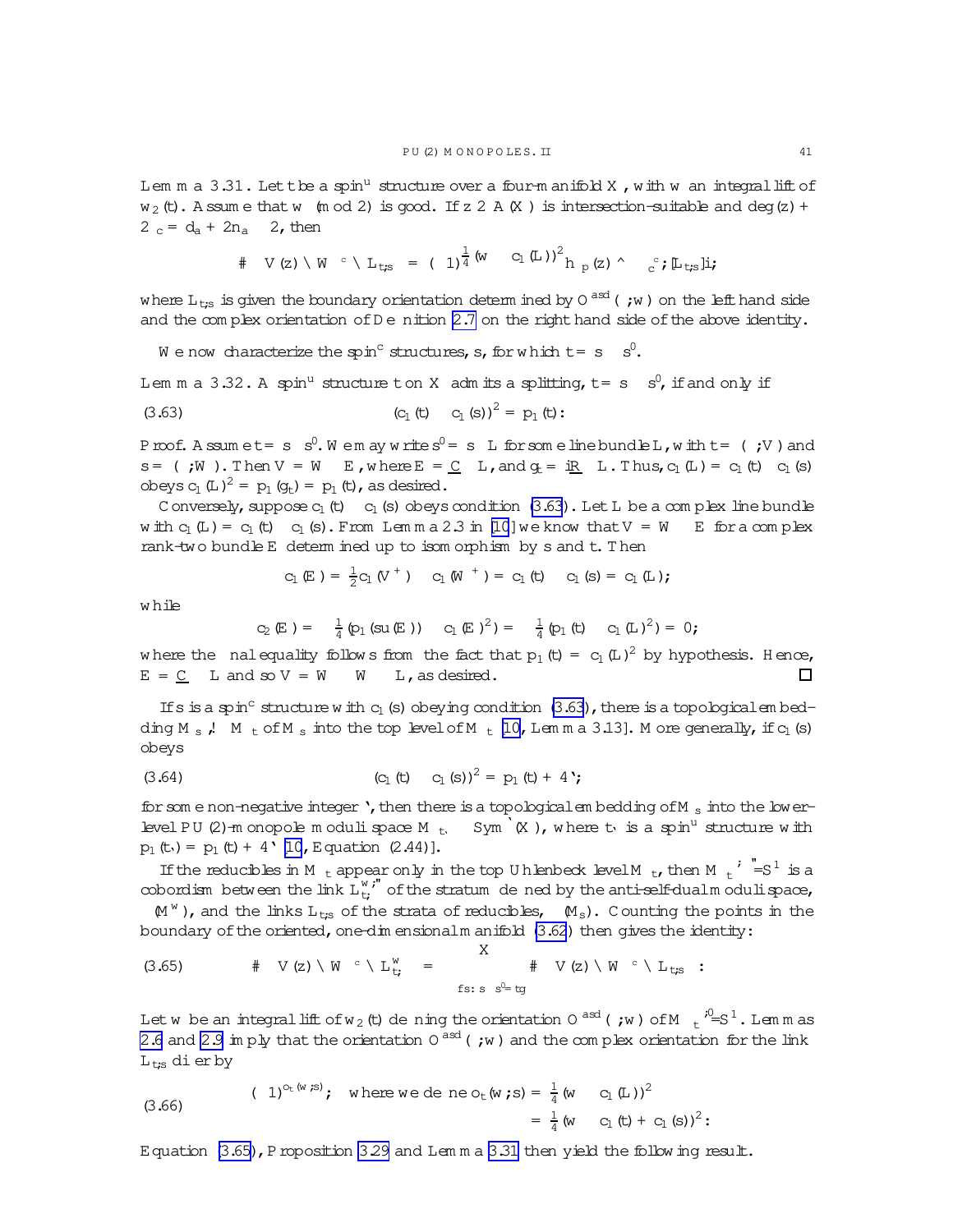<span id="page-41-0"></span>Theorem  $3.33$ . Let the a spin<sup>u</sup> structure on an oriented, sm ooth four-manifold X with  $b_2^{\dagger}$  (X) > 0 and w<sub>2</sub> (t) w (m od 2), for w 2 H <sup>2</sup> (X; Z). A ssume that w (m od 2) is good. Suppose  $z 2 A(X)$  has degree

(3.67) 
$$
d_a(t) \deg(z) \quad d_a(t) + 2n_a(t) \quad 2;
$$

and is intersection-suitable. A ssum e that the set of isom orphism classes of spin<sup>c</sup> structures, s 2 Spin<sup>c</sup> (X), de ning reducible PU (2) m onopoles in M  $_t$  all obey condition [\(3.63\)](#page-40-0), and so non-em pty Seiberg-W itten m oduli strata  $(M_s)$  appear only in the top level, M t.

(a) If for all 
$$
s \geq \text{Spin}^c(X)
$$
 with  $M_s$  non-empty we have

(3.68) 
$$
(c_1(t) \quad c_1(s))^2 < p_1(t)
$$
;

so M  $t_0$  contains no reducible m onopoles, then

# V(z)\ M <sup>w</sup> (3.69) (X ) = 0:

(b) If deg(z) =  $d_a$  and  $o_t(w; s)$  is as de ned in equation [\(3.66\)](#page-40-0), then

(3.70) 
$$
\# \text{ V(z) \setminus M^W(X)} = 2^{1 \text{ n_a}} \qquad (1)^{\circ_{\text{t}}(w \text{ is})} h_p(z) \qquad \frac{\text{ n_a 1}}{\text{c}} \text{!j.}
$$

where the class  $[L_{ts}]$  is de ned by the complex orientation of D e nition [2.7](#page-17-0) on L<sub>ts</sub>. (c) If  $d_a <$  deg(z)  $d_a + 2n_a$  2 and c 2 N is dened by deg(z) + 2 c =  $d_a + 2n_a$  2, then

(3.71) 
$$
X \qquad (1)^{\circ_{t}(\mathsf{w}; \mathsf{s})} \mathsf{h}_{p}(z) \wedge \mathsf{c}^{\circ} \mathsf{F} \mathsf{L}_{\mathsf{t}; \mathsf{s}} \mathsf{I} \mathsf{i} = 0;
$$

The sum s in equations  $(3.70)$  and  $(3.71)$  are necessarily nite, because there are only nitely m any spin<sup>c</sup> structures s w ith M  $_{\rm s}$  non-em pty and thus L<sub>ts</sub> non-em pty. Theorem [3.33](#page-40-0) can be strengthened to a m ore useful form if we assume

C on jecture  $3.34$ .  $\beta$ , C onjecture  $3.1$ ] C ontinue the notation of T heorem  $3.33$ . Suppose that t = s  $s^0$ , where  $p_1$  (t) =  $p_1$  (t) + 4'and  $M_s$ ) is contained in the level M<sub>t</sub>. Sym' (X), for some naturalnum ber ' 0. Then the pairing  $# (V(z) \setminus W \circ \setminus L_{ts})$  is a multiple of SW  $_X$  (s) and thus vanishes if the Seiberg-W itten function SW  $_X$  is trivial.

See  $x4.1$  $x4.1$  for a de nition of the Seiberg-W itten invariants. The m otivation for this conjecture is discussed in  $[16]$  and alm ost certainly does hold, one of our current goals being to provide a com plete proof in the near future. The diculty lies in the appropriate construction of the link  $L_{t:s}$  of a Seiberg-W itten m oduli space when '= '(t;s) > 0. We show that C on jecture 3.34 holds when ' = 0 in Theorem [4.13](#page-50-0) and when ' = 1 in [\[14\]](#page-63-0). By adapting Leness's proof of the wall-crossing form ula in [\[36\]](#page-64-0), we can also see that the conjecture holds when  $' = 2$ .

C orollary 3.35. G iven C on jecture 3.34, we can relax the hypothesis of T heorem  $3.33$ that non-em pty Seiberg-W itten m oduli spaces M s appear only in the top levelM  $_{t}$  to the weaker requirem ent that Seiberg-W itten m oduli spaces M  $_{\rm s}$  with non-trivial Seiberg-W itten functions SW  $_X$  is appear only in the top level M t. Then the conclusions of Theorem [3.33](#page-40-0) hold without change.

R em ark 3.36. The Seiberg-W itten stratum  $\rm \quad M_s)$  corresponding to a splitting t $\rm \cdot = s - s^0$ lies in level

$$
\mathbf{G}(\mathsf{t};\mathsf{s}) = \frac{1}{8} \left( \mathsf{d}_{\mathsf{a}} \quad 2\mathsf{r}(\mathsf{t};\mathsf{s}) \right)
$$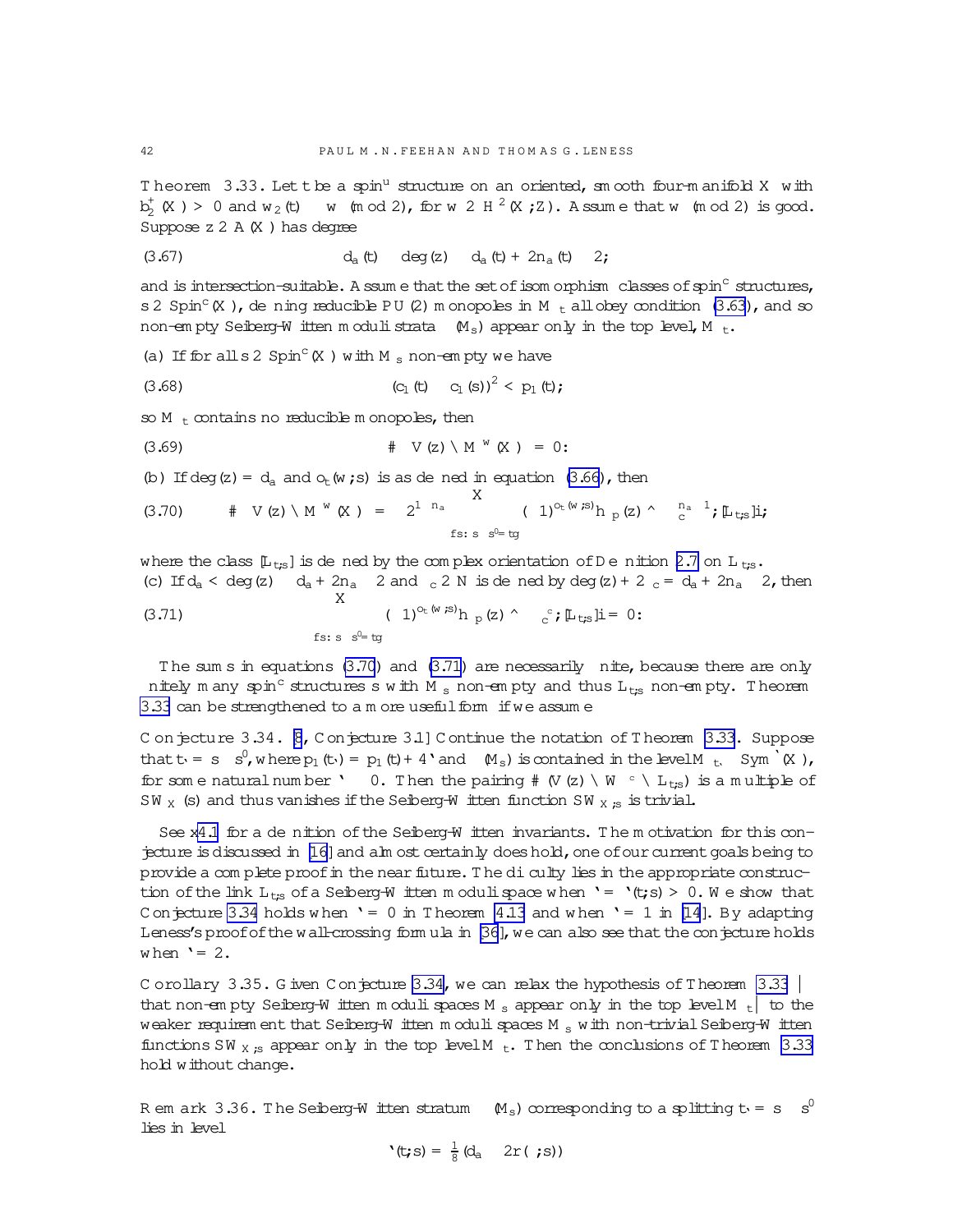<span id="page-42-0"></span>of the space of ideal PU (2) m onopoles containing M  $_{\rm t}$ , from the denition (1.12) of r(;s), where  $d_n$  is the dim ension of the anti-self-dualm oduli space M  $^W$ , M<sub>t</sub>. Then, by de nition  $(1.12)$  of r(), the Seiberg-W itten strata with non-trivial invariants are contained only in levels ' of this space of ideal PU (2) m onopoles, where

0 
$$
\frac{1}{8}
$$
 (d<sub>a</sub> 2r()):

See the proof of Theorem 12 in x4.6.

4. Intersection with the link of a stratum of top-level reducibles

In this section we calculate the pairings appearing on the right-hand-side of equation (3.70) in Theorem 3.33 under the additional assumption that for all ;  $0.2 H^{1}(X; z)$  one has  $\gamma$   $^0$  = 0. We begin by giving a de nition of the Seiberg-W itten invariants which is appropriate for the perturbations we use in our version of the Seiberg-W itten equations  $\mathbb{10}$ , x2.3]. Recall that the link  $L_{ts}$  constructed in [10, x3.5] is dieomorphic via a m ap to the zero-bous of a section of an obstruction bundle  $=$   $5<sup>1</sup>$  over the complex pro-jectivization of a bundle N<sub>t</sub>(;s)! M<sub>s</sub>. Thus, in x42, we calculate pullbacks of the classes p and c by to PN<sub>t</sub> (; s). In x4.3 we compute the total Segre class the form all inverse of the total Chem class as de ned in Lemma 4.10 of the virtual normal bundle  $N_t$  (; s) of M s and the Euler class of the obstruction bundle  $=$   $S<sup>1</sup>$ . Finally, in x4.4 we perform the actual com putation and com plete the proofs of Theorem s 1.1, 1.2, 1.4, and C orollary 1.5.

4.1. A de nition of the Seiberg-W itten invariants. In this subsection we give a definition of the Seiberg-W itten invariants for a closed, smooth four-manifold X; we allow  $b_1(X)$  0 and  $b_2^+(X)$  1.

Recall that X is equipped with an orientation for which  $b_2^{\dagger}$  (X) > 0 and that we have xed an orientation for H  $^1$  (X;R) H  $^+$  (X;R): the Seiberg-W itten moduli spaces are then oriented according to the conventions of  $[46, x6.6]$  (or see our x2.3). In [10, x2.4.2] we de ned a universal complex line bundle,

$$
L_{s} = C_{s}^{0} \quad C_{s} \subseteq I \quad C_{s}^{0} \quad X ;
$$

C and the action of  $G_s$  is given for s 2  $G_s$ , x 2 X and z 2 C by where  $C = X$ 

(4.2) 
$$
(s; \mathbb{B}; \cdot); (x; z))
$$
  $T$   $s \mathbb{B}; \cdot); (x; s(x) -1z)$ 

 $\mathtt{W}$ e then de ned cohom ology classes on  $\mathtt{C}_\mathtt{S}^0$  by

(4.3) 
$$
s : H(X; R) : H^2(C^0_s; R); \quad s( ) = C_1(L_s) = ;
$$

where is either the positive generator x 2 H  $_0$  (X ; Z ) or a class 2 H  $_1$  (X ; R ).

If z 2 B (X) is a monomial  $_1$  p with  $_1$  2 H  $_0$  (X ; Z) or H  $_1$  (X ; R), then it has total degree deg  $(z) = \int_{i=1}^{r} \deg(i)$ . If  $z = x^m$  1 n 2 B (X), we set

(4.4) 
$$
s(z) = \frac{|s(x) \wedge (z - \hat{s}(x))|}{\sin t \sin \theta} \quad s(1) \wedge (s(n))
$$

and de ne  $_s(z)$  for arbitrary elements z 2 B  $(X)$  by R-linearity.

Let X<sup>\*</sup> = X  $\#$  CP<sup>2</sup> be the blow-up of X with exceptional class e 2 H<sub>2</sub> (X<sup>\*</sup>; Z) and denote its Poincare dual by PD [e] 2 H  $^2$  (X; Z). Let s = (~; W) denote the spin<sup>c</sup> structure on X with  $c_1$  (s) =  $c_1$  (s) PD [e] obtained by splicing the spin<sup>c</sup> structure s = (; W) on X with the spin<sup>c</sup> structure on  $\overline{CP}^2$  with rst Chem class PD [e]. (See x4.5 for a more detailed explanation of the relation between spin<sup>c</sup> and spin<sup>u</sup> structures on X and X, as well as the blow-up formula for Seiberg-W itten invariants, which we shall invoke below.)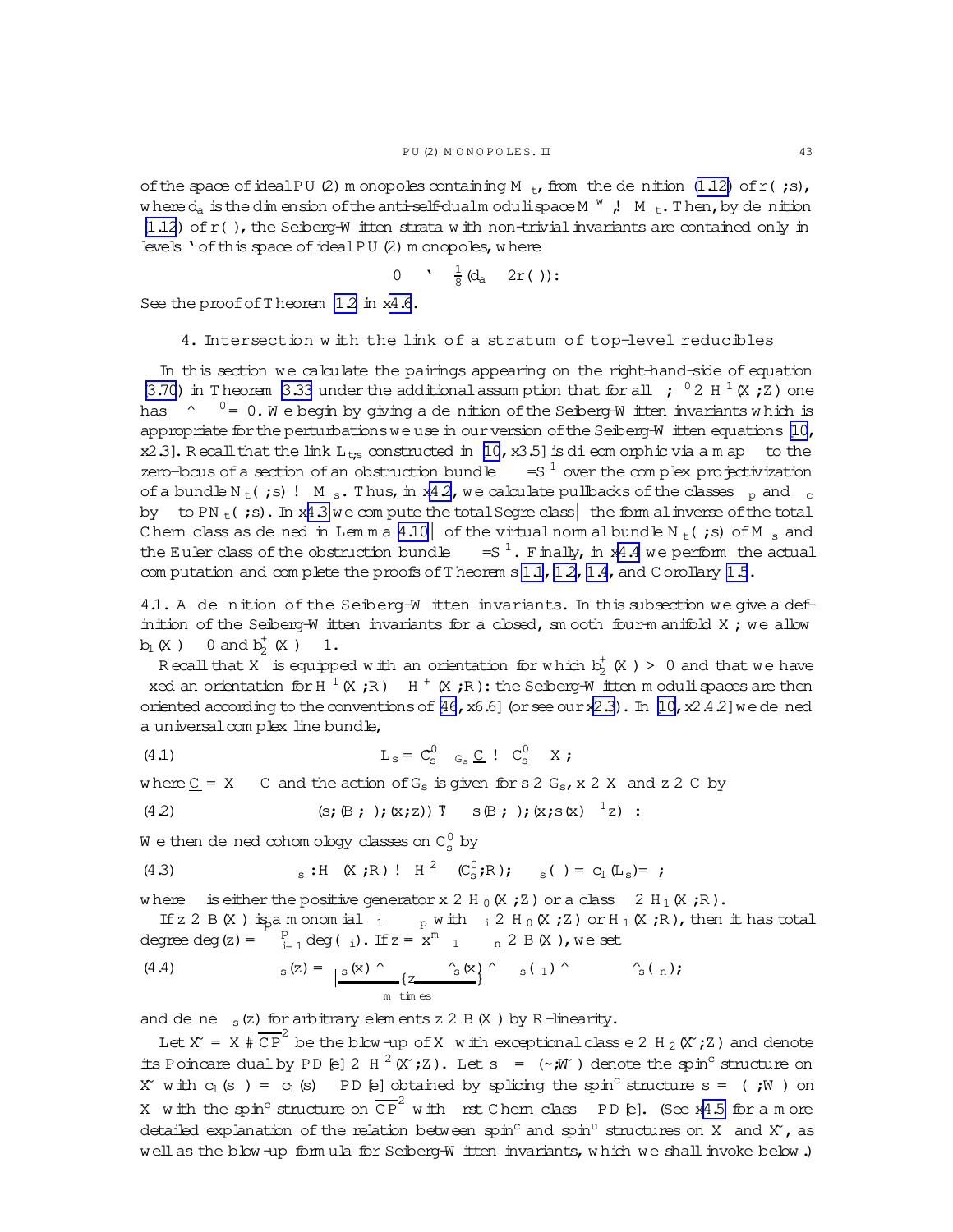<span id="page-43-0"></span>O ne easily checks that dim M<sub>s</sub>  $(X') =$  dim M<sub>s</sub> (X), where the Seiberg-W itten moduli spaces M<sub>s</sub> (X) and M<sub>s</sub> (X) are de ned in [10, Equation (2.55) & Lemma 3.12] with perturbation =  $F^+$  (A). Here, 2A is the xed connection on det (V<sup>+</sup>) = det ( $V^+$ ) and  $\tilde{\tau}$  = ( $\sim$ ; $V$ ) is the spin<sup>11</sup> structure on X<sup>o</sup> de ned in Lemma 4.19, with  $c_1(t) = c_1(t)$ ,  $p_1(t) = p_1(t)$  1, and  $w_2(t) = w_2(t) + PD [e].$  N ow

$$
C_1(S) \quad C_1(\mathbf{t}) = C_1(S) \quad \text{PD}[e] \quad 2 H^2(X^*;Z)
$$

is not a torsion class and so  $\left| \text{ for } b^+ \times \right.$  (X ) > 0, generic R iem annian m etrics g on X and related m etrics on the connect sum X | the m oduli spaces M  $_{\rm s}$  (X ) contain no zero-section pairs [46, P roposition 6.3.1]. Thus, for our choice of generic perturbations, the moduli spaces  $M_{s}$  (X<sup>\*</sup>) are compact, oriented, an ooth m anifolds.

Noting that B  $(X)$  = B  $(X')$ , we de ne the Seiberg-W itten invariants for  $(X; s)$  as an R-linear function (1.7) by setting

$$
\text{(4.5)} \quad \text{SW}_{\text{X, is}}(z) = h_{s^+}(z); \text{M}_{s^+}(X^*)\text{];}
$$

with SW  $_{X, S}(z) = 0$  when deg(z)  $\epsilon$  dim M  $_{S}(X)$ . The blow-up formula for Seiberg-W itten invariants (Theorem 4.20) implies that

(4.6) 
$$
h_s(z); M_s(X)]i = h_s(z); M_s(X)]i;
$$

when the pairing on the left is well-de ned, that is, when M  $_{\rm s}$  (X) contains no zero-section m onopoles. For example, with our version of the Seiberg-W itten equations [10, Equation (2.55)], this situation arises when  $c_1$  (s) 2 H  $^2$  (X; Z) is not a torsion class and thus M  $_S$  (X) contains no zero-section pairs if them etric g is generic and  $b_2^+$  (X) > 0 [46, P roposition 6.3.1]. Therefore, our de nition of the Seiberg-W itten invariants coincides with the usual one [46] in this case, but has the advantage that it is valid even when  $c_1$  (s) is torsion and one cannot perturb the Seiberg-W itten equations by a generic two-form (see Rem ark  $2.14$  in [10]). W hen  $b^+$  (X) > 1, the pairing on the right-hand-side of equation (4.5) is independent of the metric, [46, Lemma 6.7.1].

W hen  $b_2^+$  (X) = 1, however, the pairing on the right-hand-side of denition (4.5) depends on the period point ! (g) of the m etric g on  $X$ , as in the case of the D onaldson invariants (see x3.4.2). To explain this dependence when the Seiberg-W itten moduli spaces are de ned as in [10, x2.3] with the perturbation parameters =  $F^+ (A)$  described above, we note that the moduli space  $M_{st}$  (e) contains zero-section pairs if and only if the period point ! (q) lies on the  $(c_1(s^+))$  -wall in the positive cone of  $H^2(X; R)$ , that is

(4.7) 
$$
(q, \bar{q}) \wedge (q, (s^+)) = 0
$$
:

W hen ! (og) does not lie on the wall, the pairing in de nition  $(4.5)$  m ay depend on the sign of! (g) ^ (c<sub>1</sub>(s<sup>+</sup>) ). The chambers for the Seiberg-W itten invariants of M  $_{S^+}$  are thus connected com ponents of the complement of the  $(c_1 (s^+) )$   $\rightarrow$  wall in the positive cone of  $H^2(X; R)$ , which we call  $(c_1(s^+))$  -chambers.

By an argum ent which is the same as the one we gave for the D onaldson invariants in is not torsion then each  $(c_1(s)$  )-chamber in the positive cone of  $x3.4.2$ , if  $C_1$  (s)  $H^2(K, R)$  is contained in a unique  $(c_1(s^+)$  )-chamber in the positive cone of  $H^2(K, R) =$ R [e]  $H^2(X;R)$ , the related chamber. The Seiberg-W itten invariant associated to a (c<sub>1</sub> (s) )-chamber is then de ned by evaluating the pairing in equation  $(4.5)$  with a metric whose period point lies in the related  $(c_1(s^+)$  )-chamber.

Suppose  $w_2(X)$  (m od 2) is good, in the sense of D e nittion 3.20. For any spin  $\circ$  structure s over X, we have  $c_1$  (s)  $w_2$  (X) (m od 2) and so  $c_1$  (s) (m od 2) is good. Then  $c_1$  (s)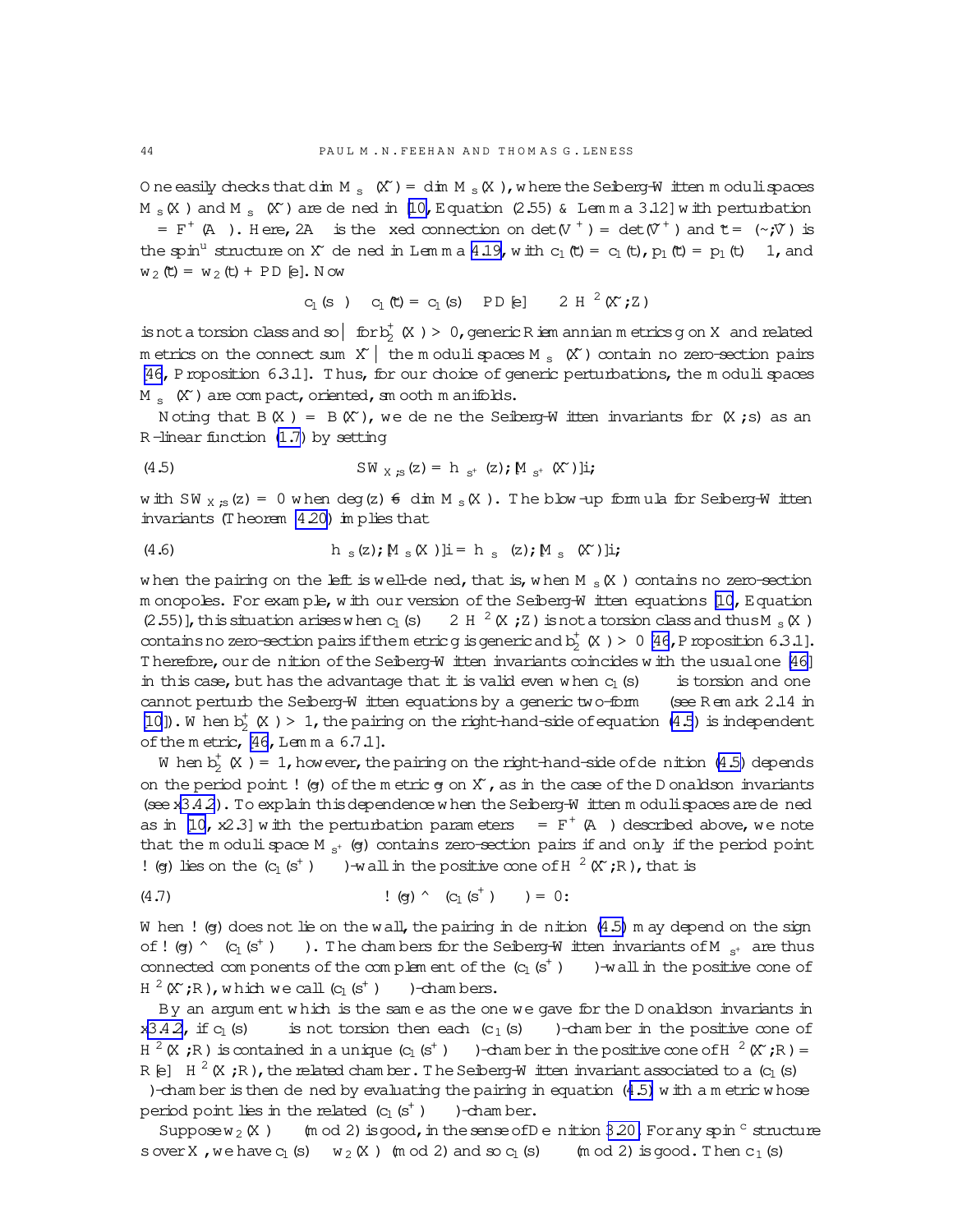<span id="page-44-0"></span>is not torsion and the Seiberg-W itten invariants for M  $_{\rm s}$  depend only on them etric g through the  $(c_1(s)$  )-cham ber for !  $(q)$ .

If  $w_2(X)$  (m od 2) is not good, then  $c_1(s)$  m ay be torsion and in this situation

$$
\hspace{.15cm} ! \hspace{.15cm} (g) \hspace{.15cm} \widehat{\hspace{.1cm}} \hspace{.15cm} (C_{\! \! \: 1} \hspace{.15cm} (S^{^+} \hspace{.15cm}) \hspace{.15cm}) = \hspace{.15cm} ! \hspace{.15cm} (g) \hspace{.15cm} \widehat{\hspace{.1cm}} \hspace{.15cm} \text{PD} \hspace{.15cm} \text{E}];
$$

so the sign of the cup-product would depend on the sign of! ( $g$ ) ^ PD [e], w hich converges to zero as the neck is stretched. Hence, the de nition  $(4.5)$  of the Seiberg-W itten invariant in this case requires a m ore delicate analysis of the sign of ! (g)  $^{\wedge}$  PD [e] as the length of the neck converges to in nity [\[59\]](#page-64-0), which we shall not consider here.

Thus, when  $b_2^+$  (X) = 1, we shall assume that  $w_2$  (X) (mod 2) is good. Since

 $w \equiv w_2(X)$  (m od 2);

this coincides w ith the constraint we used to de ne the D onaldson invariants in  $x3.4.2$ .

We now com pare the D onaldson and Seiberg-W itten cham ber structures:

Lem m a 4.1. Lettbe a spin<sup>u</sup> structure on a four-manifold X with  $b_2^+$  (X ) = 1, where w is an integral lift of  $w_2$  (t) and w (m od 2) is good, and  $c_1$  (t) = . Then there is a one-to-one correspondence between the set of (w ;  $p_1$  (t))-walls and the set of (c<sub>1</sub>(s) )-walls, where M  $_{\rm s}$ is contained in the space of ideal PU (2) m onopoles,  $[\begin{array}{cc} 1_{\text{e}} & M_t, & Sym \\ N \end{array}]$  .

Proof. A (w;p<sub>1</sub>(t))-wall is dened by class 2 H  $^2$  (X;Z) with w (mod 2) and  $^2$  =  $p_1(t) + 4$  for ' 0 (see equation [\(3.33](#page-31-0))). Because is an integral lift of  $w_2(t)$ , the class is characteristic. Hence, there is a spin  $\circ$  structure s w ith  $c_1(s) =$  . By Lem m a [3.32](#page-40-0) and the identity  $2 = p_1(t) + 4$ , a spin<sup>u</sup> structure to with  $c_1(t) =$  and  $p_1(t) = p_1(t) + 4$  adm its a splitting  $t - s - s^0$  for any such spin<sup>c</sup> structures. Conversely, given a spin<sup>c</sup> structure s w ith M  $_{\rm s}$  contained in the space of idealm onopoles, Lem m a [3.32](#page-40-0) im plies that  $(c_1(s)$   $)^2 = p_1(t) + 4$  and  $c_1(s)$  w  $_2(t)$  (m od 2), so the  $(c_1(s)$  )-wall is a  $(w : p_1(t))$ -wall.  $\Box$ 

R em ark  $4.2$ . Lem m a  $4.1$  im plies that in form ulas such as  $(1.20)$  and  $(1.21)$  derived using the cobordism M  $_{\rm t}$   $^{j_{\rm u}}$  =S  $^{1}$  to compare D onaldson and Seiberg-W itten invariants, if a period point! (g) crosses a wall for the D onaldson invariant,  $\pm$  will also cross a wall for one of the Seiberg-W itten invariants in the form  $u$  la; thus both sides of the identity w ill change.

4.2. P ullbacks of cohom ology classes to the link of a stratum of reducibles. W e now compute the pullbacks of the cohom ology classes  $\frac{}{p}(z)$  and  $\frac{}{c}$  by  $\frac{}{t}(z)$  ;N  $\frac{r}{t}(z)$  ;s)=S  $^1$  ! C<sub>t</sub>=S<sup>1</sup>, the restriction of the S<sup>1</sup>-equivariant em bedding de ned in [\[10,](#page-63-0)Equation (3.44)]to the "-sphere of the bundle N  $_{\rm t}$  (;s). The result w ill be expressed in term s of the Seiberg-W itten s-classes and one additional cohom ology class:

Denition  $4.3$ . Let  $2\,$  H  $^{2}$  (PN  $_{\rm t}$  ( ;s);Z) be the negative of thents  $\,$  C hemeclass of the S<sup>1</sup> bund  $\triangleright$  N<sub>t</sub><sup>"</sup> (;s) ! PN<sub>t</sub>(;s). Restricted to each ber of PN<sub>t</sub>(;s), the class is the positive generator of the cohom ology. W ith the conventions of  $[24, x3.1]$  $[24, x3.1]$ , the class is the rst C hern class of the line bundle O  $_{\text{PN}+}$  ( $_{\text{IS}}$ ) (1), the dual of the tautological bundle.

Let  $N_t$ (;s)!  $N_s$  be the pullback of  $N_t$ (;s) by the projection  $M_s$ !  $M_s$ . To com pute the pullbacks by of the cohom ology classes  $_{p}$  ( ) to PN<sub>t</sub> (;s), we rst compute the pullback of the universal bundle  $F_t$  de ned in equation [\(3.2\)](#page-20-0).

Lem m a 4.4. Let the a spin<sup>u</sup> structure which adm its a splitting  $t = s$  s L. A ssume M  $_{\rm s}$  contains no zero-section pairs. Let  $\;$  : N  $_{\rm t}^{\rm u}$  ( ;s) ,!  $\;$  C  $_{\rm t}$  be the embedding constructed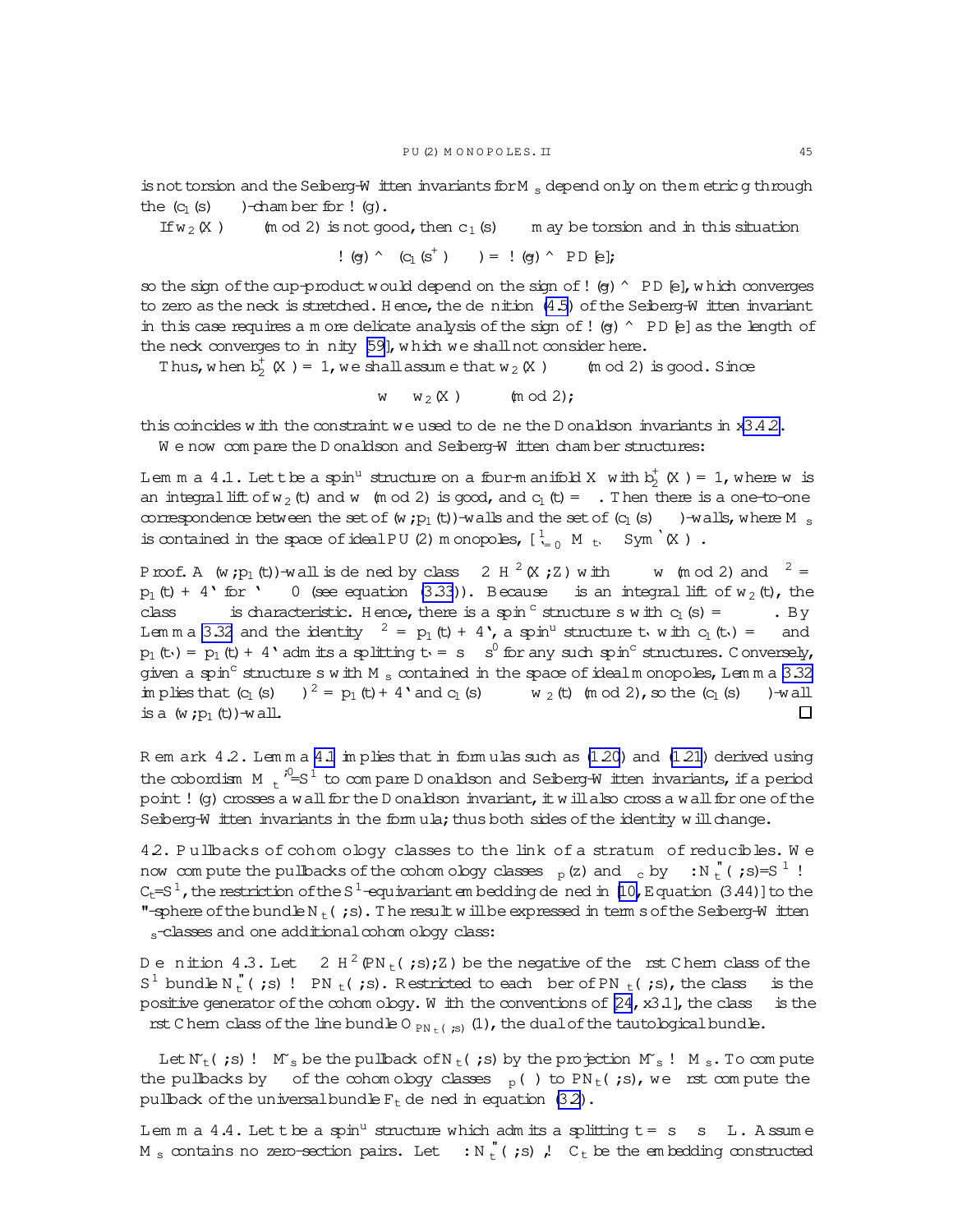<span id="page-45-0"></span>in [\[10,](#page-63-0) x3.5.3], and let  $N_t^{\pi}$  (;s) denote the "-sphere bundle of  $N_t$  (;s). Then, we have an isom orphism of SO (3) bundles over  $PN_t(js)$  X,

(4.8) 
$$
(\mathbf{d}_X) F_t = \mathbf{N}_t^{\mathsf{T}} (\mathbf{g}) \mathbf{G}_s \mathbf{S}^1 (\mathbf{d}_X \mathbf{L}) ;
$$

where s 2  $G_s$  and  $e^i$  2  $S^1$  act on  $N_t^{"}$  (;s) (iR\_ L) by

(4.9) 
$$
(\mathbb{B}; \; ; \; )
$$
; f z)  $\mathbb{T}$  s  $\mathbb{B}; \; ; e^{i} \; )$ ; f s  $^{2}e^{i}z$ ;

where  $(\mathsf{B};;;*)2 \mathsf{N}_t(;;s),(\mathsf{B};;);2 \mathsf{N}_s,$  and  $f \in \mathsf{Z} 2 \mathsf{R} L$ .

Proof. Since  $V = W \t W$  L, where  $s = (i\dot{W})$  and  $t = (i\dot{V})$ , we have an isom orphism of SO (3) bundles  $g_t = iR$  L and the dention (32) of  $F_t$  yields isom orphism of SO (3) bundles over  $C_t$  X,

$$
F_t = C_t \quad G_t \quad S^1 \quad (\underline{iR} \quad L):
$$

From [\[10](#page-63-0), x35.4] we recall that the embedding :N  $_t$ (;s)! C<sub>t</sub> lifts to a m ap

$$
\sim : \mathbb{N}_{\mathsf{t}}(\mathbf{r};\mathbf{s}) \perp \mathbb{C}_{\mathsf{t}}
$$

which is  $G_s$  equivariant when s 2  $G_s$  acts on  $C_t$  via the embedding

(4.10) 
$$
\S G_s
$$
,  $G_t$ ;  $ST$ ,  $(s) = s \, id_W$ ,  $s^{-1} \, id_W$ ,  $L$ ;

while s acts on the base  $M_s$  by the usual action of  $G_s$  and on the bers of  $N_t$  (;s)!  $M_s$ by the action on  $L^2_k$  (  $^1$  )  $L^2_k$  (M  $^+$  ) induced by the isom orphism sg<sub>t</sub> = i<u>R</u> ) L and  $V = W$  W L and the action of  $%$  (s) on V.

We also recall from [\[10,](#page-63-0) x3.5.4] that the map  $\sim$  is S  $^1$  equivariant with respect to the action on the complex bers of  $N_t$ (;s) by scalar multiplication and the trivial action on the base  $Ms$ , while  $S^1$  acts on  $C_t$  through

(4.11) 
$$
\delta_L : S^1 \quad V : V; \text{ where } \delta_L (e^i) = id_W e^i id_W L
$$

Therefore, we have an isom orphism of SO (3) bundles:

 $(\sim \quad \mathop{\rm id}\nolimits_X\ ) \quad C_{\tt t} \quad \mathop{\rm G}\nolimits_{\tt t} \ (\mathop{\rm i}\nolimits{\tt R} \quad \mathop{\rm L}\nolimits) \ = \, {\mathbb N}_{\tt} \mathop{\rm t} \, (\mathop{\rm \mathop{\rm \mathop{\rm i}}\nolimits} s) \quad \mathop{\rm G}\nolimits_s \ (\mathop{\rm i}\nolimits{\tt R} \quad \mathop{\rm L}\nolimits) \, \mathop{\rm t}\nolimits \ .$ 

W e obtain (~  $\,$  id $_{\rm X}$  )  $\rm F_{t}$  on the left above after we take the S  $^{1}$  quotient, w ith S  $^{1}$  acting on  $C_{t}$  through com plex m ultiplication on V and trivially on  $g_{t}$ . G iven

$$
\mathbb{A}; \; ;f; z] = [\sim \mathbb{B}; \; ; \; ); f; z] \; 2 \; C_{t} \quad G_{t} \; (\underline{\mathbb{R}} \quad L);
$$

and noting that

(4.12) 
$$
e^{i} \mathbf{i} d_{V} = \mathcal{E}(e^{i}) \mathcal{E}_{L}(e^{2i}) \mathbf{j} \quad e^{i} \mathbf{2} S^{1} \mathbf{j}
$$

then we can identify the pull-back of the S $^1$  action:

$$
[e^{i} (A; ); f; z] = [e^{i} \sim (B; ; ); f; z]
$$
  
\n
$$
= [e^{i} (e^{i}) e^{2i}) \sim (B; ; ); f; z] \quad (\text{Equation (4.12)})
$$
  
\n
$$
= [e^{i} (e^{i}) \sim (B; ; e^{2i}); f; z] \quad (\text{see [10, x3.5.4})
$$
  
\n
$$
= [\sim (B; ; e^{2i}); e^{i} (f; z)]
$$
  
\n
$$
= [\sim (B; ; e^{i2}); f; e^{i} z] \quad (\text{see [10, x3.4.2}) :
$$

The nalequality follows from the observation that the action of s 2  $G<sub>s</sub>$  induced by the em bedding  $\hat{\sigma}$  : G<sub>s</sub> ! G<sub>t</sub>, the hom om orphism A d : A ut (V) ! su(V), the projection su(V) !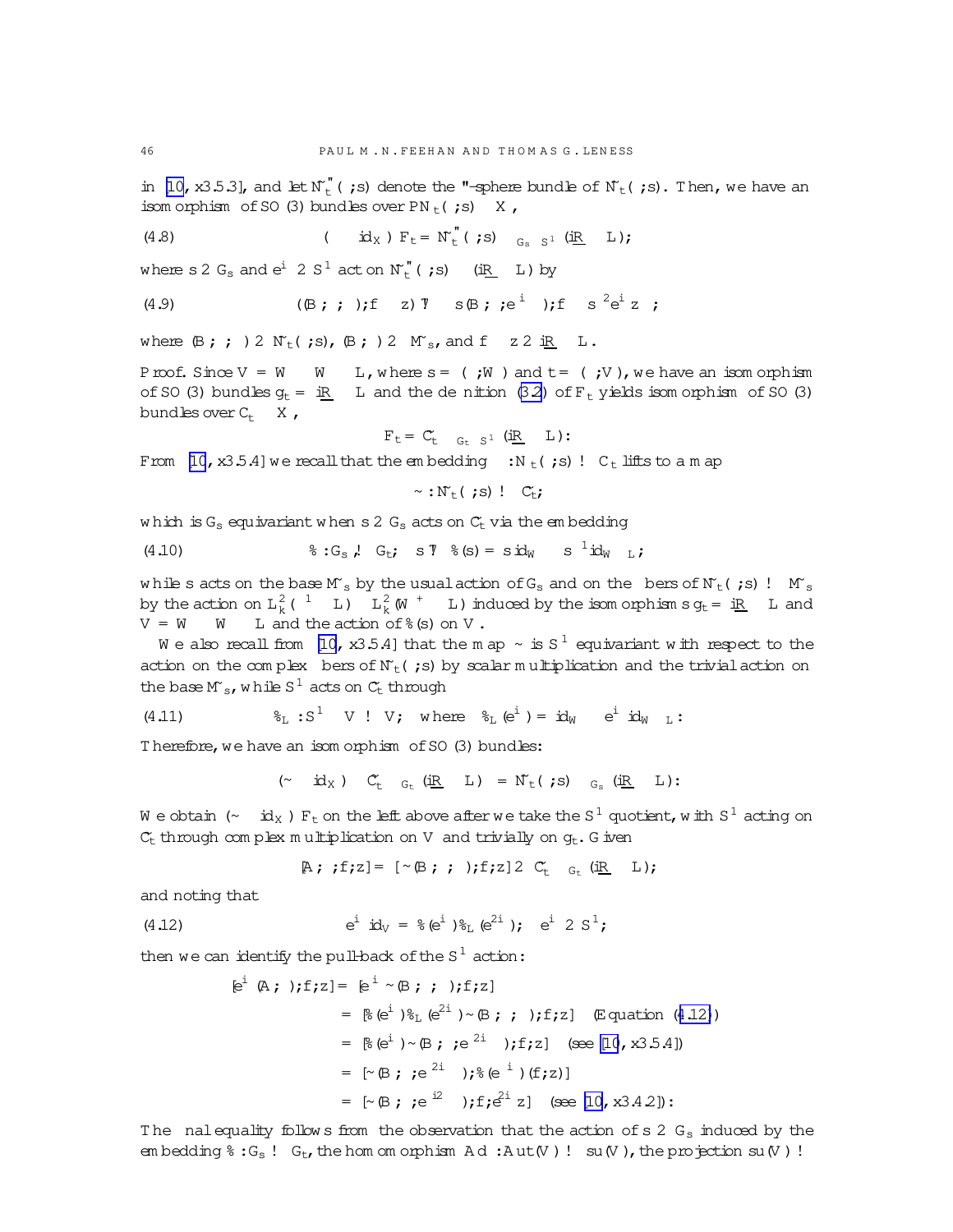<span id="page-46-0"></span> $g_t$ , and the isomorphism  $g_t = iR L$ , is given by (f;z) 7 (f;s<sup>2</sup>z); see [10, x3.42] for details.  $\Box$ 

Lemma 4.4 shows that we can compute  $p_1(F_t)$  2 H<sup>4</sup> (PN<sub>t</sub>(;s) X;R) once we know the Chem class of the line-bundle com ponent of the SO  $(3)$  bundle  $(4.8)$ :

Lem  $m a 4.5$ . Continue the hypotheses of Lem  $m a 4.4$  and let be the cohom ology class in De nition 4.3. Then the complex line bundle,

$$
\mathbb{N}_{\mathsf{t}}^{\mathsf{T}}\left(\mathsf{;s}\right) \quad \mathbb{N}_{\mathsf{t}}^{\mathsf{T}}\left(\mathsf{;s}\right) \quad \mathbb{G}_{\mathsf{s}} \quad \mathbb{S}^1 \mathbb{L}^1 \quad \mathbb{P}\mathbb{N}_{\mathsf{t}}\left(\mathsf{;s}\right) \quad \mathbb{X} \mathsf{;}
$$

has rst Chem class

$$
P_{\text{PN}} + 2({}_{\text{S}} \times {)} c_1({\text{L}}_{\text{S}}) + {}_{\text{X}} c_1({\text{L}}) 2 H^2({}^2{\text{N}}_{\text{t}}; s) \times {}^2);
$$

where  $_{\text{Pn}}$ , s and x are the projections from PN<sub>t</sub>(;s) X to PN<sub>t</sub>(;s), M<sub>s</sub>, and X, respectively, and  $L_s$  is the universal Seiberg-W itten line bundle  $(4.1)$ .

Proof. The projection  $N_s^{\prime\prime}$  (;s)! PN  $_t$  (;s) is a principal G<sub>s</sub> S<sup>1</sup> bundle, where S<sup>1</sup> acts by scalar multiplication on the bers of  $N_t$  (; s). One has an isom orphism of G<sub>s</sub> S<sup>1</sup> bundles

$$
\mathbf{N}_{\mathrm{t}}^{\mathrm{T}}\left(\mathbf{z}\right)=\mathbf{N}_{\mathrm{t}}^{\mathrm{T}}\left(\mathbf{z}\right)=\mathbf{N}_{\mathrm{t}}^{\mathrm{T}}\left(\mathbf{z}\right)\mathbf{M}_{\mathrm{s}}\mathbf{M}_{\mathrm{s}}\mathbf{z}
$$

de ned, for  $\beta$ ; ) 2  $M_s$  and  $\beta$ ; ; ) 2  $N_t''$  (; s), by the m ap

$$
\mathbb{B} \; ; \; ; \; ) \; \mathbb{T} \quad (\mathbb{B} \; ; \; ; \; ] \; ; \mathbb{B} \; ; \; ) ) \; ;
$$

where the square brackets indicate equivalence m odulo  $G_s$ . Applying the isom orphism  $(4.14)$ to the  $G_s$   $S^1$  bundle (4.13) yields an isom or phism of complex line bundles,

(4.15) 
$$
N_{t}^{''}( ; s)
$$
  $G_{s} S^{1} L = \mathbb{N}_{t}^{''}( ; s)$   $M_{s} \mathbb{M}_{s} G_{s} L ) = S^{1}$ 

where, as in denition (4.9), an elements 2 G<sub>s</sub> acts on M<sub>s</sub> L by  $\beta$ ; ; z) 7 (s $\beta$ ; ); s<sup>2</sup>z) and  $S^1$  acts diagonally on  $N_t^{\prime\prime}$  (;s) L.

The isom orphism in [10, Equation (6.68)] gives

$$
\mathsf{M}_{\mathrm{s}} \quad \mathsf{G}_{\mathrm{s}} \mathsf{L} = \mathsf{L}_{\mathrm{s}}^2 \qquad \mathsf{L}
$$

Substituting the isom orphism  $(4.16)$  into equation  $(4.15)$  yields an isom orphism of complex line bundles,

(4.17) 
$$
N_{t}^{''}( ; s)_{G_{s} S^{1}} L = M_{t}^{''}( ; s)_{M_{s} L_{s} S^{2}} X L ) = S^{1}
$$
:

The proof is completed by applying Lemma 327 in [10] to compute the rst Chern class of a berproduct with an S<sup>1</sup> action, the observation that the S<sup>1</sup> action in (4.17) is diagonal, and the fact that  $=$  q  $\mathbb{N}_{t}^{(n)}($  ; s)).  $\Box$ 

The reduction of (  $id_X$  )  $F_t$  in Lemma 4.4, the computation in Lemma 4.5, and the fact that  $c_1(L) = c_1(t)$   $c_1(s)$  give the following expression for  $(i \, \text{idx})$   $p_1(F_t)$ .

C orollary 4.6. Continue the hypotheses and notation of Lemm as 4.4 and 4.5. Then,

(4.18) 
$$
(\begin{array}{cc} \text{id}_{X} \text{)} p_{1} \mathbb{F}_{t} = (p_{N} + 2 \text{(s x)} c_{1} \mathbb{L}_{s}) + x (c_{1} \text{(t)} c_{1} \text{(s)}))^{2} \\ 2 H^{2} \mathbb{P} N_{t} \text{(s)} X ; Z \text{)}: \end{array}
$$

We compute the pullbacks of the cohomology classes  $_{p}$  () in  $C_{E}$ <sup>10</sup>=S<sup>1</sup> to PN<sub>t</sub> (;s):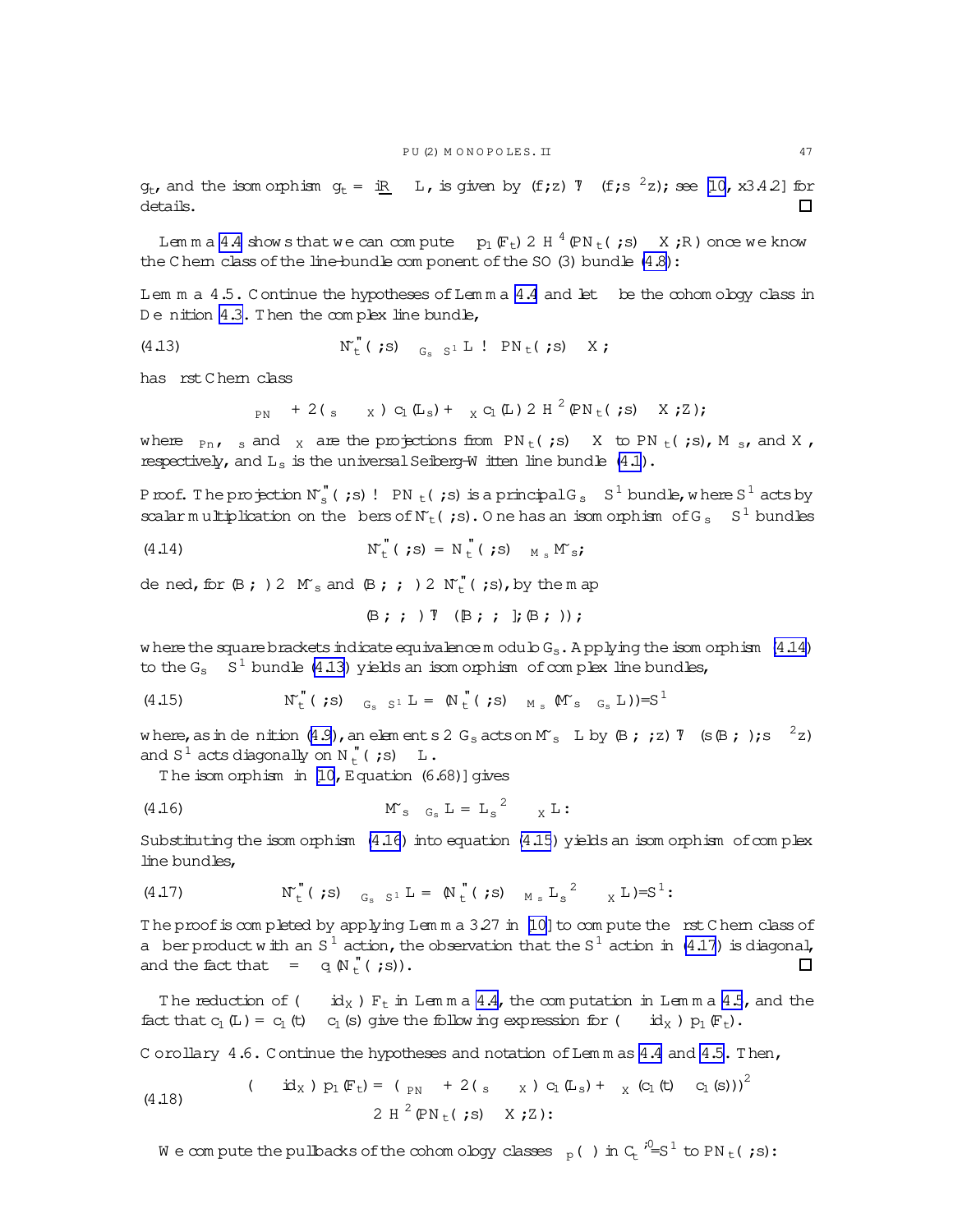C orollary 4.7. C ontinue the hypotheses of Lemma  $4.4$ . Let  $f_{ij}$  be a basis for H  $_1$  (X ; Z)=Tor and let f<sub>i</sub>g be the dualbasis for H  $^1$  (X ; Z). Then if x 2 H<sub>0</sub>(X ; Z) is the positive generator, 2 H<sub>1</sub>(X;R),h 2 H<sub>2</sub>(X;R),and [Y ] 2 H<sub>3</sub>(X;R), the pullbacks of the cohom ology classes  $_{\text{p}}$  ( ) in H  $\,$  (C  $_{\text{t}}$   $\,^{j0}\!\text{=}\mathrm{S}^{\,1}$  ;R ) by the embedding  $\,$  :PN  $_{\text{t}}$  ( ;s) ,!  $\,$  C  $_{\text{t}}$   $\,^{j0}\!\text{=}\mathrm{S}^{\,1}$  to cohom obgy classes  $p_p( )$  in H (PN  $_f( ;s);R)$  are given by

$$
P_{p}(Y_{j}) = \n\begin{cases}\n\frac{1}{2}P_{X}(X_{j}) & \text{if } P_{X}(X_{j}) \\
\frac{1}{2}P_{X_{j}}(S) & \text{if } P_{X}(S) \\
\frac{1}{2}P_{X_{j}}(S) & \text{if } P_{X}(S) \\
\frac{1}{2}P_{X_{j}}(S) & \text{if } P_{X}(S) \\
\frac{1}{2}P_{X}(S) & \text{if } P_{X}(S) \\
\frac{1}{2}P_{X}(S) & \frac{1}{2}P_{X}(S) \\
\frac{1}{2}P_{X}(S) & \frac{1}{2}P_{X}(S) \\
\frac{1}{2}P_{X}(S) & \frac{1}{2}P_{X}(S) & \frac{1}{2}P_{X}(S) \\
\frac{1}{2}P_{X}(S) & \frac{1}{2}P_{X}(S) & \frac{1}{2}P_{X}(S) & \frac{1}{2}P_{X}(S) \\
\frac{1}{2}P_{X}(S) & \frac{1}{2}P_{X}(S) & \frac{1}{2}P_{X}(S) & \frac{1}{2}P_{X}(S) & \frac{1}{2}P_{X}(S) & \frac{1}{2}P_{X}(S) & \frac{1}{2}P_{X}(S) & \frac{1}{2}P_{X}(S) & \frac{1}{2}P_{X}(S) & \frac{1}{2}P_{X}(S) & \frac{1}{2}P_{X}(S) & \frac{1}{2}P_{X}(S) & \frac{1}{2}P_{X}(S) & \frac{1}{2}P_{X}(S) & \frac{1}{2}P_{X}(S) & \frac{1}{2}P_{X}(S) & \frac{1}{2}P_{X}(S) & \frac{1}{2}P_{X}(S) & \frac{1}{2}P_{X}(S) & \frac{1}{2}P_{X}(S) & \frac{1}{2}P_{X}(S) & \frac{1}{2}P_{X}(S) & \frac{1}{2}P_{X}(S) & \frac{1}{2}P_{X}(S) & \frac{1}{2}P_{X}(S) & \frac{1}{2}P_{X}(S) & \frac{1}{
$$

where we have written  $s($  ) for the pullback of this class to PN<sub>t</sub>(;s).

Proof. Recall from [\[10](#page-63-0), Lem m a 2.24] that

$$
c_1(L_s) = \begin{array}{cc} & b_X(x) \\ s(x) & 1 + \end{array} \qquad s(j) \qquad \frac{1}{2} L^2(C_s^0 X;R):
$$

The identities (4.19) then follow from equation  $(4.18)$ , the de nition  $(3.3)$  of the cohom ology classes  $_{p}$  ( ) =  $\frac{1}{4}p_{1}(F_{t})=$  , and standard com putations (com pare the proof of [\[7](#page-63-0), Proposition 5.1.211).  $\Box$ 

Finally, we compute the pullback of the class  $\frac{1}{c}$  in C<sub>t</sub> <sup>10</sup>=S<sup>1</sup> to PN <sub>t</sub>( ;s):

Lem  $m a 4.8$ . Continue the hypotheses of Lem  $m a 4.4$  $m a 4.4$  and let be the cohom ology class in D enition [4.3.](#page-44-0) Then

(4.20) 
$$
c = 2 H (\text{PN}_{t}( ; s) ; R) :
$$

Proof. We compute  $c_1$  (  $L_t$ ), where  $L_t$  is the line bundle [\(3.10\)](#page-21-0) with  $c_1(L_t) = c_t$ , so

$$
L_t = (C_t^{j0} C) = S^1;
$$

w ith circle action given by

(4.21) 
$$
e^i
$$
; ( $\mathbb{A}$ ;  $\int z$ ) !  $e^i \mathbb{A}$ ;  $\int e^{2i} z = \mathcal{E}_L(e^{2i}) \mathbb{A}$ ;  $\int e^{2i} z$ ;

where  $\frac{1}{6}$  is given by de nition [\(4.11\)](#page-45-0) and the preceding equality follow s from the relation [\(4.12](#page-45-0)) between the circle actions. The embedding :  $N_t^{\prime\prime}$  (;s)!  $C_t^{\prime0}$  is  $S^1$  equivariant w ith respect to scalar multiplication on the bers of N<sub>t</sub>(;s) and the action induced by  $\delta_L$ : S<sup>1</sup> V ! V on C<sub>t</sub><sup>,0</sup>. Hence, by de nition of L<sub>t</sub> and the S<sup>1</sup> equivariance of , we obtain an isom orphism of complex line bundles

$$
L_t = \mathbb{N} \big( \begin{array}{cc} \n\mathbf{I} & \n\mathbf{I} & \n\mathbf{I} & \n\mathbf{I} & \n\mathbf{I} & \n\mathbf{I} & \n\mathbf{I} & \n\mathbf{I} & \n\mathbf{I} & \n\mathbf{I} & \n\mathbf{I} & \n\mathbf{I} & \n\mathbf{I} & \n\mathbf{I} & \n\mathbf{I} & \n\mathbf{I} & \n\mathbf{I} & \n\mathbf{I} & \n\mathbf{I} & \n\mathbf{I} & \n\mathbf{I} & \n\mathbf{I} & \n\mathbf{I} & \n\mathbf{I} & \n\mathbf{I} & \n\mathbf{I} & \n\mathbf{I} & \n\mathbf{I} & \n\mathbf{I} & \n\mathbf{I} & \n\mathbf{I} & \n\mathbf{I} & \n\mathbf{I} & \n\mathbf{I} & \n\mathbf{I} & \n\mathbf{I} & \n\mathbf{I} & \n\mathbf{I} & \n\mathbf{I} & \n\mathbf{I} & \n\mathbf{I} & \n\mathbf{I} & \n\mathbf{I} & \n\mathbf{I} & \n\mathbf{I} & \n\mathbf{I} & \n\mathbf{I} & \n\mathbf{I} & \n\mathbf{I} & \n\mathbf{I} & \n\mathbf{I} & \n\mathbf{I} & \n\mathbf{I} & \n\mathbf{I} & \n\mathbf{I} & \n\mathbf{I} & \n\mathbf{I} & \n\mathbf{I} & \n\mathbf{I} & \n\mathbf{I} & \n\mathbf{I} & \n\mathbf{I} & \n\mathbf{I} & \n\mathbf{I} & \n\mathbf{I} & \n\mathbf{I} & \n\mathbf{I} & \n\
$$

w here the circle acts by

(e<sup>i</sup> ;( $\mathbb{B}$ ; ; ];z))  $\mathbb{I}$  ( $\mathbb{B}$ ; ;e<sup>i</sup> ); $e^{i}$  z):

 $\Box$ 

Therefore,  $C_1(L_t) = C_1(L_t) =$ , as desired.

C orollary [4.7](#page-46-0) com pletes the proof of Lem m a [3.15](#page-27-0):

<span id="page-47-0"></span>

(4.19)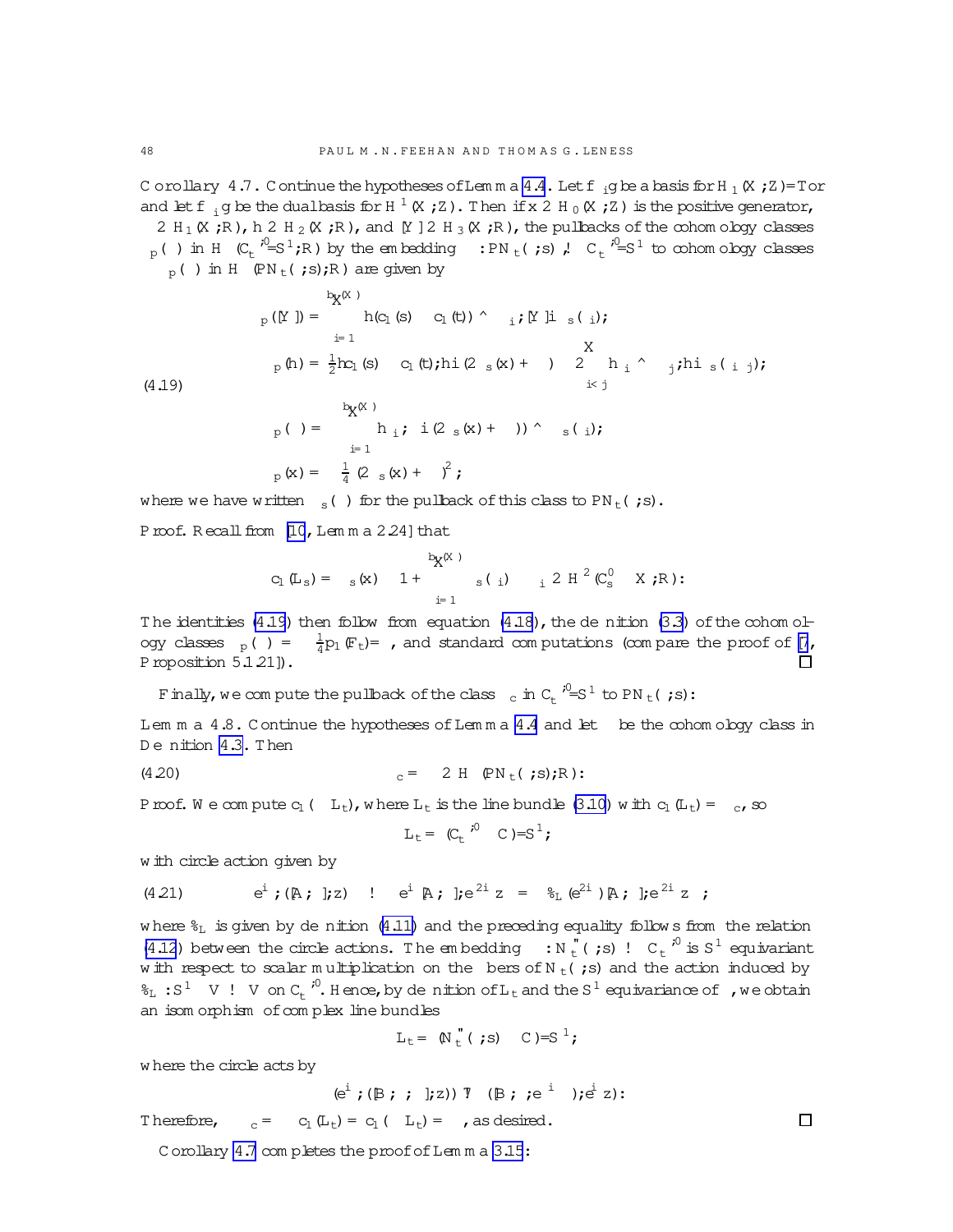<span id="page-48-0"></span>Proof of A ssertions 2 (a), (b) and (c) in Lemm a [3.15.](#page-27-0) Because the class is non-trivial on the ber of the projection PN<sub>t</sub>(;s)! M<sub>s</sub>, the closures of the geom etric representatives V( ), V( ), and V(x) dualto the cohom ology classes  $_{p}$ ( ),  $_{p}$ ( ), and  $_{p}$ (x) m ust contain each point in  $(M_s)$ . H ence, the closures V(), V(), and V(x) contain  $(M_s)$ .  $\Box$ 

4.3. Euler and Segre classes. In  $[10, E$  quation  $(3.48)$ , the hom ology class of the link is given by

$$
[\mathbb{L}_{\text{ts}}] = e(-(-S^{-1})) \setminus [\mathbb{P}\text{N}_{\text{t}}(\cdot;s)];
$$

where  $= S<sup>1</sup>$  is an obstruction bundle over an open neighborhood of  $(M<sub>s</sub>)$  C<sub>t</sub>, as de ned in  $[10, T]$  heorem 3.19]. In this section, we compute the Euler class of this obstruction bundle and then com pute the Segre classes of N<sub>t</sub>(;s) in order to relate intersection pairings on  $PN_t$  (;s) w ith pairings on M s.

T he obstruction bundle is given by

$$
= U \quad C^{r} \quad ! \quad U;
$$

where (see [\[10](#page-63-0),Theorem 3.19]) U is a neighborhood of M  $_{\rm s}$  in C<sub>t</sub> and the S  $^1$  action is given by, for  $A$ ;  $]2 \text{U}$ ,  $z \, 2 \text{C}^r$  , and  $\mathscr{E}_L$  is the m ap  $(4.11)$ ,

(4.22) 
$$
(A; j; z) !
$$
  $\xi_L(e^i) A; j; e^iz :$ 

Because the embedding  $\; : {\rm N}_{{\rm t}}^{\phantom{\dagger}}$  (;s) ! U  $\;$  C $_{{\rm t}}$  is S $^1$  equivariant with respect to scalar multiplication on the bers of N  $_{\rm t}$  (;s) and the action induced by the m ap  $\gamma_{\rm L}$  on C<sub>t</sub>, we have an isom orphism :

$$
=S^1 = N_t^{\prime\prime} ( ;s)
$$
 (s<sup>1</sup>, 1) C<sup>r</sup> ;

where the factor  $\:$  1 indicates that the S $^1$  action in equation (4.22) is diagonal. Thus, we can calculate the Euler class of  $=S^1$ :

Lem m a 4.9. The vector bundle =  $S^1$  has Euler class e( =  $S^1$ ) =  $r$ , where is the cohom ology class in D e nition [4.3,](#page-44-0)  $r = rank_C$ , and

$$
[\mathbb{L}_{\mathsf{t};\mathsf{s}}] = \mathbb{I} \setminus [\mathbb{P}\mathrm{N}_{\mathsf{t}}(\mathbf{t};\mathsf{s})];
$$

where  $L_{ts}$  is given the complex orientation of D e nition [2.7](#page-17-0) and  $\text{PN}_t(js)$  is given the orientation de ned by the orientation of  $TM_{s}$  and the complex orientation of the loers.

Proof. The obstruction section vanishes transversely, so its zero locus,  $L_{ts}$  is Poincare dual to e( =  $S^1$ ) =  $r$  by [\[3](#page-63-0), Proposition 12.8]. Note that the top C hern class is the Euler class associated to the complex orientation of the bers of a complex vector bundle  $[43]$ , Lem m a 14.1 & Denition, p. 158].  $\Box$ 

A lthough the de nition of Segre classes is well-known  $[24, p. 69]$ , we include a de nition here via the follow ing lem m a in order to m ake our conventions clear.

Lem m a 4.10. Let N be a complex rank-r vector bundle with Chern classes  $c_i = c_i(N)$ over an oriented, realm -dim ensionalm anifold M . Let N  $^{"}$  N be the associated "-sphere bundle. D e ne Segre classes  $s_i$  =  $\,s_i\,\mathbb{N}$  ) 2 H  $^{2i}\,\mathbb{K}$  ; Z ) by the relation

(4.23) 
$$
(1 + c_1 + c_2 + \t\t\t\t\t\frac{1}{2}) (s_0 + s_1 + \t\t\t\t) = 1:
$$

Let  $: P(N)$ ! M be the projectivization of N and h the negative of the rst Chern class of the bundle N  $"$  ! P  $(N)$  . Then, for any 2 H  $^m$   $^{2i}$  M ; Z ),

(4.24) 
$$
\operatorname{lh}^{r+1} \wedge \qquad ; \mathbb{P} \mathbb{N} ) \mathbb{I} = \operatorname{hs}_i \wedge \qquad ; \mathbb{M} \mathbb{I} ;
$$

where  $P(N)$  is given the orientation arising from that of M and the complex orientation of the bers of .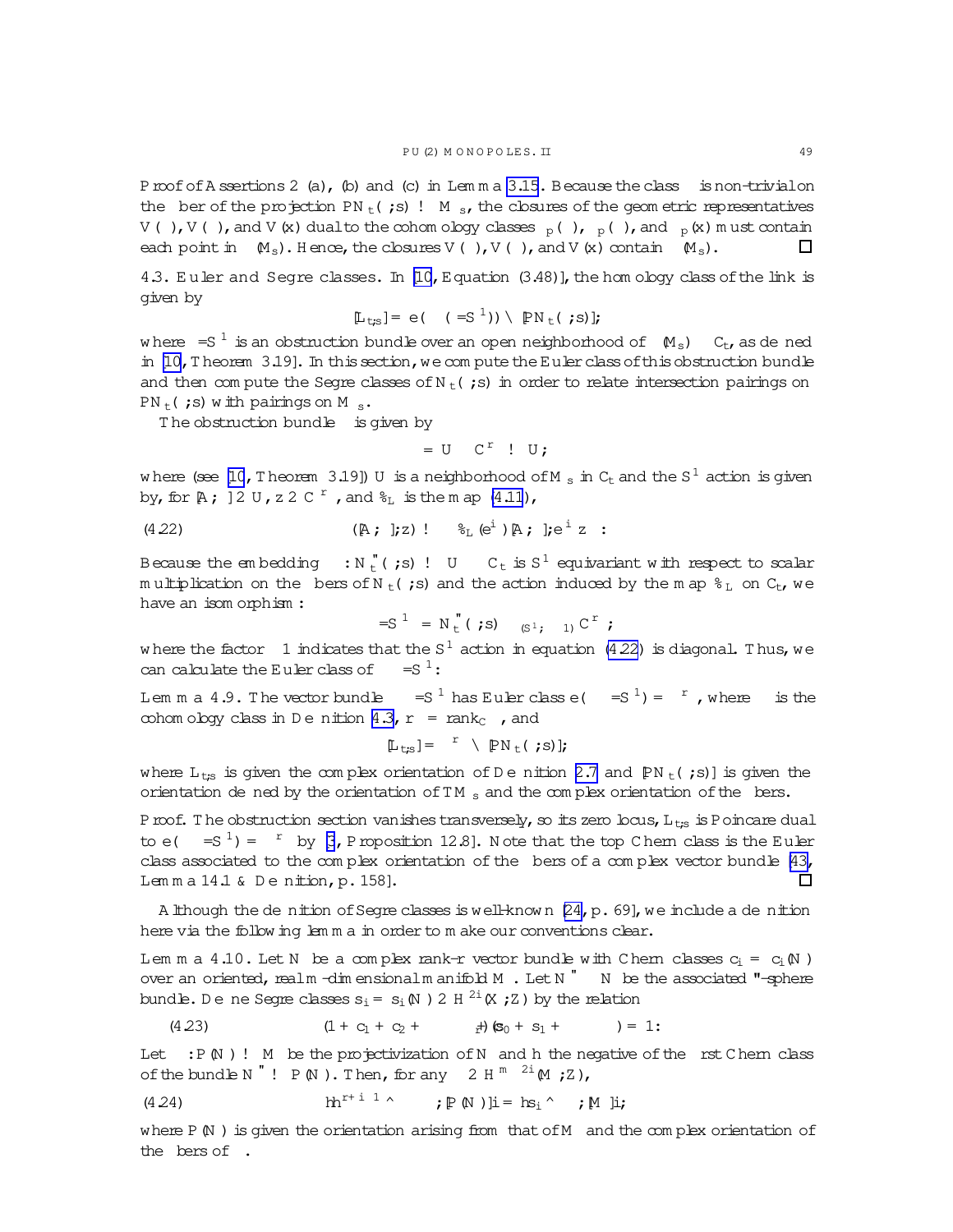Proof. The cohom ology ring of P(N) is given by  $\beta$ , Equation (20.7)],

H (P (N);Z) = H (M;Z) 
$$
[h] = (h^r + c_1h^{r-1} + c_r)
$$
:

We then have  $h^r = \begin{bmatrix} P & r \ r & r \end{bmatrix}$  $\sum_{i=1}^{r}$  c<sub>i</sub>h<sup>r i</sup>. Suppose 2 H<sup>m</sup> (M ; Z), so i = 0 in the assertion of the lem m a, and is dualto h;  $M$  ]ip 2 H  $_0$  (M ; Z), w here p is a point. Then

$$
hh^{r-1} \qquad ; \mathbb{P} \mathbb{N} )\mathbb{I} = hh^{r-1}; \left[ \begin{array}{c} 1 & \text{p} \\ \text{p} \end{array} \right]\mathbb{I}h ; \mathbb{M} \mathbb{I}
$$
\n
$$
= hh^{r-1}; CP^{r-1}\mathbb{I}h ; \mathbb{M} \mathbb{I} = h ; \mathbb{M} \mathbb{I}:
$$

Because  $s_0(N) = 1$  by equation [\(4.23\)](#page-48-0), equation [\(4.24\)](#page-48-0) holds for i = 0. We now use induction on i and consider  $2 \text{ H}^m \stackrel{2i}{\sim} (M;Z)$ :

$$
hh^{r+ i 1 \wedge} \qquad ; \mathbb{P} \mathbb{N} )\mathbb{I} = \begin{array}{c} D & X^i \\ & C_j h^{r+ i 1 j} \wedge \\ & j = 1 \end{array} ; \mathbb{P} \mathbb{N} )]
$$
\n
$$
= \begin{array}{c} X^i \\ & k_{j} S_{i j} \wedge \\ & j = 1 \end{array} ; \mathbb{M} \mathbb{I} = h s_i \wedge \qquad ; \mathbb{M} \mathbb{I} :
$$

The last equality follows from the identity ( P  $_{\rm i}$ C<sub>i</sub>) ( P  $j_j$  s<sub>j</sub>) = 1. This gives the desired relation.

N ext we com pute the Segre classes of N<sub>t</sub>(;s). R ecall from [\[10,](#page-63-0) Equation (3.72)] that

(4.25) 
$$
n_s^0(\mathbf{t}; s) = (c_1 (\mathbf{t}) c_1 (s))^2 \frac{1}{2} (+ )
$$

$$
n_s^0(\mathbf{t}; s) = \frac{1}{8} (2c_1 (\mathbf{t}) c_1 (s))^2 ;
$$

where  $n_s = n_s^0 + n_s^0$  is the index of the elliptic \norm al deform ation operator" for the Seiberg-W itten stratum  $(M_s)$  M t.

Lem m a 4.11. Suppose that for all ;  $^0$  2 H  $^1$  (X ; Z) one has  $\hskip10.5cm$  ^  $\hskip10.5cm$   $^0$  = 0. Let t be a spin<sup>u</sup> structure with  $t=s$  s L and assume M<sub>s</sub> contains no zero-section pairs. Then the bundle  $N_t$ (;s)! M s has Segre classes

(4.26) 
$$
s_i(\mathbb{N}_t(j\ s)) = s_i(\mathbb{N})^i \begin{cases} \mathbb{X}^i & n_s^0 \\ j = 1 \end{cases} \begin{cases} n_s^0 & n_s^0 \\ i & j \end{cases} \text{ i = 0;1;2;...}
$$

P roof. W ith the hypothesis on H  $^1$  (X ; Z ), C orollary 3.30 in [\[10](#page-63-0)] asserts that N  $_{\rm t}$  ( ;s) has totalC hern class  $\overline{0}$ 00

$$
C(N_{t}(s)) = (1 + 2 s(x))^{n_s^0} (1 + s(x))^{n_s^0}
$$

A s described in Lem m a [4.10](#page-48-0), the total Segre class  $s = s_0 + s_1 + s_2 +$  is the form alinverse of the total C hem class  $c = 1 + c_1 + c_2 + \cdots$ , so

$$
s(N_{t}( ; s)) = (1 + 2 s(x))^{n_s^0} (1 + s(x))^{n_s^0}.
$$

T he lem m a follow s by com puting the form alpower series expansions for the above expression, using equation  $(2)$  in Lem m a [4.16](#page-52-0) to simplify before multiplying the two series.  $\Box$ 

R em ark 4.12. The assumption  $\gamma = 0$  in Lemma 4.11 is used to simplify the ex-pression for the C hern character of N<sub>t</sub>(;s) com puted in [\[10,](#page-63-0) T heorem 3.29]. W ithout this assum ption, the universal expression of the Segre classes in term s of the C hern character given in  $[39,Eq$ uation  $(2.11)$ ] and T heorem  $3.29$  of  $[10]$  $[10]$  still show that the Segre classes of  $N_t$ (;s) are expressible in term s of the s-classes, though not as explicitly.

<span id="page-49-0"></span>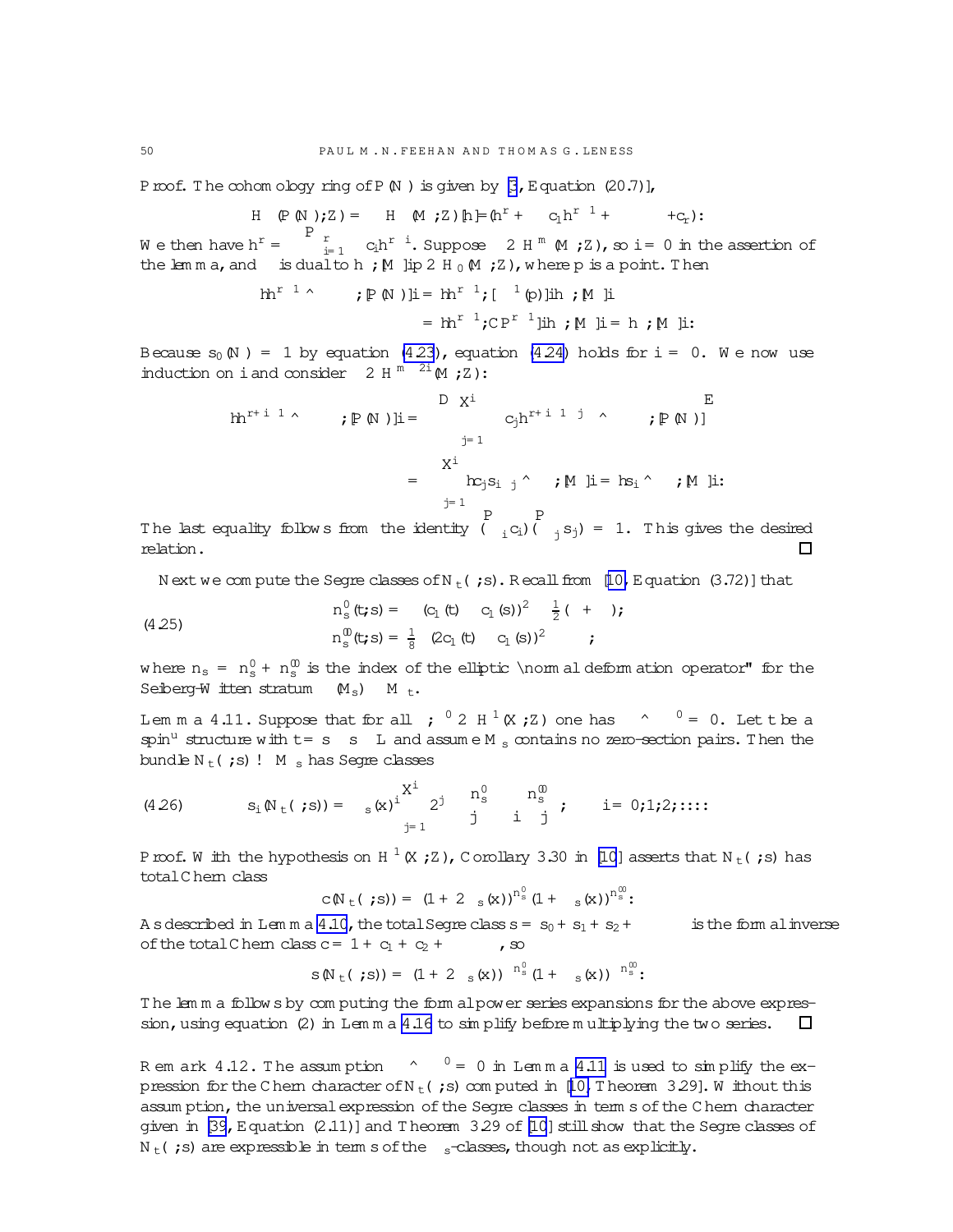<span id="page-50-0"></span>4.4. C om putation of the intersection pairing. W e now com pute intersection pairings w ith  $L_{\text{t,s}}$  of the type encountered in the cobordism formula  $(3.70)$ . Some combinatorial factors appearing in this com putation can be expressed in term s of the Jacobi polynom ials  $[29, x8.96]$  $[29, x8.96]$ , which are dened by

(4.27) 
$$
P_n^{a,b}(\ ) = \frac{1}{2^n} \begin{cases} x & a+n \\ n & k \end{cases} \begin{cases} n+b \\ k & (1)^k (1)^{n-k}; \\ 2C: \end{cases}
$$

Functional relations, relations w ith other special functions, and the generating function for the Jacobipolynom ials can be found in [\[29,](#page-63-0) pp. 1034{1035].

Theorem 4.13. Let X be a four-manifold with  $\gamma$   $^0$  = 0 for every ;  $^0$  2 H  $^1$  (X;Z), and let be a hom ology orientation. Let s and the a spin  $\text{c}$  and spin<sup>u</sup> structure on X for which  $t = s$  s L, and assume M<sub>s</sub> contains no zero-section pairs. G ive L<sub>ts</sub> the complex orientation, determ ined by the orientation for M  $_{\rm s}$  xed by the hom ology orientation as in D e nition [2.5.](#page-14-0) Let z 2 A  $(X)$  and let c be a non-negative integer satisfying

$$
deg(z) + 2_c = dim M_i^2 = S^1
$$
 1:

If  $z = z^0 Y$  for some Y 2 H<sub>3</sub> (X ; Z) and  $z^0 2$  A (X ), then

(4.28) 
$$
h_p(z) \wedge c^p \mathbb{L}_{\text{ts}} \mathbb{I} = 0:
$$

E

If  $z = x^0$  #h <sup>2</sup>, where h 2 H <sub>2</sub> (X ;R),  $\# 2^{-1}$  (H<sub>1</sub> (X ;R)), and x 2 H<sub>0</sub> (X ;Z) is the positive generator, then  $d_s(s)$  1 (m od 2) and if we set

$$
(4.29) \t\t 2d = d_s (s) \t 1;
$$

then

 $\Gamma$ 

(4.30) 
$$
{}_{p}(z) \wedge {}_{c}^{c}; \mathbb{L}_{t;s}] = (1)^{0^{+}+2} {}_{2}^{2} {}_{0}^{2}C ; \text{ (deg}(z); {}_{c}; d_{a}(t); d_{s}(s); 1)
$$

$$
{}_{s}(x^{d}); \mathbb{M}_{s}] \log |s|
$$

$$
{}_{s}(x^{d}); \mathbb{M}_{s}] \log |s|
$$

where

C, 
$$
(\deg(z))
$$
;  $_{c}$ ;  $d_{a}(t)$ ;  $d_{s}(s)$ ;  $_{1}$ ) = (2)<sup>d</sup>P<sub>d</sub><sup>a,b</sup>(0);

for

$$
a = c \quad d \quad 1 \quad \text{and} \quad b = \frac{1}{2} \text{ (deg (z)} \quad d_a(t) \quad d_s(s)) \quad \frac{1}{4} \text{ ( + ) :}
$$
\nIf  $d = 0$ , then C  $\frac{1}{2} = 1$ .

R em ark  $4.14$ . If  $_1 >$  d $_{\rm s}$  (s), then the pairing h  $_{\rm s}$  (x<sup>d</sup>#); [M  $_{\rm s}$ ]i vanishes and so the pairing (4.30) also vanishes.

Proof of Theorem 4.13. By the multilinearity of the pairing, we can assume that # is a m onom ial,  $\# = 1$ , where f 1;:::; 1 g is a subset of a basis for H  $_1$  (X; Z)=Tor. Extend it to a basis and let f  $_{i}$  g be a dual basis for H  $^{1}$  (X ;R), so h  $_{i}$ ;  $_{j}$  i =  $_{ij}$ .

Suppose  $z = z^0 Y$  for  $Y = 2H_3(X; Z)$  and  $z^0 = 2A(X)$ . The expression for  $p([Y])$  in equation  $(4.19)$  is a sum of term s of the form

$$
h(c_1(s) \quad c_1(t)) \qquad \text{if } \text{I} \text{ is } (i) = h(c_1(s) \quad c_1(t)) \qquad \text{if } \text{P} \text{ is } (i);
$$
\n
$$
h(c_1(s) \quad c_1(t)) \qquad \text{if } \text{I} \text{ is } (i);
$$
\n
$$
h(c_1(s) \quad c_1(t)) \qquad \text{if } \text{I} \text{ is } (i) = (c_1(c) \quad c_1(t)) \qquad \text{if } \text{I} \text{ is } (i) = (c_1(c) \quad c_1(t)) \qquad \text{if } \text{I} \text{ is } (i) = (c_1(c) \quad c_1(t)) \qquad \text{if } \text{I} \text{ is } (i) = (c_1(c) \quad c_1(t)) \qquad \text{if } \text{I} \text{ is } (i) = (c_1(c) \quad c_1(t)) \qquad \text{if } \text{I} \text{ is } (i) = (c_1(c) \quad c_1(t)) \qquad \text{if } \text{I} \text{ is } (i) = (c_1(c) \quad c_1(t)) \qquad \text{if } \text{I} \text{ is } (i) = (c_1(c) \quad c_1(t)) \qquad \text{if } \text{I} \text{ is } (i) = (c_1(c) \quad c_1(t)) \qquad \text{if } \text{I} \text{ is } (i) = (c_1(c) \quad c_1(t)) \qquad \text{if } \text{I} \text{ is } (i) = (c_1(c) \quad c_1(t)) \qquad \text{if } \text{I} \text{ is } (i) = (c_1(c) \quad c_1(t)) \qquad \text{if } \text{I} \text{ is } (i) = (c_1(c) \quad c_1(t)) \qquad \text{if } \text{I} \text{ is } (i) = (c_1(c) \quad c_1(t)) \qquad \text{if } \text{I} \text{ is } (i) = (c_1(c) \quad c_1(t)) \qquad \text{if } \text{I} \text{ is } (i) = (c_1(c) \quad c_1(t)) \qquad \text{if } \text{I} \text{ is } (i) = (c_1(c) \quad c_1(t)) \qquad \text{if } \text{I} \text{ is } (i) = (c_1(c)
$$

The integers  $\frac{1}{1}$  and  $\frac{1}{2}$  satisfy

(4.31) 
$$
2 \t2 + 3 \t1 + 4 \t0 + 2 \t c = \deg(z) + 2 \t c = \dim \text{M } t \t^{\frac{30}{2}} = S^1) \t1 = d_S(s) + 2n_S^0 + 2n_S^0 \t2:
$$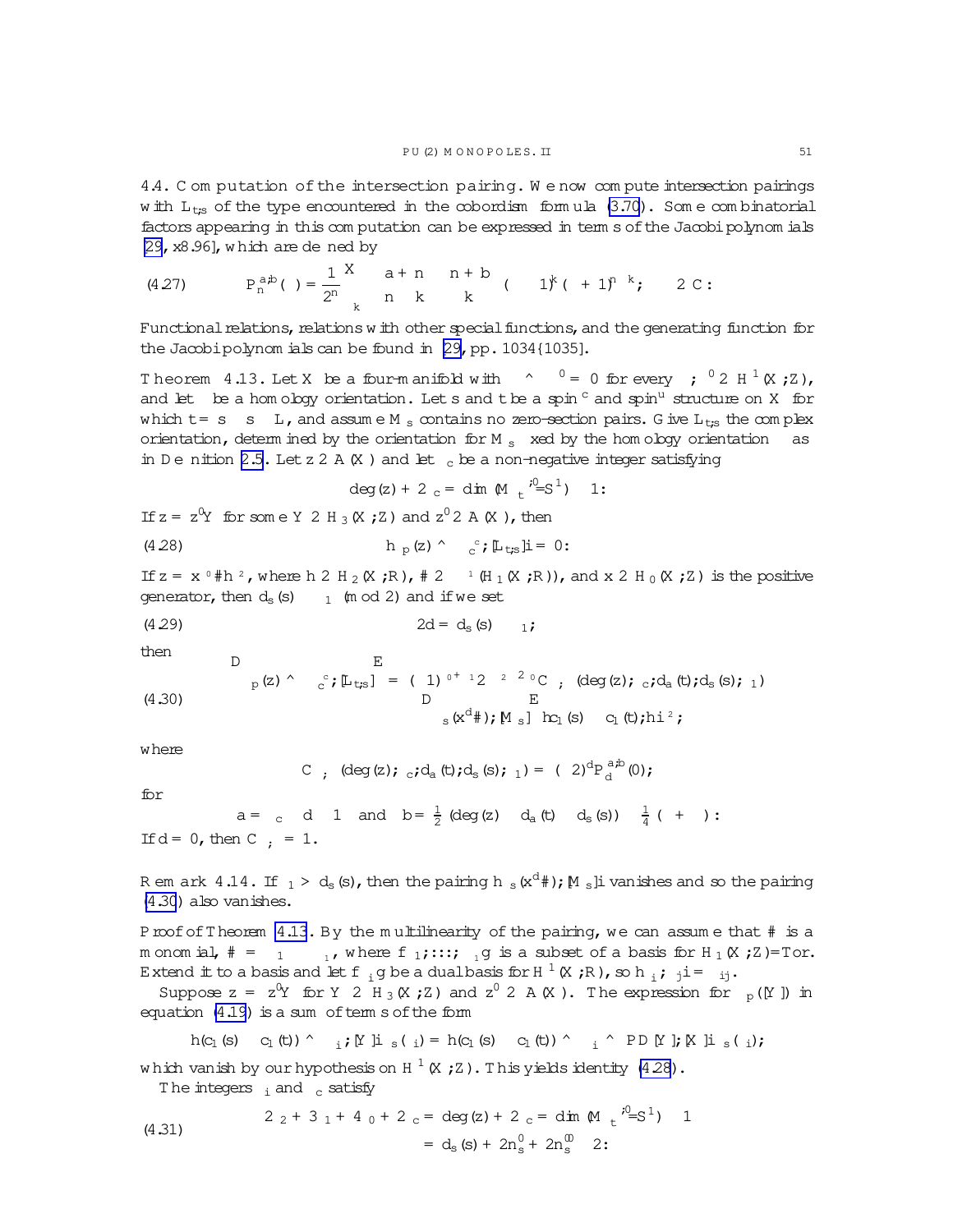Thus  $_1$  d<sub>s</sub> (s) (m od 2) and  $d = \frac{1}{2}(d_s(s) - 1)$  is an integer. We use Corollary 4.7, the comments following Lemma 3.23 in [10], and Lemma 4.9 to write the pairing in equation  $(4.30)$  as

 $(4.32)$ 

 $\mathbb D$ 

$$
p(h^{2} \# x^{0}) \, e^{t} \, \mathbb{L}_{\{ts\}}
$$
\n
$$
= 2 \, {}_{\star}^{2} \text{hc}_{1} \text{ (s)} \, {}_{C_{1}} \text{ (t)} \, \text{hi}^{2}
$$
\n
$$
(\frac{Y^{1}}{2 \, s(x)} \, ) \, s(k) \, \frac{1}{4} (\frac{2}{2} \, s(x) + \frac{2}{7} \, 0 \, c_{\text{ (s)}} \, \text{K}_{\{ts\}})
$$
\n
$$
k = 1
$$
\n
$$
r \, \mathbb{P}_{N} \, t \, (s) \, \mathbb{I}:
$$

W rite C<sub>1</sub> = (1)<sup>1+</sup> 02<sup>2</sup>  $^{2}$  0k<sub>c<sub>1</sub></sub>(s) c<sub>1</sub>(t);hi<sup>2</sup> and de ne

(4.33) 
$$
p = \frac{1}{2} (\deg(z) - 1) = 2 + 1 + 2 0:
$$

 $\overline{E}$ 

The pairing (4.32) is then equal to

D E  
C<sub>1</sub> (2<sub>s</sub>(x) + )<sup>p</sup> <sub>s</sub>(#) 
$$
e^{+x}
$$
;  $PN_t$ (;s)]

 $(4.34)$ 

$$
= C_1 \sum_{i=0}^{X^p} 2^i \frac{P}{i} s(X^{i} \#) P^{+ c+r} i; P N_t ( ; s) ] :
$$

Then  $_S(x^{i}$  + 2 H  $d_S(s)$  2(d i)  $\mathbb{M}$   $_S$  ; Z) and

$$
p + c + r \quad i = 2 + 1 + 2 + 2 + 2 + 1 + 2 + 1 + 2 + 1 + 2 + 1 + 2 + 1 + 2 + 1 + 2 + 1 + 2 + 1 + 2 + 1 + 2 + 1 + 2 + 1 + 2 + 1 + 2 + 1 + 2 + 1 + 2 + 1 + 2 + 1 + 2 + 1 + 2 + 1 + 2 + 1 + 2 + 1 + 2 + 1 + 2 + 1 + 2 + 1 + 2 + 1 + 2 + 1 + 2 + 1 + 2 + 1 + 2 + 1 + 2 + 1 + 2 + 1 + 2 + 1 + 2 + 1 + 2 + 1 + 2 + 1 + 2 + 1 + 2 + 1 + 2 + 1 + 2 + 1 + 2 + 1 + 2 + 1 + 2 + 1 + 2 + 1 + 2 + 1 + 2 + 1 + 2 + 1 + 2 + 1 + 2 + 1 + 2 + 1 + 2 + 1 + 2 + 1 + 2 + 1 + 2 + 1 + 2 + 1 + 2 + 1 + 2 + 1 + 2 + 1 + 2 + 1 + 2 + 1 + 2 + 1 + 2 + 1 + 2 + 1 + 2 + 1 + 2 + 1 + 2 + 1 + 2 + 1 + 2 + 1 + 2 + 1 + 2 + 1 + 2 + 1 + 2 + 1 + 2 + 1 + 2 + 1 + 2 + 1 + 2 + 1 + 2 + 1 + 2 + 1 + 2 + 1 + 2 + 1 + 2 + 1 + 2 + 1 + 2 + 1 + 2 + 1 + 2 + 1 + 2 + 1 + 2 + 1 + 2 + 1 + 2 + 1 + 2 + 1 + 2 + 1 + 2 + 1 + 2 + 1 + 2 + 1 + 2 + 1 + 2 + 1 + 2 + 1 + 2 + 1 + 2 + 1 + 2 + 1 + 2 + 1 + 2 + 1 + 2 + 1 + 2 + 1 + 2 + 1 + 2 + 1 + 2 + 1 + 2 + 1 + 2 + 1 + 2 + 1 + 2 + 1 + 2 + 1 + 2 + 1 + 2 + 1 + 2 + 1 + 2 + 1 + 2 + 1 + 2 + 1 + 2 + 1 + 2 + 1 + 2 + 1 + 2 + 1 + 2 + 1 + 2 + 1 + 2 + 1 +
$$

We use the preceding equation, the Segre class relation (4.24), and the formulas (4.26) for the Segre classes  $s_i(N_t(js))$  to calculate

$$
\begin{array}{ccc}\nD & E \\
\text{s}(x^{i} \#) & P^{+c+T} & i \# \text{PN}_{t}(x^{i} s)\n\end{array} = \n\begin{array}{ccc}\nE & & \\
\text{s}(x^{i} \#)S_{d} & i \# S_{d} \\
\text{S}(x^{i} \#) & \text{SN}_{s} \\
\text{S}(x^{i} \#) & \text{SN}_{s} \\
\text{S}(x^{i} \#) & \text{SN}_{s} \\
\text{S}(x^{i} \#) & \text{SN}_{s} \\
\text{S}(x^{i} \#) & \text{SN}_{s} \\
\text{S}(x^{i} \#) & \text{SN}_{s} \\
\text{S}(x^{i} \#) & \text{SN}_{s} \\
\text{S}(x^{i} \#) & \text{SN}_{s} \\
\text{S}(x^{i} \#) & \text{SN}_{s} \\
\text{S}(x^{i} \#) & \text{SN}_{s} \\
\text{S}(x^{i} \#) & \text{SN}_{s} \\
\text{S}(x^{i} \#) & \text{SN}_{s} \\
\text{S}(x^{i} \#) & \text{SN}_{s} \\
\text{S}(x^{i} \#) & \text{SN}_{s} \\
\text{S}(x^{i} \#) & \text{SN}_{s} \\
\text{S}(x^{i} \#) & \text{SN}_{s} \\
\text{S}(x^{i} \#) & \text{SN}_{s} \\
\text{S}(x^{i} \#) & \text{SN}_{s} \\
\text{S}(x^{i} \#) & \text{SN}_{s} \\
\text{S}(x^{i} \#) & \text{SN}_{s} \\
\text{S}(x^{i} \#) & \text{SN}_{s} \\
\text{S}(x^{i} \#) & \text{SN}_{s} \\
\text{S}(x^{i} \#) & \text{SN}_{s} \\
\text{S}(x^{i} \#) & \text{SN}_{s} \\
\text{S}(x^{i} \#) & \text{SN}_{s} \\
\text{S}(x^{i} \#) & \text{SN}_{s} \\
\text{S}(x^{i} \#) & \text{SN}_{s} \\
\text{S}(x^{i} \#) & \text{SN}_{s} \\
\text{S}(x^{i} \#) & \text{SN}_{s} \\
\text{S}(x^{i} \#) & \text{SN}_{s} \\
\text{S}(x^{i} \#) & \text{SN}_{s} \\
\text{S}(x^{i} \#) & \text{
$$

W riting  $C_2 = C_1 h_s(x^d)$ ; M s li and substituting the formula (4.35) into equation (4.34) yields a simplied expression for that pairing:

(4.36)  
\n
$$
C_2 \xrightarrow{i} P \xrightarrow{j} P \xrightarrow{j} n_S^0 \trightarrow{n_S^0}
$$
\n
$$
= C_2 \xrightarrow{j=0} P \xrightarrow{j=0} P \xrightarrow{j=0} n_S^0
$$
\n
$$
= C_2 \xrightarrow{j=0} P \xrightarrow{j=0} P \xrightarrow{j=0} d \xrightarrow{j} d \xrightarrow{j}
$$

<span id="page-51-0"></span>52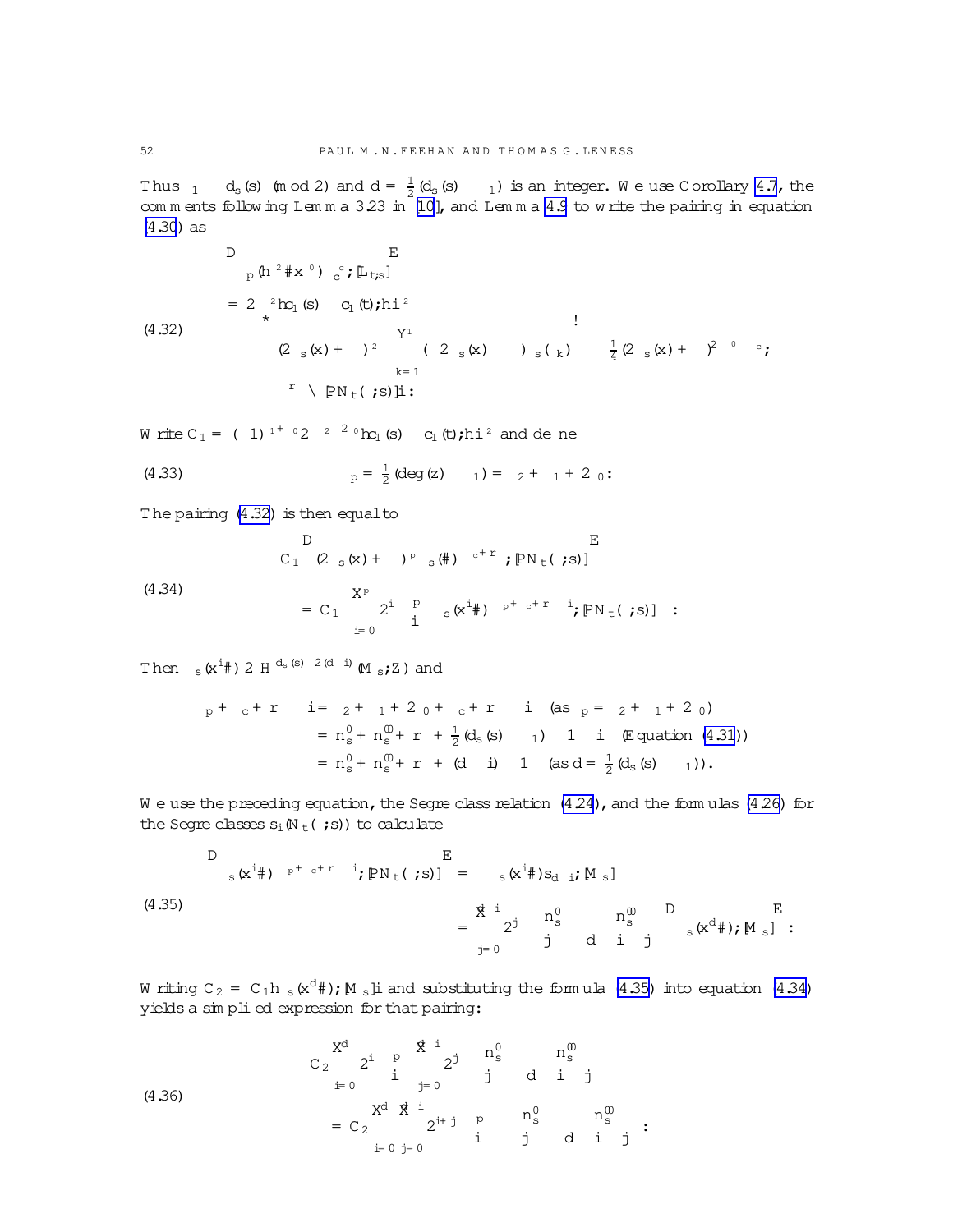<span id="page-52-0"></span>If we write  $u = i + j$ , then the pairing (4.36) becomes

where the second equality follows from the Vanderm onde convolution identity (see equation (5) in Lemma  $4.16$ ). Equation (4.30) will follow from equation (4.37) and Lemma  $4.18$ which expresses the last sum in equation (4.37) in term s of the Jacobipolynom ialgiven by C :  $(\text{deg}(z))$ ;  $\text{d}_a(t)$ ; $d_a(s)$ ; 1). This completes the proof of the theorem.  $\Box$ 

R em ark 4.15. The proof of Theorem 4.13 in plies that C on jecture 3.1 of [8] holds for levelzero reducibles, even without the assumption that  $\sim 0 = 0$  for every ;  $0 \times 2$  H  $^1$  (X; Z). We only used this condition on H  $^1$  (X; Z) in equation (4.35) in order to apply the Segre class computations of Lemma 4.11. If the condition on H  $^1$  (X ; Z) is is omitted, then as noted in Rem ark 4.12 the Segre classes can still be computed in term s of  $\frac{1}{2}$  classes, though less  $\exp$ licitly. In the general situation, the pairing (4.30)  $\cot A$  still be expressed in term s of a pairing of  $_{s}$ -classes with M<sub>s</sub> and, when  $c_{1}$  (s) is not a basic class, the pairing (4.30) would be zero.

Before proving the relation between the combinatorial expression in equation (4.37) and the Jacobi polynom ial used at the end of the proof of Theorem  $4.13$ , it is convenient to collect the combinatorial identities we shall need here. For a 2 R and n 2 N, de ne

(4.38) 
$$
(a)_n = a(a+1)
$$
  $(a+n 1)$ ; and  $0(a+1)$ :

We then have:

Lem m a  $4.16$ .  $[38, p. 9]$  Let a; b 2 R and let k; n 2 N be non-negative integers. Then:

(1) 
$$
(a)_k = (1)^k (1 \ a \ k)_k;
$$
  
a  $(1)^k (a)_k$ 

$$
\frac{d}{k} = \frac{(\bot) (\bot)_{k}}{k!}
$$

(3) 
$$
(a)_{n k} = \frac{(1)^{k} (a)_{n}}{(1 - a n)_{k}}; n k;
$$

(4) 
$$
(n \ k)! = \frac{n!}{(1)^k (n)_k}
$$
;

 $5.711$ 

Identity (5) in Lemma 4.16 (the Vanderm onde convolution identity) follows by comparing coe cients in binom ial expansions of the two sides of the identity  $(x + y)$ <sup>a</sup> $(x + y)$ <sup>b</sup> =  $(x + y)^{a+b}$ .

R em ark 4.17. Note that Identity (2) in Lemma 4.16 allows one to extend the de nition of a binomial coe cient  $\frac{n}{r}$  to the case when n 0. If  $r = 0$ , the identity  $\frac{n}{r} = 1$  still holds.

We now prove the relation between the combinatorial expression in equation  $(4.37)$  and the Jacobipolynom ial.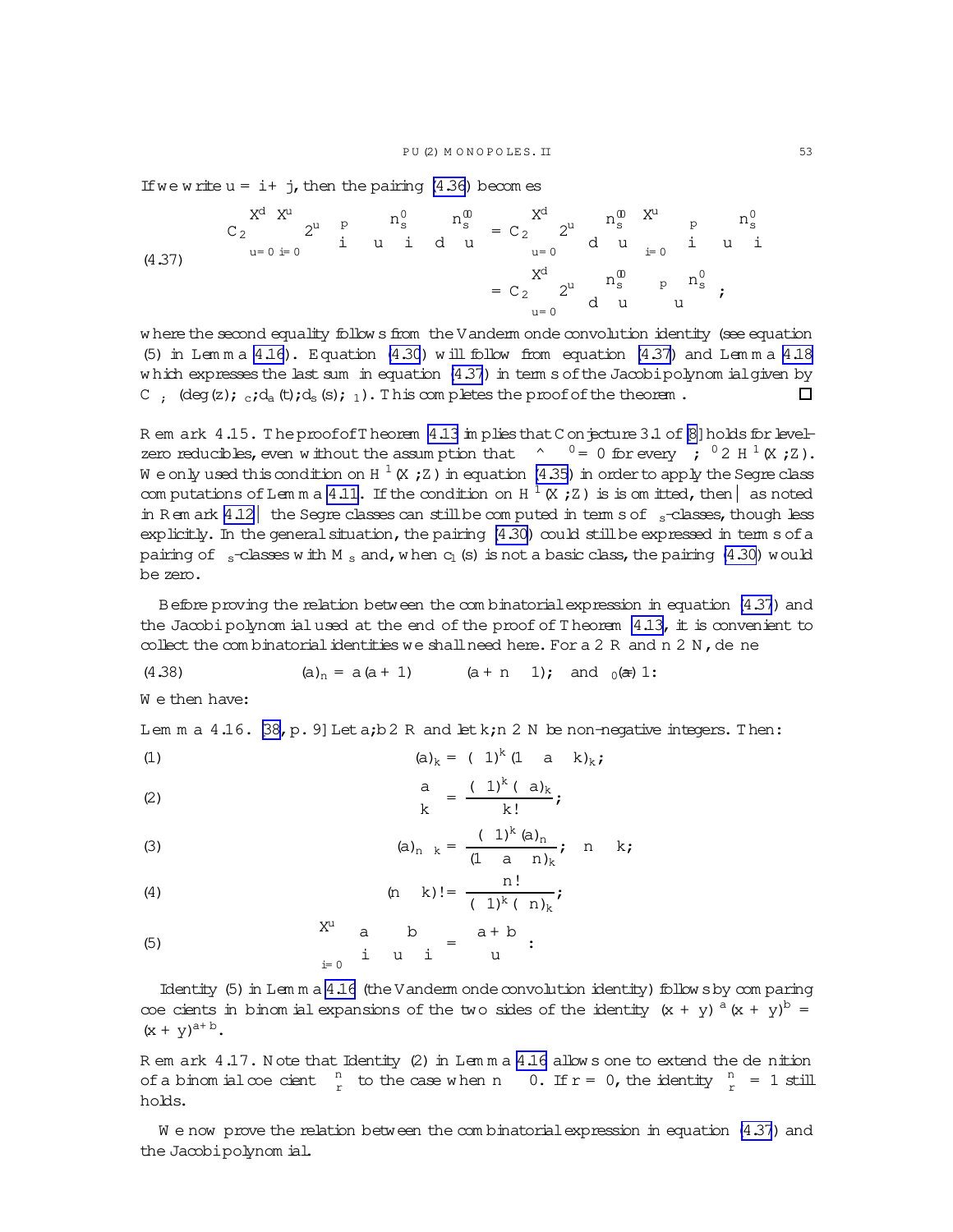<span id="page-53-0"></span>Lem m a 4.18. Continue the notation of Theorem [4.13.](#page-50-0) Then

$$
\begin{array}{ccc} X^{d} & n_{s}^{0} & p_{s}^{0} \\ a^{u} & d & u \end{array} \qquad p \begin{array}{ccc} n_{s}^{0} & p & (2)^{d} P_{d}^{a,b} (0); \\ a & b & d \end{array}
$$

where  $_p$  is de ned in equation [\(4.33\)](#page-51-0) and

$$
a = c \quad d \quad 1 \quad \text{and} \quad b = \frac{1}{2} \text{ (deg (z)} \quad d_a \text{ (t)} \quad d_s \text{ (s)} \quad \frac{1}{4} \text{ ( + ) :}
$$

Proof. We rstrecall that the hypergeom etric functions [\[29,](#page-63-0) x9.10] are de ned by

(4.39) 
$$
{}_{2}F_{1}(a;b;c; ) = \sum_{k=0}^{x^{2}} \frac{(a)_{k}(b)_{k}}{(c)_{k}k!} k; \qquad 2 C:
$$

W e shalluse the follow ing identities [\[38,](#page-64-0) Equation (23), p. 40 & Equation (2), p. 274]:

(4.40) 
$$
{}_{2}F_{1}(\mathbf{m};\mathbf{b};\mathbf{c};\mathbf{r}) = \frac{\left(\mathbf{b}\right)_{m} \left(\frac{1}{m}\right)^{m} \mathbf{m}}{\left(\mathbf{c}\right)_{m}} {}_{2}F_{1}(\mathbf{m};\mathbf{1} \mathbf{m};\mathbf{c};\mathbf{1} \mathbf{m};\mathbf{b};\mathbf{r}) ;
$$
\n
$$
P_{n}^{a,b}(\mathbf{r}) = \frac{\left(\frac{1}{m}\right)_{n} \mathbf{b} + \mathbf{1}_{n}}{\mathbf{a}!} {}_{2}F_{1}(\mathbf{n};\mathbf{n} + \mathbf{a} + \mathbf{b} + \mathbf{1};\mathbf{b} + \mathbf{1};\mathbf{b} + \mathbf{1};\mathbf{b} + \mathbf{1};\mathbf{b} + \mathbf{1};\mathbf{b} + \mathbf{1};\mathbf{b} + \mathbf{1};\mathbf{b} + \mathbf{1};\mathbf{b} + \mathbf{1};\mathbf{b} + \mathbf{1};\mathbf{b} + \mathbf{1};\mathbf{b} + \mathbf{1};\mathbf{b} + \mathbf{1};\mathbf{b} + \mathbf{1};\mathbf{b} + \mathbf{1};\mathbf{b} + \mathbf{1};\mathbf{b} + \mathbf{1};\mathbf{b} + \mathbf{1};\mathbf{b} + \mathbf{1};\mathbf{b} + \mathbf{1};\mathbf{b} + \mathbf{1};\mathbf{b} + \mathbf{1};\mathbf{b} + \mathbf{1};\mathbf{b} + \mathbf{1};\mathbf{b} + \mathbf{1};\mathbf{b} + \mathbf{1};\mathbf{b} + \mathbf{1};\mathbf{b} + \mathbf{1};\mathbf{b} + \mathbf{1};\mathbf{b} + \mathbf{1};\mathbf{b} + \mathbf{1};\mathbf{b} + \mathbf{1};\mathbf{b} + \mathbf{1};\mathbf{b} + \mathbf{1};\mathbf{b} + \mathbf{1};\mathbf{b} + \mathbf{1};\mathbf{b} + \mathbf{1};\mathbf{b} + \mathbf{1};\mathbf{b} + \mathbf{1};\mathbf{b} + \mathbf{1};\mathbf{b
$$

By equation (2) of Lem m a  $4.16$ , the com binatorial expression in equation [\(4.37](#page-52-0)) can be w ritten as

(4.41) 
$$
C \t n_s^{\mathbf{0}}; n_s^{\mathbf{0}}; p; d) = \begin{cases} X^d & n_s^{\mathbf{0}} & p n_s^{\mathbf{0}} \\ d & u & u \end{cases}
$$

$$
= \begin{cases} X^d & \text{if } n_s^{\mathbf{0}} & p n_s^{\mathbf{0}} \\ 2^u & (1)^d \cdot \frac{(n_s^{\mathbf{0}})^d u}{(d - u)!} & (1)^u \cdot \frac{(n_s^{\mathbf{0}})^d u}{u!}; \end{cases}
$$

Applying equation (3) of Lemma [4.16](#page-52-0) to  $\mathfrak{(n_g^0)}_{\rm d-u}$  and equation (4) to (d  $\;$  u)!yields

$$
(4.42) \quad\n C \quad (n_s^{\omega}, n_s^0; p \, \mathrm{d}) = (1)^{d} \sum_{u=0}^{X^d} 2^u \frac{(1)^u (n_s^{\omega})_d (1)^u (d)_u (n_s^0 - p)_u}{(1 - n_s^{\omega})_d (d) u!} \\
= \frac{(1)^d (n_s^{\omega})_d}{(d)!} \sum_{u=0}^{X^d} \frac{(d)_u (n_s^0 - p)_u}{(1 - n_s^{\omega})_d (d) u!} 2^u \\
= \frac{(1)^d (n_s^{\omega})_d}{(d)!} {}_2F_1 (d; n_s^0 - p; 1 - n_s^{\omega})_d (d; 2) :
$$

Substituting the rst identity in equation  $(4.40)$  into equation  $(4.42)$  gives

(4.43) C 
$$
(n_s^{\text{m}}; n_s^{\text{0}}; p_s; d) = \frac{(n_s^{\text{m}})^{d} 2^d (n_s^{\text{0}} - p) d}{(d)!(1 - n_s^{\text{m}} - d)_d} 2F_1 (d; n_s^{\text{m}}; p - n_s^{\text{0}} - d + 1; \frac{1}{2})
$$

By substituting equation (1) from Lem m a [4.16](#page-52-0) into equation (4.43) we obtain

(4.44) C 
$$
(n_s^{\text{m}}; n_s^{\text{0}}; p_s; d) = \frac{2^d (1)^d (n_s^{\text{0}} - p)_d}{(d)!} {}_2F_1 (d; n_s^{\text{m}}; p_n^{\text{0}} + n_s^{\text{0}} + 1; \frac{1}{2})
$$
:

A pplying the second identity in (4.40) to equation (4.44) yields

(4.45) 
$$
C \left( n_s^{\mathfrak{D}} \mathbf{i} n_s^{\mathfrak{D}} \mathbf{i} \right) = \frac{2^d \left( n_s^{\mathfrak{D}} - p_d \right) d \left( d \right)!}{(d) \left( \left( p - n_s^{\mathfrak{D}} - d + 1 \right) d} P_d^{\mathfrak{D}_s^{\mathfrak{D}} + \mathfrak{D}_s^{\mathfrak{D}} - 1} i \right) P_s^{\mathfrak{D}_s^{\mathfrak{D}} - 1}.
$$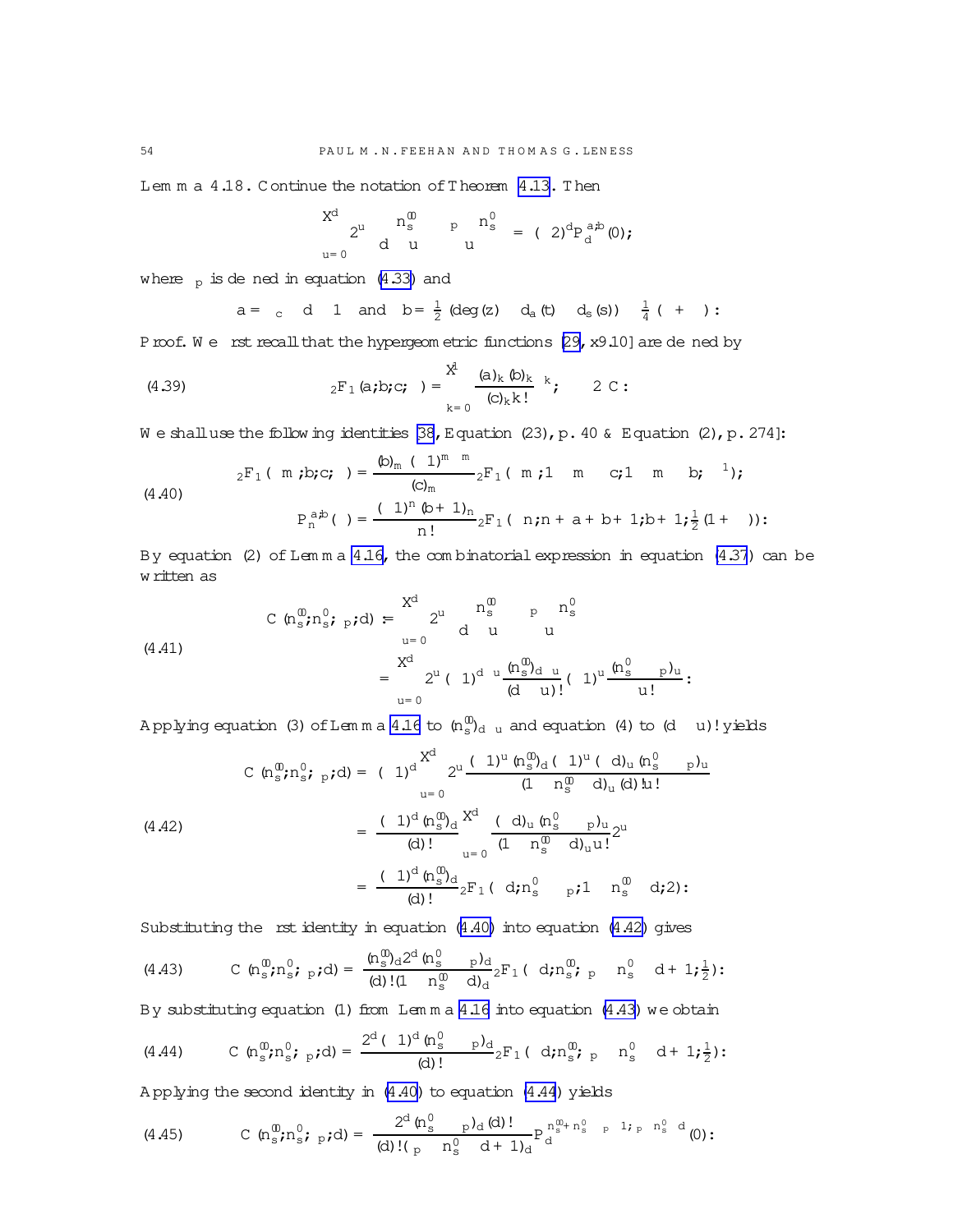<span id="page-54-0"></span>By applying equation (1) from Lem m a [4.16,](#page-52-0) we can then sim plify the right-hand side of equation [\(4.45\)](#page-53-0) to give

(4.46) 
$$
C \left( n_s^{\mathfrak{D}} ; n_s^{\mathfrak{O}} ; p ; d \right) = (2)^d P_d^{n_s^{\mathfrak{D}} + n_s^{\mathfrak{O}} - p^{-1} i_p n_s^{\mathfrak{O}} - d} (0) :
$$

Then, the equality

 $d_s(s) + 2n_s^0 + 2n_s^0$   $2 = \dim M_t^3 - s^1$   $1 = \deg(z) + 2c = 2p + 1 + 2c$ and  $d_s(s) = 2d + 1$  im ply 00

(4.47) 
$$
n_s^0 + n_s^0
$$
 p 1 = c d 1:

The denition  $(4.25)$  of  $n_s^0$  implies that

 $n_s^0 = \frac{1}{2}$  $\frac{1}{2}d_{a}(t) + \frac{1}{4}(t)$ 

which, together with the identities d =  $\frac{1}{2}$  $\frac{1}{2}$  (d<sub>s</sub> (s)  $\qquad$  1) and  $\qquad$   $_p = \frac{1}{2}$  $\frac{1}{2}$  (deg (z)  $\qquad$  1), yields  $p \quad n_s^0 \quad d = \frac{1}{2}$ (4.48)  $p \quad n_s^0 \quad d = \frac{1}{2}$  (deg (z)  $d_a(t) \quad d_s(s)$ )  $\frac{1}{4}$  ( + ):

Substituting equations (4.47) and (4.48) into equation (4.46) then com pletes the proof.  $\Box$ 

4.5. A blow -up form ula for Seiberg-W itten link pairings. O ur form ula [\(4.30](#page-50-0)) in T heorem [4.13](#page-50-0) for pairings w ith Seiberg-W itten links  $[L_{ts}]$  only applies when M s contains no zero-section pairs. In the same vein, our formula  $(3.70)$  in Theorem [3.33](#page-40-0) for #  $(V (z) \setminus M W)$ in term s of pairings with  $[L_{t:s}]$  only applies when  $w_2(t)$  w (m od 2) and w (m od 2) is good; when  $t = s - s^0$  and  $w_2(t)$  is good, then M  $_s$  contains no zero-section pairs. The de nition [\(3.31\)](#page-30-0) of the D onaldson invariants D  $\frac{w}{X}$  (z) incorporates the blow-up formula in order to rem ove any such constraint on  $w$ . Therefore, we derive a  $\bb{D}$  blow -up" form ula for the Seiberg-W itten link pairings w hich, together w ith equations  $(3.70)$  and  $(4.30)$ , w illallow us to compute D  $^w_X$  (z) for arbitrary w 2 H  $^2$  (X ; Z).

A s before, we let  $X = X \# \overline{CP}^2$  be the blow-up of X with exceptional classe 2 H<sub>2</sub> (X; Z) and denote its Poincare dualby PD [e] 2 H  $^2$  (X ; Z ). W e rst need to relate spin<sup>c</sup> structures on X with those on X . Because  $\overline{CP}^2$  is simply-connected, the follow ing m ap is a bijection:

 $\text{Spin}^c(\overline{\mathbb{CP}}^2)$  !  $f(2k)$  1)PD [e]: $k$  2 Zg H  $^2(\overline{\mathbb{CP}}^2;Z)$ ; s  $\overline{Y}$  C<sub>1</sub>(s):

Let  $s_{2k-1}$  denote the spinc structure on  $\overline{CP}^2$  with  $c_1(s_{2k-1}) = (2k-1)$  PD [e]. By the discussion in [\[52](#page-64-0), x12.4], a spin<sup>c</sup> structure s on X and  $s_{2k-1}$  on  $\overline{\text{CP}}^2$  can be spliced together to yield a spin<sup>c</sup> structure s#  $s_{2k-1}$  on X° w ith

(4.49) 
$$
C_1 (s \# s_{2k-1}) = C_1 (s) + (2k-1) \text{PD} [e]:
$$

M oreover, every spin<sup>c</sup> structure on X~ can be realized in this way. The dim ensions of the Seiberg-W itten m oduli spaces are related by

(4.50) 
$$
d_s (s \# s_{2k-1}) = \frac{1}{4} c_1 (s \# s_{2k-1})^2 \quad 2 \sim \quad 3 \sim = d_s (s) \quad k (k-1);
$$

where  $\sim$  = + 1 denotes the Euler characteristic of X° and  $\sim$  = 1 is the signature of  $X^{\cdot}$  . We now de neaspin<sup>u</sup> structure  $\mathfrak k$  on  $X^{\cdot}$  related to a spin<sup>u</sup> structure ton X , and relate reducible PU (2) m onopoles in M  $_{*}$  to those in M  $_{t}$ .

Lem m a  $4.19$ . Let t be a spin<sup>u</sup> structure on X with the property that reducible PU (2) m onopoles in M  $_{\rm t}$  appear only in the top level M  $_{\rm t}$ . For X = X  $\#\overline{\text{CP}}^2$ , let e 2 H  $_{\rm 2}$  (X ; Z ) be the exceptional class, and let PD [e] 2 H  $^2$  (X^; Z) be its Poincare dual. Then we have: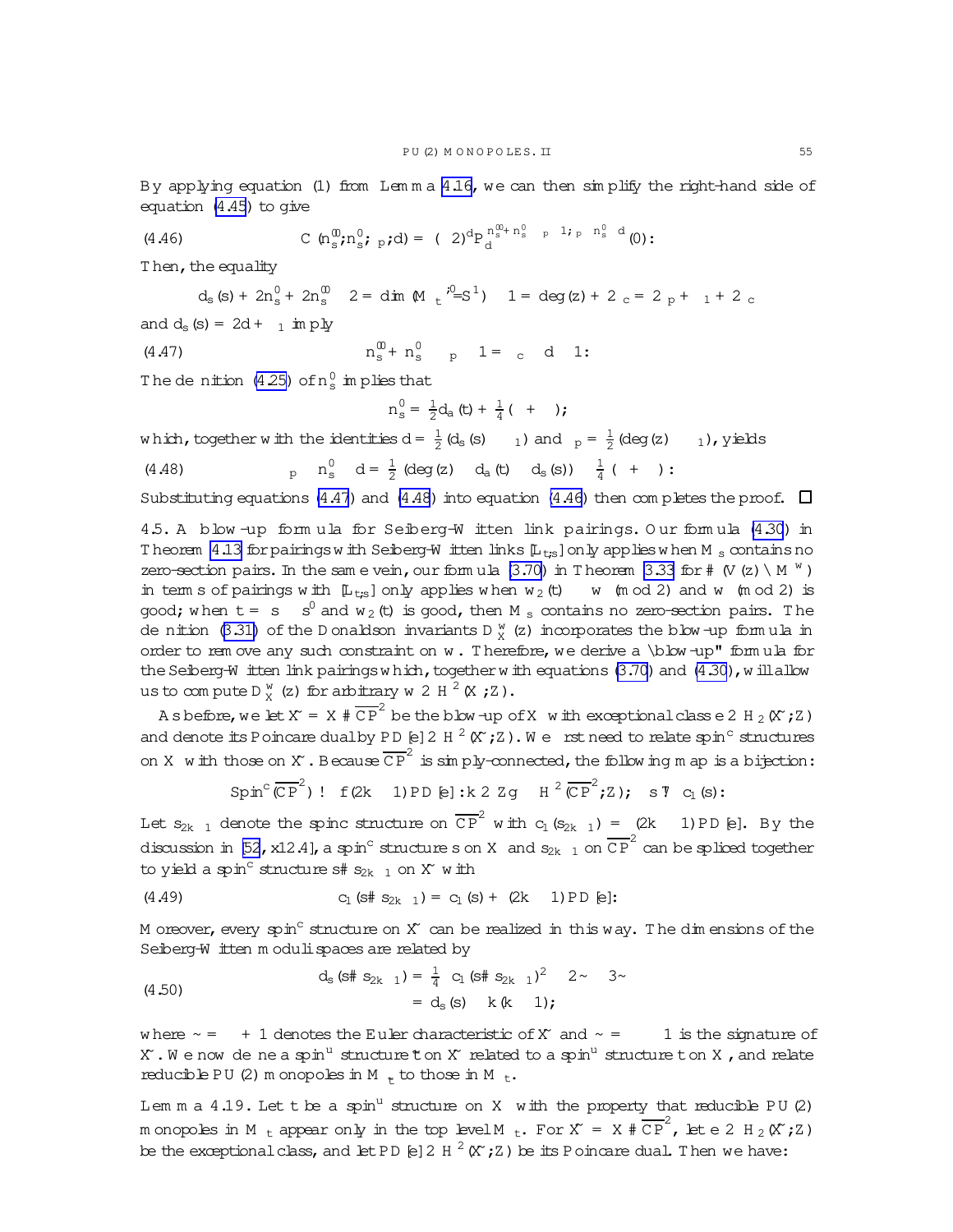1. There is a spin<sup>u</sup> structure  $t$  on  $X^*$  satisfying

 $c_1(t) = c_1(t); p_1(t) = p_1(t) 1; and w_2(t) w_2(t) + PD [e] (mod 2):$ 

- 2. The reducible PU (2) m onopoles in M  $_{+}$  appear only in the top level, M  $_{+}$ , and are de ned by spin<sup>c</sup> structures s on X° with  $c_1$  (s) =  $c_1$  (s) PD [e], where  $(M_s)$  M<sub>t</sub>.
- 3. Suppose we relax the assum ption that reducible PU (2) m onopoles in M  $_{t}$  appear only in the top level M  $_{tr}$  to the assumption that reducible PU (2) m onopoles in M  $_{tr}$  with non-trivial Seiberg-W itten functions appear only in the top level M  $_t$ . Then reducible PU (2) m onopoles in M  $_{+}$  with non-trivial Seiberg-W itten functions appear only in the top-level  $M_{*}$ .

Proof. Suppose  $t =$  (;V). By Lemma 2.3 in [\[10](#page-63-0)], we may assume  $V = W$  E, where  $s=$  (;W) is a spin<sup>c</sup> structure on X and E ! X is a complex rank-two vector bundle. Let E<sup> $\cdot$ </sup> ! X<sup> $\cdot$ </sup> be the complex, rank-two bundle w ith  $c_1(E) = c_1(E) + PD [e]$  and  $c_2(E') = c_2(E)$ , and let  $s = (\sim jW)$  be the spin<sup>c</sup> structure on X° w ith  $c_1(s) = c_1(s)$  PD [e]. Then set  $V = W$  E and  $t = (\sim jV)$ , and observe that thas the desired characteristic classes.

By the neck-stretching argum ent described in [\[19](#page-63-0)], the only non-em pty Seiberg-W itten m odulispaces on X° are de ned by spin<sup>c</sup> structures s#  $s_{2k-1}$ , w here M s is non-em pty. Since  $(M<sub>s</sub>)$  M t by hypothesis, equation [\(3.63](#page-40-0)) im plies that  $c<sub>1</sub>$  (s) obeys

(c<sub>1</sub> (s) 
$$
c_1(t)
$$
)<sup>2</sup> =  $p_1(t)$ :

To see which Seiberg-W itten modulispaces  $(M_{s# S_{2k-1}})$  can be contained in M  $_t$  and in w hich level, we need to check the corresponding equation for  $c_1$  (s#  $s_{2k-1}$ ). Equation [\(4.49\)](#page-54-0) and the relations between the characteristic classes of  $t$  and  $t$  yields

$$
C_1 (s \# s_{2k - 1}) \quad C_1 (t) \Big|^2 = (C_1 (s) + (2k - 1) \text{PD} [e] \quad C_1 (t))^2
$$
  
=  $p_1 (t) (2k - 1)^2$   
=  $p_1 (t) 4k (k - 1)$ :

R estricted to integers, the function 4k  $(k 1)$  takes itsm axim um value at  $k = 0$  and  $k = 1$ . H ence, only the spaces  $(M_{s\# s_{2k-1}})$  w ith k = 0;1, appear in M  $_{r}$ , as all other spin<sup>c</sup> structures s#  $s_{2k-1}$  would require an SO (3) bundle with Pontrjagin class sm aller than  $p_1(t)$ .  $\Box$ 

Theorem  $4.20$ . [\[50](#page-64-0), Theorem 3.2], [\[19,](#page-63-0) Theorem 1.4] Let X be a four-m anifold, and let  $X = X \# \overline{CP}^2$  denote its blow-up, with exceptional class e 2 H <sub>2</sub> (X ; Z ). If  $b_2^+$  (X ) > 1, then for each spin<sup>c</sup> structure s on X° with  $d_s$  (s) 0 and each z 2 B(X) = B(X°), we have

(4.51) 
$$
SW_{X, \mathfrak{B}}(z) = SW_{X, \mathfrak{B}}(x^m z);
$$

where s is the spin<sup>c</sup> structure induced on X by restriction, and  $2m = d_s(s) - d_s(s)$ . If  $b_2^+$ is not torsion, there is a one-to-one correspondence between  $\overline{C_1}$  (s) )-cham bers in the positive cone of H<sup>2</sup> (X;R) and  $\overline{C_1}$  (s) )-cham bers in the positive cone of H  $^2$  (X°;R), and the above relation holds provided both invariants are calculated in related cham bers.

R em ark 4.21. The presence of the class in the hypotheses of Theorem 4.20 when describing the cham bers arises because of the nature of the xed perturbation used in our de nition of the Seiberg-W itten m oduli spaces; see the discussion in  $x4.1$ .

Lem m a [4.19](#page-54-0), the blow -up form ula for Seiberg-W itten invariants (Theorem  $4.20$ ), and Theorem [3.33](#page-40-0) then yield the follow ing \blow -up" form ula for Seiberg-W itten link pairings:

<span id="page-55-0"></span>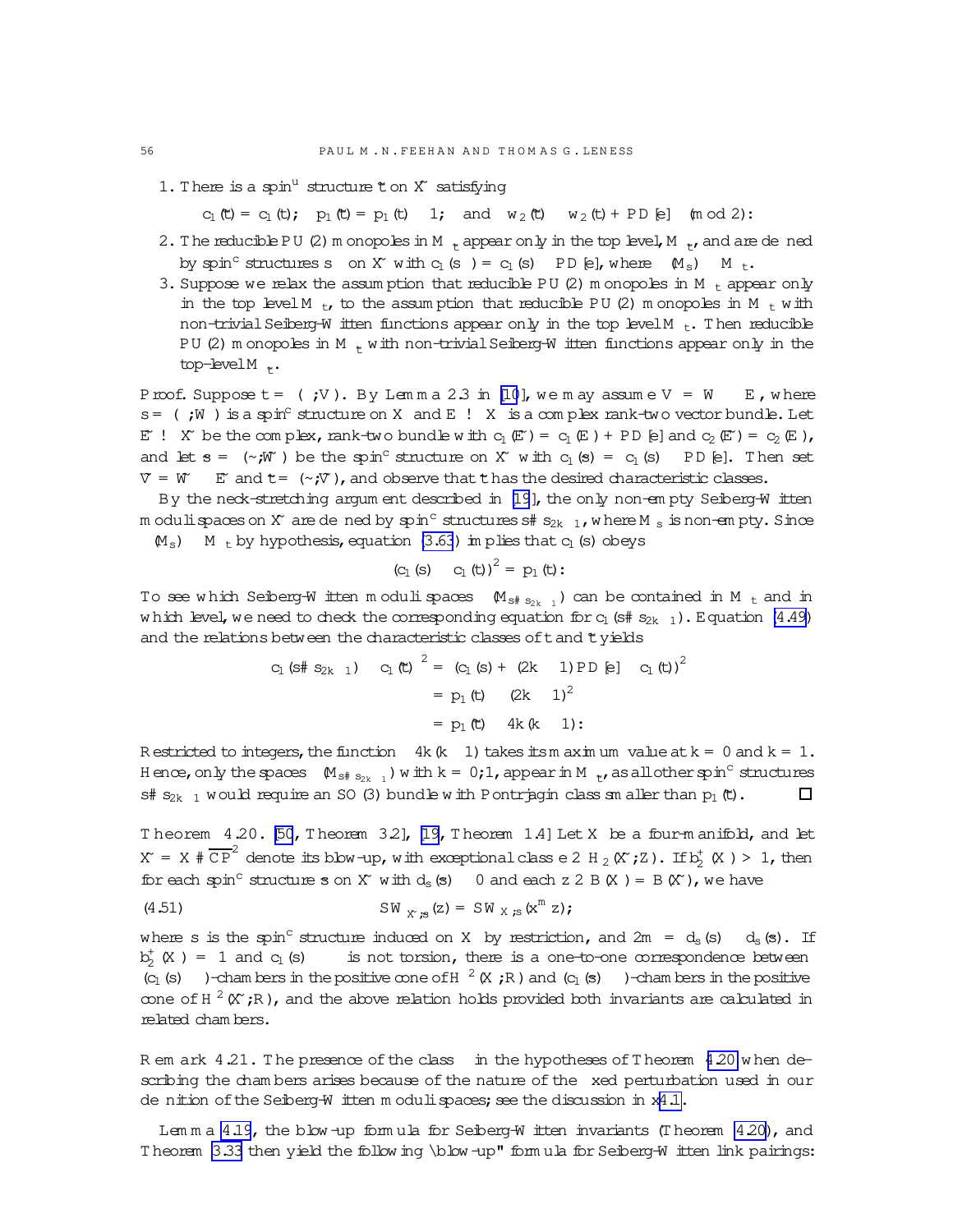<span id="page-56-0"></span>P roposition 4.22. Continue the hypotheses and notation of T heorem 4.13 leading to equation  $(4.30)$ , except we om it the requirem ent that M<sub>s</sub> contains no zero-section pairs and de ne z as given below. Let  $X = X \# \overline{CP}^2$  be the blow-up, let e 2 H<sub>2</sub> ( $X$ ; Z) be the exceptional class, and let PD [e] 2 H  $^2$  (X ; Z) be its Poincare dual. Let  $z = x$   $0$  #h  $2$   $k$  2 A (X) A (X). Let t and the related spin<sup>11</sup> structures on X and X', respectively, as in Lemma 4.19. Then, for k even,

(4.52)  
\n
$$
(\begin{array}{ccc} 1)^{O_{\text{t}}(w+PD_{\text{e}}|_{\mathcal{S}^{+}})} & D & E \\ D & D & E \\ (4.52) & 0 & 0 \\ (4.52) & 0 & 0 \\ (4.52) & 0 & 0 \\ (4.52) & 0 & 0 \\ (4.52) & 0 & 0 \\ (4.52) & 0 & 0 \\ (4.52) & 0 & 0 \\ (4.52) & 0 & 0 \\ (4.52) & 0 & 0 \\ (4.52) & 0 & 0 \\ (4.52) & 0 & 0 \\ (4.52) & 0 & 0 \\ (4.52) & 0 & 0 \\ (4.52) & 0 & 0 \\ (4.52) & 0 & 0 \\ (4.52) & 0 & 0 \\ (4.52) & 0 & 0 \\ (4.52) & 0 & 0 \\ (4.52) & 0 & 0 \\ (4.52) & 0 & 0 \\ (4.52) & 0 & 0 \\ (4.52) & 0 & 0 \\ (4.52) & 0 & 0 \\ (4.52) & 0 & 0 \\ (4.52) & 0 & 0 \\ (4.52) & 0 & 0 \\ (4.52) & 0 & 0 \\ (4.52) & 0 & 0 \\ (4.52) & 0 & 0 \\ (4.52) & 0 & 0 \\ (4.52) & 0 & 0 \\ (4.52) & 0 & 0 \\ (4.52) & 0 & 0 \\ (4.52) & 0 & 0 \\ (4.52) & 0 & 0 \\ (4.52) & 0 & 0 \\ (4.52) & 0 & 0 \\ (4.52) & 0 & 0 \\ (4.52) & 0 & 0 \\ (4.52) & 0 & 0 \\ (4.52) & 0 & 0 \\ (4.52) & 0 & 0 \\ (4.52) & 0 & 0 \\ (4.52) & 0 & 0 \\ (4.52) & 0 & 0 \\ (4.52) & 0 & 0 \\ (4.52) & 0 & 0 \\ (4.52) & 0 & 0 \\ (4.52) & 0 & 0 \\ (4.52) & 0 & 0 \\ (4.52) & 0 & 0 \\ (4.52) & 0 & 0 \\ (4.52) & 0 & 0 \\ (4.52) & 0 &
$$

while the left-hand side is zero if k is odd or z is replaced by  $z^{0}Y$  and Y 2 H  $_{3}$  (X  $_{7}Z$ ).

Proof. The result follows by applying equation (4.30) in Theorem 4.13 to the links  $L_{\tau_{\text{NS}}}$  of M<sub>s</sub>  $(X')$  in M<sub>\*</sub> $(X')$ , together with the following observations.

The vanishing result in the case  $z = z^0 Y$  follows in m ediately from equation (4.28).

Because  $d_s$  (s) =  $d_s$  (s) by equation (4.50), and  $d_a$  (c) =  $d_a$  (c) + 2 by equation (3.21) (noting that  $p_1(t) = p_1(t)$  1 from Lemma 4.19), and  $\sim + \sim = +$ , we have:

$$
(4.53) \quad C_{\gamma r} (\deg (ze^{2k+1}) \, ; \, {}_{c} \, id_{a} \, (t) \, ; \, d_{s} \, (s) \, ; \, {}_{1}) = C \quad , \quad (\deg (z) + 2k \, ; \, {}_{c} \, id_{a} \, (t) \, ; \, d_{s} \, (s) \, ; \, {}_{1}) = C \quad , \quad \text{if} \, id_{c} \, (t) \, ; \, d_{c} \, (t) \, ; \, d_{c} \, (t) \, ; \, d_{c} \, (t) \, ; \, d_{c} \, (t) \, ; \, d_{c} \, (t) \, ; \, d_{c} \, (t) \, ; \, d_{c} \, (t) \, ; \, d_{c} \, (t) \, ; \, d_{c} \, (t) \, ; \, d_{c} \, (t) \, ; \, d_{c} \, (t) \, ; \, d_{c} \, (t) \, ; \, d_{c} \, (t) \, ; \, d_{c} \, (t) \, ; \, d_{c} \, (t) \, ; \, d_{c} \, (t) \, ; \, d_{c} \, (t) \, ; \, d_{c} \, (t) \, ; \, d_{c} \, (t) \, ; \, d_{c} \, (t) \, ; \, d_{c} \, (t) \, ; \, d_{c} \, (t) \, ; \, d_{c} \, (t) \, ; \, d_{c} \, (t) \, ; \, d_{c} \, (t) \, ; \, d_{c} \, (t) \, ; \, d_{c} \, (t) \, ; \, d_{c} \, (t) \, ; \, d_{c} \, (t) \, ; \, d_{c} \, (t) \, ; \, d_{c} \, (t) \, ; \, d_{c} \, (t) \, ; \, d_{c} \, (t) \, ; \, d_{c} \, (t) \, ; \, d_{c} \, (t) \, ; \, d_{c} \, (t) \, ; \, d_{c} \, (t) \, ; \, d_{c} \, (t) \, ; \, d_{c} \, (t) \, ; \, d_{c} \, (t) \, ; \, d_{c} \, (t) \, ; \, d_{c} \, (t) \, ; \, d_{c} \, (t) \, ; \, d_{c}
$$

The proof (see [19, x4]) of the blow-up formula, Theorem  $4.20$ , gives an identity

D E D E  
<sub>s<sup>+</sup></sub> 
$$
(x^d#)
$$
;  $M_{s^+}$   $(X^c)$   $] =$  <sub>s</sub>  $(x^d#)$ ;  $M_{s}$   $(X^c)$   $] ;$ 

and thus our de nition (4.5) of the Seiberg-W itten invariants yields

D 
$$
E
$$
  
<sub>s</sub>  $(x^d#); [M_s (X')] = SW_{X,s}(x^d#):$ 

N oting that  $c_1(t) = c_1(t)$  by Lemma 4.19, the product

$$
\qquad\qquad\text{hc}_1\text{ (s ) }\quad c_1\text{ (t) } \text{;} \text{ei}^{k+1}\text{hc}_1\text{ (s ) }\quad c_1\text{ (t) } \text{;} \text{hi}^2 \quad ^k
$$

appearing in equation  $(4.30)$  can be simplied to

 $\sim$   $\sim$ 

$$
(4.54) \quad \text{lc}_1 \text{ (s)} \quad c_1 \text{ (t)}; \text{el}^{k+1} \text{lc}_1 \text{ (s)} \quad c_1 \text{ (t)}; \text{hi}^{2-k} = (1)^{k+1} \text{lc}_1 \text{ (s)} \quad c_1 \text{ (t)}; \text{hi}^{2-k}:
$$

From its de nition  $(3.66)$ , the orientation term is given by

(4.55)  
\n
$$
Q_{t}(w + PD \text{ } E); s) = \frac{1}{4} w + PD \text{ } E] \quad C_{1}(t) + C_{1}(s) \overset{?}{=} (4.55)
$$
\n
$$
= \frac{1}{4} (w \quad C_{1}(t) + C_{1}(s))^{2} \quad \frac{1}{4} (1 \quad 1)^{2}
$$
\n
$$
= O_{t}(w \text{ } ; s) \quad \frac{1}{4} (1 \quad 1)^{2} :
$$

Hence, applying equation (4.30) to the pair  $L_{\tilde{\tau}_{25}}$ , using equations (4.54) and (4.55) to com pute the sign di erences between the pairings with  $L_{\text{ts}}$  and  $L_{\text{ts}}$ , and using equation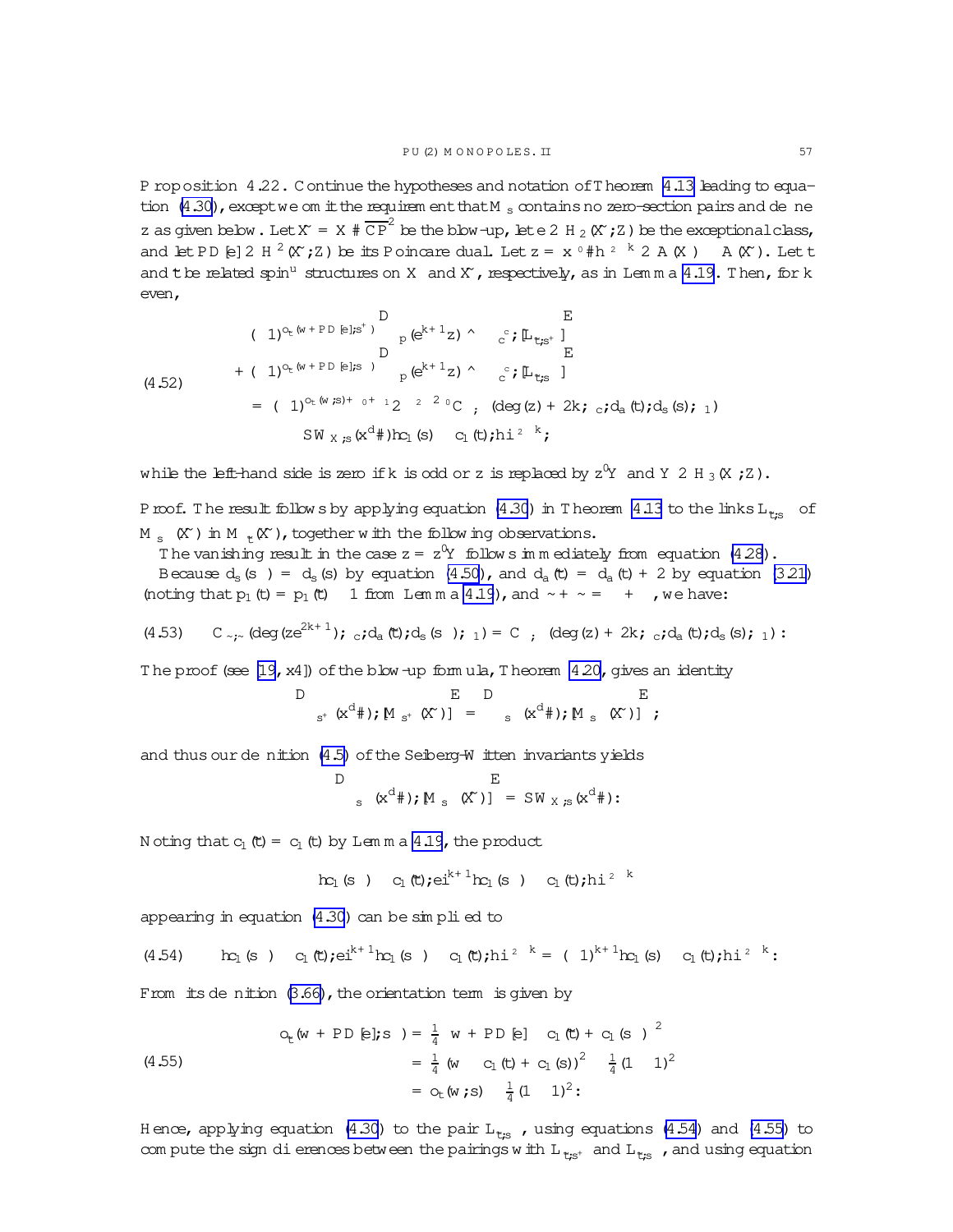[\(4.53](#page-56-0)) to relate the constants yields

( 1)o~<sup>t</sup> (w + P D [e];s <sup>+</sup> ) D <sup>p</sup>(e <sup>k</sup>+ 1z)^ <sup>c</sup> <sup>c</sup> ;[L~t;s<sup>+</sup> ] E + ( 1)o~<sup>t</sup> (w + P D [e];s ) D <sup>p</sup>(e <sup>k</sup>+ 1z)^ <sup>c</sup> <sup>c</sup> ;[L~t;<sup>s</sup> ] E = ( 1)( 1)k+ 1 + 1 ( 1)ot(w ;s)+ <sup>0</sup><sup>+</sup> <sup>1</sup> 2 <sup>2</sup> <sup>1</sup> <sup>2</sup> <sup>0</sup> C; (deg(z)+ 2k;c;da(t);ds(s);1) SW X ;s(x <sup>d</sup>#)hc1(s) c1(t);hi 2 k :

Since ( 1)(  $1$ )<sup>k+ 1</sup> + 1 = 2 ifk is even and is zero ifk is odd, the preceding equation reduces to the desired form ula [\(4.52\)](#page-56-0).  $\Box$ 

4.6. P roofs ofm ain theorem s. C om bining T heorem s[3.33](#page-40-0) and [4.13](#page-50-0) and a briefdiscussion w ill com plete the proofs of Theorem  $s 1.1$ ,  $1.2$ ,  $1.4$ , and C orollary  $1.5$ :

Proof of Theorem [1.2.](#page-3-0) By hypothesis we have w  $w_2(X)$  (m od 2) and the invariants D  $_{\text{X}}^{\text{w}}$  (z) are zero unless deg(z) obeys the constraint [\(1.4](#page-1-0)). Let p 2 Z satisfy p  $_{\text{W}}$   $^{2}$  (m od 4) and recall that  $|$  see the paragraph follow ing equation (2.20) in [\[10](#page-63-0)] we m ay choose a  $spin<sup>u</sup>$  structure ton X for which

$$
c_1(t) =
$$
 ;  $p_1(t) = p$ ; and  $w_2(t)$  w (mod 2):

Then  $d_a(t) = 2p \frac{3}{2}$  $\frac{3}{2}$  ( + ) and n<sub>a</sub> (t) =  $\frac{1}{4}$  (p + <sup>2</sup> ), by equation [\(3.21](#page-26-0)).

From equation  $(3.64)$ , a reducible PU (2) m onopole in M  $_{\rm t}$  de ned by a spin<sup>c</sup> structure s lies in the level M t, Sym<sup>'</sup>(X ), where '= '(t;s) and

$$
4'(t; s) = (c_1(t) c_1(s))^2 p_1(t):
$$

But  $c_1$  (t) = and  $p_1$  (t) =  $\frac{1}{2}d_a$  (t)  $\frac{3}{4}$  $\frac{3}{4}$  ( + ) by equation [\(3.21](#page-26-0)), so the denition [\(1.12\)](#page-3-0) of  $r($  ) and  $r($  ;  $c_1$  (s)) im plies that

(4.56)  
\n
$$
4'(t; s) = \frac{1}{2} d_a(t) + (c_1(s))^2 + \frac{3}{4}(t)
$$
\n
$$
= \frac{1}{2} d_a(t) \quad r (t; c_1(s))
$$
\n
$$
\frac{1}{2} d_a(t) \quad r (t);
$$

H ence, w hen  $d_a = 2r($ ), the strata  $(M_s)$  w ith non-trivial Seiberg-W itten functions SW  $_X$  ;s can only appear in the top level M  $_{t}$  of M  $_{t}$  (if at all), where they correspond to splittings  $t = s$   $s^0$ .

From equation [\(3.21\)](#page-26-0), the stratum  $(M^w)$  has realcodim ension 2n<sub>a</sub> (t) in M <sub>t</sub>, with

(4.57)  
\n
$$
4n_a(t) = p_1(t) + c_1(t)^2
$$
\n
$$
= \frac{1}{2}d_a(t) \frac{3}{4}(t) + 2
$$
\n
$$
= \frac{1}{2}d_a(t) \frac{1}{4}(7 + 11) + 2 + 4
$$
\n
$$
= \frac{1}{2}d_a(t) + i(j)
$$

w here the second equality follows from equation  $(3.21)$  and the nalone by denition  $(1.11)$ ofi(). Thus, our hypotheses on deg(z) and imply that  $n_a(t) > 0$  in C ases (a) and (b) below (w here  $d_a = deg(z)$ ), and also in C ase (c) (w here  $d_a < deg(z)$ ), recalling that  $deg(z)$ is denoted by 2, for  $2\frac{1}{2}$  $\frac{1}{2}$ Z, in the hypotheses of Theorem 12.

Therefore, provided w (m od 2) is good, we can apply Theorem [3.33](#page-40-0) to the cobordism M  $_{\rm t}$  io. To elim inate this last constraint on w when  ${\rm b}_2^{\rm t}$  (X ) > 1, we shall instead apply Theorem [3.33](#page-40-0) to the cobordism  $M_{\odot}$ <sup>10</sup>  $\tau^{^{i0}}$ , where  $\tau$  is the related spin<sup>u</sup> structure on the blow -up

<span id="page-57-0"></span>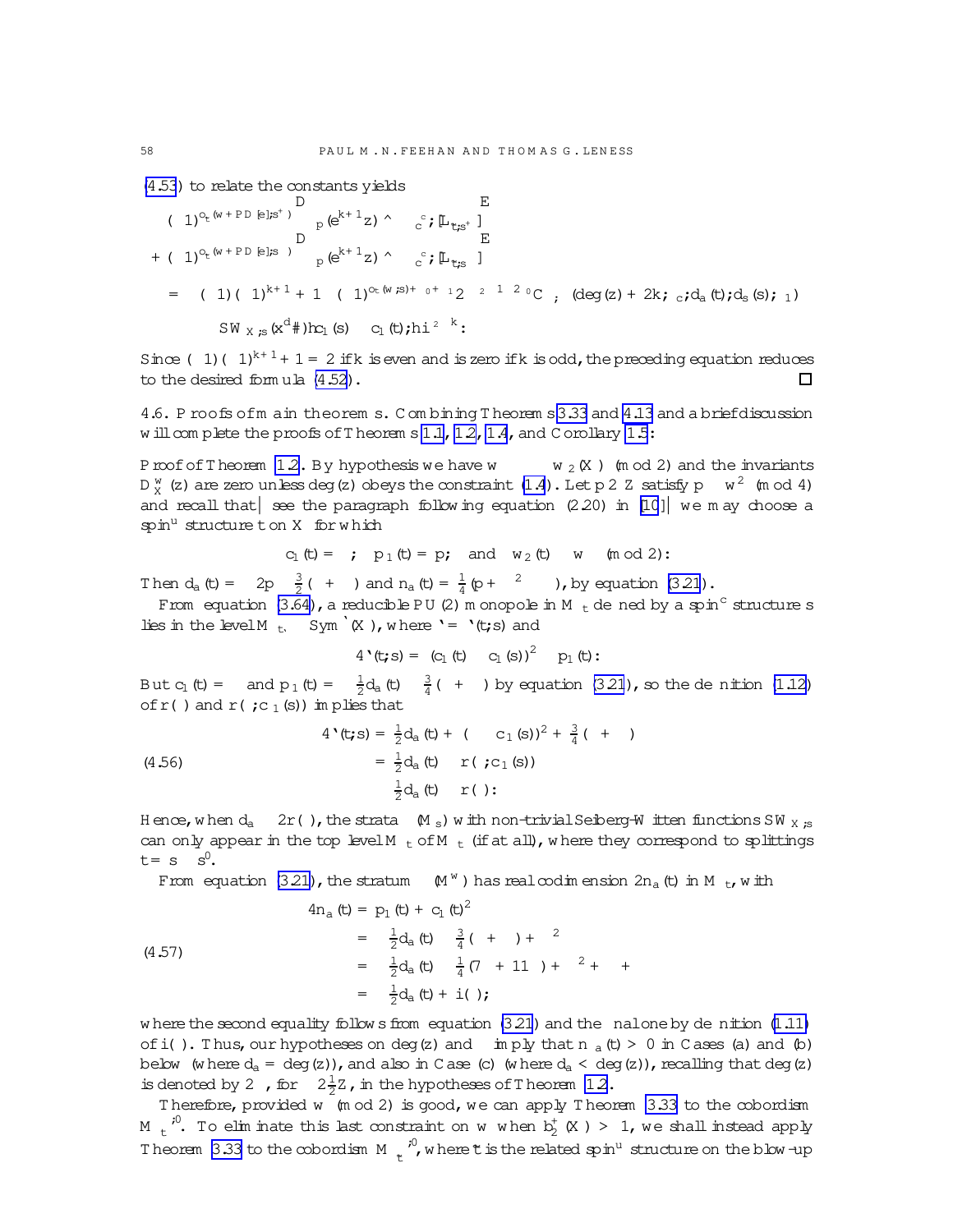<span id="page-58-0"></span> $X = X \# \overline{\text{CP}}^2$  produced by Lemma [4.19](#page-54-0). When  $b_2^{\dagger}(X) = 1$ , we assume that w w<sub>2</sub>(X) (m od 2) is good so that the D onaldson and Seiberg-W itten invariants are well-dened in this case (see x[3.4.2](#page-30-0) and x[4.1\)](#page-42-0) and M  $<sub>t</sub>$  contains no zero-section pairs.</sub>

From Lem m a [4.19](#page-54-0), Seiberg-W itten strata  $(M_{\rm s}$  ) w ith non-trivial invariants appear only in the top levelM  $_{+}$  ofM  $_{+}$  if and only if Seiberg-W itten strata  $(M_s)$  M  $_{t}$  w ith non-trivial invariants appear only in the top level M  $_{\rm t}$  of M  $_{\rm t}$ . Since X is \e ective" by hypothesis, we m ay assum e C on jecture [3.34](#page-41-0) holds. A lso,

$$
n_a(t) = n_a(t) > 0;
$$

using equation [\(4.57](#page-57-0)) and the facts that  $p_1$  (t) =  $p_1$  (t) 1 and  $c_1$  (t) =  $c_1$  (t) by Lem m a [4.19](#page-54-0) and  $(X') = (X)$  1. Hence, Corollary [3.35](#page-41-0) applies to M  $\sqrt{10}$ , ″<br>\*

Theorem [1.2](#page-3-0) now follow s by applying Proposition [4.22](#page-55-0) in conjunction with the relation [\(3.70](#page-41-0)) for the cobordism  $M_{\star}$ <sup>;0</sup>  $\tau^{''}$ . Equation [\(3.70](#page-41-0)) (with the additional hypothesis of C orollary [3.35](#page-41-0)) gives

$$
(4.58)
$$

$$
V (ez) \setminus M \xrightarrow{w+PD [e]} (X')
$$
\n
$$
= 2^{1 n_a} \qquad (1)^{O_{t} (w+PD [e]; s^{+})} h_{p} (ez) \wedge \xrightarrow{n_a} {}^{1}; \mathbb{L}_{\mathfrak{t}; s} \mathfrak{h}
$$
\n
$$
= (1)^{O_{t} (w+PD [e]; s)} h_{p} (ez) \wedge \xrightarrow{n_a} {}^{1}; \mathbb{L}_{\mathfrak{t}; s} \mathfrak{h} :
$$

From Theorem [3.33](#page-40-0) we see that we need to to consider the following cases, when  $n_a > 0$ :

(a) deg(z) =  $d_a < 2r($  ),

(b) 
$$
d_a = 2r()
$$
 and  $deg(z) = d_a$ ,

(c)  $d_a = 2r($  ) and  $d_a < deg(z)$   $d_a + 2n_a$  2.

Case (a). The condition  $n_a > 0$  is equivalent to  $\alpha < 1$  ( ), since  $n_a = \frac{1}{8}$  $\frac{1}{8}$  (2i( ) d<sub>a</sub>) by equation [\(4.57\)](#page-57-0) and deg(z) =  $d_a = 2$  in this case.

U sing the de nition  $(3.31)$  of the D onaldson invariants and using  $c_1$  (t) = in T heorem [3.33](#page-40-0) and C orollary [3.35](#page-41-0) yields

(4.59) 
$$
D_X^w(z) = 0
$$
; for deg(z) < 2r( ):

T his proves C ase (a).

C ase (b). The condition  $n_a > 0$  is again equivalent to  $\leq i$  (), since deg(z) =  $d_a = 2$  in this case. We also have deg(z) =  $2r()$ .

U sing the denition  $(3.31)$  of the D onaldson invariants, applying our blow -up formula [\(4.52](#page-56-0)) (w ith  $k = 0$ ) for link pairings to equation (4.58), and using  $c_1(t) =$  yields

$$
D_X^{\text{w}}(z) = 2^{1 \text{ n}_a} 2^{-2 \text{ o}} (1)^{0+1+1}
$$
  
\n
$$
(1)^{O_E(\text{w}, \text{ss})} C, (\text{deg}(z); c; 2r); d_s(s); 1)
$$
  
\n
$$
f_s: s^{O_E} \text{tg}
$$
  
\n
$$
SW_{X, \text{ss}}(x^d \#)bc_1(s)
$$
,  $i h^{2}$ :

N ote that although we assume  $c = n_a$  1 in C ase (b), we allow  $c = n_a$  1 in the above sum, as  $_{\rm c}$  < n<sub>a</sub> 1 in C ase (c). The inequality [\(4.56\)](#page-57-0) in plies that the subset of s 2 Spin<sup>c</sup> (X) giving a splitting t= s  $\,$  s $^0$  coincides with the subset for which r( ; c $_1$  (s)) = r( ). Hence, the sum in  $(4.60)$  is over the same subset of Spin<sup>c</sup> (X ) as that in equation  $(1.14)$ .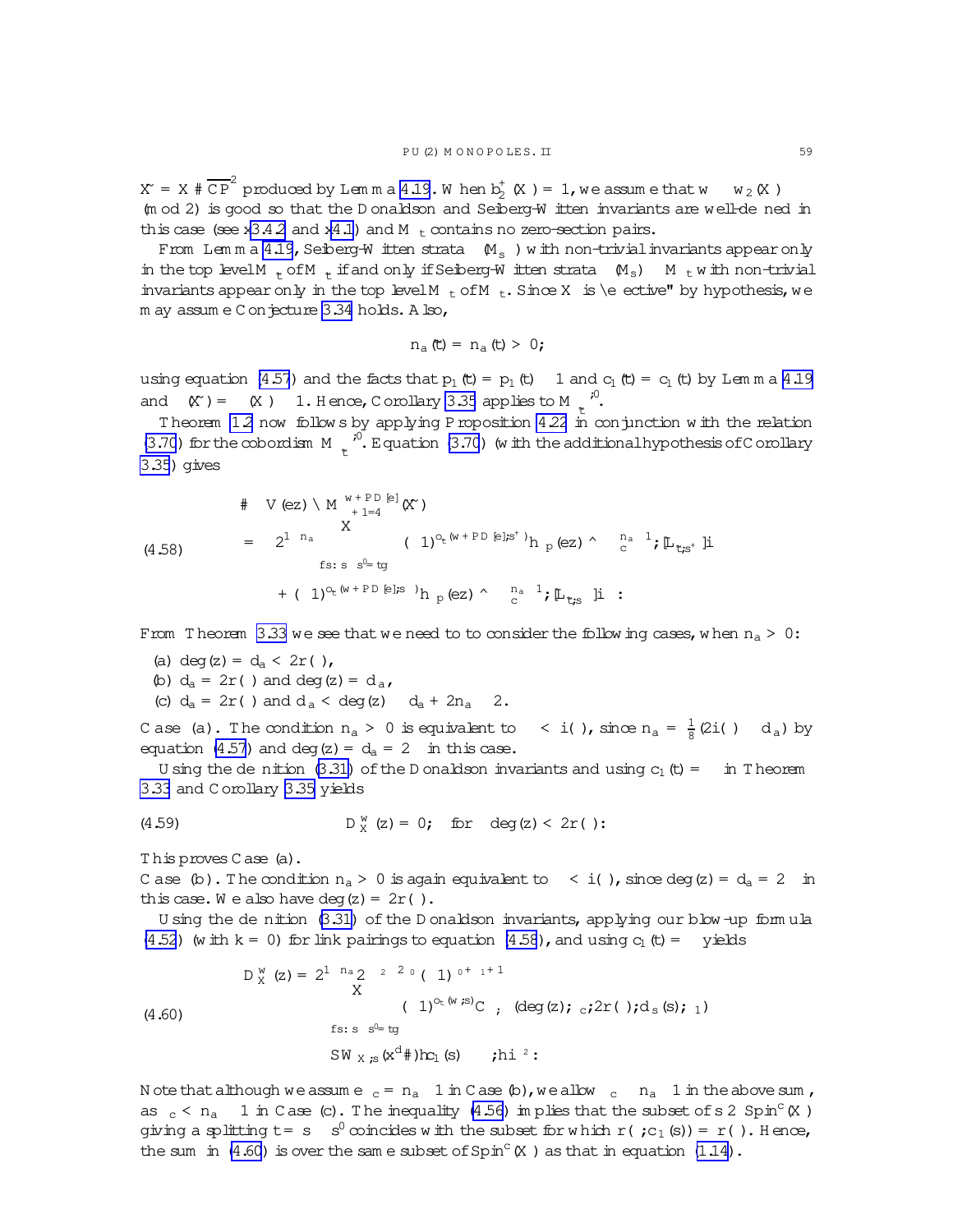We sim plify the sign factor ( 1)<sup>ot (w is)</sup> in equation [\(4.60](#page-58-0)) by w riting

(4.61) 
$$
O_{t}(w \cdot s) = \frac{1}{4}(w + c_{1}(s))^{2} \quad \text{(from de nition (3.66))}
$$

$$
= \frac{1}{2}c_{1}(s) \quad (w + c_{1}(s)) + \frac{1}{4}(w + c_{1}(s))^{2} + c_{1}(s)^{2}:
$$

Because  $c_1$  (s) and  $w$  are characteristic, we have  $c_1$  (s)<sup>2</sup> (w)  $(m od 8)$ . Thus, equation (4.61) yields

(4.62) 
$$
O_{t}(w \text{ ; } s) = \frac{1}{2}C_{1}(s) \quad (w + 1 + \frac{1}{2} \quad (m \text{ od } 2)
$$

$$
\frac{1}{2} w^{2} + C_{1}(s) \quad (w + 1 + \frac{1}{2} w^{2} \quad (m \text{ od } 2)
$$

Substituting equation (4.62) for  $o_t(w ; s)$  (m od 2) into equation [\(4.60](#page-58-0)) im plies that the power of ( 1) in that form ula for  $D_X^w$  (z) becomes

$$
(1)^{0^+1^+1} (1)^{\frac{1}{2}(-w^2)} (1)^{\frac{1}{2}(w^2+c_1(s)-(w-))}
$$

m atching the power of( 1) appearing in equation [\(1.14\)](#page-3-0).

Equation [\(4.57](#page-57-0)) gives  $n_a(t) = \frac{1}{4}(i($  ) and so the power of 2 in equation [\(4.60](#page-58-0)) for  $D_X^W$  (z) then becomes

 $2^{1} \frac{1}{4}$  (i( ) )  $2^{2}$  2 0;

m atching the power of2 appearing in equation [\(1.14](#page-3-0)).

Finally we simplify the expression for the constant C  $;$  (deg(z);  $_{c}$ ;2r();d<sub>s</sub>(s);<sub>1</sub>). Equa-tion [\(4.57](#page-57-0)), the equality deg(z) + 2  $_c$  =  $d_a$  + 2n<sub>a</sub> 2 and the assum ption that  $d_a = 2r( )$ gives

$$
_{c} = \frac{1}{2} (d_{a} + 2n_{a} 2 \deg(z)) = \frac{1}{4} (3r ( ) + i ( )) \frac{1}{2} deg(z) 1:
$$

(N ote that this holds w ithout the assumption  $c = n_a - 1$ .) Then, by the expression for C; in Lem m a [4.18,](#page-52-0)

C, 
$$
(deg(z); c; 2r( ); d_s(s); 1) = H ; (2; deg(z); d_s(s); 1);
$$

where the function H is dened in equation  $(1.15)$ . This completes the proof of the formula  $(1.14)$  $(1.14)$  in Case  $(b)$ .

The result m entioned in Rem ark [1.3](#page-3-0) for  $z = z^0Y$  can be proved by the same argument, noting that z as described there is intersection-suitable in the sense of Lem m a [3.17](#page-28-0) and that the pairings with  $L_{\tau,s}$  all vanish by Proposition [4.22.](#page-55-0)

C ase (c). C ontinue to assume  $d_a = 2r($  ), so the reducibles (with non-trivial Seiberg-W itten functions) can lie in the top level (but not in any lower level). This case follow s in exactly the same way as C ase  $(b)$ , except that we now use equation  $(3.71)$  in place of equation [\(3.70\)](#page-41-0) w hen deg(z) lies in the range

(4.63) 
$$
d_a < deg(z) d_a + 2n_a 2
$$
;

so we obtain non-trivial relations am ong the Seiberg-W itten invariants from the cobordism. U sing  $n_a = \frac{1}{8}$  $\frac{1}{8}$  (2i( ) d<sub>a</sub>), the upper bound in equation (4.63) becomes

$$
d_{a} + 2n_{a} \quad 2 = d_{a} + \frac{1}{4} (2i) \quad d_{a}) \quad 2
$$

$$
= \frac{3}{4} d_{a} + \frac{1}{2} i) \quad 2
$$

$$
= \frac{3}{2} r \left( 1 + \frac{1}{2} i \right) \quad 2
$$

$$
= \frac{1}{2} (3r \left( 1 + i \right)) \quad 2
$$

Thus, our pair of inequalities reduces to

(4.64) 
$$
2r( ) < deg(z) \ r( ) + \frac{1}{2}(r( ) + i( )) 2:
$$

<span id="page-59-0"></span>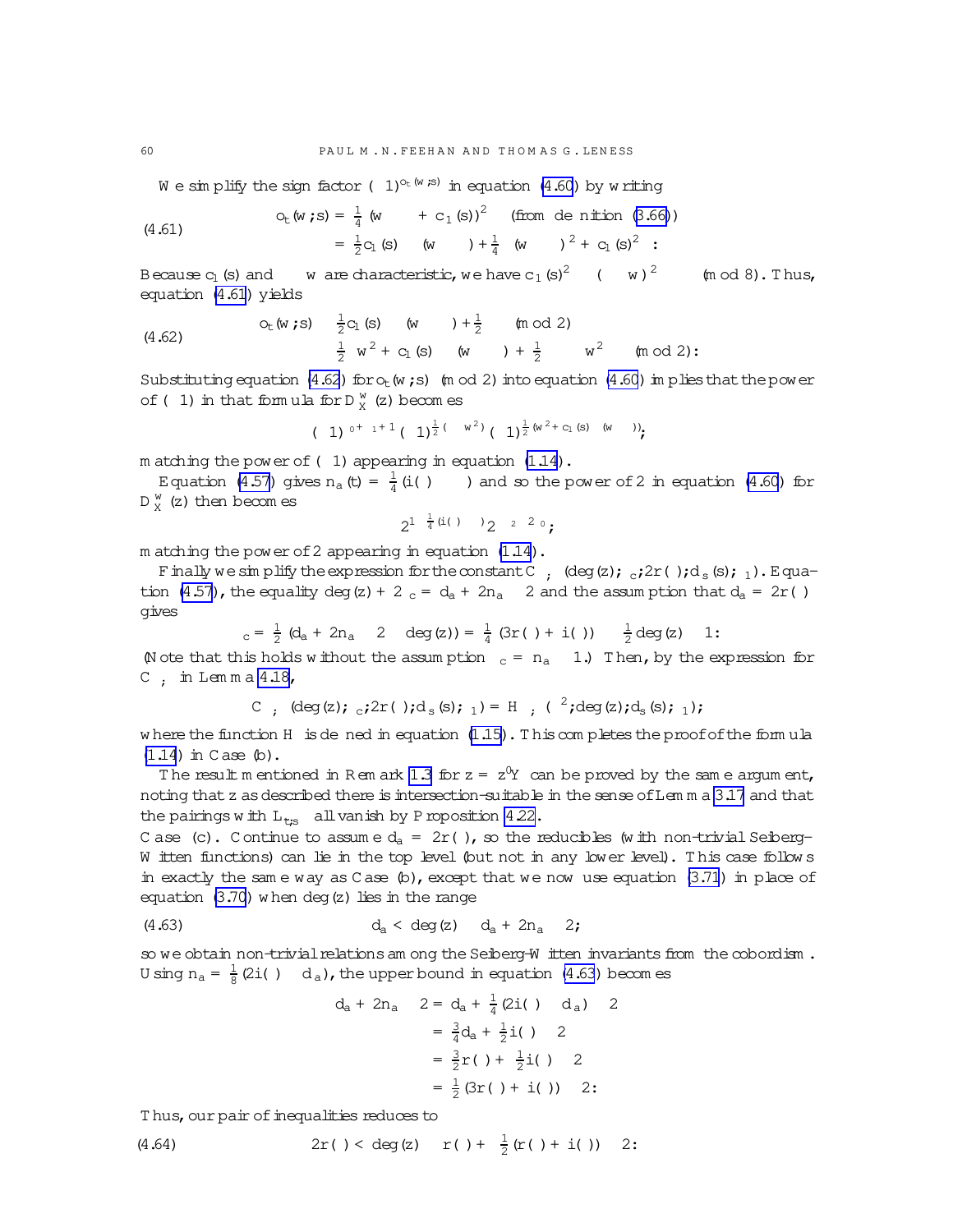<span id="page-60-0"></span>T herefore we obtain a non-trivial relation am ongst the Seiberg-W itten invariants and a vanishing result for D onaldson invariants when the constraint [\(4.64](#page-59-0)) on  $2$  and deg(z) holds. П

Proof of Theorem [1.4.](#page-4-0) By hypothesis,  $\varphi(s) = 0$  for all  $s \geq 2$  Spin<sup>c</sup> (X ) w ith SW <sub>x</sub> (s)  $\theta$  0, so from equation [\(1.12](#page-3-0)) for  $r$  (;c<sub>1</sub>(s)) we have

$$
r ( ;c1 (s)) = c1 (s)2 2 3/4 ( + )
$$
  
= (2 + 3 ) <sup>2</sup> <sup>3</sup>/<sub>4</sub> ( + )  
= (+ ) <sup>2</sup> + c(X )  
= r ( );

using the de nition of  $c(X)$  (see x[1.1\)](#page-0-0) and the de nition [\(1.12\)](#page-3-0) of  $r($ ), and the formula  $(x1.1)$  $(x1.1)$  for  $c_1$  (s)<sup>2</sup> w hen X has SW -sim ple type. A reducible PU (2) m onopole in M  $_t$  de ned by a splitting  $t_1 = s - s^0$  appears in level

$$
f(t; s) = \frac{1}{8} (d_a(t) - 2r(\cdot; c_1(s))) = \frac{1}{8} (d_a(t) - 2r(\cdot));
$$

and thus all reducibles appear in the same level of M  $_t$ . H ence, the sum over s 2 Spin<sup>c</sup>  $(X)$ with  $r$  (  $;c_1$  (s)) =  $r$  ( ) can be replaced by a sum over s 2 Spin  $\textdegree$  (X ) when  $\textdegree$  2 B  $\textdegree$  . We w rite deg(z) = 2, as in the hypothesis of the theorem.

C ase (a). In this situation,  $\langle r( \rangle, \langle i( \rangle)$ , and

$$
D_X^w(z) = 0; \text{ when } 0 < r();
$$

by Theorem 12.

C ase (b). In this situation, =  $r()$  and < i(). We can further simplify the formula [\(1.14](#page-3-0)). First, using i() = 2c(X )  $r$  () = 2c(X ) ,  $r = 2r$  and  $r = 2m$ , and  $r = 0$ , the power of2 in equation [\(1.14](#page-3-0)) becom es

$$
2^{1-\frac{1}{4}(2c(X)-2)} = 2^{1-\frac{1}{2}(c(X)+)},
$$

m atching the power of 2 in equation  $(1.19)$ . The power of (1) in equation  $(1.14)$  is

$$
(1)^{m+1} (1)^{\frac{1}{2} (w^2)} (1)^{\frac{1}{2} (w^2 + c_1 (s) w})
$$

since  $_0$  = m and  $c_1$  (s) = 0, and also m atches that in  $(1.19)$ . Finally,  $d_1$  (s) = 0 because we assume X is SW -simple type, so the constant H  $;$  () is equal to one and thus equation [\(1.19](#page-4-0)) follow s from equation [\(1.14](#page-3-0)).

C ase (c). U sing deg(z) = 2,  $r( ) + i( ) = 2c(X)$ , and equation [\(1.17\)](#page-4-0) for r(), the constraint  $(4.64)$  simplies to

(4.65) 
$$
2r( ) < 2 \t r( ) + c(X) 2
$$
:

The vanishing relation follow sfrom C ase (c) in T heorem  $1.2$ . T his completes the proof.  $\Box$ 

Proof of Corollary [1.5](#page-4-0). We consider the last case of T heorem [1.4,](#page-4-0) w here and  $2$  obey the constraints (4.65) and so

$$
r( ) < c(X) \quad 2:
$$

Therefore, the choice of  $r$  () < c(X ) 2 giving the largest possible integer (adm itting a non-trivial vanishing relation) is  $r() = c(X)$  4, achieved when  $=$  0 with  $\frac{2}{0}$ 4 ( + ). By hypothesis, such a class  $_0$  2 B<sup>?</sup> exists. Therefore, the pair (4.65) of inequalities constrains

 $= c(X)$  3: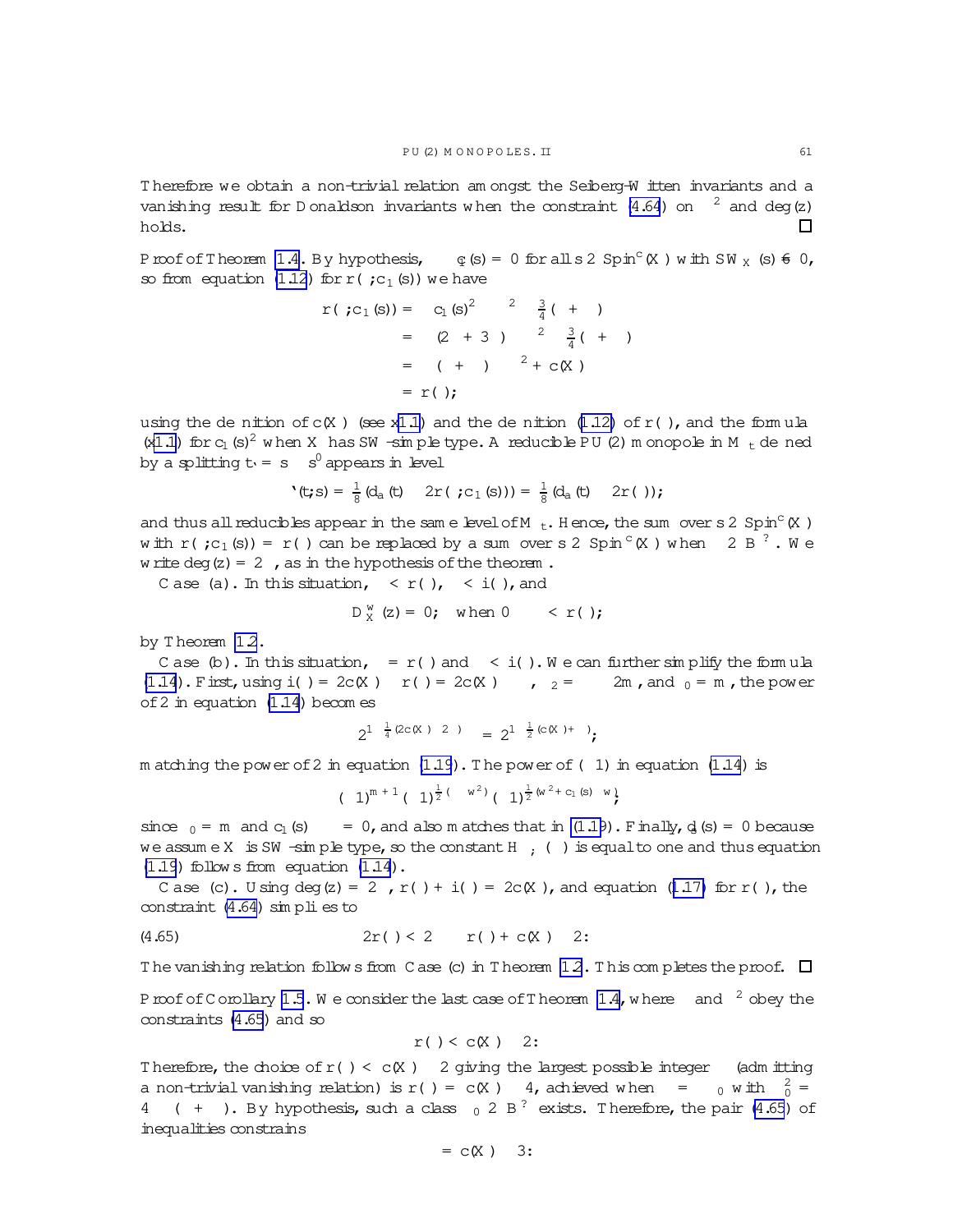Thus,using  $z = x^m h$   $^{2m}$  with  $0$   $m$  [=2], we obtain for  $w_0$  2 H  $^2$  (X ; Z ) with  $w_0$  0  $w_2(X)$  (m od 2)

(4.66) 
$$
\begin{array}{ccccccccc}\n & X & (1)^{\frac{1}{2}(w_0^2 + c_1(s) - w)}SW_X(s)hc_1(s) & 0;hi^d = 0; & 0 & d & c(X) & 3: \\
 & & s2\,Spin^c(X)\n\end{array}
$$

Indeed, if  $c(X)$  3 is even, then we m ay choose m =  $=2$  to obtain the above relation with  $d = 0$  and, as we explain shortly, the relation for  $d = 0$  also holds when  $c(X) = 3$  is odd. Hence, the degree-d term sin the Taylor expansion of SW  $\frac{w}{x}$  (h)e  $\frac{h \cdot h i}{x}$  abouth = 0 are zero for 0 d  $C(X)$  3 and so the same holds for SW  $_{X}^{w_0}$  (h).

If w is any integral lift of  $w_2(X)$ , write  $w = w + 0$  o and observe that

$$
SW \, \, \stackrel{w}{X} \, \, (h) = \, \, (-1)^{\frac{1}{2} \, (\, \frac{2}{0} \, 2w \, \, 0 \, )} SW \, \, \stackrel{w}{X}^+ \, \, ^0 (h) : \\
$$

Thus SW  $\frac{w}{X}$  (h) vanishes to the same order as SW  $\frac{w}{X}$  (h) with  $w_0 = w + 0$  and this completes the proof, aside from the rem ark below on the case of odd  $c(X)$  3.

W hen  $c(X)$  3 is odd, it only rem ains to show that the relation  $(4.66)$  still holds when d = 0. W e choose  $_1$  2 B<sup>?</sup> with  $_1^2$  = 6 ( + ) and r( <sub>1</sub>) = c(X ) 6, so that [\(4.65\)](#page-60-0) allow s  $_1 = c(X)$  4, w hich m ust be even and thus, taking m =  $_1=2$  yields X

$$
(1)^{\frac{1}{2}(w_1^2 + c_1(s) - w)}SW_X(s) = 0;
$$

for any  $w_1$  2 H<sub>2</sub> (X ; Z) w ith  $w_1$  1  $w_2$  (X). W riting  $w_1 = w_0 + 1$  0 and com bining

$$
SW_{X}^{\text{W1}}(\hbar) = (1)^{\frac{1}{2}((1-\sigma)^{2}+2w_{0}-(1-\sigma))}SW_{X}^{\text{W0}}(\hbar);
$$

w ith the previous vanishing result yields the relation  $(4.66)$  when  $d = 0$ .

Proof of Theorem  $1.1.$  W e assume w ithout  $\text{loss}$  that  $c(X) > 0$ . From Theorem [1.4](#page-4-0) we know that  $D_{X}^{w}(x^{m} h^{-2m}) = 0$  if  $\langle r(1) \rangle$  and that the rst potentially non-zero invariant is given by equation [\(1.19](#page-4-0)) w hen =  $r($ ). The cobordism m ethod constrains  $2$  by requiring that  $\langle i \rangle$ . Hence, from the graphs of r() and i() as functions of  $\langle i \rangle$  (see Figure 1 in [\[8](#page-63-0)]) one sees that these two lines meet for  $_0$  2 H  $^2$  (X;Z) with  $_0^2$  = ( + ), at which point r( $_0$ ) = c(X) = i( $_0$ ). Therefore, we choose <sup>2</sup> to give the largest possible =  $r$ () <  $c(X)$ . We also take 2 B<sup>?</sup>, to simplify the formula [\(1.19\)](#page-4-0) and as the SW -basic classes  $c_1$  (s) are characteristic, this gives (for B non-em pty)  $c_1(s) = 0$  and  $c_1(s)$ 2

 $(m \text{ od } 2)$ , so that  $2 \text{ is even.}$  Thus we want to choose  $2 B$   $3 \text{ with } sm$  allest even value of  $2 >$  ( + ), namely

$$
(4.67) \t\t\t\t $2 = 2 \t (+)$
$$

because + is even (in fact, divisible by four since  $b_1(X) = 0$  and  $b_2^{\dagger}(X)$  is odd). By hypothesis, exists and the formula  $(1.17)$  for  $r$  () and the denition of  $c(X)$  yield

$$
= r( ) = {^{2} + c(X) ( + )}
$$
  
= c(X) 2:

Therefore Theorem [1.4](#page-4-0) and the fact that  $= c(X)$   $2 = r( )$  yield

(4.68) 
$$
D_X^w(x^m h^{d-2m}) = 0
$$
; 0 d < and 0 m [d=2]:

W hen  $m = 0$ , the power of (1) in equation [\(1.19\)](#page-4-0) simplies to

$$
(1)^{\frac{1}{2}(w^2 + c_1(s) - w)}
$$

<span id="page-61-0"></span>

 $\Box$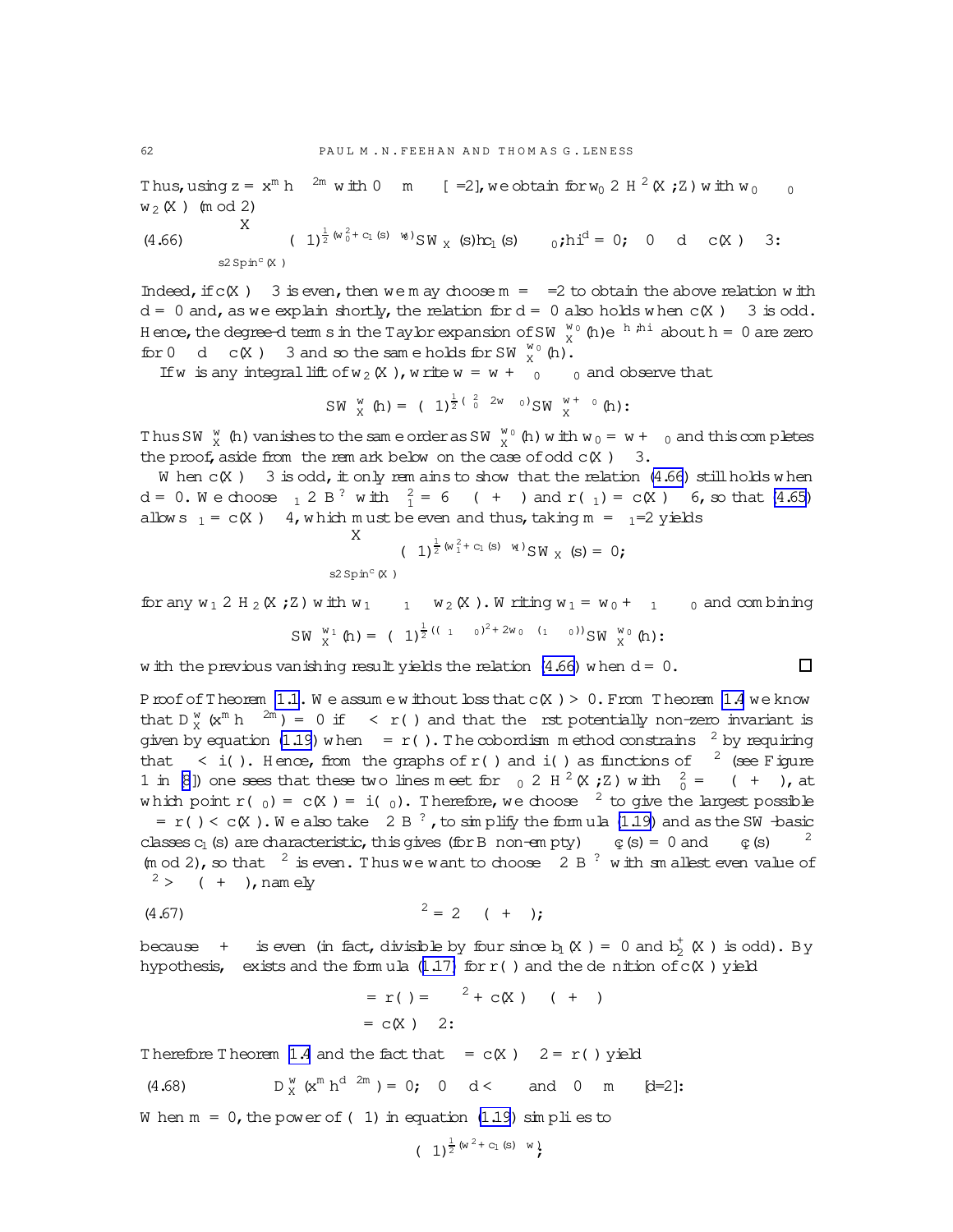as  $\frac{1}{2}$  (  $w^2$ ) 1 (m od 2). Indeed, to see this note that w is characteristic, so (w )  $2 \text{ (mod 2)}$ , and as  $+$  0 (m od 4), we have

$$
w^{2} = (w^{2} + 2(w^{2} + 2w^{2}) + 2w^{2}) + 2w^{2}
$$

 $+ 2$  (m od 4) (by Equation  $(4.67)$ ):

The power of 2 in equation  $(1.19)$ , when = c(X) 2, becomes

$$
2^{2} \circ (X)
$$
:

as we expect from  $W$  itten's formula  $(1.6)$ .

 $(4.69)$ 

From equation (4.68), the invariants D  $^w_x$  (h<sup>d</sup>) and D  $^w_x$  (xh<sup>d 2</sup>) are zero when d <  $c(X)$  2 (while them ethod of this article does not allow us to compute the invariants when d  $+4$ , so (com pare equation  $(1.5)$ )

(4.70) 
$$
D_X^w(h)
$$
 0 (mod h);  
\n $D_X^w(h)$   $\frac{1}{\cdot}D_X^w(h) + \frac{1}{2(\frac{2}{\cdot})}D_X^w(kh)^2$  (mod h<sup>+2</sup>):

For a m onom ial z 2 A (X), the invariant  $D_{X}^{w}(z)$  is zero unless deg(z)  $2w^{2} = \frac{3}{2}(1 + 1)$ (m od 8). Therefore, as  $w^2 = \frac{3}{4}(t + 1)$  (m od 4), the invariants  $D_x^w$  (h  $^{+2}$ ) and  $D_x^w$  (xh) are necessarily zero and the next potentially non-zero invariant of higher degree in h would be  $D_{v}^{w}$  (xh<sup>+2</sup>).

For the term  $s D_X^w$  (h), equation (1.19) yields

(4.71) 
$$
\frac{1}{2} \rho_X^w(h) = 2^{2 \csc x} \left(1 \right)^{\frac{1}{2}(w^2 + c_1(s) - w)} \sin x(s) \frac{1}{2} \pi_1(s) \text{ in } \mathbb{R}.
$$

Since SW  $\frac{W}{Y}$  (h) 0 (mod h) by Corollary 1.5, we have

(4.72) 
$$
SW_X^W(h) = (1)^{\frac{1}{2}(2+2(w))}
$$
  $SW_X^W(h)$  0 (mod h):

Therefore, using equation (4.71) and noting that the term s in  $e^{\frac{1}{2}Q(h,h)}$  and  $e^h$  <sup>hi</sup> of lowest degree in h are both 1 and the low est-degree non-zero term in SW  $\frac{w}{x}$  (h) has degree in h by equation  $(4.72)$ , we see that

(4.73) 
$$
\frac{1}{2} p_X^W(h) = 2^{2 \csc X} S W_X^W(h) e^{h} h^{h} = 2^{2 \csc X} e^{\frac{1}{2} Q(h, h)} S W_X^W(h) \frac{1}{K}
$$

where [ ] denotes the term of degree in h in the power series. For the term  $D_{x}^{w}$  (xh  $^{2}$ ), equation (1.19) yields

$$
D_X^w (xh)^2 = 2^{2 c(X)} \n\begin{array}{ccc}\nX & (1)^{\frac{1}{2}(w^2 + c_1(s) - w} \circ N_X(s) h_1(s) & \text{th}^2 \\
& \text{sign}^c(X) & \text{i} \\
& = 2^{2 c(X)} \circ N_X^w (h) e^h & \text{th}^2 \\
& = 0\n\end{array}
$$
\n(4.74)

where the nalequality follows from the fact that the term in  $e^h$   $h^i$  of lowest degree in h is 1 and the term s in SW  $\frac{w}{x}$  (h) of degree 2 or lower in h are zero. Combining equations (4.70), (4.73), and (4.74) thus completes the proof.  $\Box$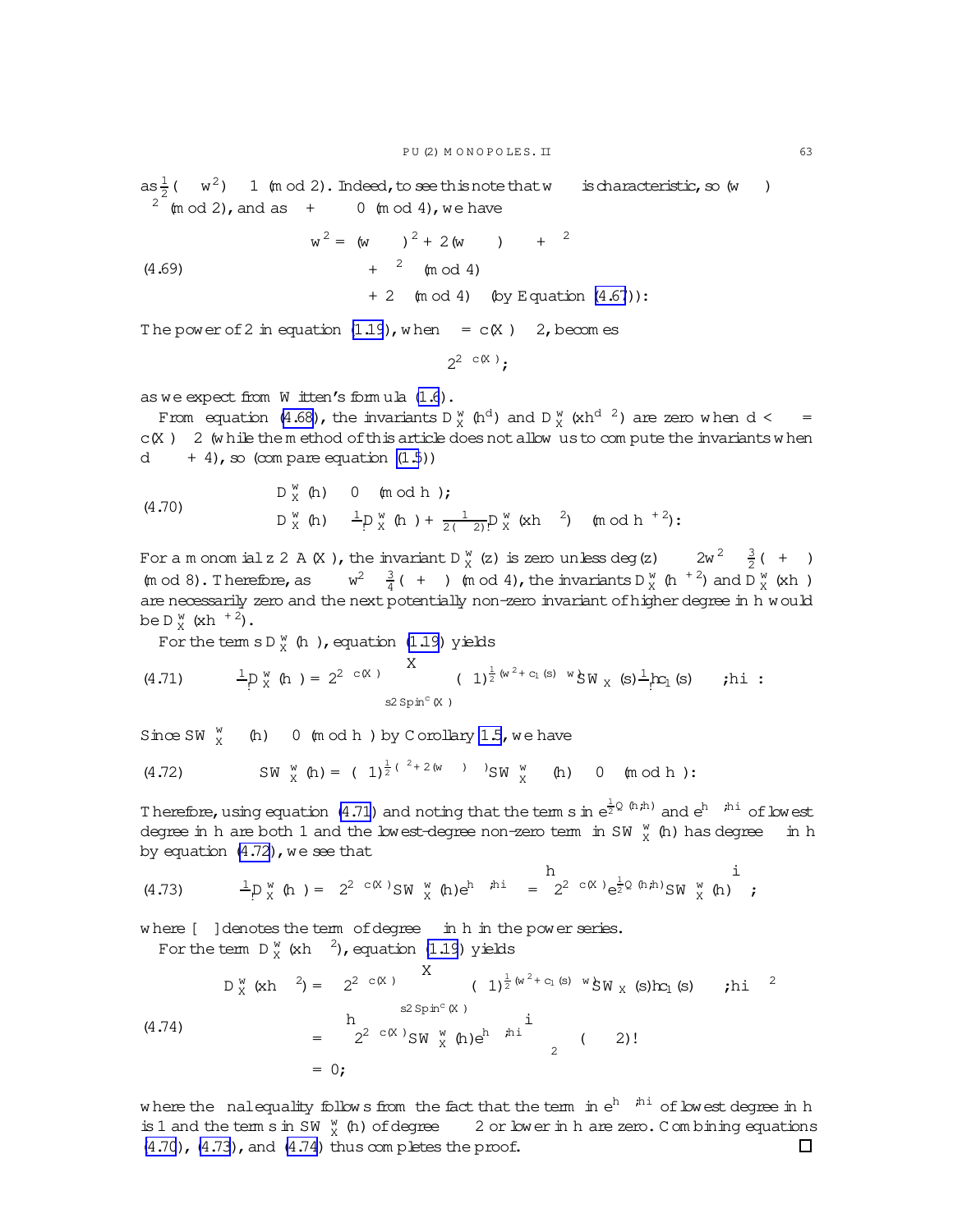### R eferences

- <span id="page-63-0"></span>[1] M.F.A tiyah and R.B ott, The m om entm ap and equivariant cohom ology, Topology 23 (1984), 1{28.
- [2] B . B ooss and D . D . B leecker, Topology and analysis: T he A tiyah-Singer index form ula and gaugetheoretic physics, Springer, N ew York, 1985.
- [3] R.B ott and L.Tu,D i erential form s in algebraic topology, Springer, New York, 1982.
- [4] S.K.D onaldson, C onnections, cohom ology and the intersection form s of four-m anifolds, J.D i erential G eom .24 (1986),275{341.
- [5] ,T he orientation ofY ang-M ills m odulispaces and 4-m anifold topology,J.D ierentialG eom .26 (1987),397{428.
- [6] ,Polynom ialinvariants for sm ooth four-m anifolds,Topology 29 (1990),257{315.
- [7] S.K .D onaldson and P.B .K ronheim er,T he geom etry offour-m anifolds,O xford U niv.Press,O xford, 1990.
- [8] P.M .N .Feehan,P.B .K ronheim er,T .G .Leness,and T .S.M row ka,PU (2) m onopoles and a conjecture of M arino, M core, and P eradze, M ath.R es. Lett. 6 (1999), 169{182, m ath D G /9812125.
- [9] P.M .N .Feehan and T .G .Leness,D onaldson invariants and wall-crossing form ulas.I:C ontinuity of gluing and obstruction m aps, subm itted to a print journal, m ath D G /9812060 (v3).
- [10] ,PU (2) m onopoles and links of top-level Seiberg-W itten m oduli spaces, J.R eine A ngew .M ath., to appear,  $m$  ath  $D G / 0007190$ .
- [11] ,PU (2) m onopoles. II: H ighest-level singularities and relations between four-m anifold invariants, [dg-ga/9712005](http://arxiv.org/abs/dg-ga/9712005) (v1).
- [12] \_\_\_\_, PU (2) m onopoles. III: Existence of gluing and obstruction m aps, subm itted to a print journal; [m ath.D G /9907107](http://arxiv.org/abs/math/9907107).
- [13] \_\_\_\_, PU (2) m onopoles. IV : Surjectivity of gluing m aps, in preparation.
- [14] \_\_\_\_\_, PU (2) m onopoles, level-one Seiberg-W itten m oduli spaces, and W itten's conjecture in low degrees, preprint, subm itted to a print journal.
- $[15]$  \_\_\_\_\_\_, PU (2) m onopoles. V, in preparation.
- [16] ,PU (2) m onopoles and relations between four-m anifold invariants,Topology A ppl.88 (1998), 111{145,[dg-ga/9709022](http://arxiv.org/abs/dg-ga/9709022).
- [17] \_\_\_\_, PU (2) m onopoles. I: R egularity, U hlenbeck com pactness, and transversality, J. D i erential G eom . 49 (1998), 265{410, [dg-ga/9710032](http://arxiv.org/abs/dg-ga/9710032).
- [18] R. Fintusheland R. Stem, D onaldson invariants of 4-m anifolds with simple type, J. D i erential G eom. 42 (1995),577{633.
- [19]  $\ldots$ , Im m ersed spheres in 4-m anifolds and the im m ersed T hom conjecture, Turkish J. M ath. 19 (1995),145{157.
- [20] , B low-up form ulas for D onaldson invariants, A nn. of M ath. 143 (1996), 529{546, [alg](http://arxiv.org/abs/alg-geom/9405002)[geom /9405002](http://arxiv.org/abs/alg-geom/9405002).
- [21] D .Freed and K .K .U hlenbeck,Instantons and four-m anifolds,2nd ed.,Springer,N ew York,1991.
- [22] R .Friedm an and J.W .M organ,Sm ooth four-m anifolds and com plex surfaces,Springer,B erlin,1994.
- [23] K.A.Fryshov, Som e equivariant aspects of Y ang-M ills F loer theory, m ath D G / 9903083.
- [24] W. Fulton, Intersection theory, Springer, Berlin, 1984.
- [25] R .E.G om pfand A .I.Stipsicz,4-m anifolds and K irby calculus,A m erican M athem aticalSociety,Providence, R I, 1999.
- [26] M . G oresky and R . M acPherson, Strati ed M orse theory, Springer, New York, 1980.
- [27] L.G ottsche, M odular form s and D onaldson invariants for 4-m anifolds with  $b^+ = 1$ , J. Am er. M ath. Soc.9 (1996),827{843,[alg-geom /9506018](http://arxiv.org/abs/alg-geom/9506018).
- [28] T. G raber and R. Pandharipande, Localization of virtual classes, Invent. M ath. 135 (1999), 487{518, [alg-geom /9708001](http://arxiv.org/abs/alg-geom/9708001).
- [29] I. S. G radshteyn and I. M . R yzhik, Table of integrals, series, and products, corrected and enlarged edition ed., A cadem ic, N ew York, 1980.
- [30] M .W .H irsch,D ierentialtopology,Springer,N ew York,1976.
- [31] D. K otschick, SO (3) invariants for four-m anifolds with  $b^+ = 1$ , P roc. London M ath. Soc. 63 (1991), 426{448.
- [32] D. K otschick and J.W. M organ, SO (3) invariants for four-m anifolds with  $b^+ = 1$ , II, J. D i erential G eom . 39 (1994), 433{456.
- [33] P.B .K ronheim er and T .S.M row ka,T he structure ofD onaldson's invariants for four-m anifolds notof sim ple type, unpublished m anuscript,  $A$  pril 1994, http://www.m ath.harvard.edu/ kronheim.